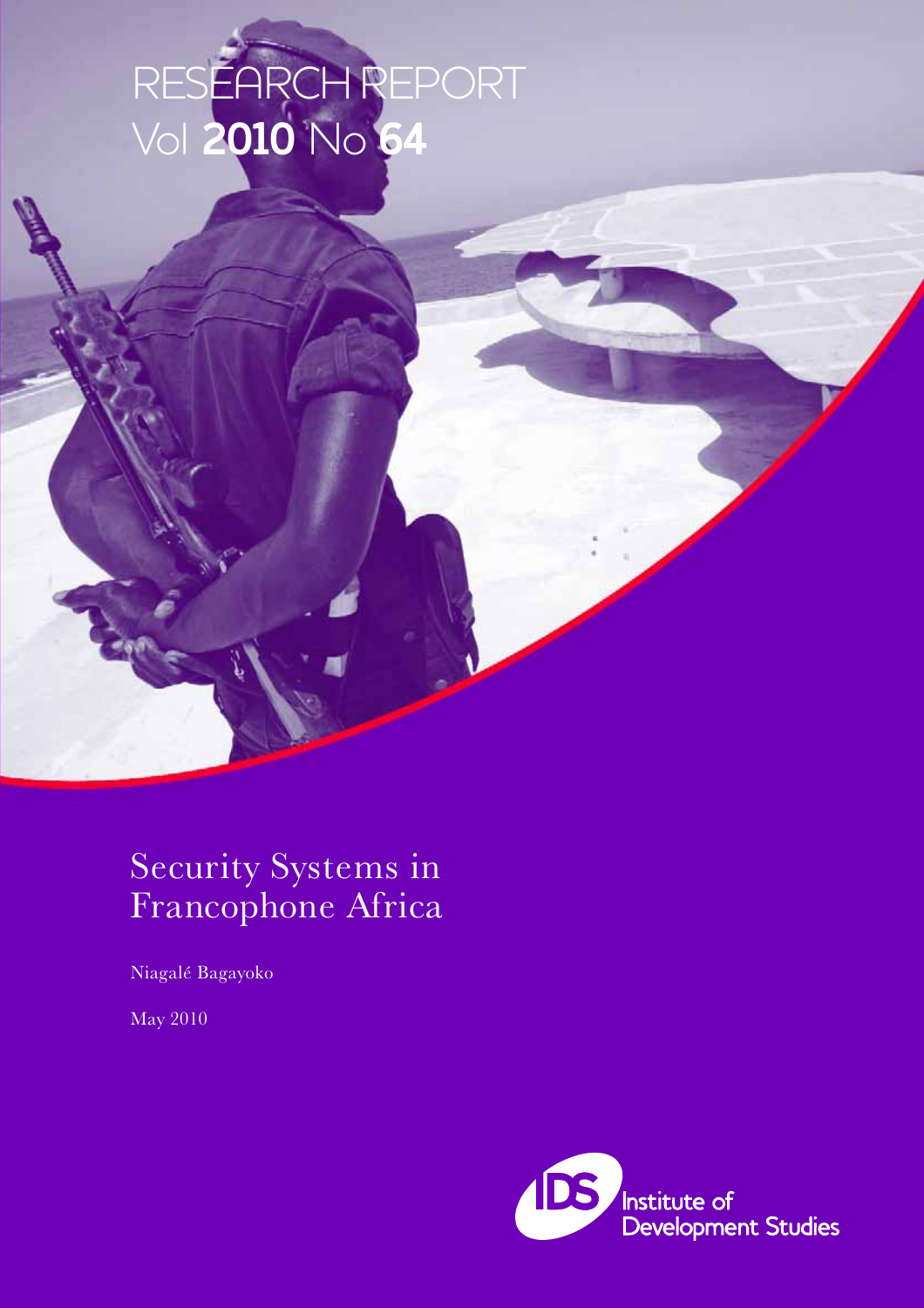#### **About IDS**

The Institute of Development Studies is one of the world's leading charities for research, teaching and communications on international development. Founded in 1966, the Institute enjoys an international reputation based on the quality of its work and the rigour with which it applies academic skills to real world challenges. Its purpose is to understand and explain the world, and to try to change it – to influence as well as to inform.

IDS hosts five dynamic research programmes, five popular postgraduate courses, and a family of worldclass web-based knowledge services. These three spheres are integrated in a unique combination – as a development knowledge hub, IDS is connected into and is a convenor of networks throughout the world.

The Institute is home to approximately 80 researchers, 50 knowledge services staff, 50 support staff and about 150 students at any one time. But the IDS community extends far beyond, encompassing an extensive network of partners, former staff and students across the development community worldwide.



For further information on IDS publications and for a free catalogue, contact: IDS Communication Unit Institute of Development Studies at the University of Sussex Brighton BN1 9RE, UK

Tel: +44 (0) 1273 915637 Fax: +44 (0) 1273 621202 E-mail: bookshop@ids.ac.uk Web: www.ids.ac.uk/ids/bookshop

IDS is a charitable company, limited by guarantee and registered in England (No. 877338).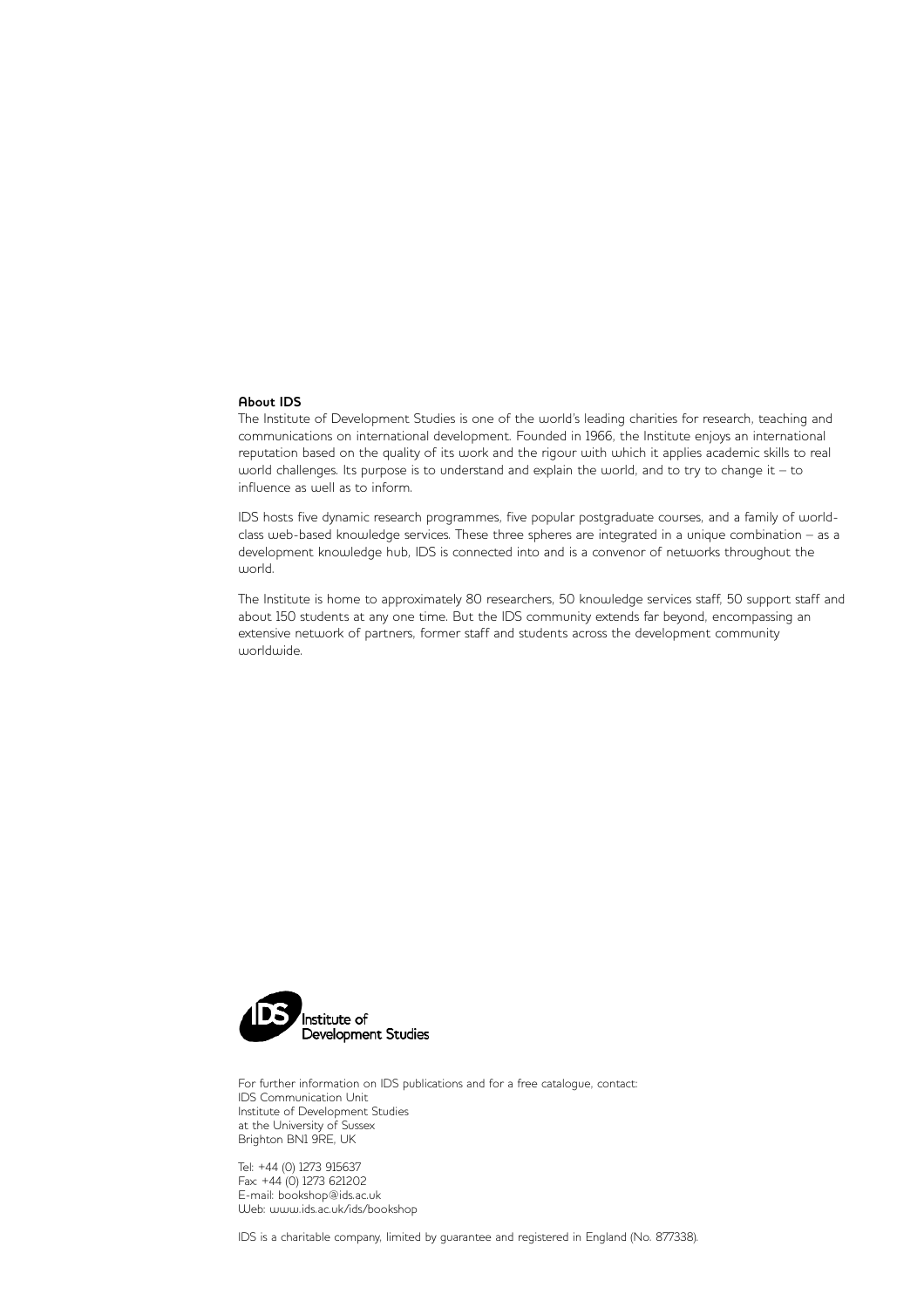#### IDS RESEARCH REPORT 64

## Security Systems in Francophone Africa

Niagalé Bagayoko May 2010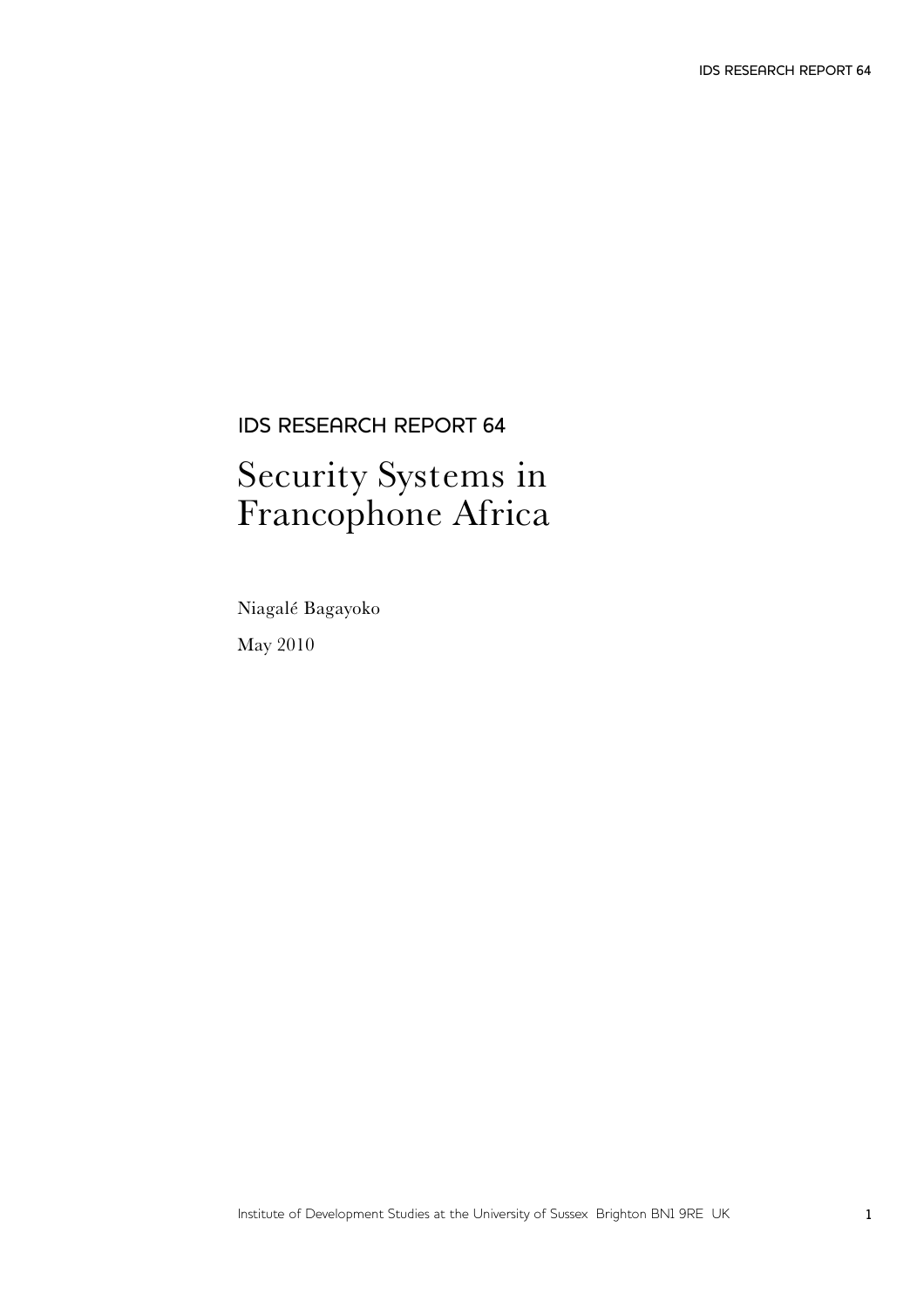Security Systems in Francophone Africa Niagalé Bagayoko IDS Research Report 64

First published by the Institute of Development Studies in May 2010 Cover photo: Rebecca Blackwell/Associated Press Photo caption: A Senegalese police officer stands guard alongside an unfinished sculpture portraying the map of Africa by Ousmane Sembene, in Dakar. © Institute of Development Studies 2010 ISSN 0141-1314 ISBN 978 1 85864 922 6

A catalogue record for this publication is available from the British Library. All rights reserved. Reproduction, copy, transmission, or translation of any part of this publication may be made only under the following conditions: • with the prior permission of the publisher; or • with a licence from the Copyright Licensing Agency Ltd., 90 Tottenham Court Road, London W1P 9HE, UK, or from another national licensing agency; or

• under the terms set out below.

This publication is copyright, but may be reproduced by any method without fee for teaching or nonprofit purposes, but not for resale. Formal permission is required for all such uses, but normally will be granted immediately. For copying in any other circumstances, or for re-use in other publications, or for translation or adaptation, prior written permission must be obtained from the publisher and a fee may be payable.

Available from: Communications Unit Institute of Development Studies at the University of Sussex Brighton BN1 9RE, UK Tel: +44 (0) 1273 915637 Fax: +44 (0) 1273 621202 E-mail: bookshop@ids.ac.uk Web: www.ids.ac.uk/ids/bookshop

Typeset by Barbara Cheney, Bath, UK. Printed by Nexus, Brighton UK. IDS is a charitable company limited by guarantee and registered in England (No. 877338).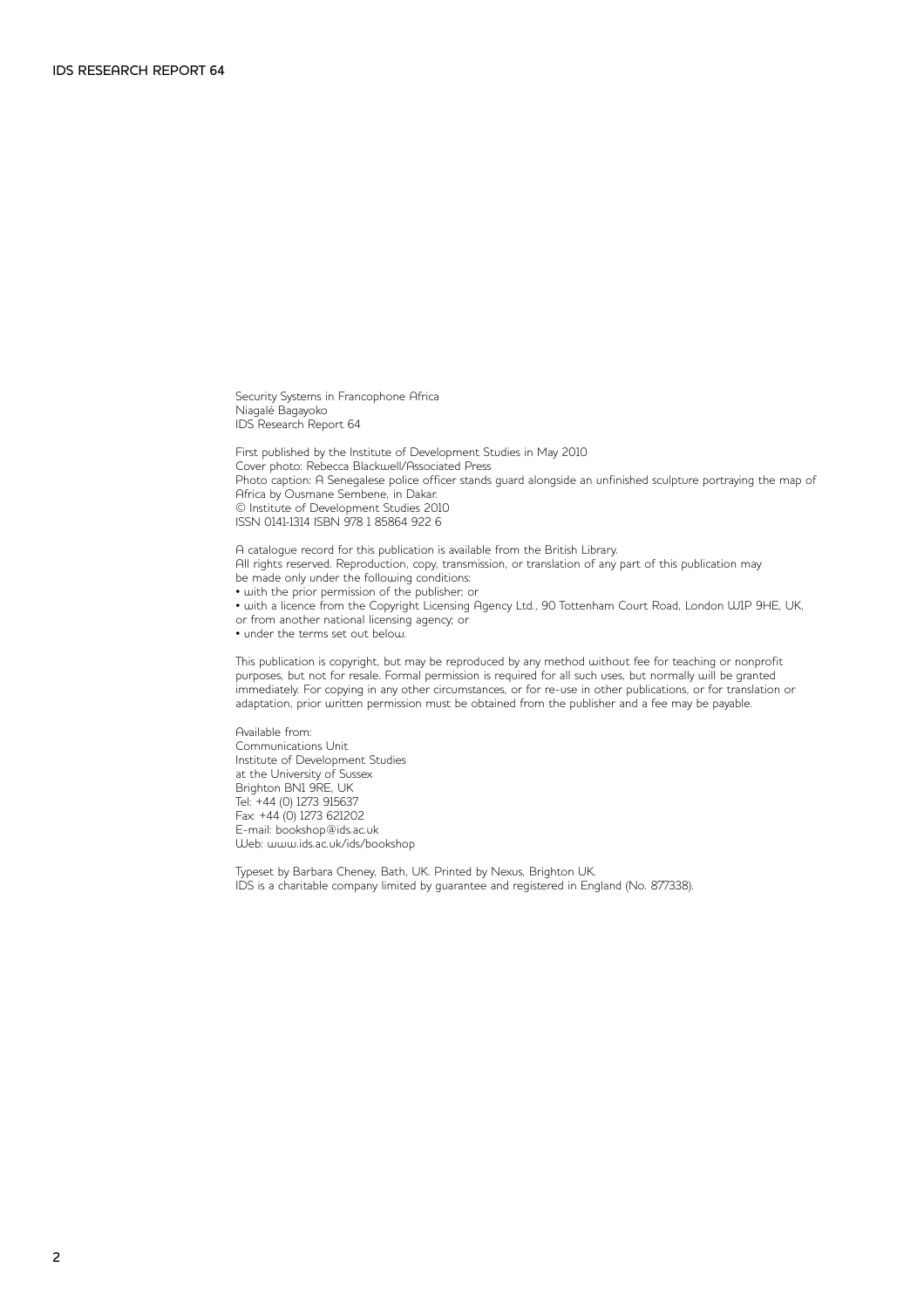#### **Summary**

This research report is a broad-based study that seeks to understand the structural and developmental processes that characterise the security sector in Francophone Africa.

Although each country has a distinct political history and tradition, similarities in the security apparatus, rooted in its inheritance from the colonial and post-colonial periods, can be found between Francophone countries in Africa. In the former French colonies, there are similarities to the French security system which are very strong on the normative side, such as the legal and institutional framework or the defence and security actors. However, even if these Francophone African countries borrow a lot from an originally French security system in terms of the institutional design of their security apparatus, they deviate considerably from it in terms of daily practice.

The issue at stake in this paper is to highlight the kind of institutional framework prevailing in this set of countries and the specific considerations that international assistance will have to take into account. The paper also analyses briefly the difference between Anglophone and Francophone security systems.

Finally, it makes some recommendations that might assist the security sector reform policy agenda and donor and recipient responses to the security challenges faced in Francophone Africa.

**Keywords:** Security Sector Reform (SSR); Francophone Africa; armed forces; Military; Police forces

**Niagalé Bagayoko** is a Fellow of IDS. She is a political scientist with a doctorate from the University of Paris. She has published widely, including a 2003 book on US and French security policies in Africa (*Afrique: Les Stratégies Française et Américaine*) and three other volumes. She is currently researching sector reform in Francophone African countries and has led field research in the Central African Republic, Cameroon, Mali and Senegal. She has also studied interagency and multilateral processes in post-conflict environments; sub-regional security mechanisms in West Africa (ECOWAS); and African conflict-management mechanisms.



We thank the African Security Sector Network for funding this publication.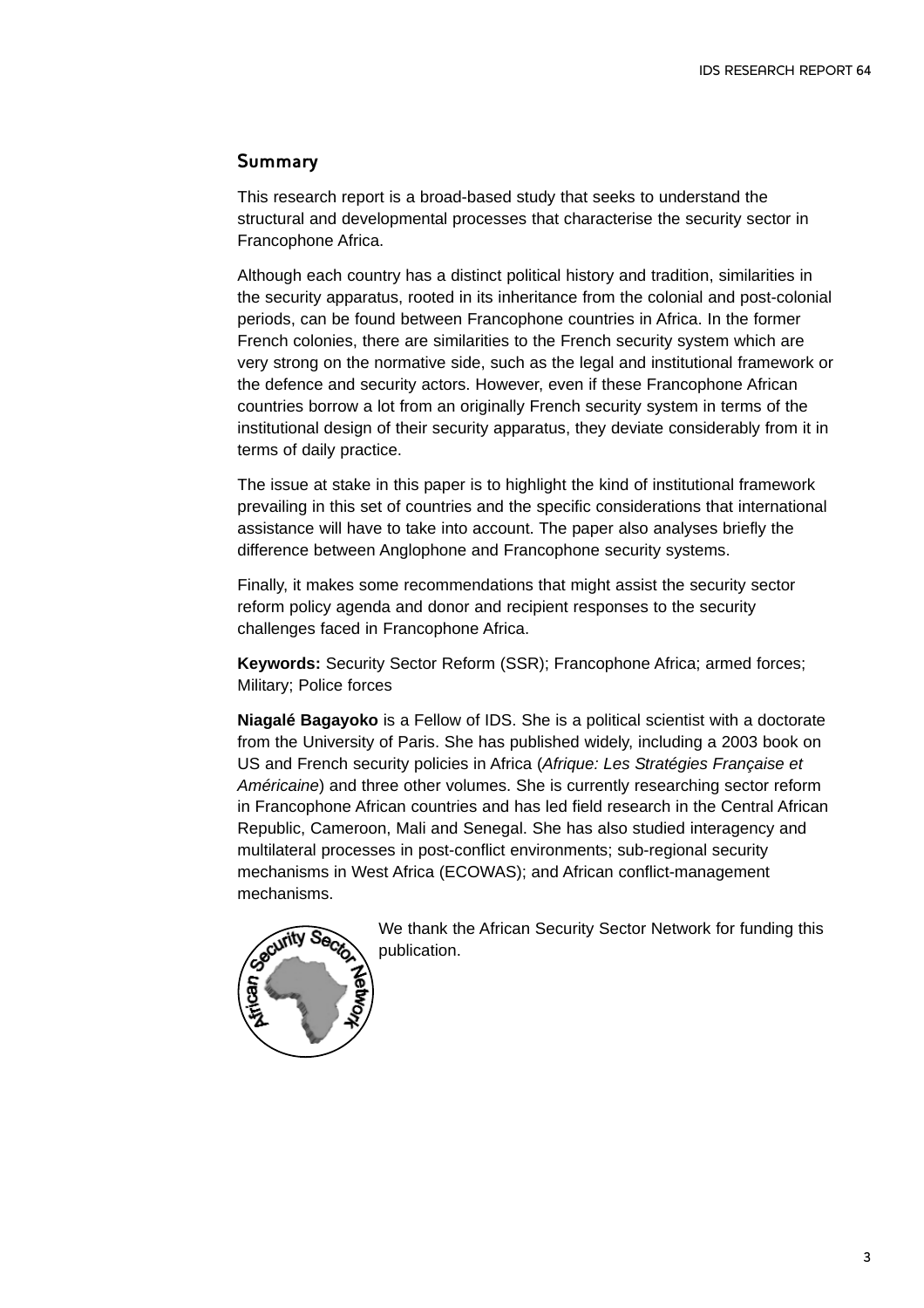IDS RESEARCH REPORT 64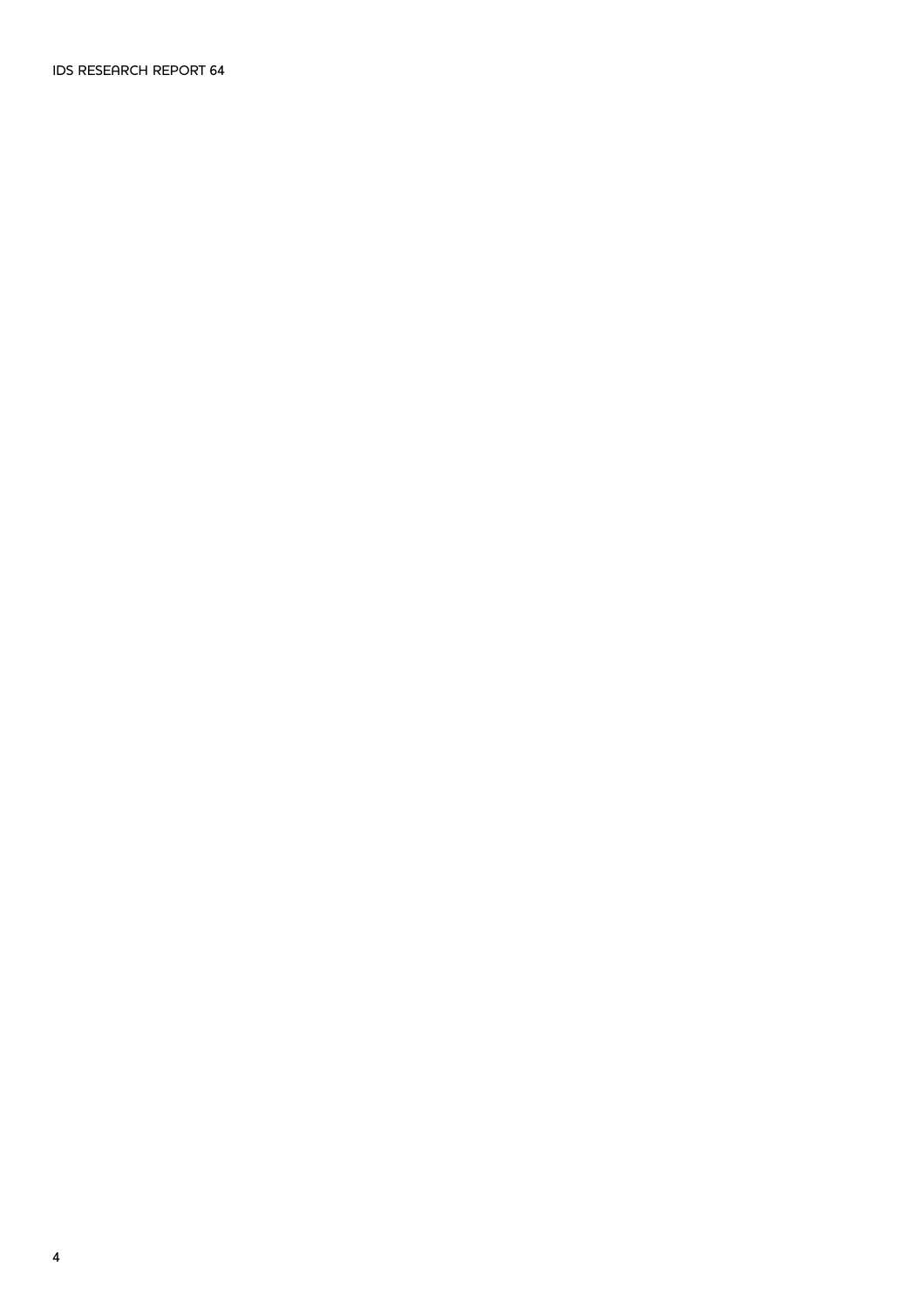## Contents

|              |                                                                                   |                                                                                             | Summary, keywords, author note                                                                      | 3              |  |  |
|--------------|-----------------------------------------------------------------------------------|---------------------------------------------------------------------------------------------|-----------------------------------------------------------------------------------------------------|----------------|--|--|
|              | Acronyms                                                                          |                                                                                             |                                                                                                     | $\overline{7}$ |  |  |
| 1            | <b>Introduction</b><br>11                                                         |                                                                                             |                                                                                                     |                |  |  |
| $\mathbf{2}$ |                                                                                   | Heritage from the colonial and post-colonial periods                                        |                                                                                                     |                |  |  |
|              |                                                                                   |                                                                                             | 2.1 France and its African colonies                                                                 | 13             |  |  |
|              |                                                                                   |                                                                                             | 2.2 The 'special relationship' between France and Africa after independence 15                      |                |  |  |
| 3            | General overview of the security apparatus in Francophone African<br>17<br>states |                                                                                             |                                                                                                     |                |  |  |
|              |                                                                                   |                                                                                             | 3.1 Constitutional frameworks in the former French Colonies                                         | 17             |  |  |
|              |                                                                                   | 3.2 Constitutional provisions relating to security in the former French<br>African colonies |                                                                                                     |                |  |  |
|              |                                                                                   | 3.2.1                                                                                       | Power sharing between the President and the government                                              | 18             |  |  |
|              |                                                                                   | 3.2.2                                                                                       | Legislative mandate: parliamentarian control and oversight <sup>1</sup><br>of the security services | 19             |  |  |
|              |                                                                                   |                                                                                             | 3.2.3 Specific provisions against praetorianism                                                     | 20             |  |  |
|              |                                                                                   |                                                                                             | 3.2.4 Conscription and military service                                                             | 21             |  |  |
|              |                                                                                   |                                                                                             | 3.2.5 The model of a developmental army                                                             | 22             |  |  |
|              |                                                                                   | 3.2.6                                                                                       | Administrative and territorial organisation in former French<br>African colonies                    | 22             |  |  |
|              |                                                                                   |                                                                                             | 3.3 Democratic versus authoritarian regimes                                                         | 23             |  |  |
|              |                                                                                   |                                                                                             | 3.4 Institutional organisation of the security apparatus                                            | 24             |  |  |
|              |                                                                                   | 3.4.1                                                                                       | National security organisations                                                                     | 24             |  |  |
|              |                                                                                   | 3.4.2                                                                                       | The Minister of Defence                                                                             | 25             |  |  |
|              |                                                                                   | 3.4.3                                                                                       | The armed forces in former French colonies                                                          | 26             |  |  |
|              |                                                                                   | 3.4.4                                                                                       | Police forces in Francophone Africa                                                                 | 30             |  |  |
|              |                                                                                   | 3.4.5                                                                                       | The intelligence services                                                                           | 42             |  |  |
|              |                                                                                   | 3.4.6                                                                                       | The Paramilitary security services: customs                                                         | 43             |  |  |
|              |                                                                                   | 3.4.7                                                                                       | Private security companies                                                                          | 44             |  |  |
|              |                                                                                   | 3.4.8                                                                                       | Vigilante groups and non-state security actors                                                      | 47             |  |  |
|              |                                                                                   | 3.4.9                                                                                       | The legal and institutional environment of budgeting                                                | 48             |  |  |
|              | 3.5                                                                               | Research on Security Sector Reform (SSR) in Francophone Africa                              |                                                                                                     | 52<br>53       |  |  |
|              | 3.6                                                                               | Military schools and police academies in Francophone Africa                                 |                                                                                                     |                |  |  |

<sup>1</sup> In SSR terminology, the word oversight relates to 'the concept of separate branches of government or agencies exercising authority over one another'.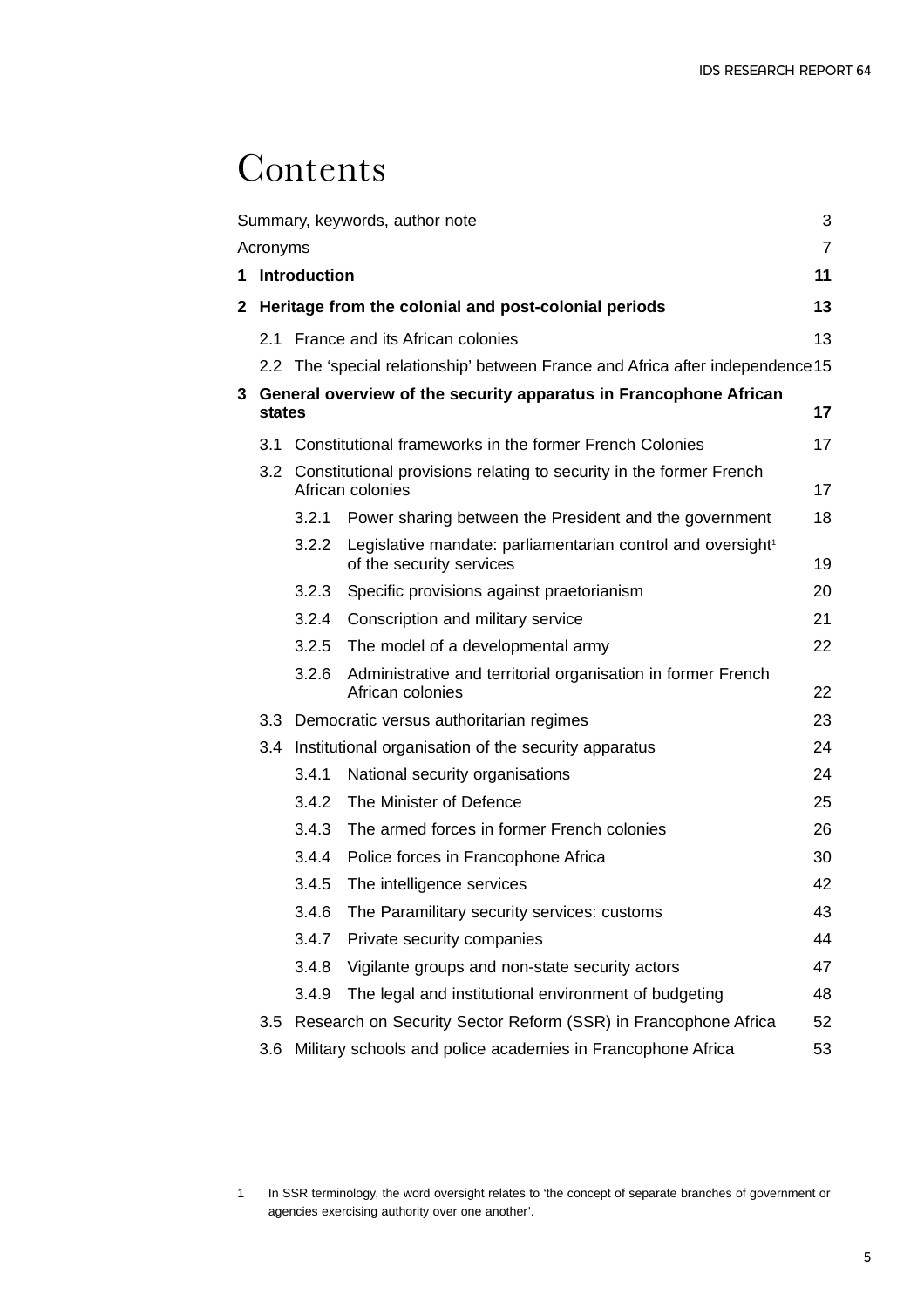| 4                                             | Comparison between security systems in Francophone and    |       |                                                            |    |  |
|-----------------------------------------------|-----------------------------------------------------------|-------|------------------------------------------------------------|----|--|
|                                               | <b>Anglophone Africa</b>                                  |       |                                                            | 54 |  |
|                                               | 4.1 Security reforms in Francophone and Anglophone Africa |       |                                                            | 55 |  |
|                                               |                                                           | 4.1.1 | Legacy of the colonial and post-colonial order             | 57 |  |
|                                               |                                                           |       | 4.1.2 The armed forces                                     | 61 |  |
|                                               |                                                           |       | 4.1.3 Police forces                                        | 63 |  |
|                                               |                                                           |       | 4.1.4 The intelligence services                            | 64 |  |
|                                               |                                                           | 4.1.5 | Funding provisions                                         | 65 |  |
|                                               |                                                           | 4.1.6 | Research on Security Sector Reform (SSR)                   | 65 |  |
|                                               |                                                           | 4.1.7 | Military schools and police academies in Anglophone Africa | 66 |  |
| <b>Recommendations</b><br>5.                  |                                                           |       | 66                                                         |    |  |
| <b>Conclusion</b><br>6                        |                                                           |       | 69                                                         |    |  |
| Annex: Military schools in Francophone Africa |                                                           |       | 70                                                         |    |  |
| 71<br><b>References</b>                       |                                                           |       |                                                            |    |  |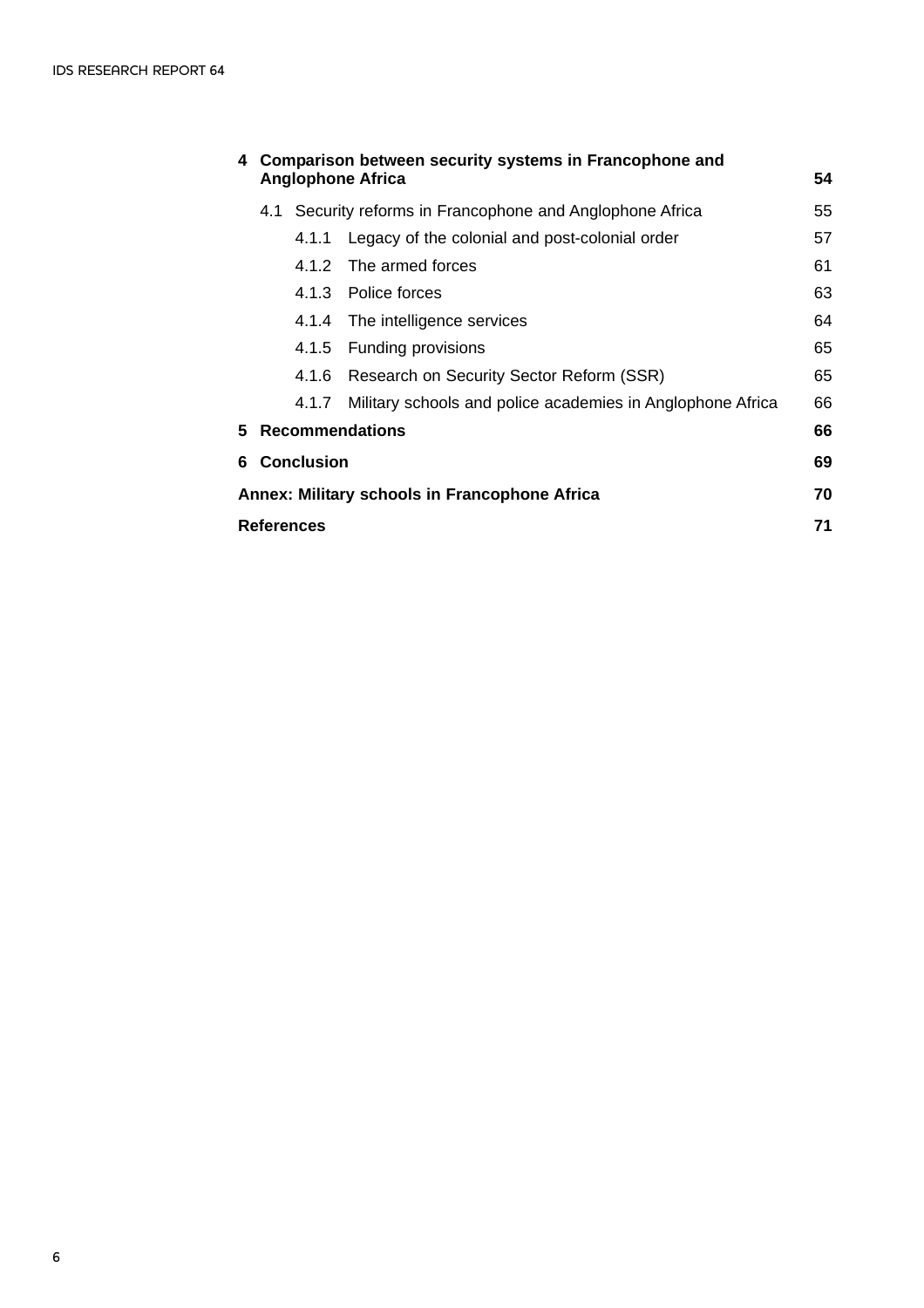## Acronyms

| ACS                      | American Colonisation Society                                                                                           |
|--------------------------|-------------------------------------------------------------------------------------------------------------------------|
| <b>AEF</b>               | Afrique Equatoriale Française - Equatorial French Africa                                                                |
| <b>AFL</b>               | Armed Forces of Liberia                                                                                                 |
| <b>AOF</b>               | Afrique Occidentale Française - French Western Africa                                                                   |
| <b>ASDR</b>              | African Security Dialogue and Research                                                                                  |
| <b>ASSN</b>              | <b>African Security Sector Network</b>                                                                                  |
| AU                       | African Union                                                                                                           |
| <b>BDP</b>               | Botswana Democratic Party                                                                                               |
| <b>BMATT</b>             | <b>British Military Advisory Training Team</b>                                                                          |
| <b>BWAFF</b>             | <b>British West Africa Frontier Force</b>                                                                               |
| <b>CAR</b>               | <b>Central African Republic</b>                                                                                         |
| CDD                      | Centre for Democracy and Development                                                                                    |
| CEDEAO/<br><b>ECOWAS</b> | Communauté économique des Etats d'Afrique de l'Ouest-<br>Economic Community of West African States                      |
| CEEAC/ECCAS              | Communauté économique des Etats d'Afrique centrale -<br>Economic Community of Central African States                    |
| <b>CEMA</b>              | Chef d'état-major - Chief of Staff                                                                                      |
| <b>CEMAC</b>             | Communauté économique et monétaire d'Afrique centrale -<br>Central Africa Economic and Monetary Community               |
| <b>CIFDI</b>             | Carrefour International Francophone de Documentation et<br>d'Information                                                |
| <b>CPRD</b>              | Centre for Policy Research and Dialogue                                                                                 |
| <b>CRS</b>               | Compagnies Républicaines de Sécurité – Companies for<br><b>Republican Security</b>                                      |
| <b>CSC</b>               | <b>Command and Staff School</b>                                                                                         |
| <b>DAC</b>               | Development Assistance Committee                                                                                        |
| <b>DFID</b>              | Department for International Development                                                                                |
| <b>DGCE</b>              | Direction générale de la sécurité extérieure – Directorate for<br><b>External Security</b>                              |
| <b>DGGN</b>              | Direction/Directeur general(e) de la gendarmerie nationale -<br>General Directorate or Head of the National Gendarmerie |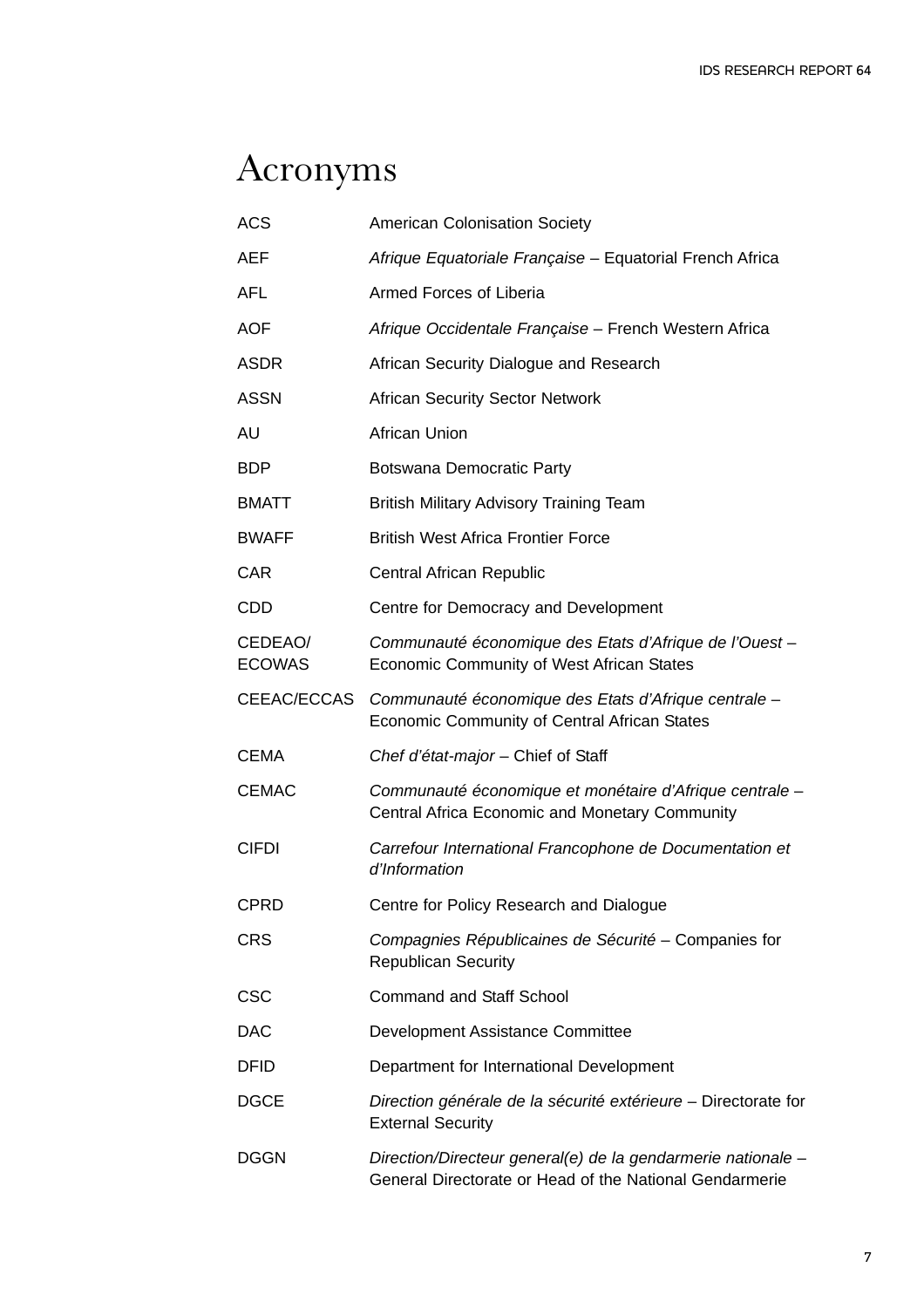| <b>DGPN</b>   | Direction/Directeur General(e) de la Police Nationale - General<br>Directorate or Head of the National Police                                                   |
|---------------|-----------------------------------------------------------------------------------------------------------------------------------------------------------------|
| <b>DOT</b>    | Défense opérationnelle du territoire - Operational Defence of<br>the Territory                                                                                  |
| <b>DPS</b>    | Department of Protection and Security                                                                                                                           |
| <b>DRC</b>    | Democratic Republic of Congo                                                                                                                                    |
| <b>DRM</b>    | Direction du renseignement militaire - Directorate for Military<br>Intelligence                                                                                 |
| <b>DST</b>    | Direction de la Surveillance du Territoire – Surveillance of the<br><b>Territory Directorate</b>                                                                |
| <b>ECOWAS</b> | Economic Community of West African States                                                                                                                       |
| <b>EHC</b>    | <b>Earthwind Holding Corporation</b>                                                                                                                            |
| <b>ENVR</b>   | Ecoles Nationales à Vocation Régionale - National Schools<br>with regional vocation                                                                             |
| <b>ESDP</b>   | <b>European Security and Defence Policy</b>                                                                                                                     |
| <b>FAC</b>    | Forces armées congolaises - Congolese armed forces                                                                                                              |
| <b>FANCI</b>  | Forces armées de Côte d'Ivoire - Ivory Coast Armed Forces                                                                                                       |
| <b>FAR</b>    | Forces armées rwandaises - Rwandan armed forces<br>(disbanded in 1994)                                                                                          |
| <b>FARDC</b>  | Forces armées de RDC - Congolese Armed forces                                                                                                                   |
| <b>FAZ</b>    | Forces armées zaïroises – armed forces of former Zaire                                                                                                          |
| <b>FNIS</b>   | National Intervention and Security Force                                                                                                                        |
| <b>GIGN</b>   | Groupement D'Intervention de la Gendarmerie Nationale -<br>National Gendarmerie Intervention Groups                                                             |
| <b>GMRRR</b>  | Groupe de réflexion mixte sur la réforme et la réorganisation<br>de la PNC - Contact Group on the reform and reorganisation of<br>the Congolese National Police |
| <b>GSSP</b>   | Groupement special pour la sécurité présidentielle -<br>Presidential Guard in RDC, recently replaced by the RG<br>(Republican Guard)                            |
| <b>IGP</b>    | Inspector General of Police                                                                                                                                     |
| <b>IIC</b>    | International Instruction Corps                                                                                                                                 |
| <b>IMATT</b>  | International Military Advisory Training Team                                                                                                                   |
| <b>IMF</b>    | International Monetary Fund                                                                                                                                     |
| <b>ISS</b>    | Institute for Security Studies                                                                                                                                  |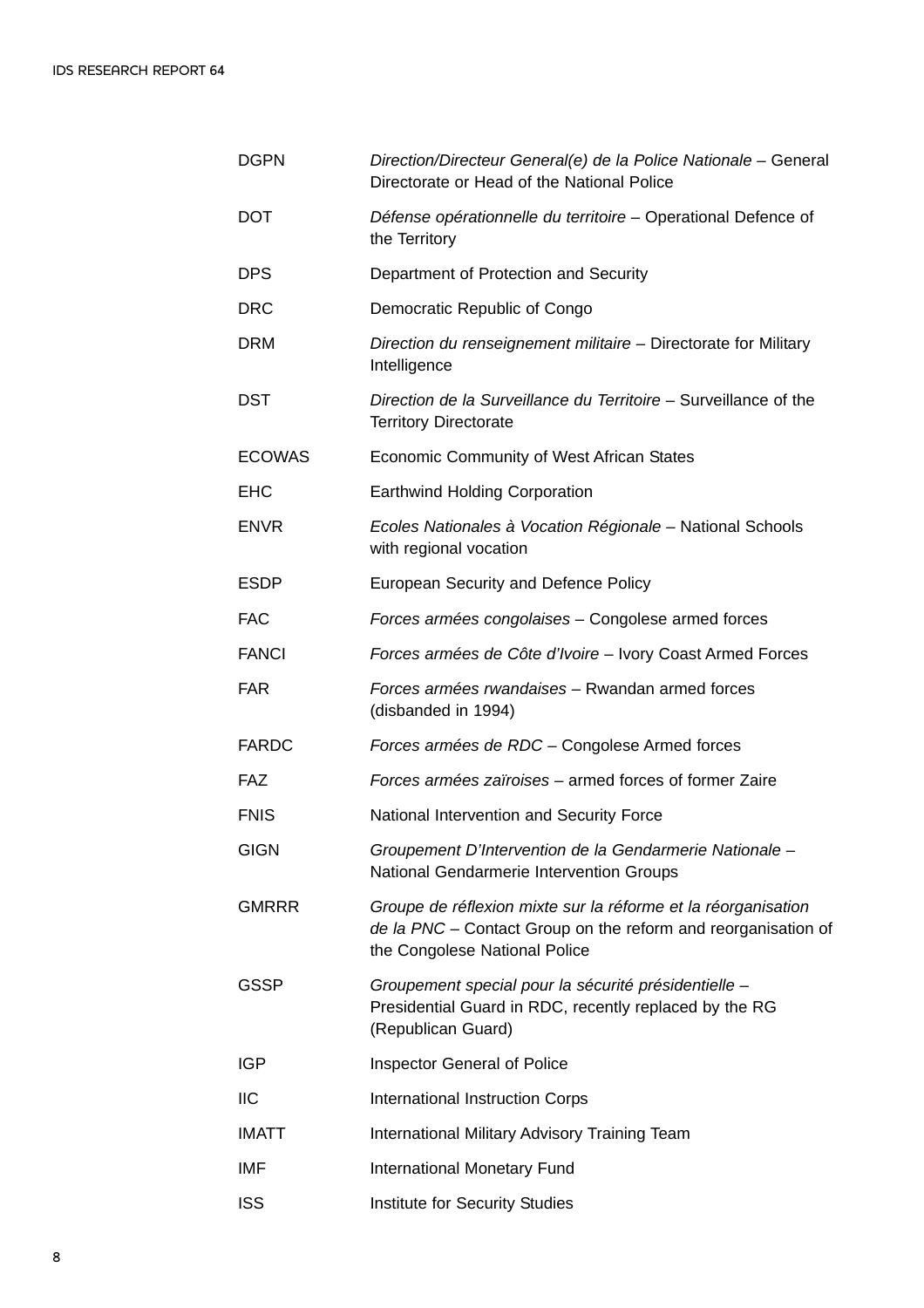| <b>KAIPTC</b>  | Kofi Annan International Peacekeeping and Training Centre                       |
|----------------|---------------------------------------------------------------------------------|
| <b>LFF</b>     | Liberia Frontier Force                                                          |
| <b>MDA</b>     | Ministries, Departments and Agencies                                            |
| MoD            | Ministry of Defence                                                             |
| MoF            | Ministry of Finance                                                             |
| <b>MONUC</b>   | Mission des Nations Unies en RDC - United Nations Mission in<br><b>DRC</b>      |
| <b>NATO</b>    | North Atlantic Treaty Organisation                                              |
| <b>NCACC</b>   | <b>National Conventional Arms Control Committee</b>                             |
| <b>NDI</b>     | <b>National Democratic Institute</b>                                            |
| <b>NICOC</b>   | National Intelligence Coordinating Committee                                    |
| <b>NSC</b>     | <b>National Security Council</b>                                                |
| OAU            | Libreville Convention for the Elimination of Mercenarism in Africa              |
| <b>OECD</b>    | Organisation for Economic Co-operation and Development                          |
| <b>OFPA</b>    | Observatory of the African Public services                                      |
| <b>OGA</b>     | Organisation des Gendarmeries Africaines - African<br>Gendarmeries Organisation |
| <b>PEF</b>     | Police Equipment Fund                                                           |
| <b>PEM</b>     | Public expenditure management                                                   |
| PG             | <b>Presidental Guard</b>                                                        |
| <b>PMC</b>     | <b>Private Military Companies</b>                                               |
| <b>PMU</b>     | Police Mobile Unit                                                              |
| <b>PNC</b>     | Police Nationale Congolaise - Congolese National Police                         |
| <b>PSC</b>     | <b>Private Security Company</b>                                                 |
| <b>RCA/CAR</b> | <b>Central African Republic</b>                                                 |
| <b>REC</b>     | Regional economic communities                                                   |
| <b>RFMA</b>    | Regulation of Foreign Military Assistance                                       |
| RG             | Renseignements Généraux - Internal Intelligence services                        |
| <b>RRF</b>     | rapid reaction force                                                            |
| <b>SADESM</b>  | Southern African Defence and Security Management Network                        |
| <b>SADF</b>    | South African Defence Forces                                                    |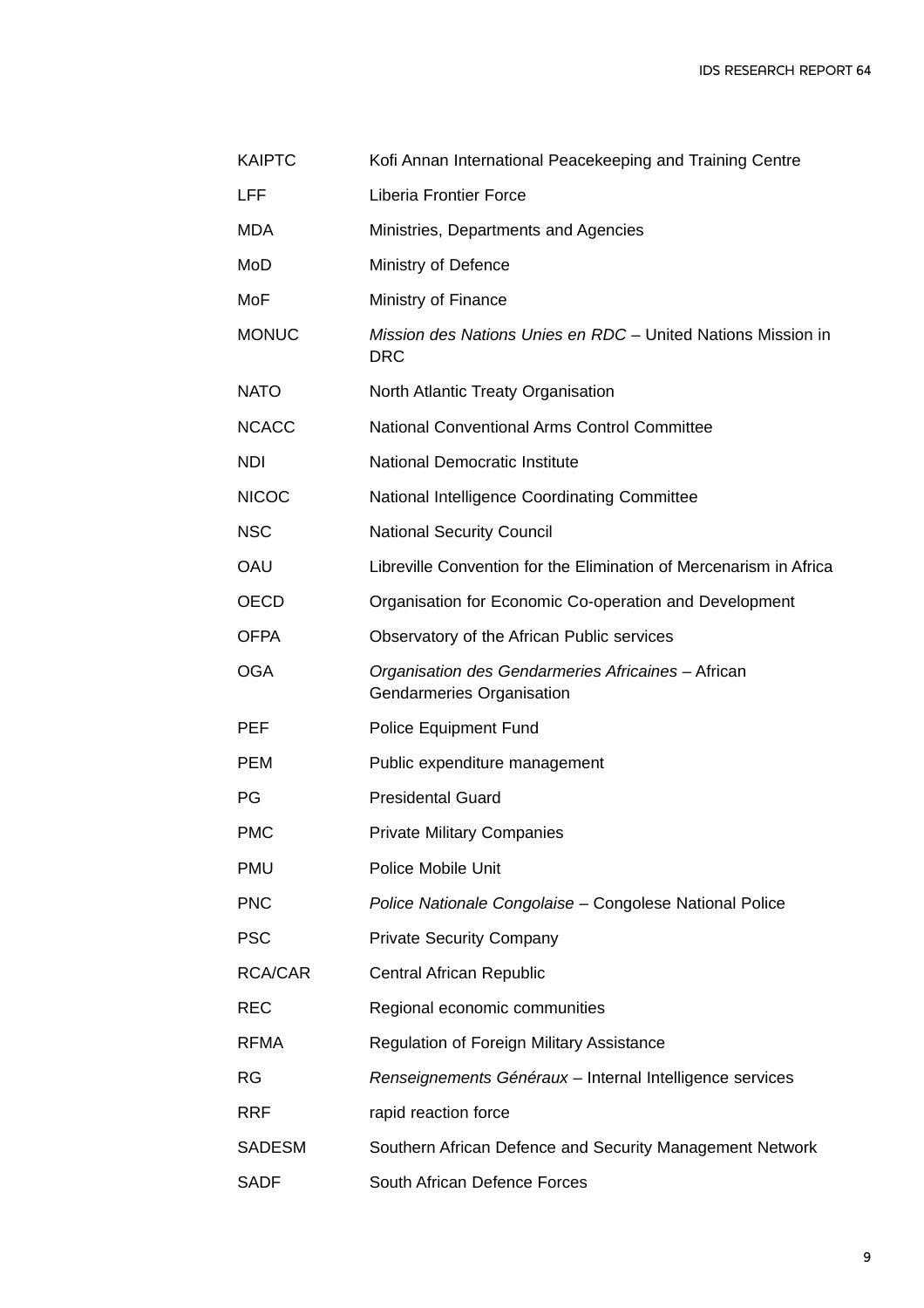| <b>SAS</b>   | Security and Advisory Service                                                                 |
|--------------|-----------------------------------------------------------------------------------------------|
| <b>SGDN</b>  | Sécretariat Général de la Défense Nationale – General<br>Secretariat of National Defence      |
| <b>SRIC</b>  | Security Research and Information Centre                                                      |
| <b>SSR</b>   | <b>Security Sector Reform</b>                                                                 |
| SST          | <b>Security Sector Transformation</b>                                                         |
| <b>SSG</b>   | <b>Security Sector Governance</b>                                                             |
| TST          | <b>Territorial Service Troops</b>                                                             |
| <b>UEMOA</b> | Union économique et monétaire ouest-africaine - Economic<br>and Monetary Union of West Africa |
| UN           | <b>United Nations</b>                                                                         |
| UPI          | Unité de Police Integrée – Integrated Police Unit                                             |
| <b>WP</b>    | <b>Working Paper</b>                                                                          |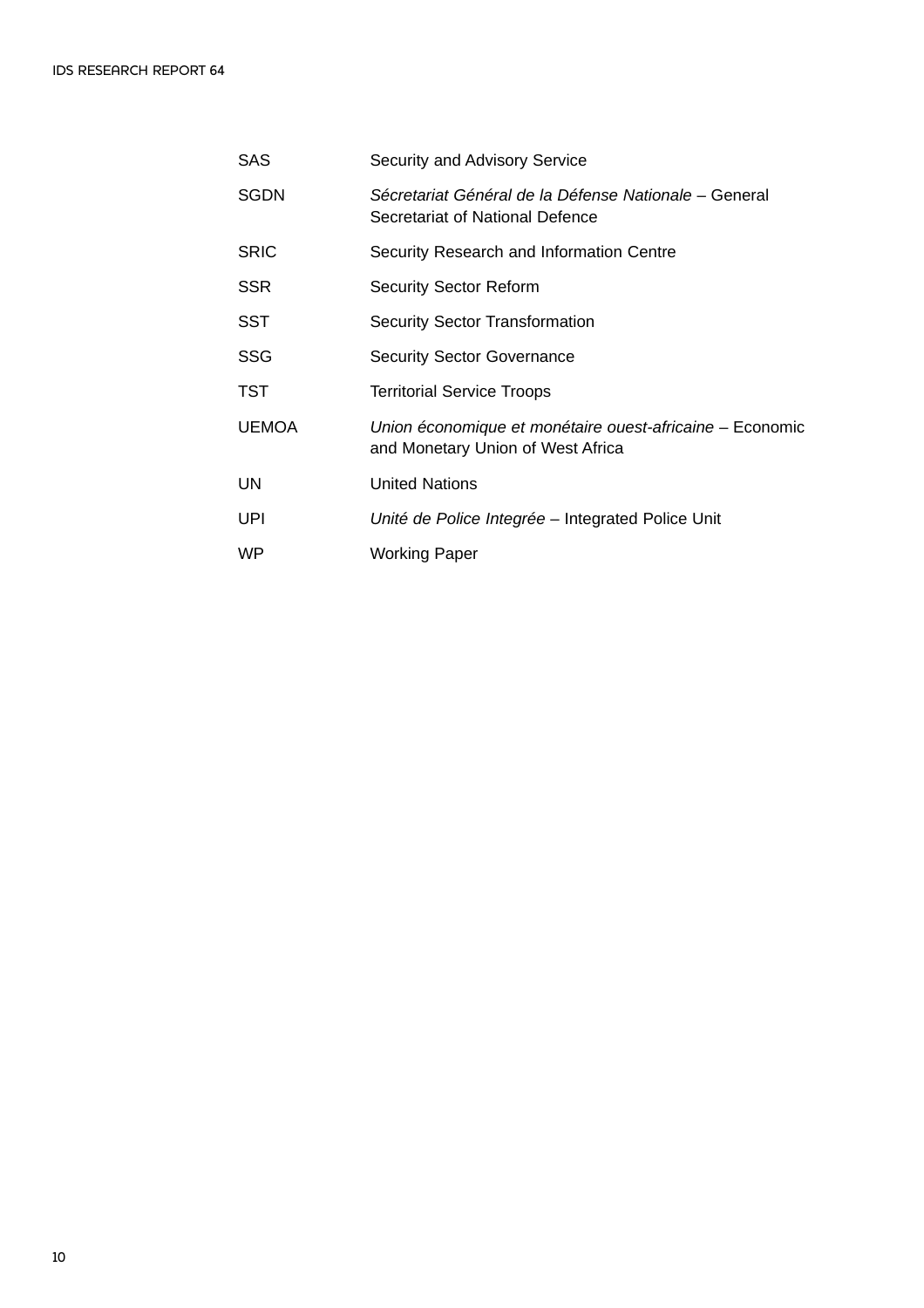### 1 Introduction

This research report is a broad-based study that seeks to understand the structural and developmental processes that characterise the security sector in Francophone Africa. It aims to provide a systematic overview and understanding of the actors involved, the structures, and how security systems function: former French territories (Benin, Burkina Faso, Cameroon, Chad, Congo, Côte d'Ivoire, Central Africa, Gabon, Guinea, Mali, Niger, Senegal and Togo) are reviewed here. Although each country has a distinct political history and tradition, similarities in the security apparatus, rooted in its inheritance from the colonial and post-colonial periods, can be found between countries that belong to Francophone Africa.

Going beyond the various historical, constitutional, legal and regulatory instruments that serve as the framework for security sector governance, this study aims to provide a critical perspective on the Francophone security sector in the present day, by raising issues that can contribute to a better understanding of the challenges that it faces. The purpose is to map and analyse how security institutions work in Francophone Africa and how the different actors (security providers as well as overseeing actors) relate to each other. In addition to enquiring into the respective missions of the different security forces, this study thus provides information on the role played by the different institutions; their structure, organisation and culture; their mutual relationships and the kind of control exercised on them. The sphere of activities to be covered is wide, and thus a certain selectivity has been used in order to capture the general dynamics, the actors, the structures and the organisation that shapes the security sector.

Little about the security sector in Francophone Africa has been documented or written down. Carrying out documentary research into the institutional security development in Francophone Africa is therefore a real challenge: there is little information and few materials – either primary or secondary sources, that are available in the public domain. Only a few states have compiled the statutory rules of their Public service, $2$  and texts relating to the special statute that characterise most of the defence and security forces in Francophone African states are unavailable. The same applies to all the texts which establish new democratic institutions: even if an official journal exists, its publication has often become increasingly erratic, or has been taken out of circulation altogether. The same goes for the national conferences whose minutes have currently become difficult to obtain. As a consequence, priority must be given to European or North American research or documentation centres when carrying out documentary research into the security sector of an African Francophone country. This report is

<sup>2</sup> The term 'public service' here refers to the staff employed by national governments to implement public policies. Burundi, Mali, Rwanda and Senegal are the only French speaking states to have carried out this sort of work. Based in Cotonou, the Observatory of the African Public services (OFPA) has undertaken to gather the texts that relate to African Public services (OFPA 1995); see www.ofpa.net (accessed 7 March 2010). However, there are still a lot of gaps on the data collected to date. The most useful data can be found on the website of the Centre Etat de droit (Institut d'Etudes politiques de Bordeaux): www.etat.sciencespobordeaux.fr (accessed 7 March 2010). Finally, some information is also usefully provided by the Carrefour International Francophone de Documentation et d'Information (CIFDI).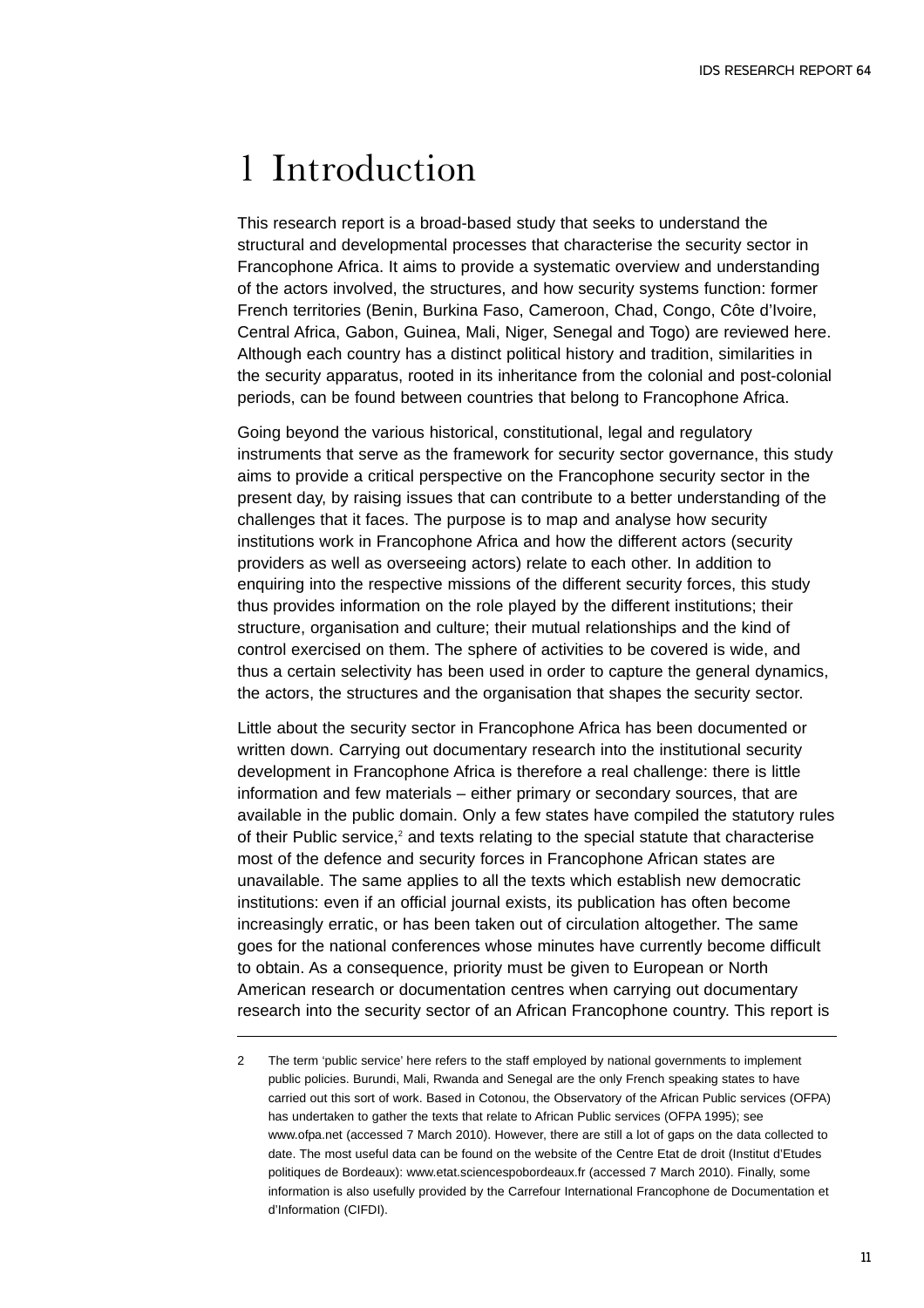mostly based on a literature review of the scarce existing resources. In addition, data was collected on the ground during field trips to the Central African Republic (CAR), Cameroon, Mali and Senegal that has been very useful.

To adequately deal with the problems of the security sector in Francophone Africa, and to appreciate what its assessment needs are, this paper is divided into six sections:

- $\bullet$  Firstly, it starts with a general historical overview of the Francophone security sector in terms of its origins and development, from its inception in the colonial period to independence;
- $\bullet$  Second, constitutional provisions, as well as the other legislative instruments regulating the security sector (principles, rules, and actors including the role of the Parliaments), are reviewed;
- Third, there is an outline of the structural organisation and the role and missions of the defence and security forces (special units of the armed forces, police forces, municipal police, gendarmerie forces; intelligence services; paramilitary forces such as customs and private security companies);
- $\bullet$  Fourth, funding provisions are outlined;
- $\bullet$  Fifth, the military schools and police academies which can be found in Francophone Africa are presented;
- Sixth, the differences between Anglophone and Francophone Security Systems are analysed.

Finally, the paper draws some conclusions and makes recommendations that might assist the security sector reform (SSR) policy agenda, and donor and recipient responses to the security challenges faced in Francophone environments.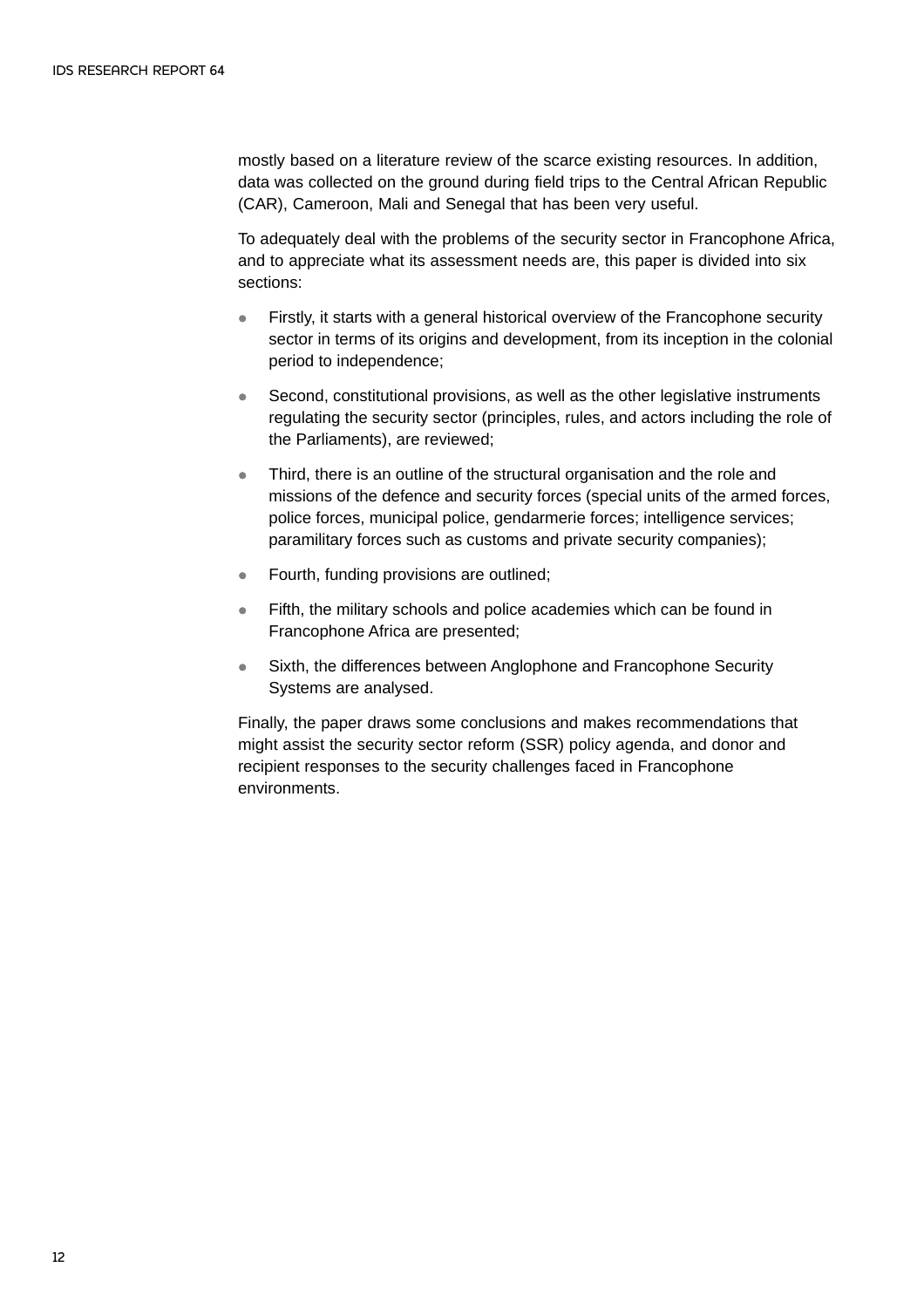## 2 Heritage from the colonial and post-colonial periods

There is a lot of coherence between the former French colonies reviewed in this research report, which were all governed in the same way. In all Francophone African states, the security system is a direct heritage from the structures put in place under colonial rule and maintained, from the 1960s onwards, by independent governments.

#### **2.1 France and its African colonies**

The Francophone African defence apparatus originates from French colonial troops (*Troupes Coloniales*). From 1822 to 1900, both French and indigenous troops were initially designated as Marines (*Troupes de Marine*) and administered by the Navy Ministry, even if they were mostly made up of infantry, and also included artillery units. Their insignia was a badge with an anchor that continued to be worn after the *Troupes de Marine* became the *Colonial Troops* in 1900. The French colonial troops are different from the *Armée Coloniale* which include North African regiments such as the Zouave, the Saphis, the Goumiers, and the Foreign Legion. However, some African troops (Goumiers guard in Mali, Saphis in Senegal) were part of both structures. The French colonial troops were divided into:

- The French long service volunteers (French troops from France serving in the colonies): in Africa, those troops were assigned to serve in the garrison of the AOF (*Afrique Occidentale Française* – French Western Africa), AEF (*Afrique Equatoriale Française* – Equatorial French Africa),<sup>3</sup> Madagascar (as well as in Indochina and New Caledonia);
- $\bullet$  The indigenous troops were recruited to any one of the above. These indigenous troops were serving as part of the French army: they were put under the supervision of French officers and were designated as *Tirailleurs* (skirmishers). There were *Tirailleurs* in each of the African Francophone countries (*Tirailleurs sénégalais, malgache*, etc.) but the generic designation '*Tirailleurs sénégalais*' was the name given to all West and Central African regiments.

Whether French or indigenous, these troops were mostly long service regulars. Contrary to the armed forces of the Anglophone colonies,<sup>4</sup> the French colonial troops recruited soldiers in all African territories under French rule, and used them in any place, without taking into account their geographical origin.

In the territories of AOF and AEF, the maintenance of law and order was a responsibility shared by all the colonial troops. There were two noticeable exceptions however, with two specialised bodies that were part of the colonial troops but specifically entrusted with police and law enforcement missions.

<sup>3</sup> The French Union was made up of the AOF and the AEF.

<sup>4</sup> Most of the African regiments who served in the British colonial army mainly included soldiers who originated from the territory in which they were assigned.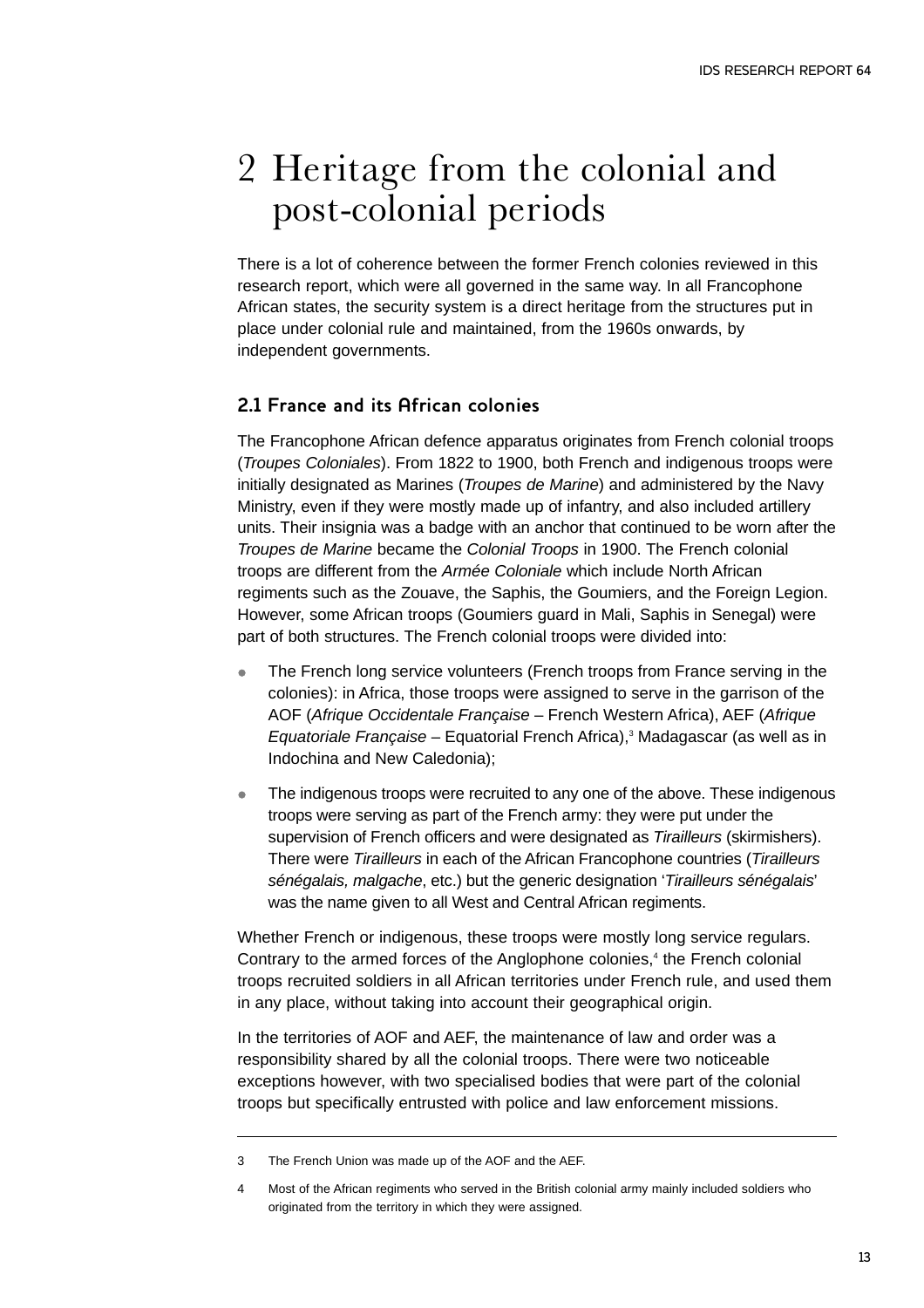First, the colonial gendarmes. Colonial gendarmes are almost exclusively established in Senegal. In 1904, the colonial gendarmerie officially began to recruit a body of African auxiliaries. The appearance of native auxiliaries of the gendarmerie took place under the following conditions: certain indigenous units were flanked by the French gendarmes and their police powers were almost non-existent. Officially, the native auxiliary was a scout and an interpreter. In Cameroon and in Congo only, the police were supported directly by native forces. Cameroon was one of the rare territories of Africa endowed with a gendarmerie, created in 1920. After WWI, the colonial gendarmerie was first in line in the coercive interventions against independence movements. In some countries, the gendarmerie is a heritage from both traditional forces and colonial gendarmerie: for instance, in Senegal, the history of the gendarmerie is closely linked to the story of the so-called 'Red Guard' (*La Garde Rouge*), which was made up of the Saphis horsemen.

On the territory that would become Mali, Mauritania and Niger, camel troops (*troupes méharistes*) were created in 1894, by the Governor of Senegal under the name of '*Garde cercle*' and then '*Garde goume*'.

Some countries, such as Togo, still base their policies on doctrines that were imported during the colonial period which incorporates military and psychological control of the population, and aims to fight internal subversion.

After independence, the *Tirailleurs* were discharged and joined their new national armies, or police forces. It is important to note that during the first years after the independences, most of the new nations did not have an army. Apart from Guinea, all the newly independent states adopted the status of member-state of the Franco-African Community – which replaced the French Union in 1958 – and delegated to the Community their competencies in foreign policy and national defence. Consequently, former *Tirailleurs* were part of the armed forces of the Community and were not responsible to national governments. Initially, there were no Francophone African national armies (Lavroff 1976). The independent Francophone African states asked rapidly for the modification of their status for them to enjoy complete sovereignty. The armed forces of the Community were then disbanded, and France made available soldiers who had been posted in other territories, to the states that they originated from.

Consequently, from 1962 onwards, contingents from the Franco-African Community formed the first nucleus of the Francophone African armies. However, this movement did not result in the same kind of military apparatus in every country. Indeed, the colonial troops, and then the Armed forces of the Community, did principally recruit from some territories, particularly from those whose populations were considered 'good warriors'. Most Francophone soldiers were recruited in Senegal, Mali, Haute-Volta (former name of Burkina Faso), Togo and Niger, which consequently inherited bigger contingents than other countries. Some countries (Mali, Haute-Volta, Togo) were not able (for financial reasons), or willing (for political reasons, some soldiers being seen as too close to the former colonial power),<sup>5</sup> to integrate all their national soldiers into their new armed forces, whilst

<sup>5</sup> The coup attempted in Togo in 1963 by some non-commissioned officers is a good example of this situation: these soldiers did not accept that they were to be excluded from the national Togolese armed forces.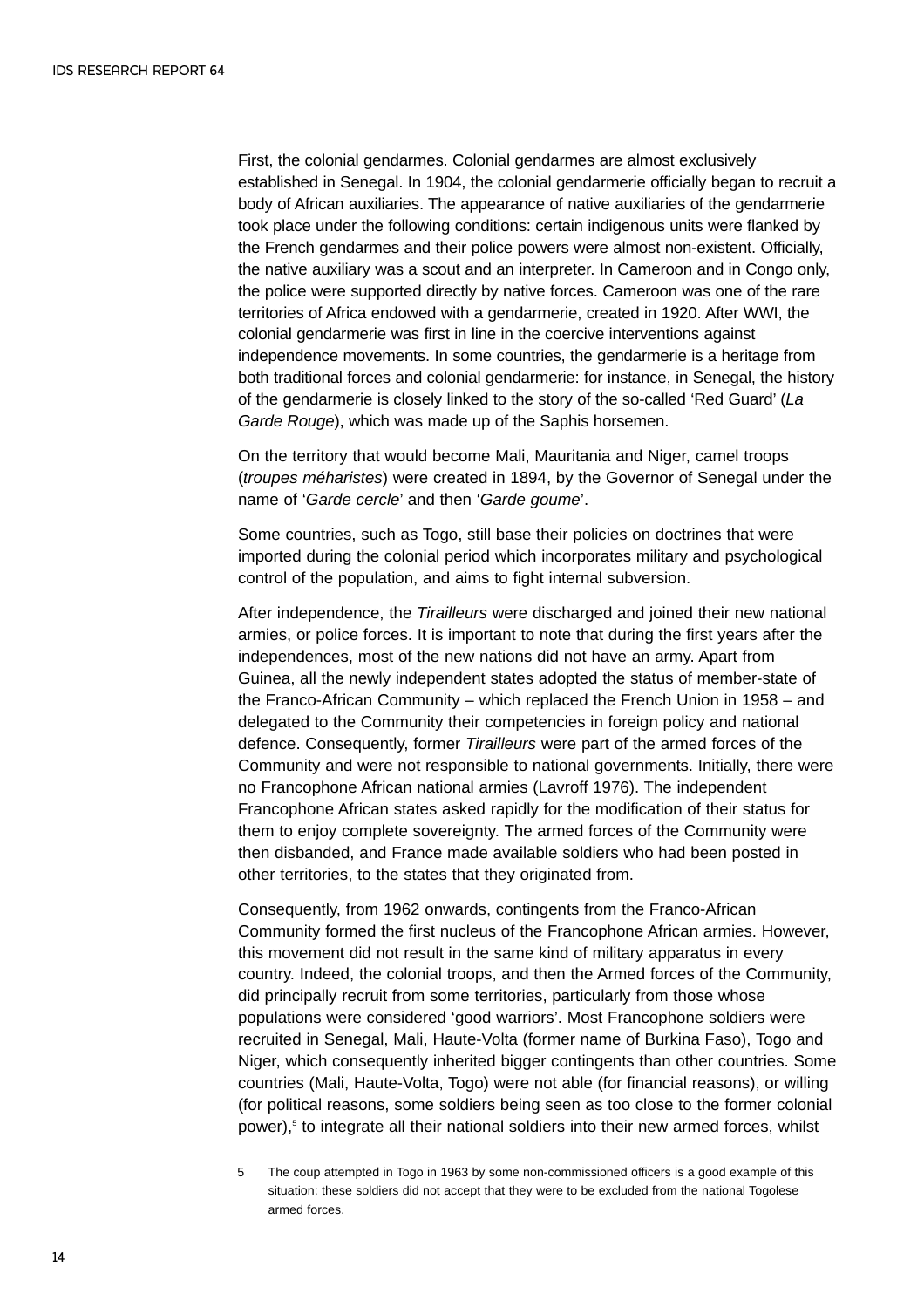some countries, where only a few soldiers had been recruited by France, had to recruit new inexperienced soldiers.

It is worth noting that following the adoption of the *Law Deferre* in 1956, the function of policing and law enforcement had been entrusted to indigenous forces placed under the supervision of local authorities rather than under French supervision. It was then decided that the colonial territories would have their own municipal and local police forces, the French general government being only entrusted with supervising the armed forces and ensuring the territorial defence of the territories. The objective was to unburden Metropolitan France of all the operations of 'maintenance of law and order', especially against trade unions and demonstrations by educated youth.<sup>6</sup> The legitimacy of the power of the new autonomous authorities was in fact based on the establishment of national police forces to control African protesters fighting for independence. The devolvement of local police forces in the territorial authorities was primarily meant to ensure social and political pacification. In this respect, there is little doubt that the continuance of the colonial authoritarian tradition is closely tied to the insoluble social and economic problems which the new authorities had to face, and this played a major role in the fast militarisation of policing and law enforcement in the quasi-totality of the independent states.

#### **2.2 The 'special relationship' between France and Africa after independence**

From independence, France has been more deeply engaged in Africa than any other Western country (though the USSR, Eastern Europe and Cuba were also deeply engaged in states 'of socialist orientation' during the Cold War period). Any analysis of the security apparatus in Francophone Africa must bear in mind that relationships with France are critical to the understanding of the state of the security sector in a number of Francophone African countries. From the time of independence, a special relationship has prevailed between the new states and their former colonial powers (N'Diaye 2007). France kept close and constraining strategic ties with its former colonies: Paris was tied to them by a system of diplomatic, economic, cultural, and defence agreements. This special relationship between France and its former colonies is often referred to as '*Francafrique*' in the Francophone literature, this pejorative word pointing out the shadow and nepotistic practices which used to characterise the relations between French officials and the post-colonial non-democratic leaders (Wauthier 1995; Smith 1996; Verschave 1998; Petiteville 1996; Charbonneau 2008).

In the realm of security, French intervention has consisted in ensuring its own access to base facilities; leading direct 'stabilising' interventions; and positioning military and security personnel and advisers in ministries. The essential characteristics of the Franco-African security relationship includes defence agreements (guaranteeing the continual presence of French troops in a number of Francophone states – Senegal, Djibouti, Gabon, Côte d'Ivoire<sup>7</sup> – or mutual

<sup>6</sup> Politically well-organised trade unions and students were particularly active in the independence struggle.

<sup>7</sup> French troops who had been permanently stationed in the Central African Republic left the country in 1997.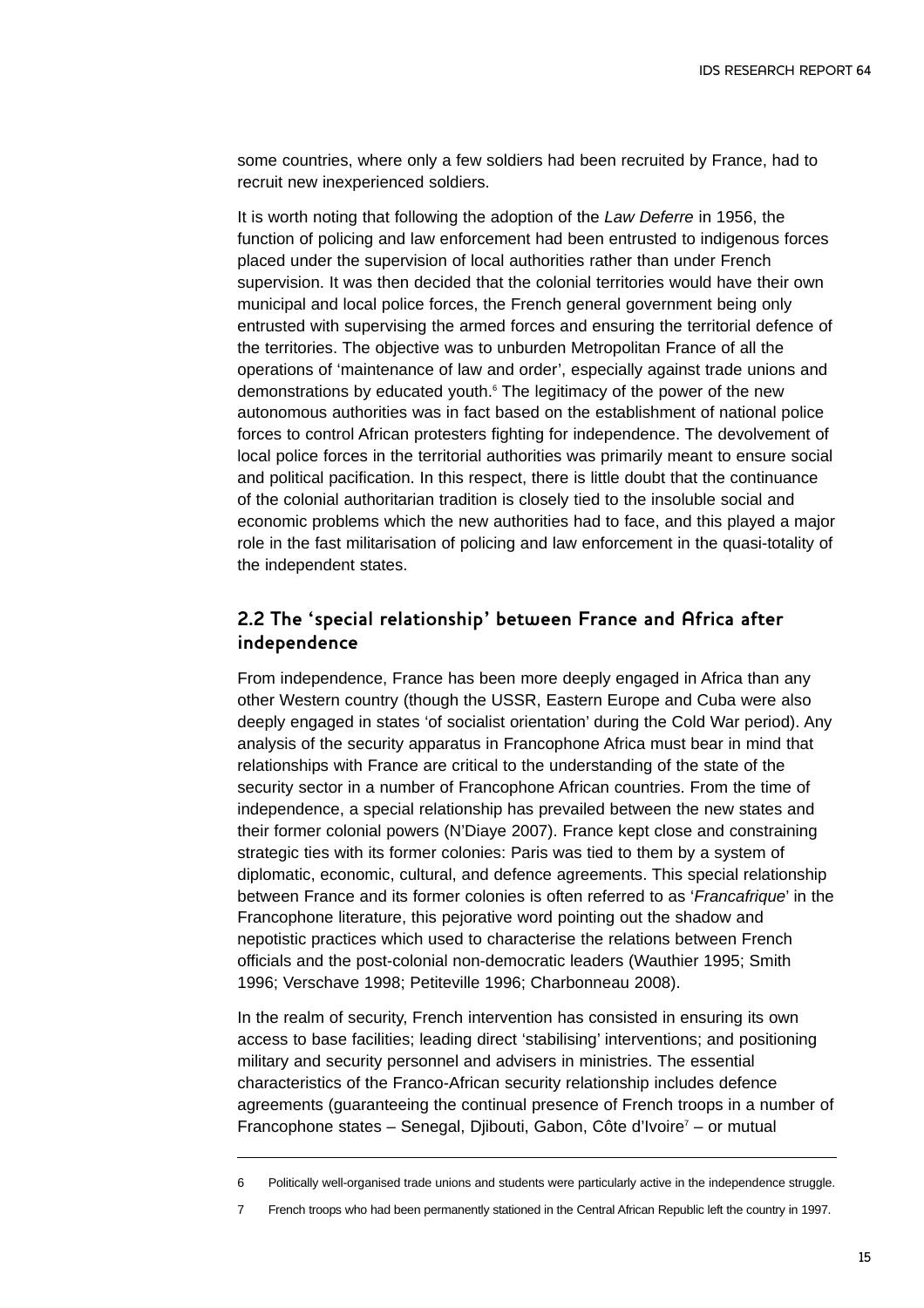defence clauses), military advisors and close military and police cooperation (including the training of officers and the sale of weapons and related equipment). From the 1960s, Francophone states have suffered the permanent presence of French troops, when linked to France by a defence agreement and therefore have been protected from external and in some cases internal aggression, with France serving as the guarantor of their sovereignty. Consequently, they have not developed strong military apparatus. In addition, the so-called '*coopérants*' – technical advisors (in the defence as well as in the police and justice sector) permanently deployed in Francophone African countries (for a two to three year period) have been deeply involved in assisting the newly independent authorities in putting on its feet a national security apparatus.

It is very important to stress the fact that the presence of permanently stationed French troops and the assistance provided by the French '*coopérants*' on a daily basis has not prevented the Francophone African states from falling into statepersonalisation processes – where political rulers have politicised, manipulated or undermined the defence and security forces, notably by setting up parallel but more powerful forces. On the contrary, it can be argued that the effect of French cooperation as regards security is weak both in terms of governance and professionalism. It is doubtful whether French military cooperation really has enhanced overall security in Francophone Africa: the territory of France's Francophone allies has not been protected in a number of cases (Côte d'Ivoire, Guinea, the DRC); national or regional conflicts have not been prevented; the local population most of the time consider the military and the police forces as threats rather than as protectors; and those forces are rarely able to fulfil their missions (protection of the territory as regards the military, protection of law and order as regards the police forces), due to a lack of professionalism and equipment. On the contrary, French security policy can be seen as having contributed to strengthen bad governance in Francophone Africa, security technical support having mainly been provided to non-democratic regimes.

A lot should be learnt from the failure of French security cooperation in building up and reforming African security apparatuses since the independences.<sup>8</sup>

<sup>8</sup> Whilst most of the specialists of the French African security policy (Barillot 1993; Ango Ela 1996; Balmond 1998; Chaigneau 1984; Dumoulin 1997; Gounin 2009; Luckham 1982; Gregory 2000; Smith 1996; Charbonneau 2008; Vasset 1997) have systematically and thoroughly analysed the political processes underlying Franco-African military relationships, one can hardly find a systematic and detailed assessment of the achievements of more than 40 years of French security cooperation with Francophone African countries: no detailed lessons learned have been completed, except (to some extent) in the 1996 and 2002 reports of the *Observatoire permanent de la coopération française* (1996, 2002).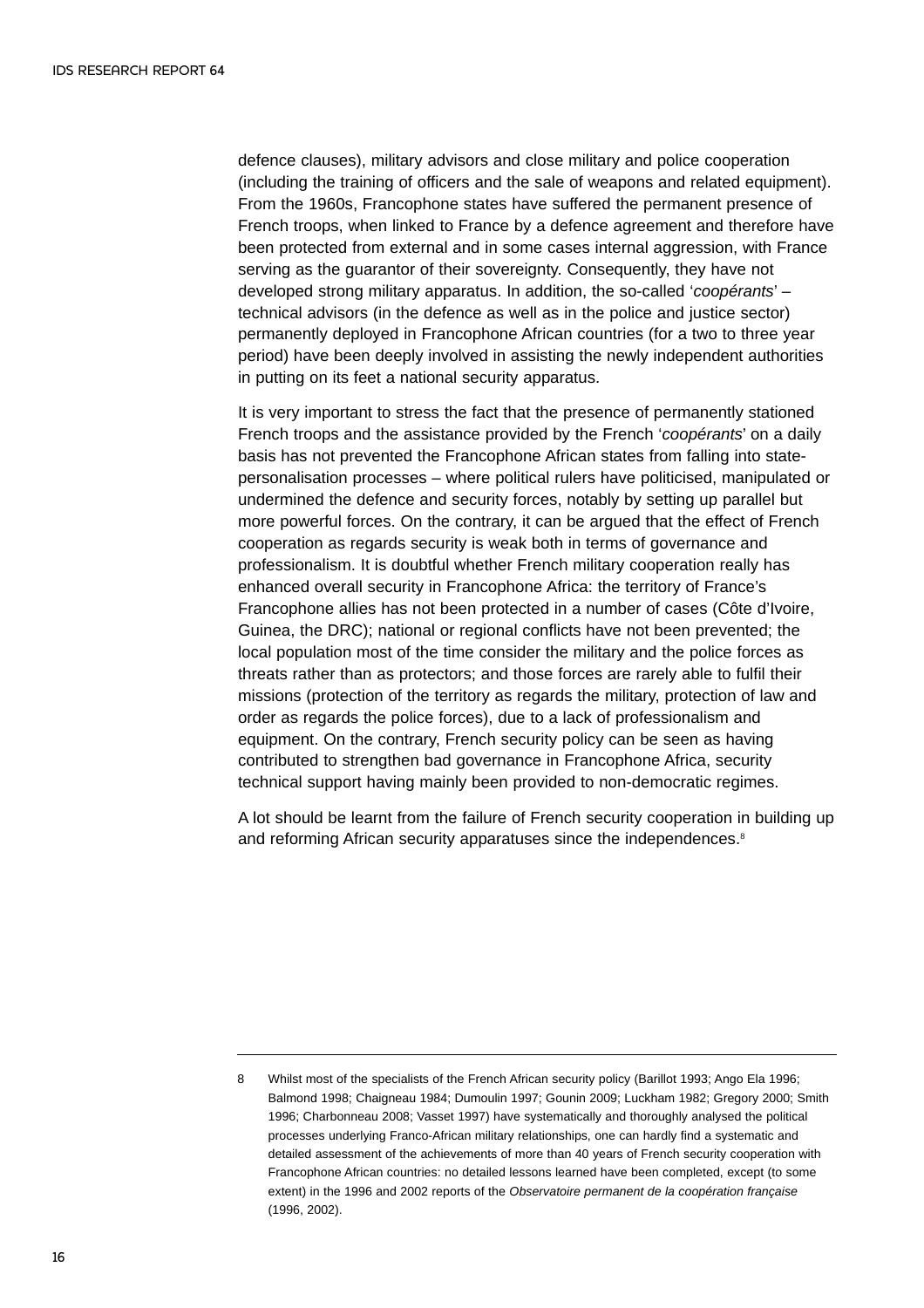## 3 General overview of the security apparatus in Francophone African states

Despite having been independent for over 40 years, most of the Francophone African states have maintained many of the defence and security institutions imposed by France under colonial rule. A large number of former French colonies have inherited, from the legacy of the French, a three-tiered security apparatus. According to existing regulations under this system, national security is meant to be maintained by the army for external threats, and by both the gendarmerie and the police for internal security matters.

#### **3.1 Constitutional frameworks in the former French Colonies**

Francophone countries achieved independence between 1958 and 1960. All former French colony states experienced a single regime party immediately after independence while a majority of them were then put under a military regime (Lavroff 1984; Martin 1976; Pabanel 1984). The separation of powers was nonexistent, and the legislative and judiciary powers were highly dependent on the executive branch which, *de facto*, enjoyed all rights in terms of security.

Following the Conference de la Baule in 1990, which aimed to launch a democratic transition on the continent, most of the Constitutions of the Francophone African states were reviewed (du Bois de Gaudusson *et al.* 1997; Cabanis and Martin 1998a; Roussillion 1995; Daloz and Quentin 1997; Clark and Gardinar 1996) and went back to Constitutional principles inspired by the 1958 French Constitution, which established the Fifth Republic. The set of Constitutions (Cabanis and Martin 1998b) adopted during the 1990s espoused the principles of separation of power, and attributed specific competences to each branch within the management of the security forces (du Bois de Gaudusson *et al.* 1997): most of these Constitutions set out the principles that govern the organisation, use of, and supervision of the armed forces.

Below are presented the provisions that relate to security as envisioned by the 1990's Francophone African Constitutions. We will then focus on the kind of regimes that have currently been established in Francophone Africa.

#### **3.2 Constitutional provisions relating to security in the former French African colonies**

A constant feature of the institutional framework in Francophone African countries is that the President of the Republic presides over all the security apparatus, whilst the government – mostly through the Ministries of Defence, Interior/Internal security and Justice – is responsible for implementing security policies. In theory, there are several bodies which are responsible for coordinating the different components of the security apparatus. However, in practice, the Presidency has often kept most of the prerogatives, with some regimes developing abusive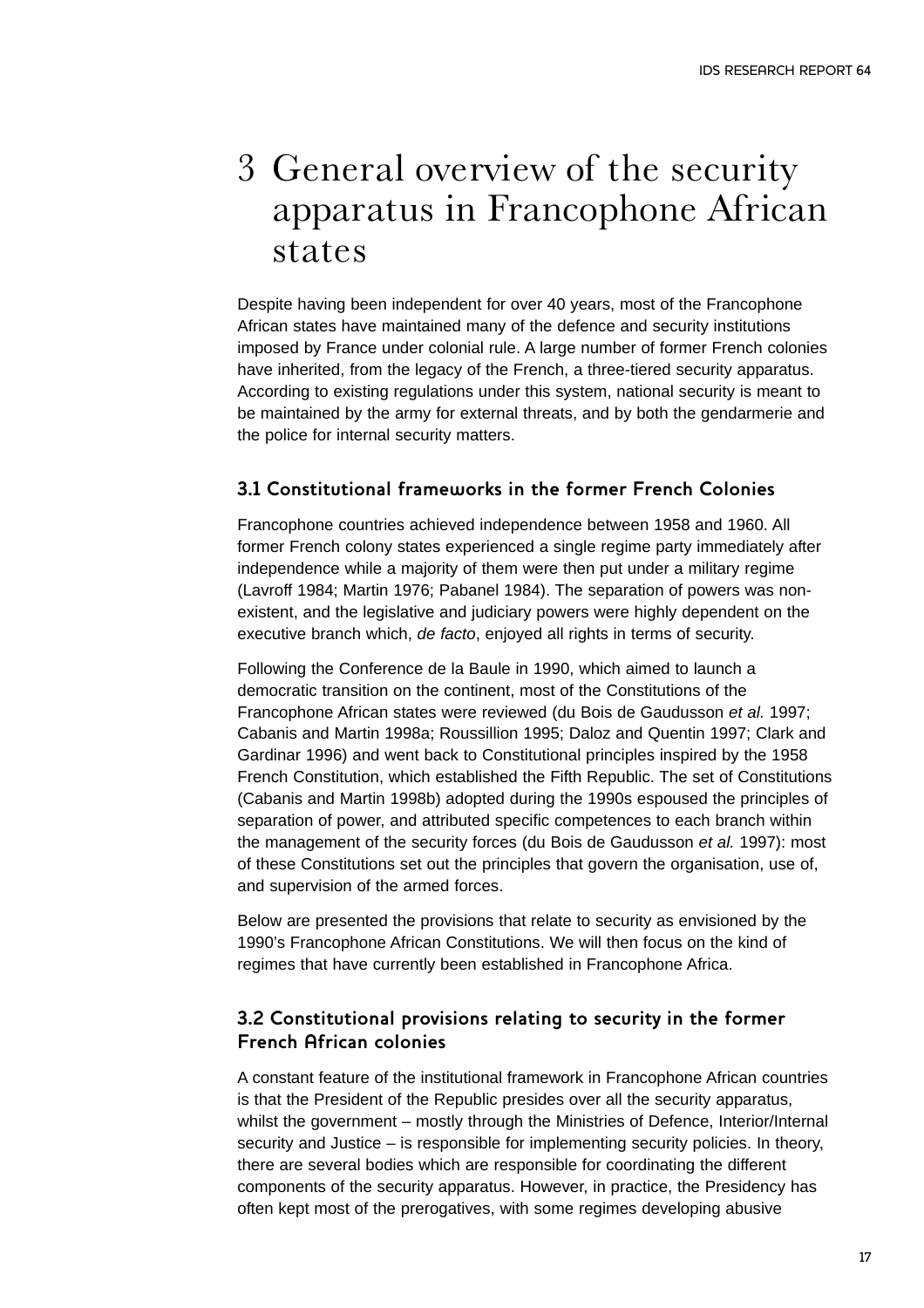behaviours. This therefore demonstrates that the 1958 French Fundamental Law can pave the way to an authoritarian institutional interpretation as well as to a democratic institutional interpretation.

#### *3.2.1 Power sharing between the President and the government*

Most African Francophone states are semi-presidential regimes. According to the terms of most Constitutions in Francophone Africa, the executive power is responsible for taking the necessary measures to guarantee the security and the integrity of the national territories as well as to protect the population.

Following the French Constitution, Constitutions in Francophone Africa state that the President of the Republic is the Commander in Chief of the armed forces, whilst the prime minister is in charge of implementing the military defence policy. The President chairs all the 'organic councils on national defence' (article 15). He guarantees national independence, and the integrity of the territory (article 5, alinea 2). He appoints 'civil and military employments' (article 13). Meanwhile, the government 'disposes of the administration and the armed forces' (article 20). These provisions ensure the supremacy of the President.

Most of the Francophone African Constitutions appoint the President as the 'supreme commander in chief of the armed forces'.9 The President also has the power to appoint civilian and military positions (for instance the Chief of Staff of the armed forces, as well as other heads of the civilian and military administration). Appointments to the general staff, and to other bodies of the military and security units, are made at the council of Ministers. The President can also hold 'exceptional powers' and has the power to declare a state of emergency, though this can only be after consultation with his Council of Ministers.

With regards to the government, there is less unity among the Francophone Constitutions than with regards to the powers of the President of the Republic. The French assertion stating that the 'government disposes of the administration

<sup>9</sup> The adjective 'supreme' was taken directly from the American Constitution: Burkina Faso (article 52 of the 1991 Constitution, amended in 1997); RCA (article 22 of the 2003 Constitution); Congo (article 78 of the 2002 Constitution); Djibouti (article 32 of the 1992 Constitution); Gabon (article 22 of the 1991 Constitution); Madagascar (article 55 of the 1992 Constitution); Mali (article 44 of the 1992 Constitution); Mauritania (article 34 of 1991, amended in 2006); Chad (article 86 of the 1996 Constitution, amended in 2005). Apart from Diibouti, this entitlement comes with the right to chair 'the high councils and committees on national defence'. However, there are six Constitutions that adopt a different formulation: in Cameroon (article 8 of the 1972 Constitution amended in 1996 and 2008), Guinea (article 41 of the 1990 *Loi Fondamentale*), Togo (article 72 of the 1992 Constitution amended in 2002), Niger (article 52), Senegal (article 39); Congo (article 78 of the 2002 Constitution), Presidents are simply appointed (as in the French Constitution) as 'chief of the armed forces'. In Benin (article 54 of the 1990 Constitution), the President is responsible for 'the external security of the Republic' (Benin is a noticeable exception in Francophone Africa: its regime is definitely presidential, unlike other Francophone states which have adopted a semi-presidential regime. In Benin, the Constitution does not mention a prime minister, while the government is supposed to be directly controlled by the President).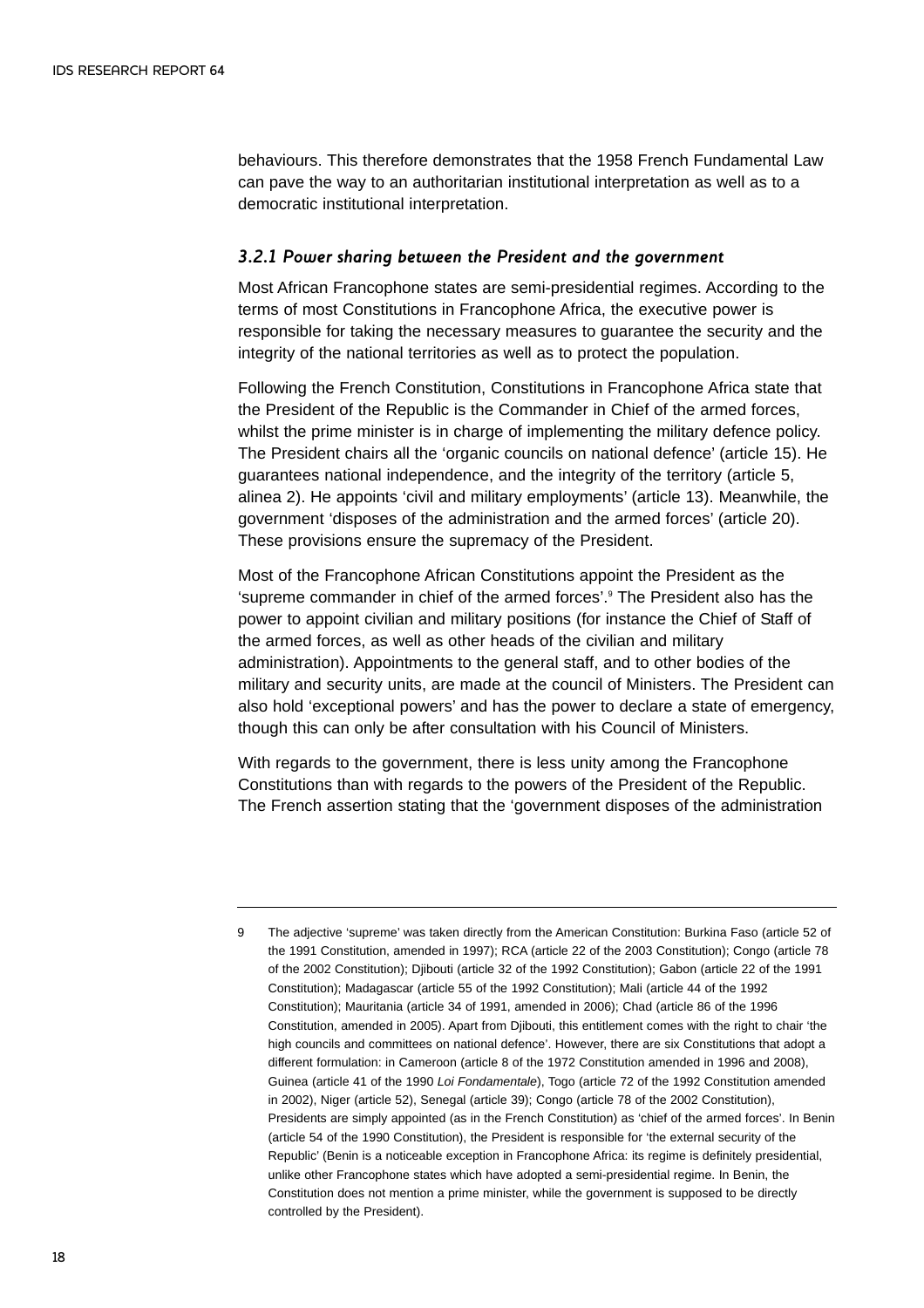and the armed forces' is often taken up by African Constitutions, but with some variations.<sup>10</sup>

In summation, according to the Constitutions, the President of the Republic, Supreme Chief of the armed forces, is able to define the national defence policy, which is executed by the Minister of the Armed forces, under the aegis of the prime minister. In practice, the security domain is, to a large extent, the exclusive monopoly of the President, assisted by a limited circle of civilian and military advisers.

#### *3.2.2 Legislative mandate: parliamentarian supervision and oversight of the security services*

Since the 1990s, the African Francophone Constitutions have established a system of separation and collaboration between the executive, the legislative and the judiciary branches (National Democratic Institute 1999; 1997). According to the French Constitution, the Parliament is in charge of declaring war and of ratifying peace agreements. Most Francophone African Constitutions also acknowledge that the Parliament has the responsibility to declare war.<sup>11</sup>

Moreover, as in France, most of the Constitutions of Francophone African states recognise that 'the fundamental principles of the general organisation of the national defence' arise out of the domain of the law. Thus, apart from in Togo (where there is no definition of the legislative sphere of responsibilities), all the Constitutions stipulate that their defence policies are passed into law by the legislature, though only after review by the appropriate committee.

The Parliament<sup>12</sup> may call on the security forces to defend national territory, or to approve or amend any act relating to new alliances. Most of the time, it has to approve any engagement of its armed forces abroad. In Benin and Niger, the Parliament is entitled to adopt bills that ratify any international alliance: this includes military assistance agreements.

In most of the countries, the Parliament has the power to monitor the actions of the government through:

- z consideration of the budget (including a faculty to approve the funds that are to be allocated to various security structures, to revise it downward or upward or to redirect budget allocations towards other areas);
- 10 Whilst Mali (article 53), Madagascar (article 3) and Mauritania (article 43-3) duplicate the terms in a similar way, there are three other Constitutions that extend these government's rights to the security forces: Burkina (article 61-3), Gabon (article 28-2) and Togo (article 77-1). Some Constitutions do not mention this responsibility (Djibouti, Guinea, RCA). Other Constitutions only entrust the government with the 'administration of the public force' as in Congo (article 89-1), or with the 'administration of the police forces' as in Chad (article 97-2 and 98-2). In Cameroon, the government is only entrusted with the disposal of the administration. In Benin, only the President can dispose of the armed forces.
- 11 Benin (article 101-1); Burkina (article 106-2); Djibouti (article 62-1); Gabon, with a two thirds majority (article 49); Guinea (article 75); Madagascar (article 82); Mali (article 81); Mauritania (article 58); Chad (article 127); Togo (article 72). However, the Beninese Constitution states that the President himself can declare war under 'exceptional circumstances' when the Parliament is unable to sit (article 101-2).
- 12 A number of Francophone African states have a bicameral parliamentary system. However, some countries have not yet set up their Senate (Cameroon).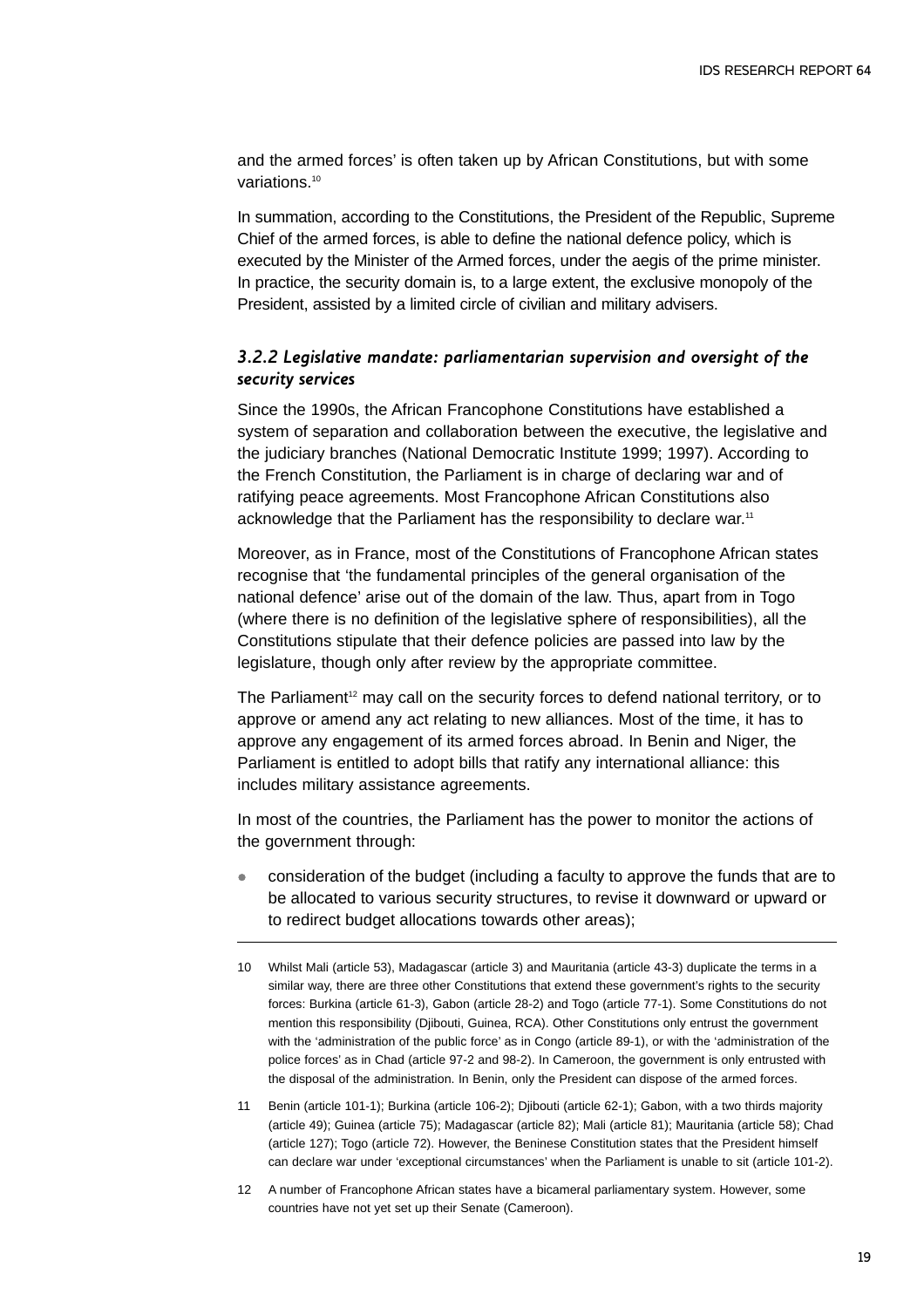- questions to the government;
- Parliamentary standing committees.

There are standing committees on national defence, security and civil protection, specifically in charge of the security sector as well as standing committees on laws and justice. Like all other standing committees, these committees have a duty to monitor the actions of the government; they may hold audiences with Ministers, and call before them anyone who needs to be consulted. The committees receive draft bills from the government but, in some countries such as Benin and Mali, they may also propose laws on security issues. These committees are, however, mainly in charge of carrying out surveys and drafting amendments. They are not investigative bodies, nor are they units that provide direct control of the activities of the security sector, even if they are allowed to call on external expertise.

However, in a number of Francophone African states, there is virtually no parliamentarian control of the security forces. Despite the formal existence of parliamentary commissions on security and defence, the Parliaments have more than often been unable to oversee the security forces.

#### *3.2.3 Specific provisions against praetorianism***<sup>13</sup>**

Most of the Constitutions adopted in Francophone African countries during the 1990s and the 2000s have adopted provisions that aim to prevent the resurgence of military coups and praetorianism, which used to characterise most of the regimes during the post-independence period. In Francophone Africa, only Senegal, Gabon and Cameroon (and to a lesser extent Djibouti) have never experienced military rule. Consequently, the Constitutions seek to give the civilians the means to deter and defeat any military attempts at seizing power.

Such a preoccupation is present in most Constitutional preambles. Almost all the Constitutions affirm the principles of the democratic rule of law. For instance, the Togolese and the Beninese Constitutions exclaim in their preambles the 'strong will to fight any political regime based on dictatorship and injustice'. Some Constitutions, such as the Malian and the Chadian ones, remind us of the recent and sad political and Constitutional history. In its preamble, the Congolese Constitution clearly denounces the *coups d'état* which used to be the only means of seizing power, and have inhibited the ability to have any democratic political life: the preamble calls upon all citizens to resort to civil disobedience in order to resist any attempts at seizing power by force, or attempts to exercise dictatorial rule.

Moreover, beyond these principles enlightened by the preambles, a number of provisions appear in the corpus of the Constitution. For instance, the Beninese Constitution dedicates one article (within the chapter dedicated to executive power) which calls upon any Beninese to disobey orders and organise resistance in the case of a *coup d'état* or seizure of power by mercenaries (article 66); this also allows external police or armed forces (article 67) to be called upon, especially within the framework of military cooperation or of defence agreements.

<sup>13 &#</sup>x27;Praetorianism' can be defined as the political control of a society exercised by the military.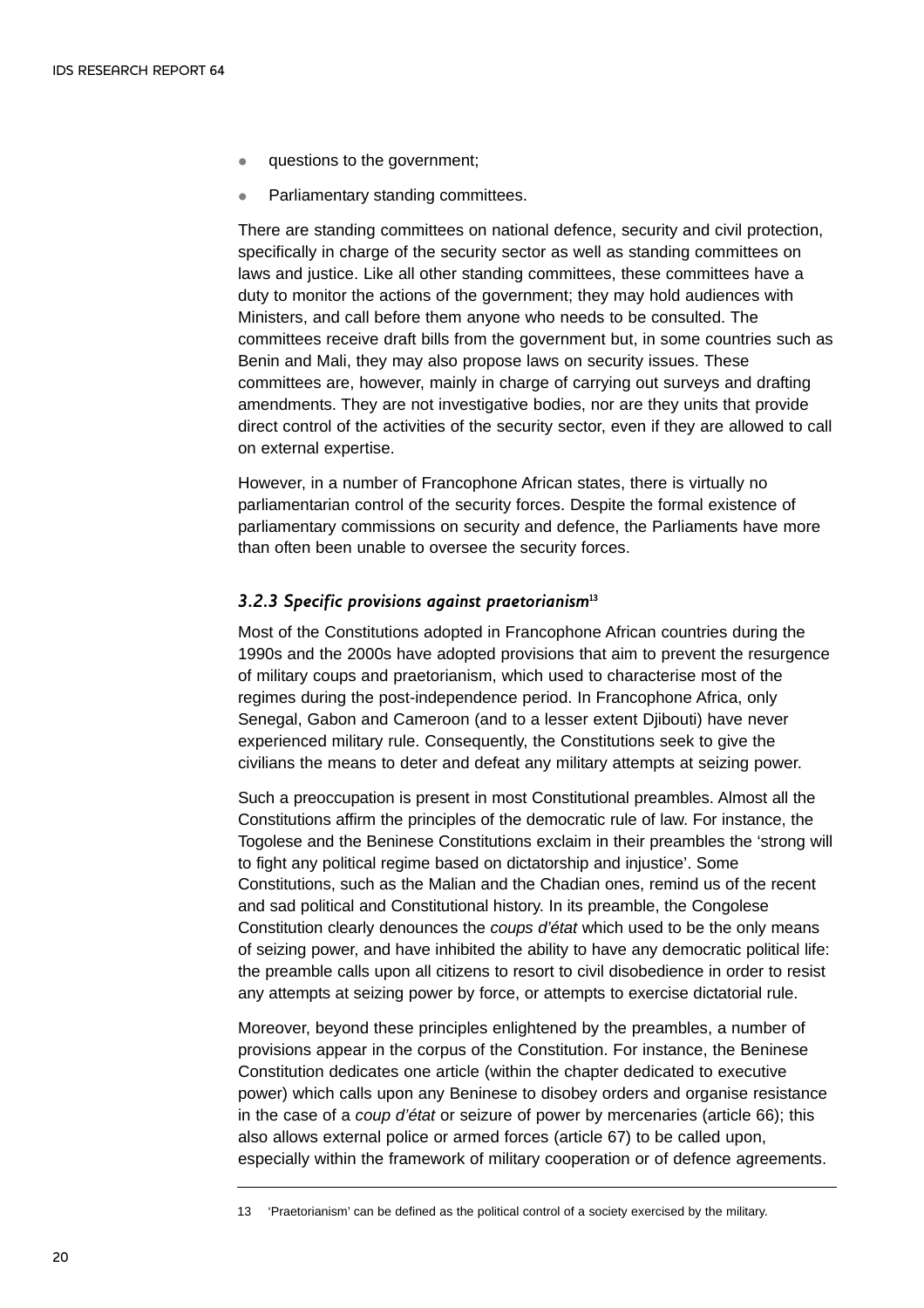The Burkina Faso Constitution also mentions that civil disobedience against any power is not constitutionally legitimate (article 167); whilst the Malian Constitution approves of disobedience in order to preserve a republican form of state. In Congo, the citizens are acknowledged to have the right not to execute an order which is seen to be against civil rights and liberties.

Some Constitutions (article 65 of the Beninese Constitution) consider any attempt against constitutional order as a 'high treason crime' (*crime de haute trahison*) or, as a 'crime against the nation' (article 166 of the Burkina Faso Constitution). To some countries, this kind of crime is not subject to prescription, as stated by the Malian Constitution (article 121-3), the Togolese Constitution (articles 148 and 149-4) and the Congolese Constitution (article 49).

Some Constitutions insist on the importance of civilian control. The Congolese Constitution indicates that the public force, made up of the gendarmerie, the police, and the military, is subordinated to civilian power (article 162-2). According to the Togolese Constitution, the armed forces are 'entirely subject to constitutionally established political authorities' (article 147). In Chad, security and armed forces are called upon to serve the nation (article 190-2) and are said to be subject to republican authorities and subordinated to civilian power. Beyond this, the Chadian Constitution explores in more detail the obligations of the police, the gendarmerie, the national and the nomadic guard to act respectfully in accordance with human rights freedoms (articles 197, 199, 201). However, the armed forces have not made the same obligations even if Chad (article 191-1) (as well as the Congo (article 162) and Togo (article 147)), do proclaim that the military have to be apolitical. The Constitution of Madagascar similarly calls for 'the political neutrality of the armed forces'.

In most of the Francophone African countries, the military are not prevented from aspiring to have an elective mandate, apart from Benin where the military who are currently in active service have to resign from their duties prior to making a presidential or legislative candidacy (according to articles 64 and 81), Djibouti – where the military who are active are not allowed to present themselves as a candidate to parliamentary elections (according to article 47-6) and Togo (which has the same provisions as Djibouti, following article 52).

It is important however to stress the fact that such constitutional principles have proved to be particularly inefficient: the current resurgence of military coups and praetorianism in Francophone Africa urges us to raise this key question: 'What is the value of Constitutional laws when faced with '*bayonets*'?

#### *3.2.4 Conscription and military service*

It is hard to find provisions that deal with the French traditional model of conscription in the Constitutions of Francophone African states. A number of these Constitutions deal with 'the defence of the country and the territorial integrity as a duty for all the citizens', as stated by the Beninese (article 32), the Chadian (article 51), the Nigerian and the Togolese (article 43) Constitutions: in these countries it is said that military service is obligatory. Other countries only ask their citizens to contribute towards the defence of the nation, as stressed by the Burkinabe (article 10-1), the Centrafrican (article 16), the Gabonese (article 1-21)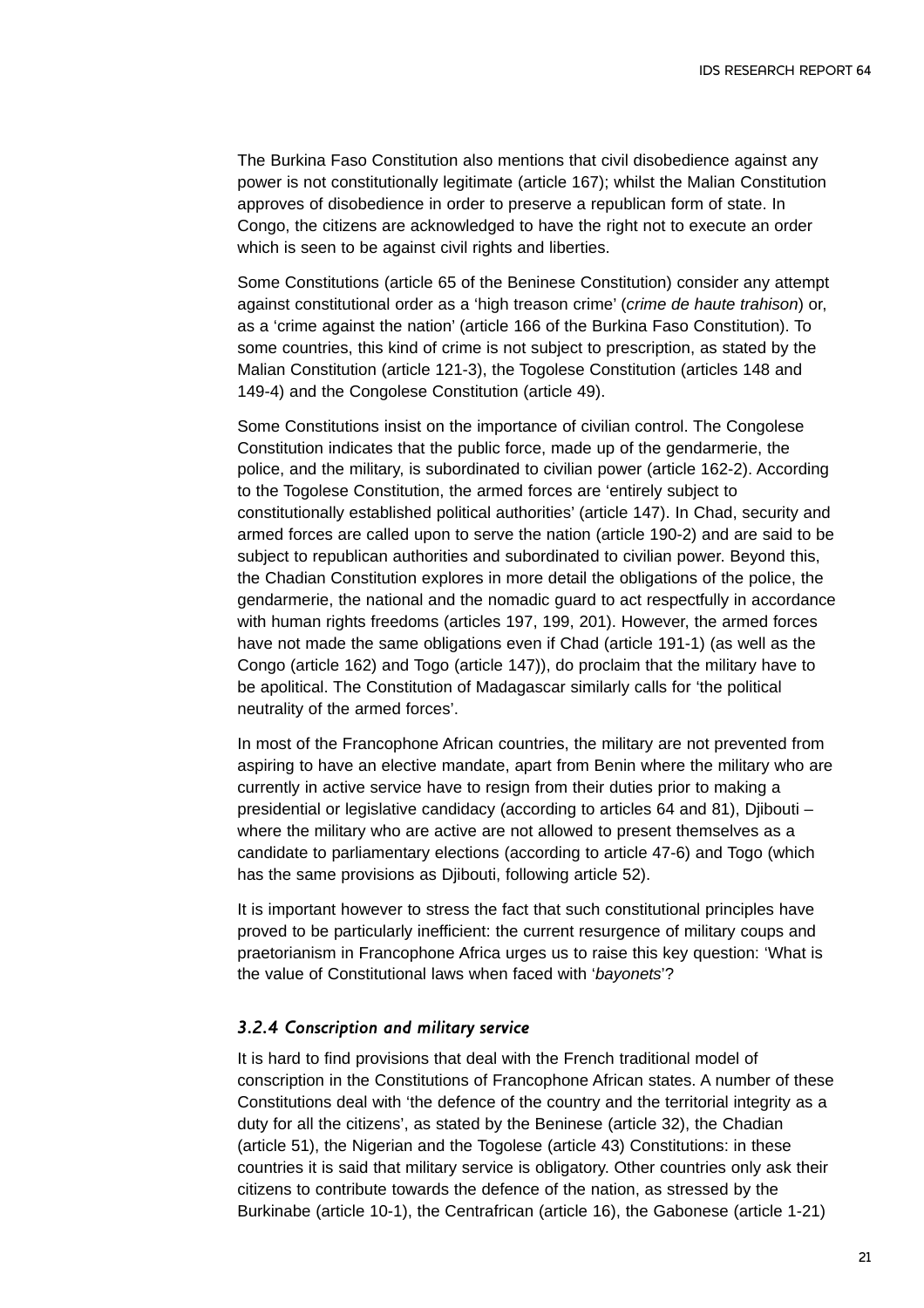and the Malian (article 22) Constitutions. In Mali, only nationals who are recruited to serve in public service are obliged to do compulsory military service.

#### *3.2.5 The model of a developmental army*

Traditionally, most Francophone countries have a role envisioned for their armies in both economic development and in education.

In a number of countries, the Constitution states that the armed forces may participate in the economic, social and cultural development of the country. Some Constitutions plead for enlarging the missions of the armed forces by involving them in the social and economic development of the nation, as stated by the Congolese (article 168), the Gabonese (article 1-22) and the Chadian (article 194) Constitutions. The Congo even considers that their armed forces can take part in the cultural development of the nation, while Chad assigns humanitarian missions to them.

Even if these missions are not explicitly mentioned in the Constitutions themselves, missions that more generally involve the military in development or humanitarian projects are often considered as a possible role for the armed forces. Because of its resources, the military is often seen as the only organisation most able to perform a wide range of developmental tasks in more remote areas. The use of the armed forces is seen as a way of creating a combination of interests between the population and the military.

For a lot of the time, the Engineering corps in every Francophone country is involved in development/humanitarian missions as well as the Health Service. The armies of Mali and Benin have been particularly active in this area (training the public in basic hygiene and sanitation; implementing inoculation and vaccination campaigns; building or repair of schools and/or roads; as well as providing air transport facilities to remote areas).

#### *3.2.6 Administrative and territorial organisation in the former French African colonies*

With regards to the security apparatus, the administrative and territorial organisation of a state does matter. Indeed, some security institutions (for instance the municipal police, where they actually exist, or the military regions that are generally based at the territorial division of a country) are supposed to work closely with decentralised entities (e.g. mayors). A growing number of SSR programmes envision the making of decentralised authorities which will be given more responsibilities within a security area.

Most Francophone states have inherited the French system of a highly centralised state. Before the wave of decentralisation in the 1990s, the territorial division of Francophone countries was composed of departments, districts (*arrondissements*), administrative posts and communes which were originally merely administrative bodies. These structures were therefore only devolved, since they were administered by representatives appointed by the state. Nowadays, most of the Francophone states formally recognise both administrative zones and local authorities. Inspired by the French decentralisation process (launched in the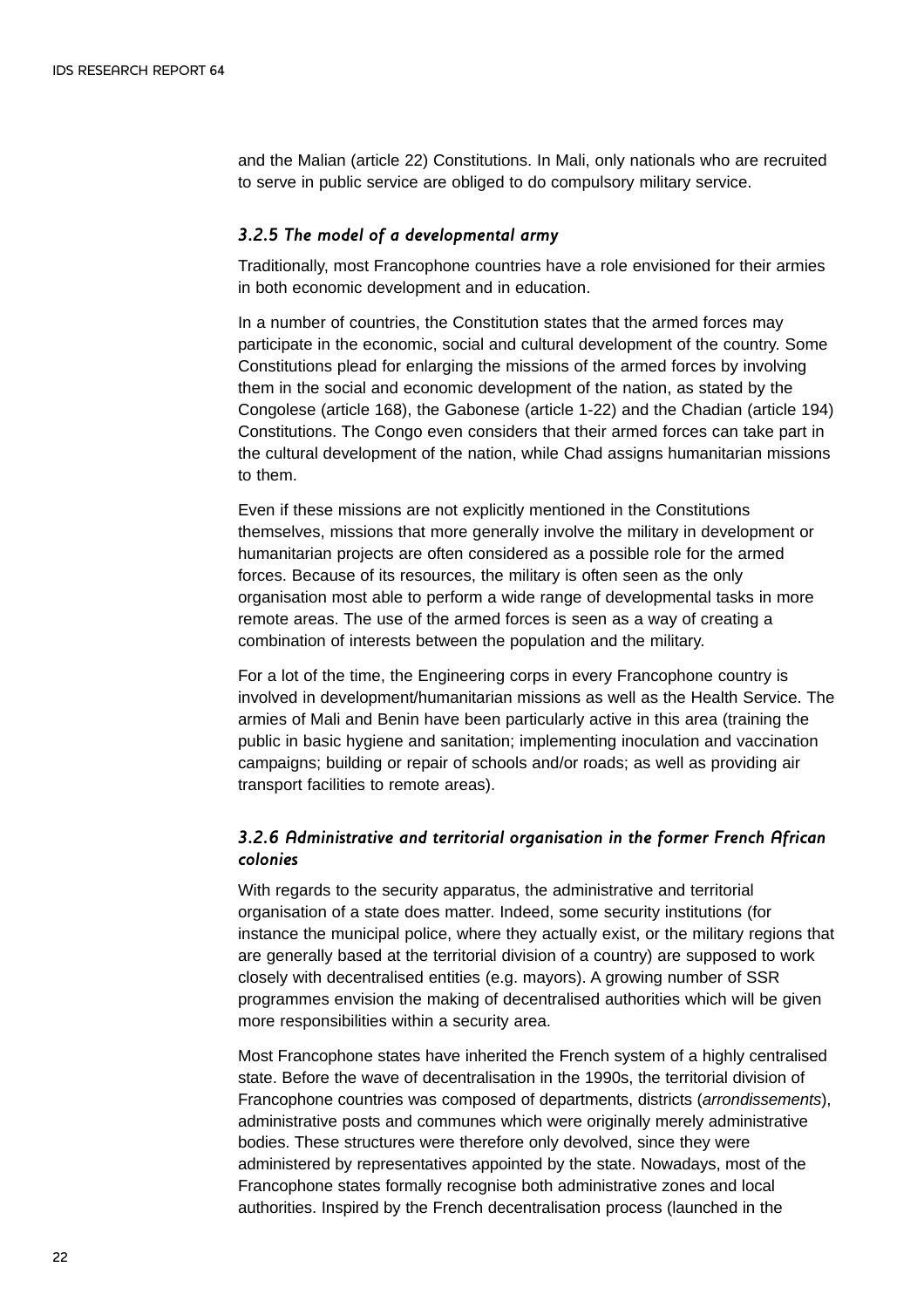1980s), most of the African Constitutions now recognise the right of local authorities to administer themselves freely. Territorial administration is contained within the Constitution, and local authorities are created by law. Consequently, a number of laws that deal with the decentralisation process were adopted in most Francophone African states at the beginning of the 1990s (mostly between 1993 and 1995); these have created local authorities in the provinces and in communes. These kinds of provisions generally result from an obligation to abide by the programmes of structural and institutional adjustment and an urge to implement regional development policies and administrative reforms, as well as an attempt to bring the state closer to those it administers and to favour local democracy.

The Francophone African territories are generally divided into:

- regions or provinces;
- $\bullet$  departments;<sup>14</sup>
- $\bullet$  communes (including those with a particular status);
- $\bullet$  rural communities or rural circles in some countries;
- **•** districts (*Arrondissements*) in big cities;
- **•** quarters and villages.

According to existing laws, most of the regions, departments, and communes have their own fields of competence and their own financial resources.

As in France, communes are meant to be administered by mayors appointed by municipal councils and elected by direct elections. Territorial bodies are supposedly free to run their own affairs, under the supervision of a state representative. The state is present locally through a system of administrative authorities: prefects, subprefects and, in some cases, administrative posts. In most countries, the region is both an administrative sub-division of the state and of a local authority.

However, in a number of countries these provisions are far from effective: in urban and rural communes and in the provinces, communal elections, while planned by the Constitution or by the law, have never actually been held. At each administrative level, the authorities are appointed by the central authorities, including when they are supposed to be elected.

#### **3.3 Democratic versus authoritarian regimes**

As mentioned above, most of the Francophone countries formally embraced democratic political reforms in the early 1990s. The first set of multiparty elections was held between 1991 and 1993. However, achievements in democratisation of the security apparatus vary from country to country. It is necessary to make a distinction between the security apparatuses which are operating within this institutional framework in a democratic way and those which are using it to foster their dictatorial rule.

<sup>14</sup> Some countries, such as Guinea, have neither departments nor regions; or they only exist in theory as in the CAR.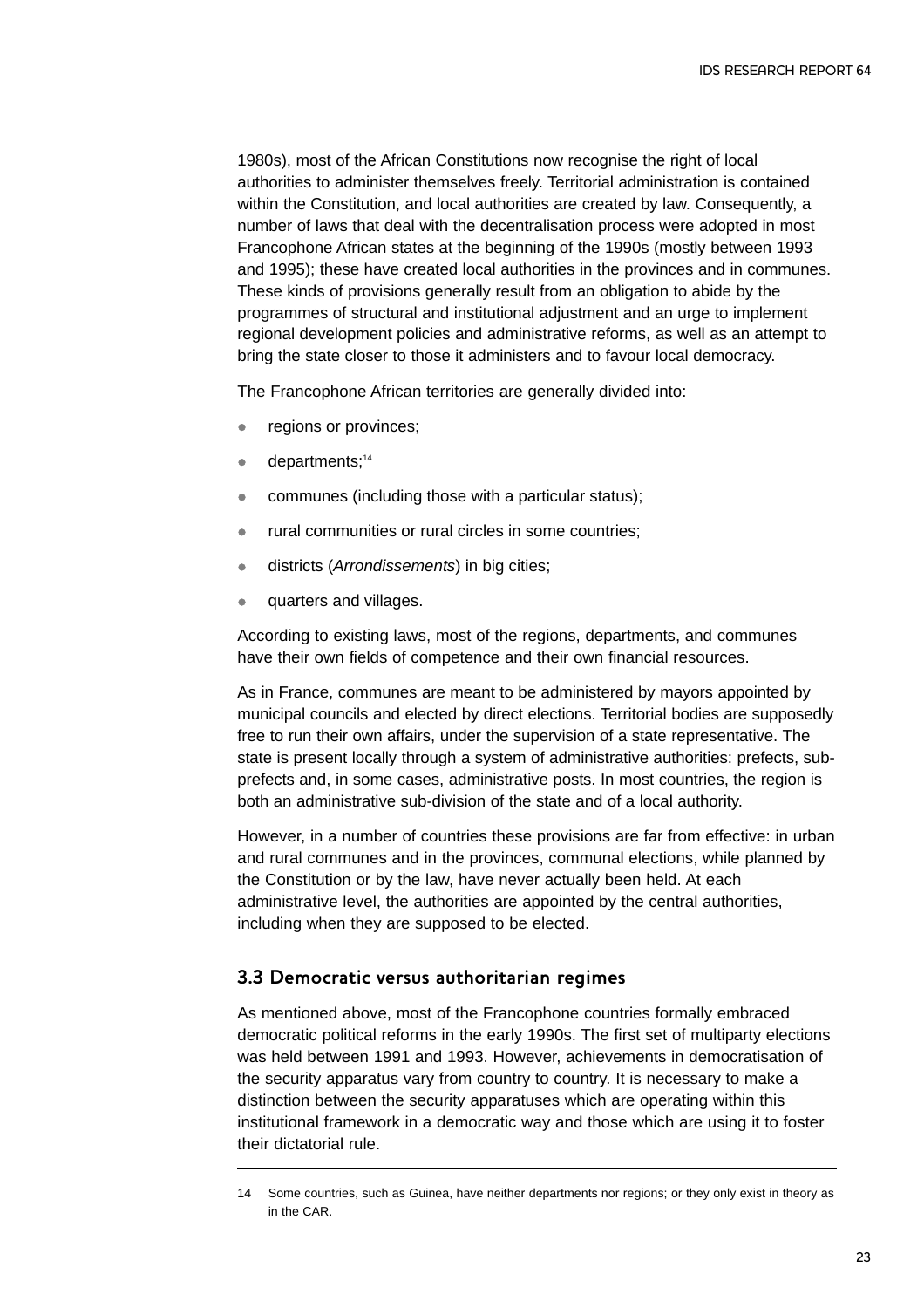Countries such as Senegal, Mali, and Benin can be considered as having a security apparatus operating under democratic rule. In the two latter countries the military played a central role in enforcing democracy. By maintaining its neutrality through the democratic transition and during the first two presidential elections, the Beninese military contributed to the conduct of transparent elections. In Mali, after the coup led by Amadou Toumani Toure to overthrow the military ruler Moussa Traore, the military remained true to its avowed goal of democratic restoration and allowed a peaceful transfer of power to the newly elected President Alpha Oumar Konaré in 1992. From 2005 to 2008, Mauritania seemed to be on the same kind of trajectory: the coup led by Colonel Ely Ould Mohamed Vall, which ended Maaouya Ould Sid'Ahmed Taya's twenty-one years of strongarm rule, had been generally accepted, while the military *junta* had organised elections. The leader of the *junta*, Col. Vall promised to relinquish power peacefully. The first fully democratic Presidential election since 1960, held on 11 March 2007, had been initially seen as the final phase in the transfer from military to civilian rule following the military coup in 2005. However, on 6 August 2008, the head of the Presidential Guards – General Mohamed Ould Abdel Aziz, former Chief of Staff of the Mauritanian army – overthrew the democraticallyelected government.

In contrast, in Togo, Guinea, Congo, Chad and to a lesser extent Gabon, the Central African Republic or Cameroon, personal powers respect no constitutional limitations, even when these exist. Many institutions of democratic control of the security sector (for instance Ombudsmans and Mediators, Public Account, Human Rights Commissions) have been created but do not function. From an institutional point of view, it is possible to make a distinction between undemocratic regimes headed by military leaders (Chad, the Central African Republic, Guinea,<sup>15</sup> Congo-Brazzaville, Burkina Faso) and undemocratic regimes operating under civilian rule (Gabon, Cameroon, Côte d'Ivoire, Togo):16 however, this institutional difference does not have any particular implication as regards the security apparatus. In the two sets of countries, the security sector is mainly characterised by bad governance.

#### **3.4 Institutional organisation of the security apparatus**

In France, the fundamental principles of the national defence and security organisation refer to the domain of legislation. In most of the Francophone African countries, the organisation of the security apparatus is also fixed by laws.

#### *3.4.1 National security organisations*

Most Francophone states do not have National Security Councils. In a number of countries it is the Constitution that sets up High Councils on National Defence.

<sup>15</sup> Despite the control over the army, the Guinean army experienced regular mutinies, organised by soldiers advocating for higher pay, better working conditions and demands for compensation from the families of Guinean soldiers killed while on peace missions. These mutinies were severely repressed, except the last, in April 2008, Lansana Conté having agreed to negotiate with the leaders.

<sup>16</sup> Since the death of General Eyadéma in 2005, his son Faure Gnassingbé has become Head of the Togolese state. Faure Gnassingbé is a civilian but is supported by the military.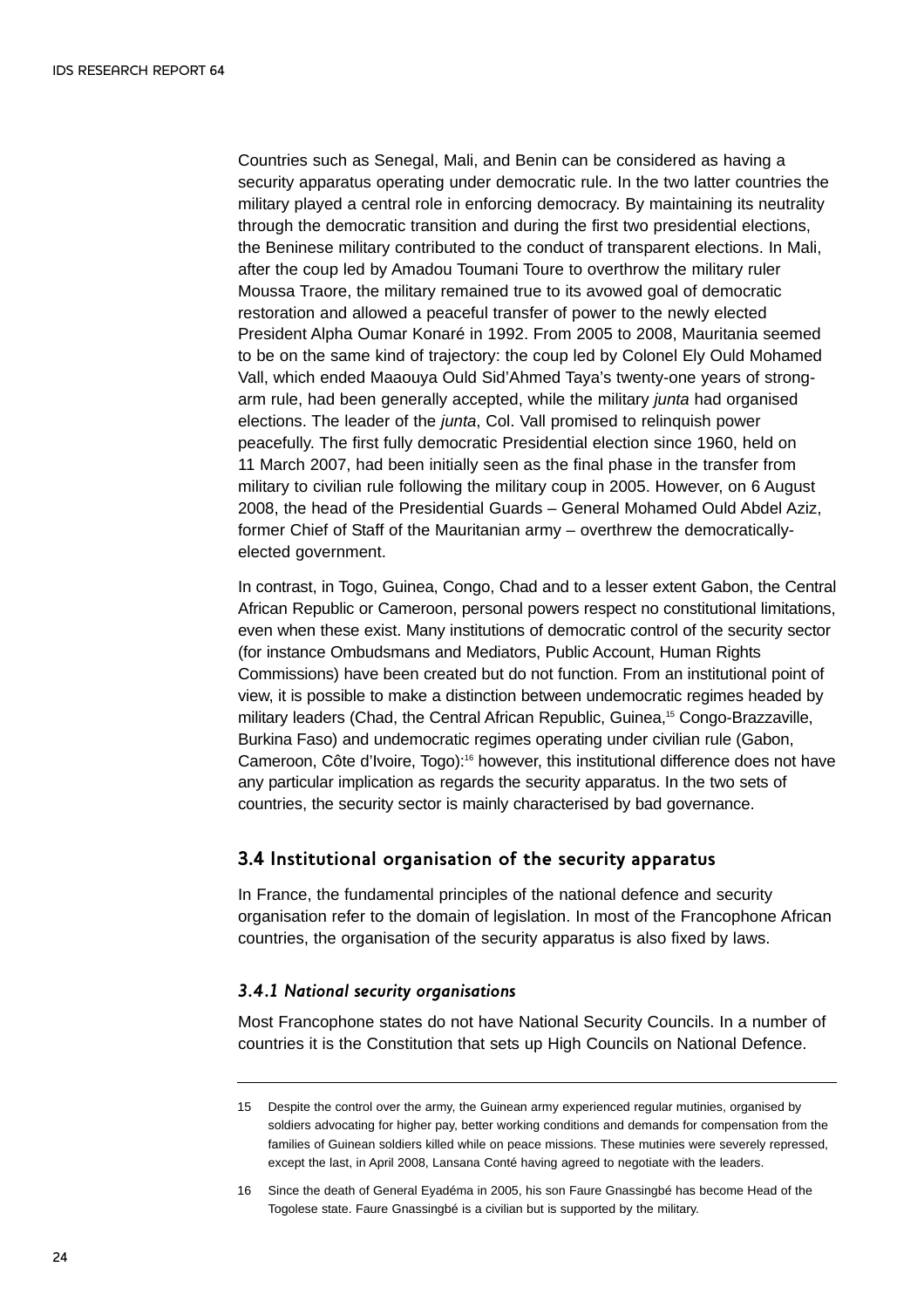Besides the Constitutional provisions, it is hard to find information relating to these organisations because most of the time, these structures are just hollow and empty shells, as in Cameroon and CAR.

In Guinea, a Supreme Council on National Defence, presided over by the President, was set up, but it is hard to find information about its membership, functions and objectives.

In Mali, there are two main bodies that are in charge of the general security sector and these are under the direct authority of the President of the Republic:

- The Higher Council on National Defence: located in the Council of Ministers, it is the decision-making and advisory body on issues related to general defence. This Council is made up of representatives from military personnel and representatives from the military command structure. It is chaired by the President of the Republic and includes the prime minister as well as the Ministers of Defence, local Government and Decentralisation and Ministers of Finance and Foreign affairs. A similar organisation can be found in Burkina as well;
- The National Defence Committee which is chaired by the President of the Republic. It includes the prime minister, the Minister of Defence, the Chief of Staff for national defence, the armed forces Inspector General and the Chiefs of Staff of the Defence services.

The administrative function of these two bodies is carried out by the General Secretary for National Defence (part of the Prime Minister's Office, which is similar to the SGDN – *Secrétariat général de la Défense Nationale* – in France). Moreover, the Council of Ministers, under the authority of the prime minister, is a second level of coordination. Finally, in theory, a single ministry can contribute to the coordination of the security apparatus when it is in charge of the activities carried out by several services. For instance, in Mali, the Minister of Internal Security is in charge of the police, the gendarmerie and the National Guard.

In some countries, such as Burkina Faso, a coordinating unit for internal security forces was implemented in 2001. This unit, under the direct responsibility of the Minister in charge of Security, includes the permanent secretary of the Ministry of Security, the Chief of Staff of the National gendarmerie, the Chief of Staff of the national police force and the Chief of Staff of the national fire brigade. It is in charge of coordinating, designing and monitoring national security policy and is responsible for organising and coordinating the activities of law enforcement forces, both in their administrative and investigative missions. The unit also oversees the activities of the armed forces when they are asked to protect institutions, persons or goods. It also programmes the procurement of materials and equipment used by security forces. In Burkina Faso, there is also a Ministerial Committee on Defence Intelligence which is chaired by the prime minister.

#### *3.4.2 The Minister of Defence*

The defence policy is implemented by the Ministry of Defence. The Minister of Defence/Armed forces is generally in charge of the implementation of military defence policy under the authority of the President. He is responsible for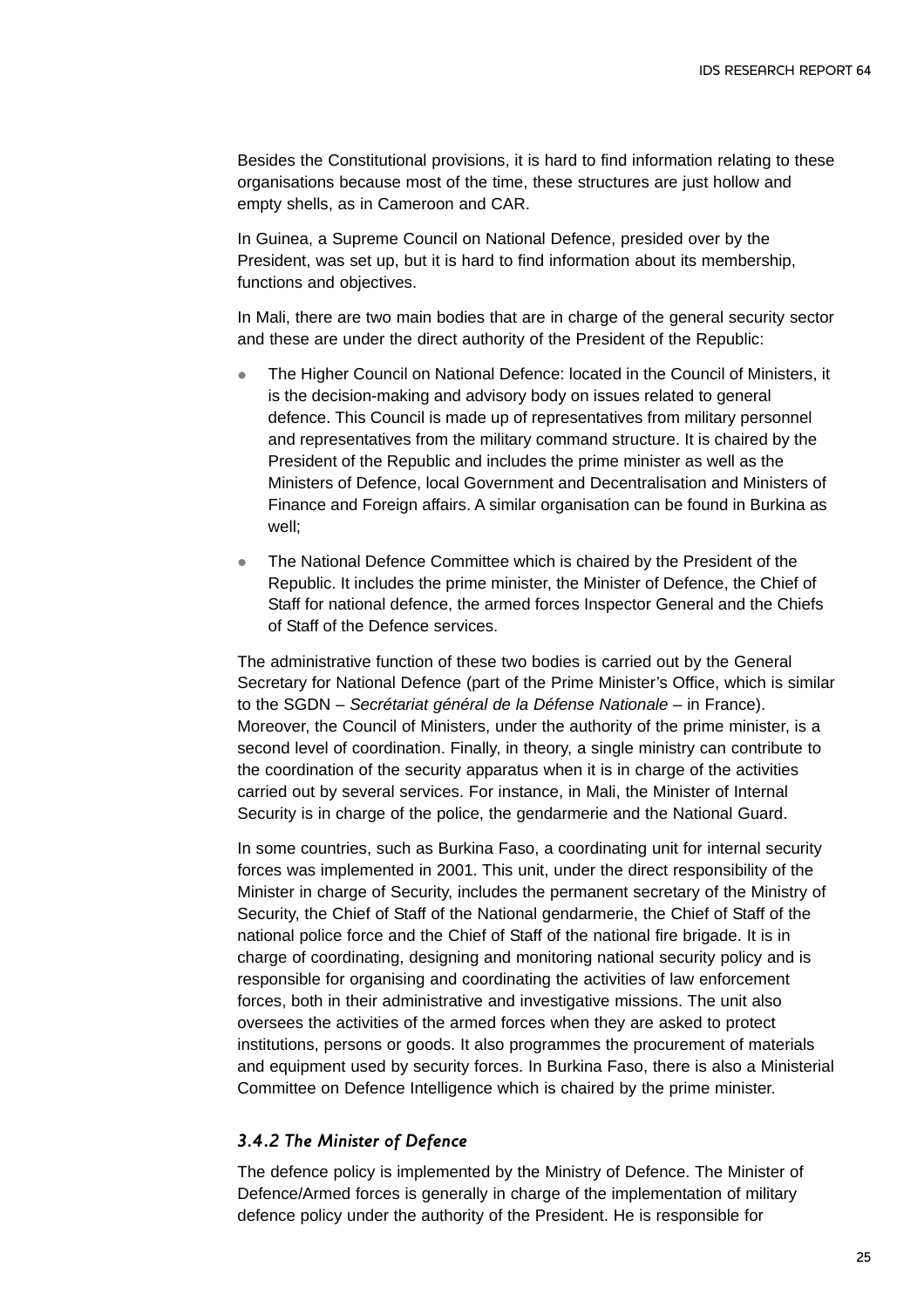organising the armed forces and responsible for ensuring that they are operational by providing them with the resources, equipment and infrastructures that they require. He also has the responsibility for military cooperation with foreign countries.

However, in a number of countries, the Presidents of the Republic violate the provisions of the Constitutions and cumulate their function with the function of the Ministry of Defence. In Cameroon, Paul Biya is *de facto* the Minister of Defence: there is only a Deputy Minister of Defence and a National Security Delegate for internal security there. In Guinea, President Lansana Conté has retained the portfolio of the Ministry of Defence for several years. In the Central African Republic, the President also holds the portfolio of the Ministry of Defence. Furthermore, in a number of countries (e.g. Togo), Ministers of Defence – as well as Ministers of the Interior – have been appointed from the military.<sup>17</sup>

#### *3.4.3 The armed forces in the former French colonies*

During the post-independence period, the national armed forces were the central institution of the security system in a number of Francophone states: they were thought of as the cornerstone of the security system. Rather than coping with external threats (often thanks to the protection guaranteed by the defence agreements with France) the national armed forces turned out to be a political instrument of the regime in power and mainly fought the political opposition.

It is often far from easy to assess the number of people who are directly employed in the defence sector in Francophone Africa accurately.

#### 3.4.3.1 The Chief of Staff

The Minister of Defence is assisted by the Chief of Staff, who also generally serves as the military advisor to the government. The Chief of Staff ensures the general command of the armed forces, with the assistance of various force commanders and the directors of joint force units (in some countries such as Benin, a Military High Command coordinate them). The General Staff is placed under the direct authority of the Minister of Defence and serves as the central command and coordination unit of the armed forces.

In some countries such as Niger, the single structure of the armed forces – with a unique military chain of command placed under the authority of the Minister of Defence and under the responsibility of the Chief of Staff – has been abandoned. From now on, two separate branches – the army and the air force – have been set up and each is placed under the command of its own Chief of Staff.

<sup>17</sup> Some regional prefects, directors of state companies, and directors of customs services are also appointed from the military.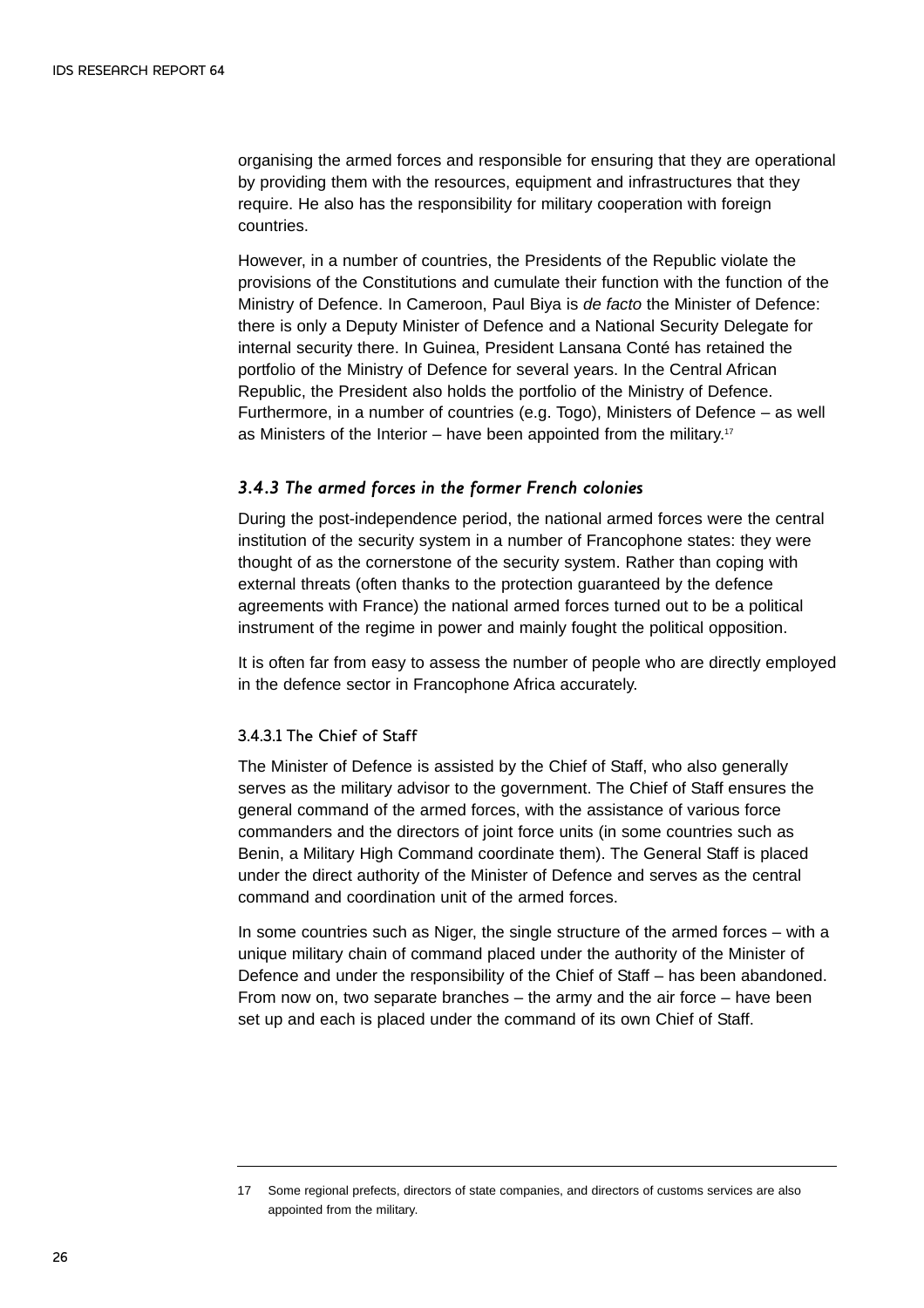#### 3.4.3.2 The armed forces' services

In the sections below, there will be a focus on the defining characteristics of the Francophone armed forces.<sup>18</sup> It is important to note that all the developments relating to the corruption of the armed forces (as well as the police forces) in Anglophone Africa (*cf.* below) are also valid with regards to Francophone Africa.

#### *3.4.3.2.1 The militarisation of internal order*

In democratic Francophone African states, the armed forces are only involved in external defence missions (protection of the sovereignty and territorial integrity of the state), except in cases of exceptional circumstances (e.g. a state of emergency or natural disasters). They can also sometimes be involved in socalled 'development missions'. In an autocratic country such as Cameroon, the armed forces are also limited to carrying out defence missions (except when they are fighting against the so-called '*coupeurs de route*').

On the other hand, states such as Togo, Guinea and Chad base dictatorial rule upon their armed forces. The armed forces are released from their conventional duties e.g. territorial defence and serve as a tool of territorial and political control of the population. This tendency has resulted in the militarisation of policing.

The public's confidence in the security forces has been eroded by the repeated intervention of the military in domestic assignments of law enforcement. In Guinea for instance, army tanks were intermittently deployed in the streets during peace time, whilst in the Congo, the presidential guard was the first outfit to be deployed in the event of internal security problems.

#### *3.4.3.2.2 Ethnic forces*

The ethnicisation of Africa's military forces is an enduring feature of a number of Francophone African militia. Contrary to Anglophone Africa, this ethnicisation process cannot be analysed as the result of the Africanisation process of the armed forces. Indeed, as suggested in the introduction, French military advisors and *coopérants* have been very influential within the Francophone military since independence: the ethnicisation processes in a number of countries have been led without the complete withdrawal of the former colonial power.

The armed forces are highly ethnicised in Togo, Guinea and Chad, being largely dominated by the ethnic group of the President (The Kabye in Togo, the Mandé, the Soussou in Guinea and the Zaghawas in Chad). In CAR, even if President Bozizé is not currently leading any ethnicised policies, the policies of his predecessors (especially those of President Kolingba and of Patassé) have resulted in an ethnicised military, dominated by the Yakoma and, to a lesser extent, the Sara ethnic group.

<sup>18</sup> The gendarmerie which is a military force that has been empowered to undertake police missions, and which has no counterpart in Anglophone Africa, will be dealt with in the section dedicated to police forces.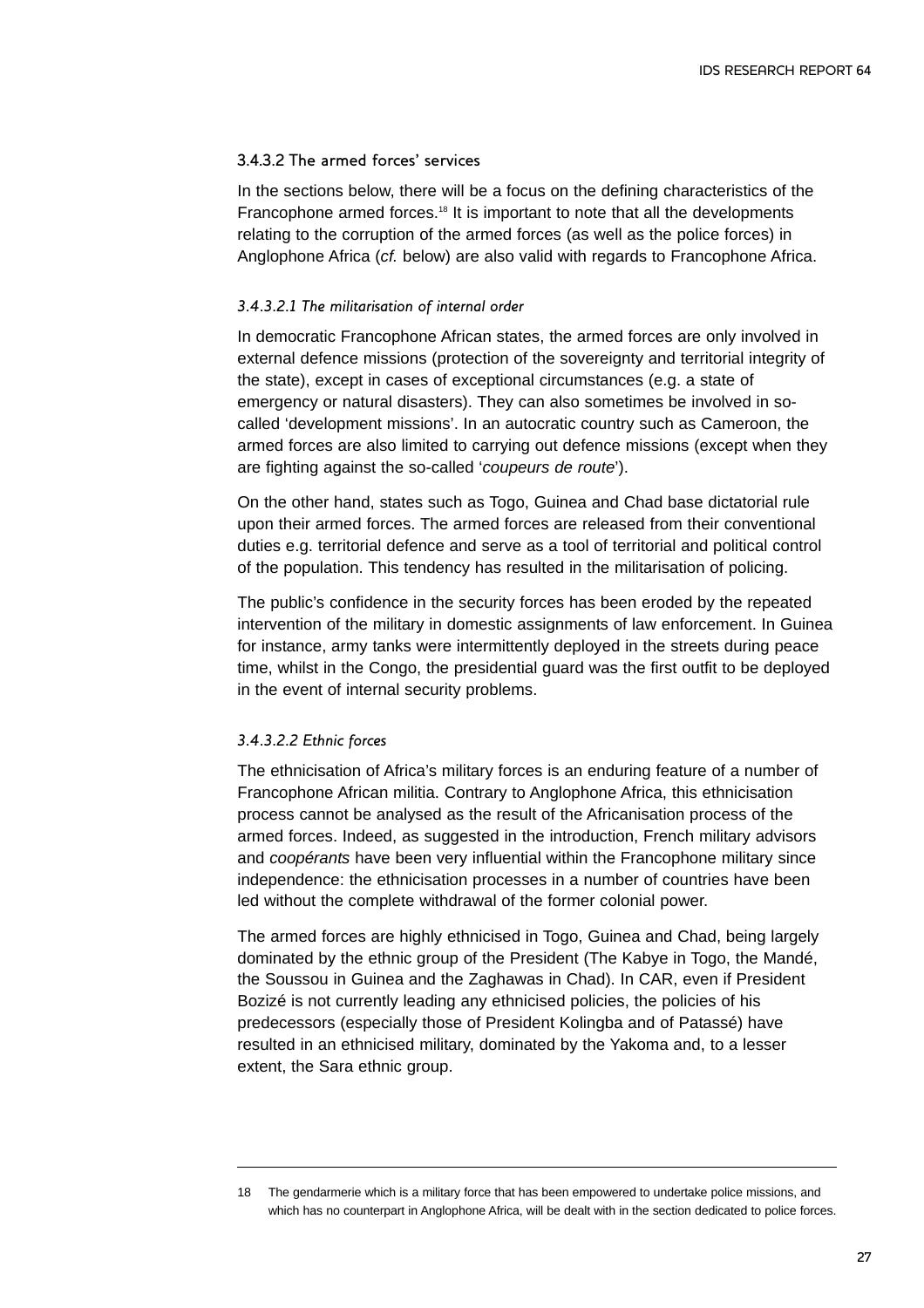#### *3.4.3.2.3 Professionalism and operational effectiveness*

All Francophone African armed forces are made up of a combination of an army, an air force and a gendarmerie. However, the armed forces are under-resourced in terms of staff and equipment. The existence of defence agreements with France and the presence of French forces stationed in some countries (Senegal, Côte d'Ivoire, Djibouti, Gabon, Chad and CAR until 1997) on a permanent basis, often deter Francophone African rulers from developing the readiness of their forces. The policy led by Félix-Houphouët Boigny in Côte d'Ivoire, until his death in 1993, is a good example of such a phenomenon.

Senegal can be seen as the only Francophone country with a professionalised, republican and well-trained army. The lack of professionalism can often be explained by the lack of transparent and merit-based policies. The criteria for recruitment and promotion within the armed forces is characterised by a high degree of opaqueness. This situation has created a climate of suspicion and frustration, which is not very favourable to the *esprit de corps*. Privileges and promotion are more often than not allocated on a subjective basis, and even in countries where there is no exclusive ethnic-based policy, ethnic affiliations and regional ties do matter more than professionalism.

Coastal countries, such as Senegal and Cameroon, have navies, but they are illequipped and seldom operational. In a lot of Francophone countries, the air force is more implicit than effective. In most cases, there are simply no aircraft, and the air force's personnel are employed in other services. In fact, the navy and the air force can be seen as token forces. Chad and Côte d'Ivoire are noticeable exceptions.

This lack of effectiveness of the armed forces may seem paradoxical considering that we have underlined the process of militarisation of internal order. In fact, only some of the armed forces units have been involved in internal law enforcement missions; for instance, the Presidential Guards.

#### *3.4.3.2.4 The Republican/Presidential Guards*

Officially, the mission of the presidential guard is to protect the Head of State when he travels abroad or within the country, and the presidential residences. The Presidential Guards are usually drawn from the rank of the military (officers and non-commissioned officers) and the gendarmerie. However, the Presidential Guards – called the Republican Guard in some Francophone African countries which makes reference to the French Republican Guard – are often configured as praetorian bodies: in Guinea they are, incidentally, called the 'Praetorian Guard'. These forces are usually appointed on the basis of their loyalty towards the President and recruited according to ethnic criteria. In a lot of Francophone countries, the Presidential Guard is the core security body in non-democratic countries such as the Central African Republic, Guinea<sup>19</sup> and Mauritania (prior to and after the 2005 coup). These units are accountable to virtually no one except the President. Even if they are formally integrated into the armed forces' chain of command, these Presidential Guards are not accountable to the Chief of Staff or to the Ministry of Defence.

<sup>19</sup> The *Bataillon autonome de sécurité présidentielle* is a central part of the Guinean security apparatus.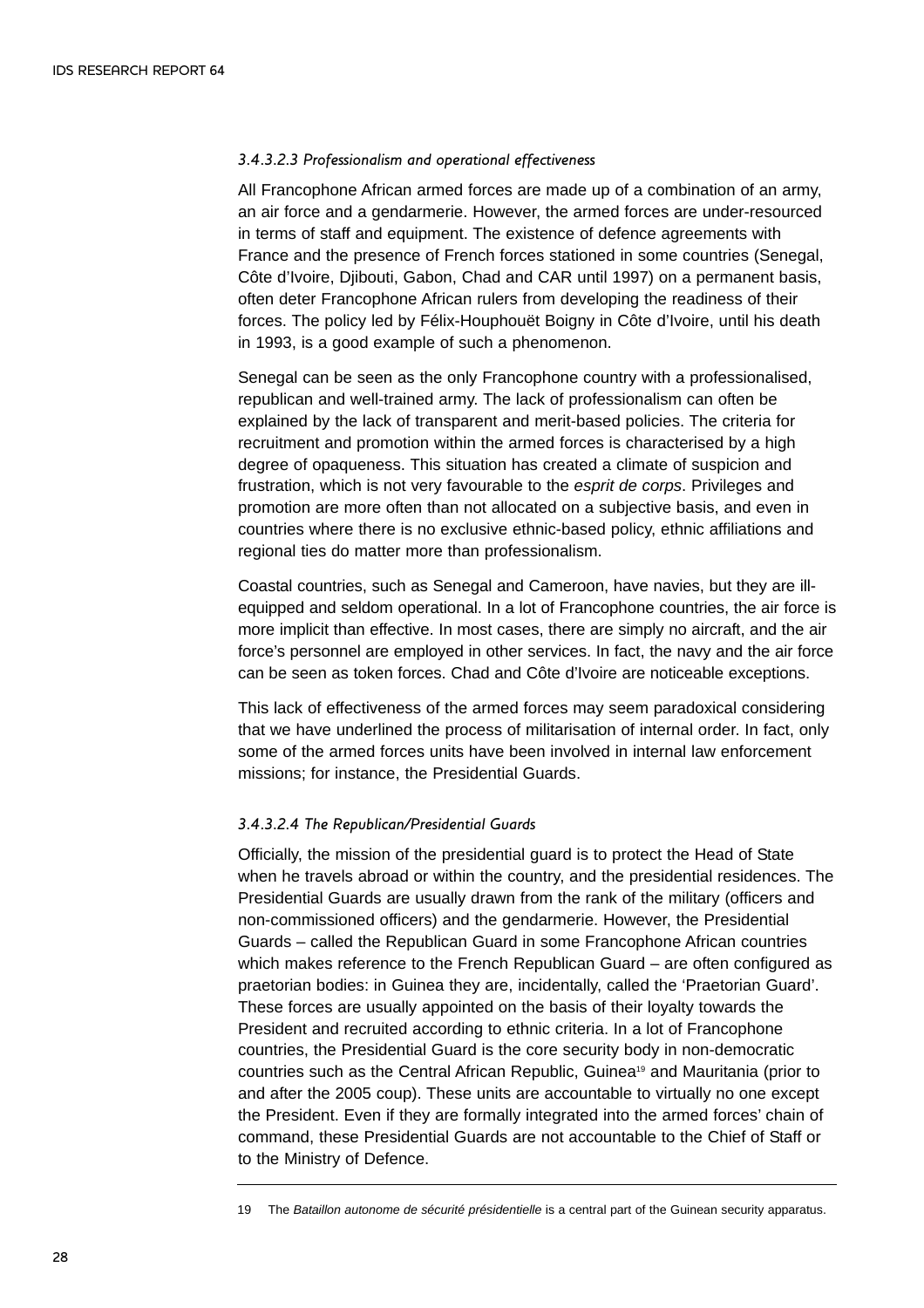Presidential Guards can be found in less authoritarian states: for instance, there is also a Presidential Guard in Cameroon, but its influence bears no comparison to those of the three countries mentioned above. Even if their missions are less outrageous, they enjoy special status. In Burkina Faso, the Presidential Guard is an autonomous security force, although it is technically subject to the jurisdiction of the armed forces and part of the army. In Niger, the former Republican Guard (the oldest existing corps of Niger's armed forces) were merged in 1997 with the members of the former rebel movements, and incorporated into the force following the peace agreements signed between 1995 and 1998. The new force is called the FNIS (National Intervention and Security Force), and is an autonomous corps, which comes under the responsibility of the Minister of Interior. The FNIS is responsible for maintaining order in some areas (mostly rural areas and the protection of public buildings in urban centres). They can also provide protection to the high official travelling in the rural part of the country.

In a number of countries (e.g. CAR, Niger), the Presidential Guards are also responsible for providing guard services in prison.

The Presidential Guards are one of the major symptoms of the system of competing security agencies and parallel chains of command which characterise the military in Francophone Africa. The Presidential/Republican Guards are generally better equipped than the other armed forces and they also enjoy virtual immunity for the crimes and abuses that they commit.

#### *3.4.3.2.5 The National Guards (Mali, Niger, Mauritania, Chad)*<sup>20</sup>

In Mali and Mauritania, the National Guard carries out important duties both military and civilian in essence. It contributes to maintaining order and public safety as well as to the general policing of territorial communities. It is entrusted with providing security to political and administrative institutions. It is also involved in the prison services. What is distinct about the National Guard is that it has the ability to grow into a formidable fighting force, capable of serving alongside the army. In Mauritania, the National Guard has served as a balance to the army. It was credited with saving Ould Taya's regime in 2003 during the coup attempt led by elements of the army.

The National Guard is managed by the Minister of Defence but in operations is put under the authority of the Minister of the Interior (sometimes called Minister in charge of (Internal) Security).

Generally, a Chief of Staff heads, coordinates and controls the activities and duties of the division commanders and the heads of units (who command the territorial units in the provinces).

The National Guard is present all over the national territory and works essentially for the benefit of the administration and the population. It is a highly decentralised force. The territorial organisation of the National Guard is duplicating the administration division of the country. National Guards are particularly worth considering because they have been recently reformed during the 1990s in order to integrate members of former rebels' movements from the Sahelian region.

<sup>20</sup> In Chad the National Guard is called the Nomadic Guard.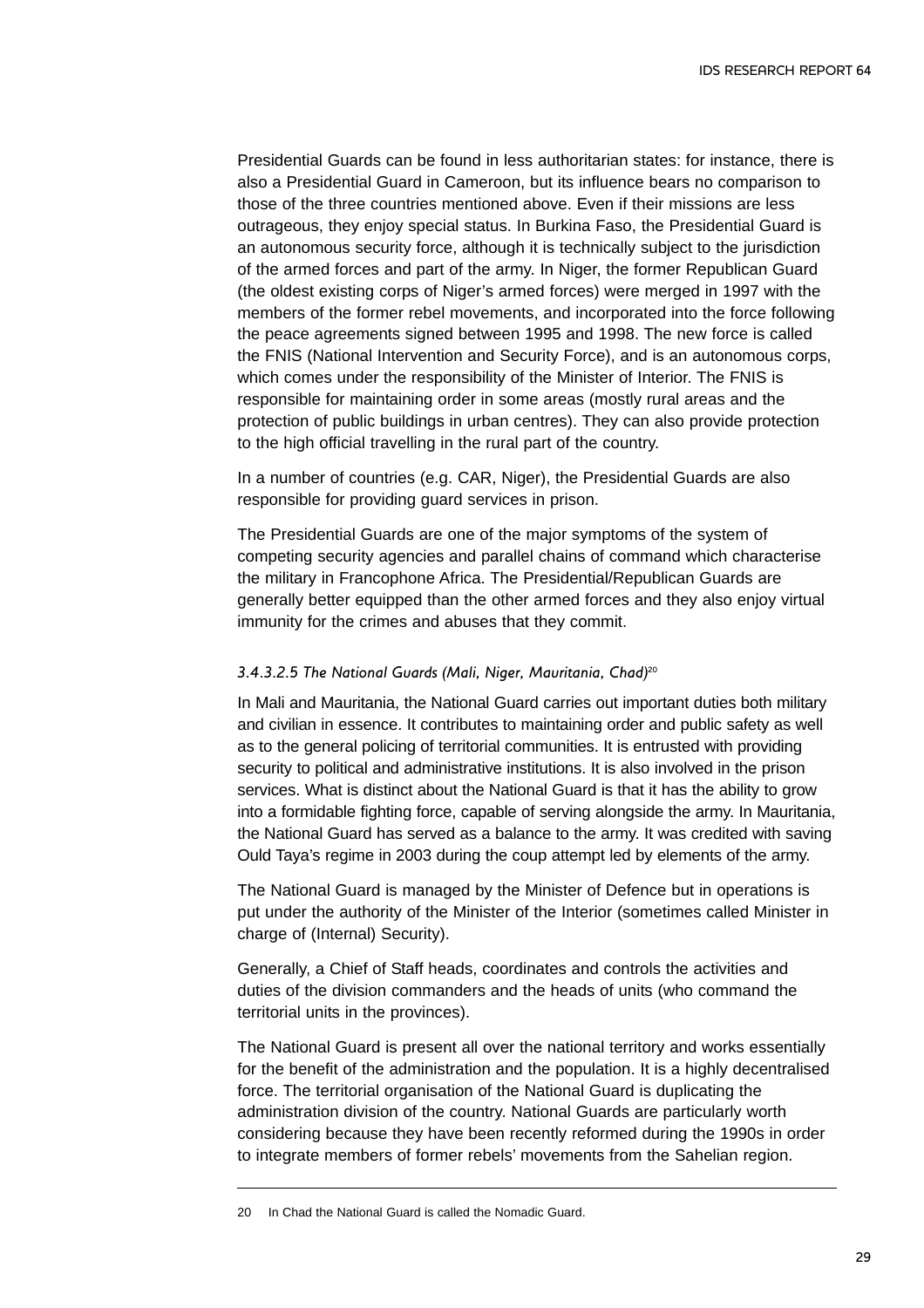#### 3.4.3.3 Military justice

There is still no military code of justice within some African Francophone countries. Elsewhere, the ordinances which govern the statute of the military in Francophone countries in Africa can hardly be found. In Congo-Brazzaville, the military court is made up of magistrates who are appointed by decree. In Niger, for instance, soldiers that commit crimes and offences are tried by civilian courts. However, in 2002 a tribunal was set up by the government that was in charge of dealing with mutinies. This regulation was based on the legislation of countries that had the same legal traditions (Senegal, Mali, Burkina Faso, Côte d'Ivoire).

#### 3.4.3.4 Legacy from the socialist regimes

It is worth mentioning that, post-independence, a number of Constitutions were inspired by Marxism-Leninism – or Chinese communism – in Mali, Benin, Guinea, Congo-Brazzaville, the Central African Republic and Chad. Consequently, the security apparatus of these countries has some legacy from the cooperation with the Soviet Union (especially with regards to equipment and a culture of secrecy).

Under military leadership, Benin and Congo were formally known as the 'People's Republic', and adhered to Marxism-Leninism until the fall of communism in 1989.

In these states (NDI 1997) with socialist leanings, the army was often fully politicised. The situation in Guinea, the only Francophone state to have chosen independence in 1958 when France tried to reconfigure its colonial empire, is a good example. Guinea, which was under one-party military rule, adopted socialist policies and developed close political ties to Eastern Bloc countries and the People's Republic of China. Marxist ideology determined the structure and organisation of the military and heightened the role of the armed forces in society, thereby determining their relations with other sociopolitical organisations. Sékou Touré opted for a socialist approach to civil-military relations, which included the concept of 'militants in uniforms' as the cornerstone of Guinea's military status. The military was thus to be the armed branch of the single party, and replicated the party's organisational structure. For example, a military committee was set up in every political structure which competed with the regular military chain of command. An officer was specifically politically indoctrinated within each unit. The armed forces, as well as the civilian militarised units, were given the duty of defending the Guinean Revolution. The military was organised as an army of citizen soldiers that were fully integrated into society. This tradition continues to this day. In the Congo-Brazzaville, during the socialist era, the military, the gendarmerie and the police had combined command structures. This kind of tradition has often resulted in confusion amongst the civilian population who have difficulty in distinguishing the army from the police or the gendarmerie.

#### *3.4.4 Police forces in Francophone Africa*

One of the defining features of Francophone states relies in large part on the kind of security forces which are responsible for the maintenance of internal order. In most Francophone African countries, that used to be under French colonial rule, the policing system is modelled on the French system, and is centrally controlled. The police system in these countries is, therefore, French in its organisational structure, equipment and nomenclature.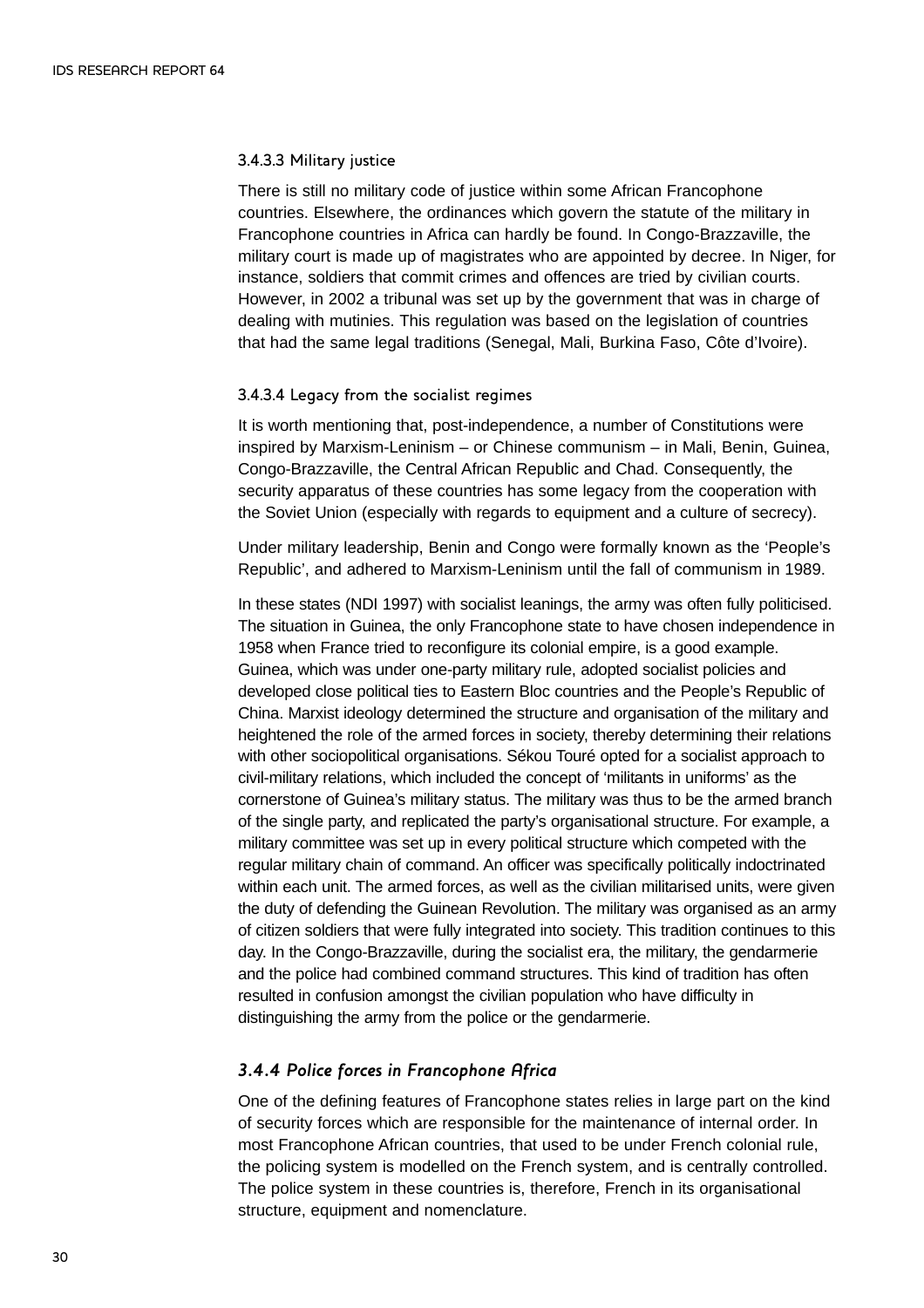Two different services are nationally involved in the protection of internal order:<sup>21</sup>

- the police forces;
- the gendarmerie forces.

In addition, in some countries municipal police forces operate alongside these two forces and are under the mayor's supervision.

The paragraphs below focus on the way in which policing functions in Francophone Africa; however, it is important to note that the militarisation of the internal order mentioned above (paragraph 3.4.3.2.1) has resulted in a weakening of the police forces in most of the Francophone countries. More frequently, police forces are under-staffed and under-equipped and are therefore unable to cope with public insecurity. Under-paid, the police forces are often the most corrupt security bodies and the population consequently see them as a danger.

#### 3.4.4.1 Organisational, territorial and functional divisions between police forces

To understand the way in which policing functions in Francophone African countries, it is necessary to make a threefold distinction:

- First, there is an organic division between the police forces and the gendarmerie forces. The gendarmerie is a paramilitary organisation, whilst the National Police are a civilian force. The National Police comes within the jurisdiction of the Minister of the Interior (Security/Internal security/and Decentralisation). The National Gendarmerie is part of the military forces, and comes under the jurisdiction of a General Directorate of the Ministry of Defence. However, in operational matters, the gendarmerie has to respond to the agency that requires and asks for its services;
- $\bullet$  Second, there is a territorial division. Police units usually carry out their duties in urban areas and cities, whereas the gendarmerie intervenes in rural areas, and at borders (sometimes along with forest security and customs units);
- $\bullet$  Third, there is a legal/functional division between the functions of the administrative police and the '*police judiciaire*' <sup>22</sup> (although this distinction is not always apparent, since police personnel can fulfil both functions).

#### *3.4.4.1.1 Administrative police and police judiciaire missions*

In addition to the rural/urban and paramilitary/civilian divisions between the gendarmeries and the police forces, there is a legal and functional division within

<sup>21</sup> Internal order relates to the protection of public order against disruption, to the protection of institutions against insurrection, and to the enforcement of judiciary and administrative decisions.

<sup>22</sup> In Francophone countries, the term '*police judiciaire*' relates to the police services responsible for criminal investigations and prosecutions. In English, there is no relevant term to faithfully translate *police judiciaire*. The difficulties in translating the term cannot be seen as purely linguistic. On the contrary, they are a symptom of the conceptual differences existing between Francophone and Anglophone security systems, particularly as regards the policing system. Interestingly, it is also difficult to find a satisfying translation for the term '*gendarmerie*'. That is why the author has chosen to use the French terms throughout this text.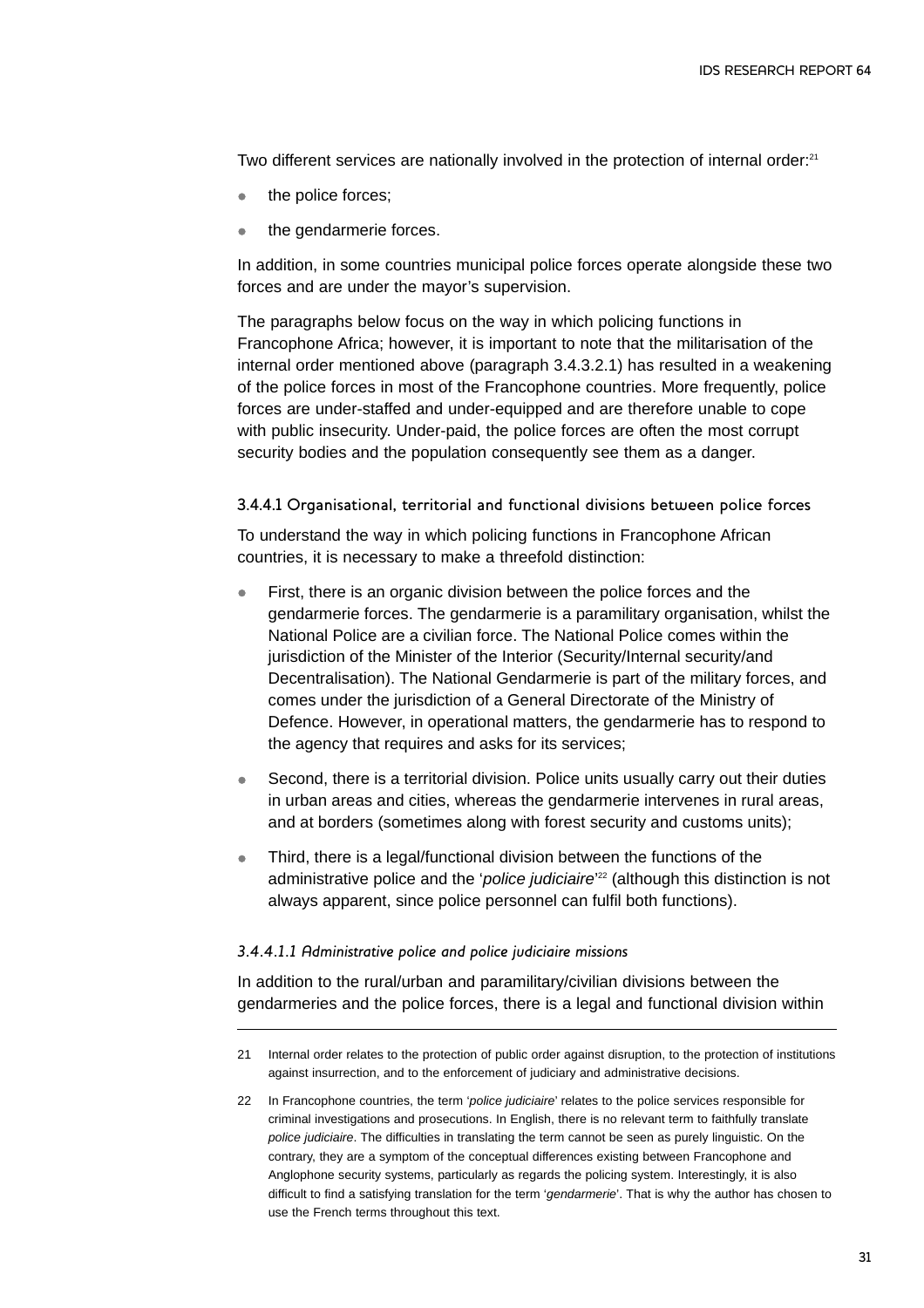each of the two police forces, between the administrative and the investigative police (the *police judiciaire*). These two functions are exercised both by the national police and the gendarmerie. Therefore, members of the two police organisations have the status of both administrative police and *police judiciaire*:

- The administrative police are characterised as being, essentially, for preventive purposes, responsible for the protection of persons and property, and for law enforcement. Both the National Police and the National Gendarmerie are in charge of responsibilities such as maintaining order, controlling and preventing crime, enforcing public peace, looking after public health, and regulating traffic;
- The *police judiciaire* is responsible for the detection of crime, investigation of crime and the arrest of suspects. In some countries, in addition to the two police forces, some administrative authorities, such as the prefects, can also be considered as *police judiciaire* officers.23 The *police judiciaire* agents of the two police forces mentioned are specifically trained to be responsible for discovering crimes, for gathering evidence and to seek out offenders. In both organisations the *police judiciaire* are answerable to the Minister of Justice. When they act as *police judiciaire*, the police and the gendarmerie forces come under the authority of the courts, particularly the *juge d'instruction* (examining magistrate) and the *procureur* (prosecutor).24 The police can be officers of the courts along with the examining magistrates and prosecutors. Under the instructions by an examining magistrate, officers of the *police judiciaire* have the power to detain suspects for questioning for 48 hours or, if approved by a public prosecutor, up to 96 hours, in order to investigate an offence, to prepare the proceedings of the inquiry and to receive complaints and the charges and declarations of those who have an interest in the case.

The preventive/administrative police and the *police judiciaire* are closely tied and complementary to one another. When the administrative police fail in their mission of prevention, the *police judiciaire* are then activated. Yet both of these activities are carried out by the same personnel.

#### 3.4.4.2 The national police forces

As with the gendarmerie, the national police force is in charge of gathering and processing intelligence, and of ensuring internal security and public order. Policemen are the first class of force who can maintain public order. The gendarmerie becomes involved as the second category force. Under exceptional circumstances (e.g. in a state of emergency), the armed forces may be called in as a third category force to back up the police and gendarmerie forces with law enforcement missions.

<sup>23</sup> In some countries, such as Senegal, the prefects have lost their *police judiciaire* officer's status since the reform of judiciary procedure in 1985.

<sup>24</sup> Within their investigative responsibilities, the *police judiciaire* works under the supervision of the judiciary power: 'while they may opportunely collect evidence to establish that a crime has been committed, they must present said evidence to the court and, once legal proceedings commence, they are subject to the direction of the examining magistrate (*juge d'instruction*) and the prosecutor' (in Das and Palmiotto 2006).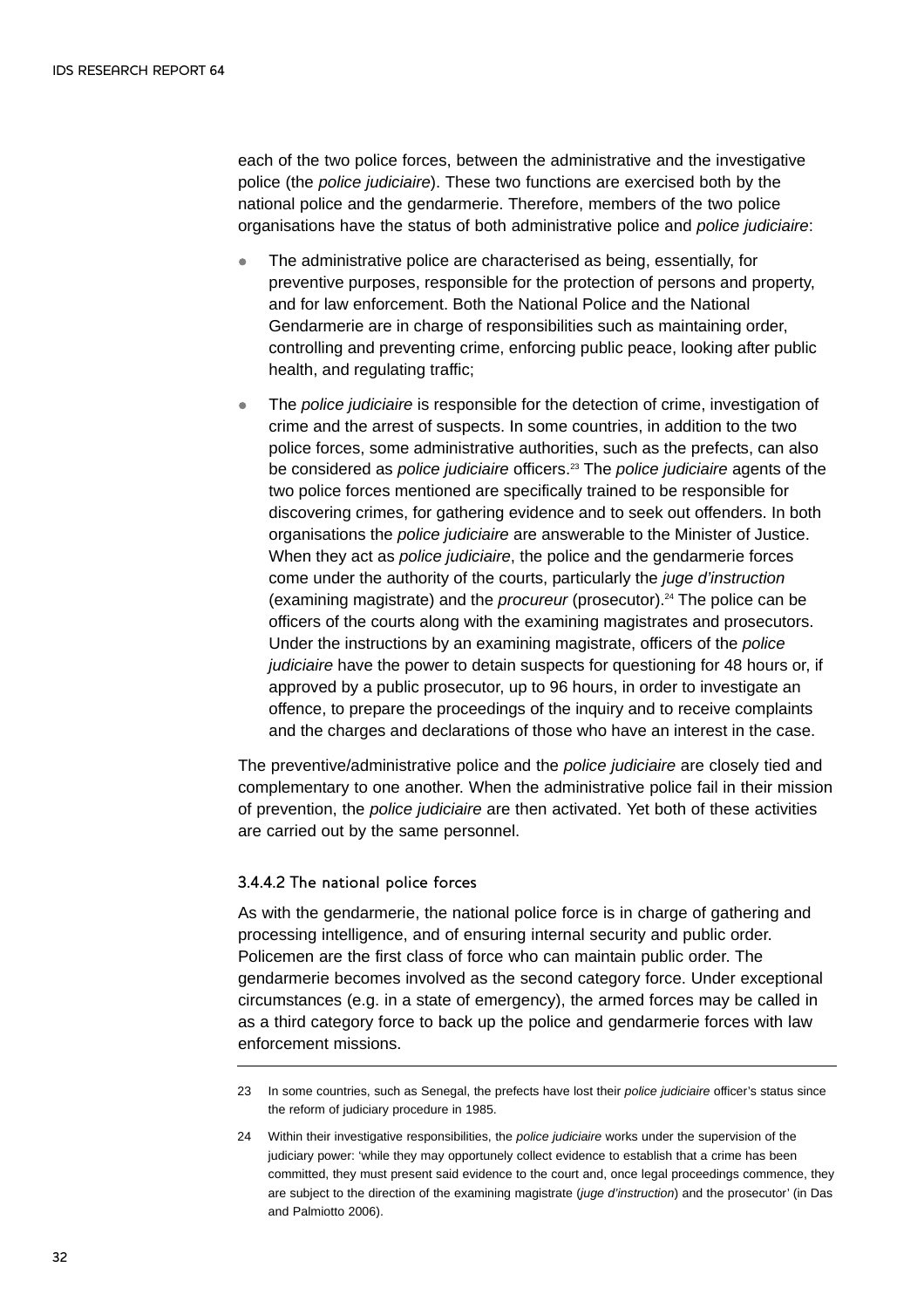#### *3.4.4.2.1 Organisation*

Most of the time, the General Directorate of the National Police (*Direction générale de la police nationale – DGPN*) comes under the responsibility of the Minister in charge of security (for instance Mali, Benin), or under the responsibility of the Minister of the Interior (Niger).<sup>25</sup> In a large number of Francophone African countries, the control of the National Police Force is still seen as a political matter with the Chief of Police, and his lieutenants, as nominees of the President of the Republic.

The Director General of police coordinates the activities of all the police departments. The General Directorate of the National Police manages both internal and external matters of the organisation and is assisted in this task by:

- **The General Inspection of Police Services (***Inspection générale des services de Police*), which is a technical division that helps the General Director to carry out his role that relates to the general control of police personnel (with respect to the deontological rules, statutes and budget management). This service leads inspections and controls and evaluates the functioning of administrative, technical and operational services, as well as leading administrative and disciplinary inquests of police agencies and personnel;
- The General Secretariat of the Police Services (*Secretariat général des services de Police*), which is the technical division that helps the General Director to manage human resources, financial services and equipment. This service develops and maintains the police's real estate, centralises personnel needs, manages the police archives, manages schools, promotes social, sanitary and cultural operations within the police service, and pre-processes payroll operations and the liquidation of pension rights.

The Directorate General of the National Police is often divided into the following departments:

- The Department of Public Security, in charge of maintaining public order and controlling common offences (assaults, rape, theft, fraud, mugging…); it is often the largest component of the police force. Regional departments of public security are generally allocated to each administrative region, whereas police stations are located within cities;
- The Criminal Investigation Department (*police judiciaire*), which is the department that investigates and prosecutes major and organised crime. The criminal investigation department carries out investigative missions and assists with judiciary power: it is the department that is in charge of investigations and prosecutions ordered by the public prosecutor, or by the court, in cases of offences<sup>26</sup> of common law.
- $\bullet$  The territorial surveillance department, which issues permission to enter or exit the national territory (counterpart of the so-called *police aux frontières* in France).

<sup>25</sup> In some countries, such as Burkina Faso, police services are headed by a Director of Security Services, with at least the rank of Chief Commissioner.

<sup>26</sup> In Burkina Faso, the criminal investigation department is made up of members of the gendarmerie, the police force, and public administration, which is appointed by the government to this department.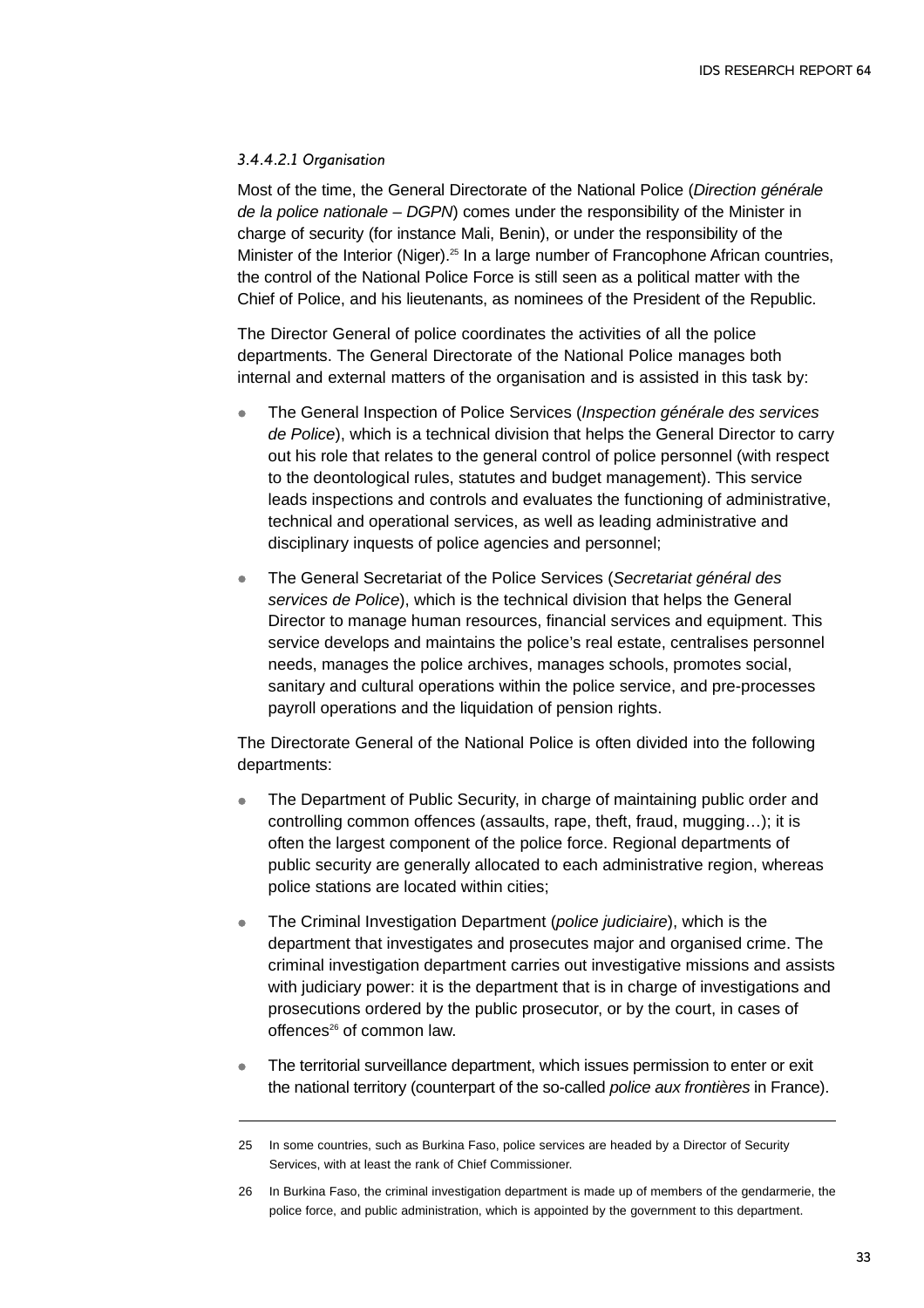• The intelligence department is responsible for administrative inquiries and individual surveillance. In some countries (Côte d'Ivoire for instance), intelligence staff are allowed to carry hand-weapons.<sup>27</sup>

Each department is organised into several more general departments, regional departments, provincial departments, country desks and services. In the various regions, departments are placed under the administrative authority of the regional governor, and under the technical authority of the director general. This dual layer of hierarchical and technical authority enables regional governors to carry out their roles as both regional public services, and chiefs of security in their area of expertise.

In some countries (e.g. Benin), the police forces also encompass several rapid, specialised intervention groups, such as the crime squad, and the Compagnies Républicaines de Sécurité (CRS), inspired by the French counterparts, which are used to handle local emergencies and rescue operations. In emergencies, police prefects can call upon the Minister to request the use of any CRSs in his jurisdiction.

#### *3.4.4.2.2 Grades and functions*

The National Police are organised into four corps; there are a number of levels within each (Kurian 2006):

- Sergeants and constables. Within this group, the levels are: probationary constables, second-class and first-class constables, sergeants and staffsergeants in the sergeants and constable corps;
- $\bullet$  Peace officers. There are three levels of staff officers;
- Police inspectors. There are five levels of police inspectors;
- Police commissioners. There are six levels of commissioners (probationary commissioner, second and first class commissioner, principal commissioner, divisional commissioner and controller general of the police).

Furthermore, there are two levels within the *police judiciaire* services: higher ranking officers of the Gendarmerie are commissioners, and officers of the National Police; lower ranking personnel are agents of the *police judiciaire*. It is they who gather information and intelligence, as required, and report their findings to their superiors.

In theory, recruits are selected by competition for direct entry into one of the four corps. To pass from one corps to another, a candidate has to pass a professional examination to make the necessary educational upgrade and to be promoted. They must hold citizenship of the country, and not be deemed to be ineligible by certain terms of the penal law, have completed their military service, and to have passed a background check. They then enter a police academy to receive the appropriate training for their corps. However, these provisions are often ignored,

<sup>27</sup> In some countries, such as Côte d'Ivoire, there is also a commercial police department that is responsible for preventing and sanctioning economic offences.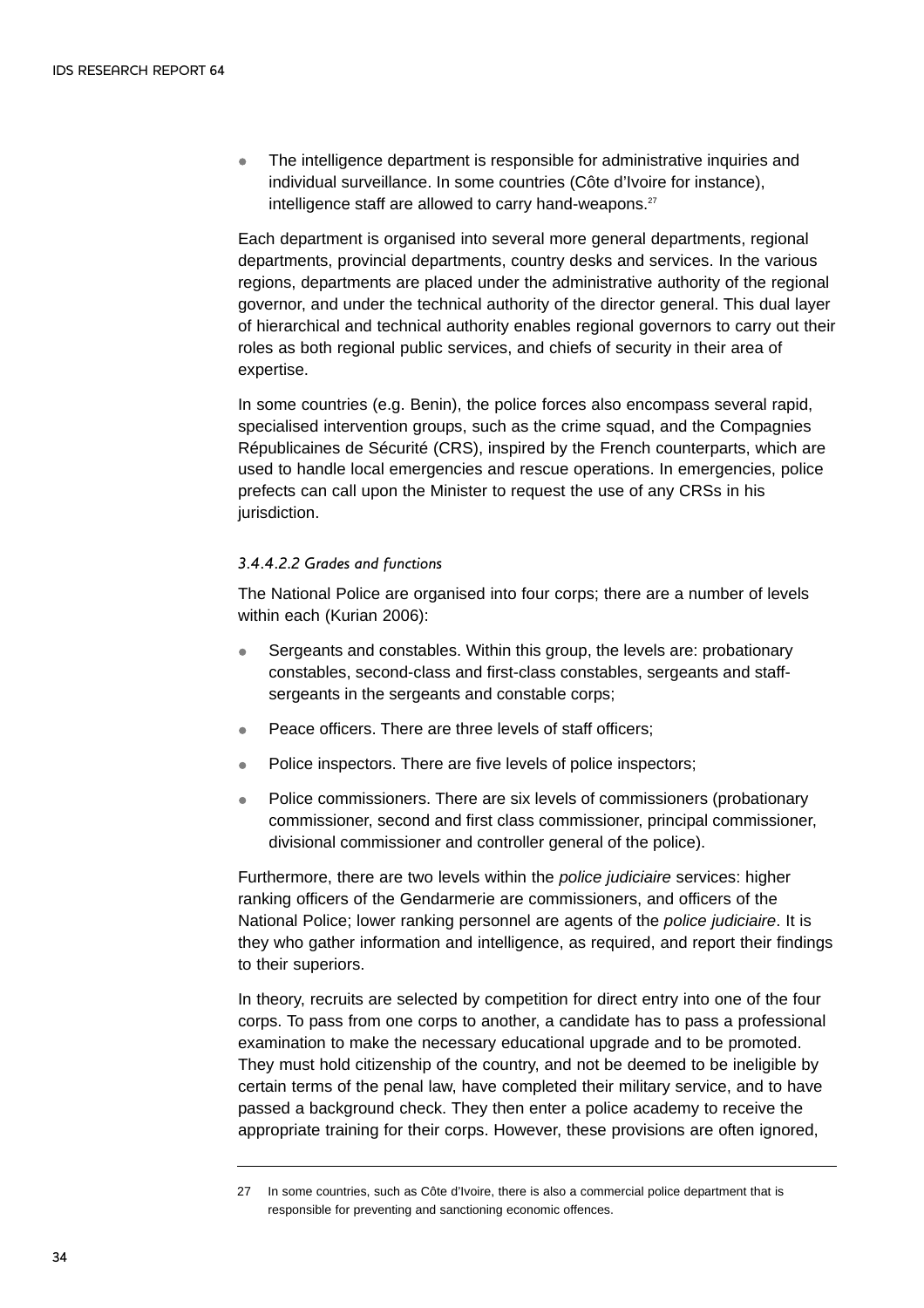and a number of policemen (if not the majority of them in some countries) are recruited according to biased and often nepotistic criteria.

#### 3.4.4.3 The municipal police

In some Francophone countries such as Burkina Faso and CAR, municipal police forces operate, along with national police forces based in towns. However, in a lot of countries, municipal police forces only exist in theory (Mali, Benin).

The municipal police are generally controlled by the Ministry of Territorial Administration. Supervising municipal police services is one of the responsibilities of the municipalities. Therefore, the municipal police come under the authority of a mayor and operate under a municipal police commandant. Its main functions are to assist mayors with applying police regulations, supporting other municipal services and providing ceremonial services. The municipal police are generally unarmed and have no investigative/criminal authority (Faupin 2005).

Coming under the Home Office and directly ruled by the authority of the mayor, the municipal police are charged with ensuring safety, security and public health. The municipal police are a police of proximity. Their attributions are to:

- $\bullet$  ensure the safety and the convenience of public activities on streets, public highways and other public facilities – notably the cleaning, the lighting, the removal of congestion, the demolition or the repair of unsafe/contaminated buildings;
- repress infringements on public tranquility (fights, crowds, noise and nightgatherings);
- $\bullet$  maintain order during large gatherings;
- $\bullet$  inspect the accuracy of measures of foodstuff sold by weight or by measure and the healthiness of the edible food on sale;
- $\bullet$  ensure the protection of persons and of public and private goods;
- $\bullet$  guarantee the preservation of public places like waterways, forests, and hunting and fishing services.

The municipal policemen have an obligation to report all occurrences falling under the jurisdiction of the National Police which would have been missed and to give assistance in any place to repress breaches of the peace, and to maintain the morality and orderliness of the city. They submit reports in the following domains: hunting and fishing, traffic of drink, drugs and tobacco and opportunistic smuggling, food hygiene, public drunkenness, and coordination of local public transport, telecommunications and electricity supply.

#### 3.4.4.4 The gendarmerie

The gendarmerie has no equivalent in Anglophone Africa. The gendarmerie is a specialised militarised force that is responsible for maintaining internal security and reinforcing the duties of the national police (*Revue Frères d'arme* 2009).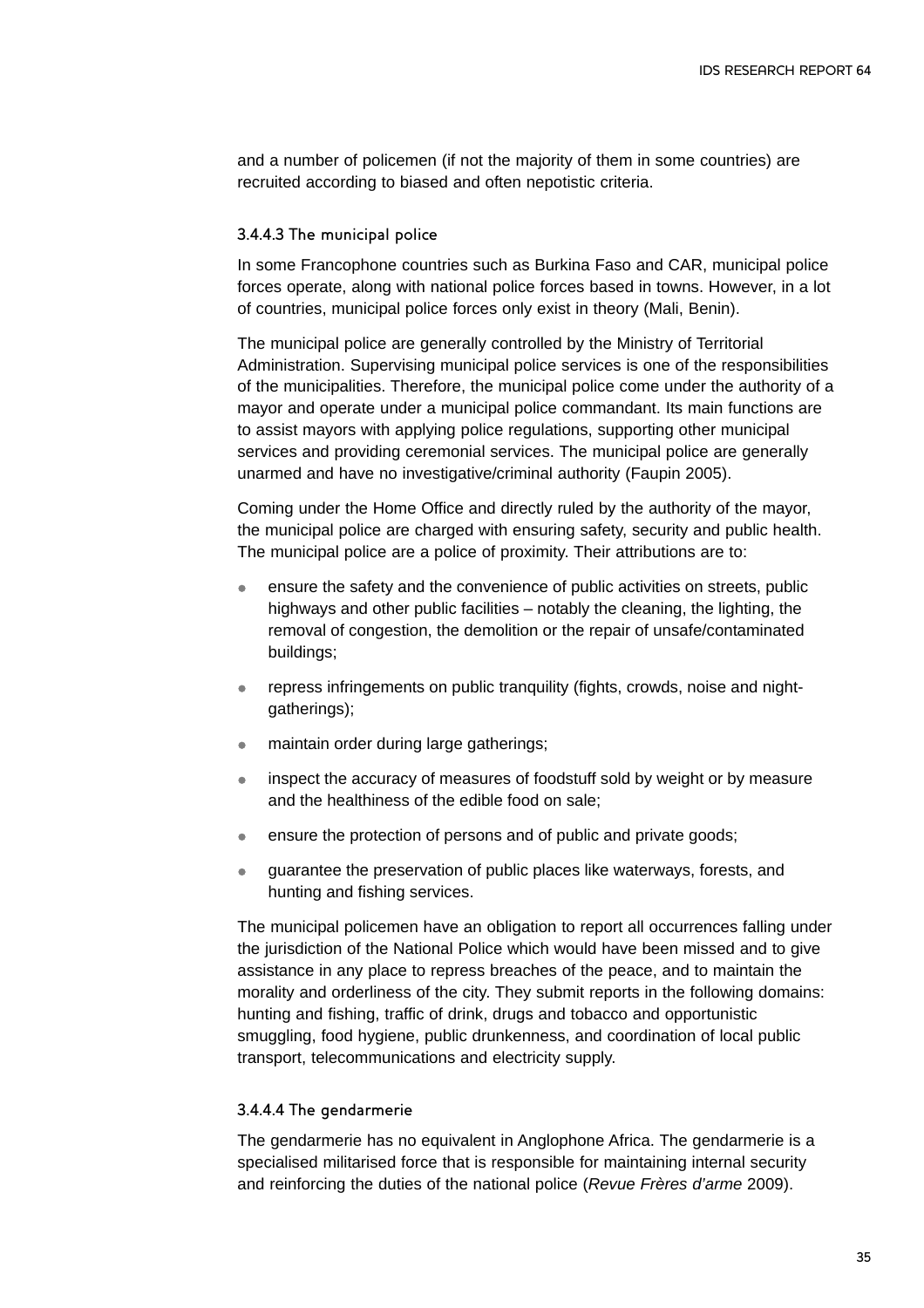The gendarmerie can be defined as a civilian police force with military status. Because of this military status, and with its status as an armed force, the gendarmerie falls under the control of the Defence Ministry in all Francophone countries. But the gendarmeries often have a double affiliation with the Ministry of Defence and the Ministry of the Interior: whilst the gendarmerie formally remains part of the armed forces, and the Ministry of Defence is in charge of its administration, the operational supervision lies with the Ministry of the Interior. The Ministry of Defence is responsible for budget, recruitment, education, training, equipment, administration and logistics of the gendarmerie forces. The gendarmerie can contribute to the defence of the country, when requested. However, the gendarmes are mainly responsible – in times of peace – for the protection of persons and property, the surveillance of territory and the maintenance of public order and law enforcement. In these times of peace, the gendarmerie is in charge of gathering intelligence in addition to providing internal security. That is why the gendarmerie are able to carry out their missions on behalf of other ministries, particularly the Ministry of Justice and/or the Ministry of Internal Security/the Interior. The gendarmerie is also in charge of the security of communication routes.

#### *3.4.4.4.1 Organisation*

The gendarmerie is organised militarily: its organisation is directly derived from the French model. In most Francophone African countries, the General Director of the National Gendarmerie (*Directeur général de la gendarmerie nationale –* DGGN) is directly responsible to the Minister of the Armed Forces and holds the same rank and advantages as the general Chief of Staff. In Senegal, the General Director is called the Gendarmerie High Commander. In Cameroon, gendarmerie forces are under the command of a Delegate Secretary of State, independent from the (Deputy) Minister of Defence.

In most Francophone African countries, the DGGN is for the most part a general officer, responsible for implementing the plans and directives that are decided by the Minister. It is important to mention that the DGGN is also in some cases the Director of the Military Justice.

Under the responsibility of the DGGN, the gendarmerie general staff is headed up by a general officer, appointed by decree, who is responsible for the organisation, coordination and control of the gendarmerie divisions. Most of the time, the general staff is divided between the following divisions:

- The Operations Division is in charge of the preparation of projects and directives that relate to the engagement and operations of the units (military operations, manoeuvres);
- $\bullet$  The Information Division, intelligence service, is responsible for the collection, synthesis and dissemination of the information that is gathered on the ground by the units;
- $\bullet$  The Staff Division is in charge of human resources management (recruitment, promotions, pensions, firing);
- The Military Justice Division is in charge of investigating the violations committed by the officers and soldiers, through its military police mission (*prévôté*). This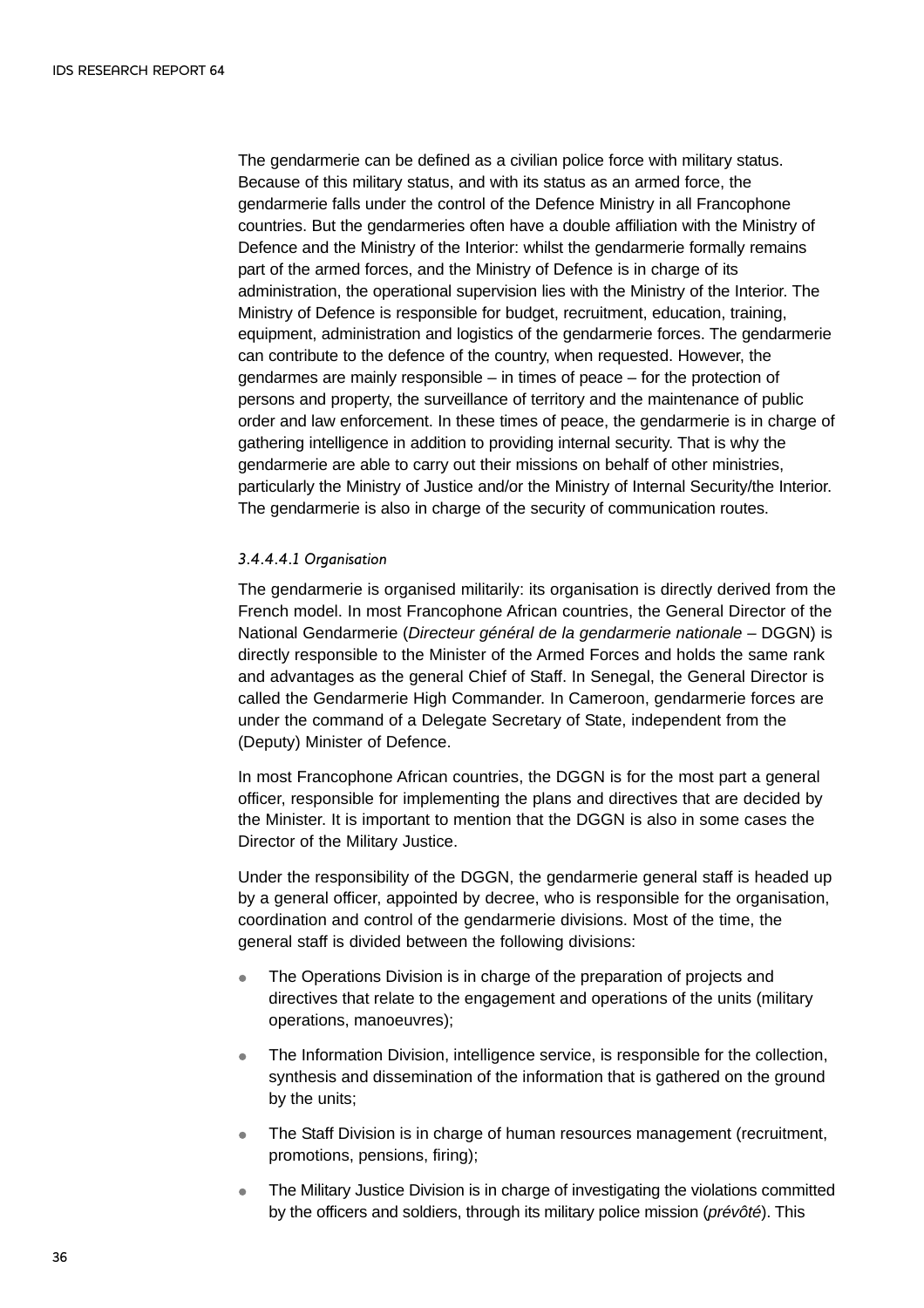division studies the cases, prepares the cases prior to sending them before the tribunals, and follows the legislation that deals with military justice;

- $\bullet$  The Training Division is responsible for the training curricula. It designs pedagogic support resources;
- The Plan and Research Division;
- $\bullet$  The Communication Division, responsible for public relations (internal and external) of the Gendarmerie.

The gendarmerie is made up of two sub-divisions, the so-called 'Major Commands' (*Grands commandements*): the territorial gendarmerie (*gendarmerie territoriale*) and the mobile gendarmerie (*gendarmerie mobile*). Each of these commands has its own general staff and administrative/financial services:

- $\bullet$  The territorial gendarmerie is the cornerstone of the gendarmerie. The territorial gendarmerie is responsible for national territory surveillance, gathering intelligence, and the execution of investigative (*police judiciaire*), military and administrative police missions. To execute its missions, the command of the territorial gendarmerie is divided into:
	- the legions. Each of these is made up of a number of companies, which are divided into several territorial brigades and one mobile squadron;
	- a database, that is supposed to be closely connected to services that are in charge of national security (the intelligence services of the police forces – often called the RG and the DST as described below);
	- a military police brigade, placed under the orders of the General Chief of the armed forces.
- The mobile gendarmerie is the second Great Command of the gendarmerie. The mobile gendarmerie is specifically responsible for law enforcement all over the national territory and for the protection of the authorities. It has absolutely no *police judiciaire* missions and its members are therefore not *police judiciaire* officers. It is often made up of two legions and the GIGN:
	- z The security Legion (*légion de sécurité*) is made up of three squadron groups that are located in the capital. These squadrons are in charge of the protection of public buildings (Presidential Residences, the National Assembly, Ministries, Courts of Justice) and with escorting official personalities;
	- z The intervention legion (*légion de gendarmerie d'intervention*) is made up of two squadron groups and one command squadron. They are specifically responsible for law enforcement and restoration and they have the capability of protecting national territory. It also participates in war operations alongside units of the army.
	- z The GIGN (*Groupement d'intervention de la gendarmerie nationale*).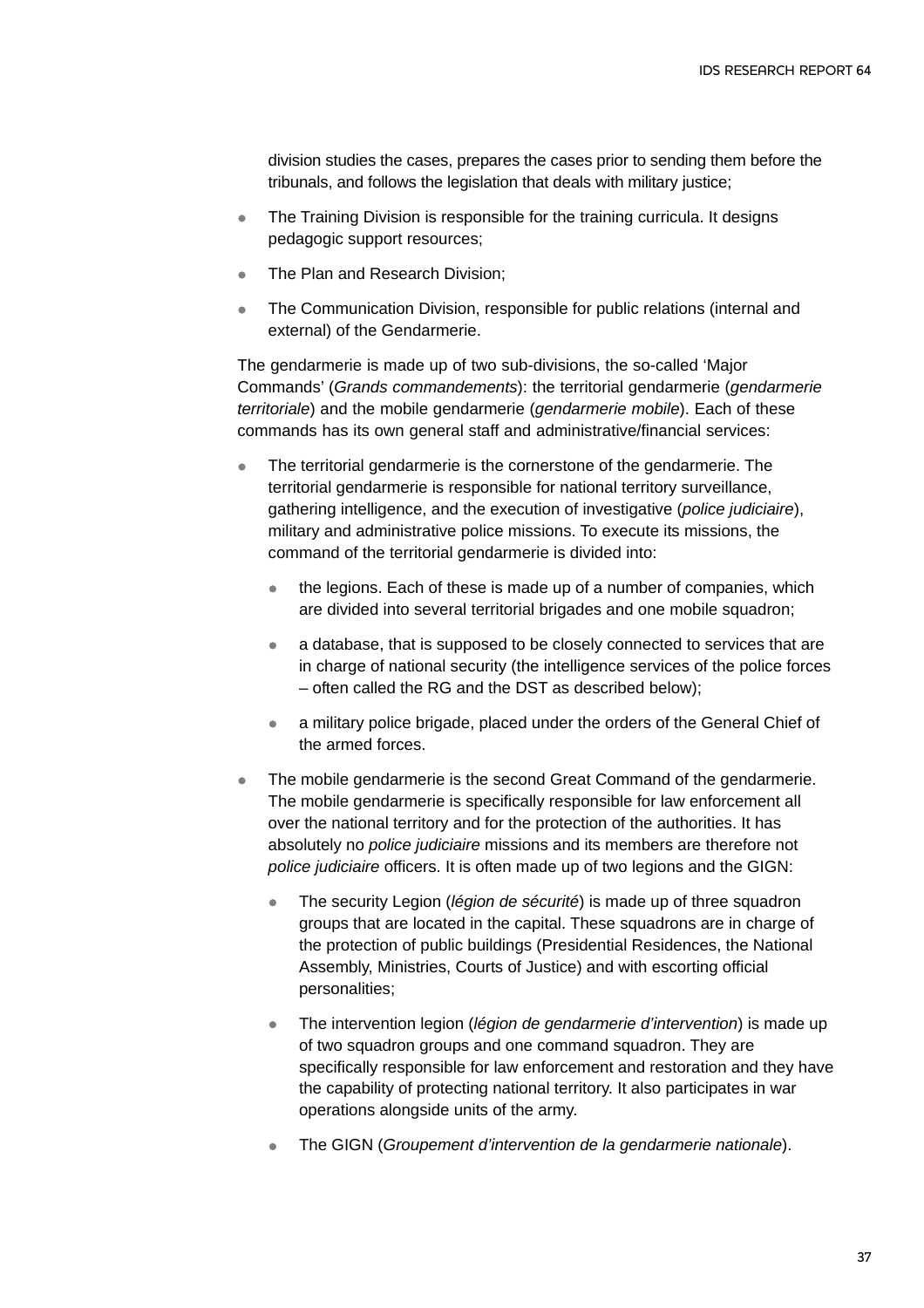#### *3.4.4.4.2 Missions*

The missions and resources of the gendarmerie are generally fixed by a decree. The gendarmerie is essentially meant to ensure direct action by the administrative, judiciary and military police. The gendarmerie is also entitled to fulfil national defence missions, to assist the judiciary, administrative and military authorities, as well as assist all other ministerial departments. It therefore roughly fulfils four kinds of missions:

- police missions;
- national defence missions;
- public service missions;
- $\bullet$  and, increasingly, a contribution to peacekeeping operations.

#### Police missions

With regards to its police missions, the gendarmerie is a force that is entitled to:

- $\bullet$  protect public safety;
- $\bullet$  ensure law enforcement and the execution of the laws and regulations;
- guarantee permanent and preventive surveillance.

The gendarmerie carries out the function of criminal investigators in rural areas, under the authority of the relevant judiciary authority. In rural areas, the gendarmerie carries out the missions of the national police forces, for instance ensuring the safety of persons and goods, maintaining public order, as well as enforcing respect of laws and regulations. In rural areas, the gendarmes are mainly concerned with controlling crime, particularly illegal immigration, contraband trade across frontiers and black marketing. Most police services are delivered at brigade level. In most of the countries, the gendarmerie has regional headquarters in each region of that country, as well as brigades in the rural districts. Three types of policing missions need to be distinguished:

- $\bullet$  The administrative police whose main purpose is to maintain order in a preventive way and which covers a broad range of missions: the general surveillance of persons and goods; traffic and road police; public sites police; civil protection and relief organisations; maritime police; air navigation police; economic police; fishing and hunting police;
- The *police judiciaire*. Their mission is exercised under the direction of the prosecutor of the Republic and under the control of the General Prosecutor. It

<sup>28</sup> In some countries faced with an increasing criminality, the police functions of the gendarmerie, especially within the *police judiciaire* branch, have been increasingly reinforced. In Senegal, for instance, brigades specialising in criminal investigations have been created in each legion, and a new *police judiciaire* pole (*pole de police judiciaire*) has been created, with a new central database, and a new research section with investigators endowed with national authority. This research section is organised in different cells, which deal with all forms of delinquency (e.g. hold ups, money laundering, drug trafficking and drug consumption, youth delinquency). This empowerment of the gendarmerie occurred in association with the national police, and with the assistance of the French.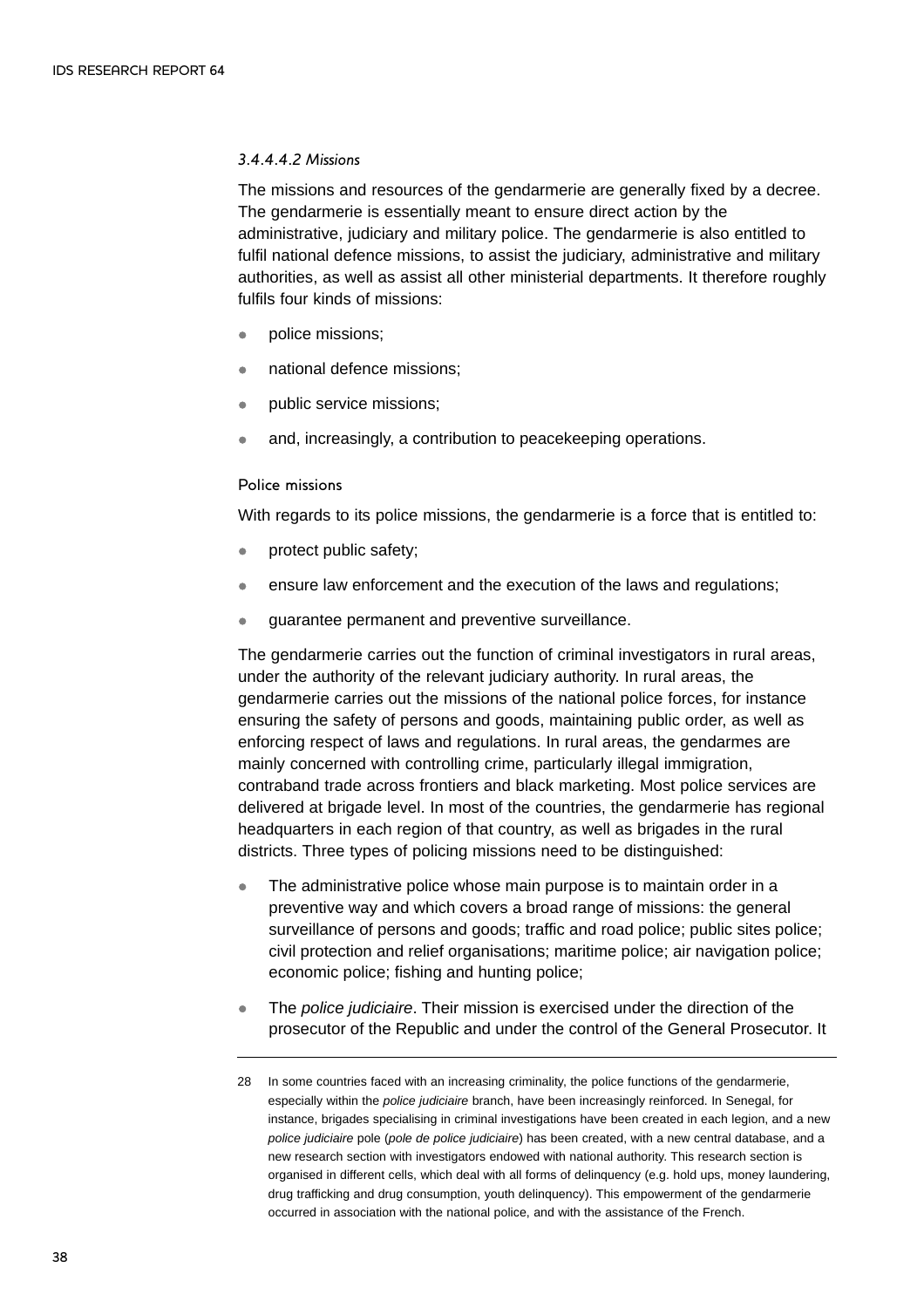assists with the recording of all crimes and offences against the law, in gathering pieces of evidence and in searching out the perpetrators – as long as judiciary information (*information judiciaire*) has been launched. The gendarmerie executes judiciary delegations and requisitions;<sup>28</sup>

 $\bullet$  The military police. This mission aims to prevent disorder and to maintain discipline within military bodies, for instance by searching out defectors or keeping a watch on soldiers on leave. It assists with recording purely military disobedience as well as violations against civil law (*droit commun*) committed by the members of the armed forces. Gendarmes are thus responsible for controlling other military and paramilitary units, and for settling all disputes that involve soldiers and other military units.

#### National defence missions

With regards to its defence missions, the gendarmerie is generally organised around three core principles:

- $\bullet$  Ensuring a general and permanent control of national territory;
- **Ensuring the cohesion of the military defence areas (***zone militaires de défence***);**
- Righting the administrative organisation of the national territory. In theory, there is one brigade in each sub-prefecture, one company in each department and one mobile squadron in each region.

Because it is deployed all over the national territory, the gendarmerie is a central player in the implementation of the concept of Operational Defence of the Territory (*Défense opérationnelle du territoire –* DOT):

- $\bullet$  The gendarmerie protects the permanent secretariat of the regional defence committees, notably through the gathering of intelligence;
- In peacetime, the gendarmerie participates in exercises and military manoeuvres;
- $\bullet$  In war time, the gendarmerie is called upon to fight alongside other military forces (not withstanding its military police mission).
- $\bullet$  the gendarmerie also contributes to the general civil defence mission by providing intelligence information to specialised units, and by assisting any endangered persons.
- $\bullet$  the gendarmerie is also a major actor in the field of civil protection.

#### Public service missions

The gendarmerie guarantees the safety of the great state institutions (the Presidency of the Republic, the National Assembly, the Courts of Justice, the Ministers) as well as the personal security of those in high authority (i.e. by acting as official escorts). It also provides assistance to any Minister or state administration in verifying the implementation of rules and laws or in searching out and disseminating intelligence information.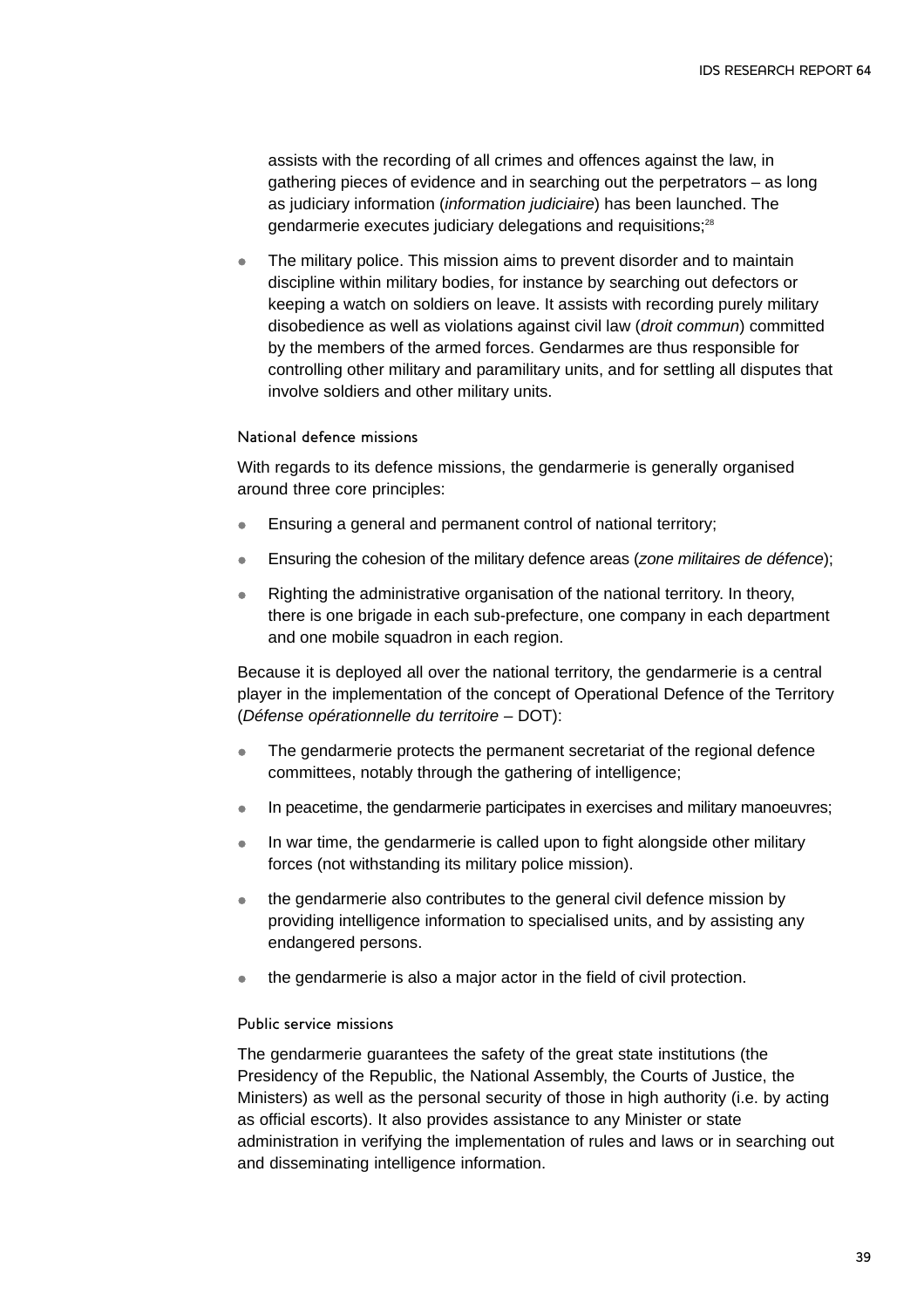When carrying out public service missions, the gendarmerie is placed under the supervision of both civilian and military authorities (Ministers of the Interior and Defence, as well as regional prefects and mayors).

#### International missions

The gendarmeries of Francophone African countries are increasingly taking part in international peacekeeping missions. They are viewed as increasingly important instruments in addressing internal security or public order tasks that arise in postconflict environments. Peacekeeping missions have increasingly focused on crowd control, protecting refugees, fighting organised crime and reorganising local police forces, the ultimate objective being not only to destroy an enemy, but to control, or to neutralise those causing trouble. Due to their double affiliation, gendarmerie forces can be deployed both under civilian and under military command. Moreover, their military skills enable them to engage in fighting missions in situations that have deteriorated from post-conflict to war.

#### *3.4.4.4.3 Are the gendarmerie forces an 'anachronism'?*<sup>29</sup>

All former French colonies have a dual police system at the national level, with both gendarmeries and police forces. To a number of observers the gendarmerie forces are seen as something of an anachronism, or anomaly, since they represent the continuation of a military presence in domestic security, and therefore legitimise the involvement of the armed forces in internal security matters. The existence of the gendarmerie has been accused of violating the basic principle of the liberal-democratic state that distinguishes between the police and the military. Due to their militarised status, the gendarmeries are sometimes associated with tendencies of authoritarianism. As mentioned above, one of the core problems that is common to a number of Francophone African countries is the insufficient separation and blurred responsibilities between the police and the military forces. Militarised police forces such as the gendarmerie are consequently seen as making this tendency worse. Moreover, the differences that are defined between the police and the gendarmerie lie in their jurisdiction: urban areas as the jurisdiction of the police versus rural areas as the jurisdiction of the gendarmeries. Yet, in a lot of Francophone countries, this distinction is no longer respected.

29 This title refers to the analysis of Bayleys (1985) who view the persistence of the gendarmeries as somewhat of an anachronism.

<sup>30</sup> In Côte d'Ivoire, the unity of the armed forces was challenged when the President of the National Assembly, Henri Konan Bédié, seized power after the death of Félix Houphouët Boigny, escorted by the national gendarmerie, whose adherence and loyalty to the law had been crucial until then. The gendarmerie (as well as the police) appeared to be a force loyal to Bédié while the FANCI (Ivorian armed forces), whose general Chief of Staff had been dismissed by him appeared as unreliable. The gendarmerie was seen as a counterweight to the armed forces and was entrusted to keep an eye on them. While the gendarmerie forces are traditionally meant to be equipped with light weapons, the Ivorian gendarmerie is now equipped with tanks and cannons, which were used when General Guei attempted to usurp the elections. Since Laurent Gbagbo came to power, the Ivorian gendarmerie has been accused of being involved in a number of exactions and massacres. A rivalry still exists between the gendarmerie forces, seen as legalist and loyal to President Laurent Gbagbo, and the FANCI, seen as potential conspirators against the regime.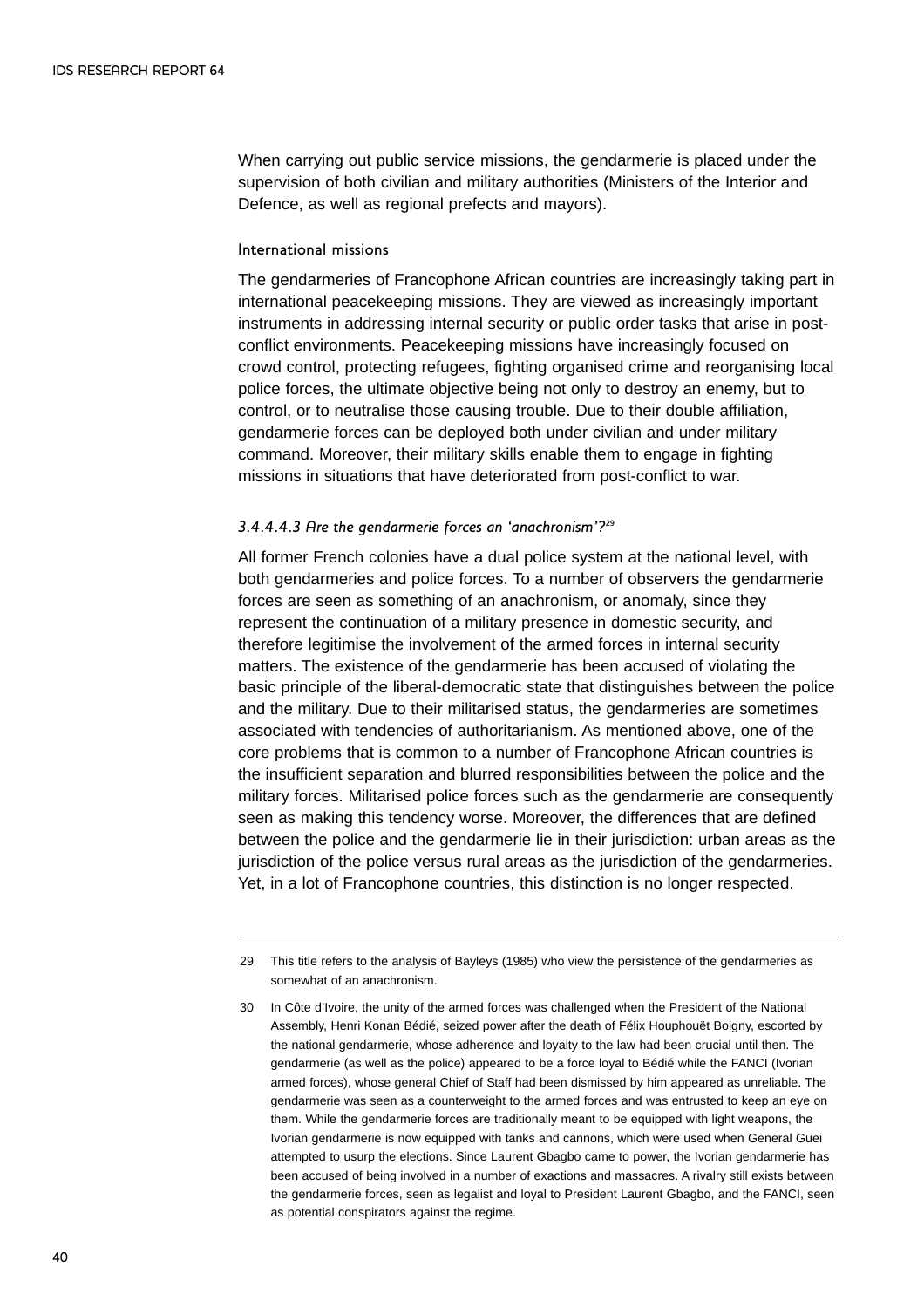Nevertheless, despite such criticism, the gendarmerie is often considered as an elite corps: that is why its recruitment may be more stringent than for other services, especially the army. The gendarmes generally enjoy a better reputation than the other security forces: they appear as a disciplined corps that is respectful of the hierarchy. The gendarmerie has generally experienced fewer mutinies than other security forces. More often than not they have not been involved in any forcible takeovers of power. However, in some undemocratic (Côte d'Ivoire) or dictatorial regimes (Guinea), the gendarmeries have been viewed as a central unit that protects the regime, and has sometimes been used as a tool of coercion against opposition movements. In other countries, they are seen as rivals to the army.<sup>30</sup>

A number of Francophone countries have suppressed their gendarmerie forces, as with Belgium in Europe, or Burundi and the DRC in Africa. There is currently a debate in France, where a number of voices have been pleading for the suppression of the gendarmerie in the context of budgetary restrictions which makes the dual police system unaffordable.<sup>31</sup> Conversely, Switzerland decided to create a gendarmerie-type force in early 2000.

In contrast, it seems to a number of specialists that there is the growing significance of the intermediary, gendarmerie-type security force. According to them (Lutterbeck 2004), the existence of a gendarmerie actively prevents the militarisation of the civilian police. Furthermore, the emergence of an increasing number of transnational risks and threats that increasingly challenge the traditional distinction between internal and external security have pleaded for the rise of agencies that are located between levels of internal and external security. The distinction between external security on the one hand – identified by a concern with mainly military threats coming from the aggressive behaviour of other states (and captured by strategic studies) and, on the other hand, internal security – identified as criminal, or otherwise disturbing activities, within the boundaries of a state (and captured by criminology or justice studies), have become increasingly blurred. This implies that both crime and war have tended to meet and, consequently, the role of the military and the police forces have increasingly coincided. In a number of aspects, such as with formal affiliation, internal structures and armoury, the gendarmeries occupy an intermediary position between internal and external security forces. The gendarmerie forces are organised along military lines and are thus more centralised and hierarchical than the civilian police forces are; for instance, they are equipped with heavier equipment than common police forces (armoured cars, light infantry weapons). Finally, as mentioned above, the gendarmeries have a double affiliation with the Ministry of Defence and the Ministry of the Interior and are carrying out their *police judiciaire* missions under the supervision of the Ministry of Justice. In addition to their judiciary and lawenforcement duties, gendarmerie forces have a military defence function (military police, gathering intelligence, protecting sensitive sites) and they perform several more directly combat-related tasks in the event of war.

<sup>31</sup> The Swiss gendarmerie-type force is responsible for a number of policy-led functions such as border control, riot control, public order and law enforcement and would, although formally part of the armed forces, be mainly answerable to the Ministry of the Interior. Similarly, a number of former communist states in Eastern and Central Europe have begun to transform their formerly military border guards into gendarmerie-type forces, in order to fight cross-border crime and illegal immigration.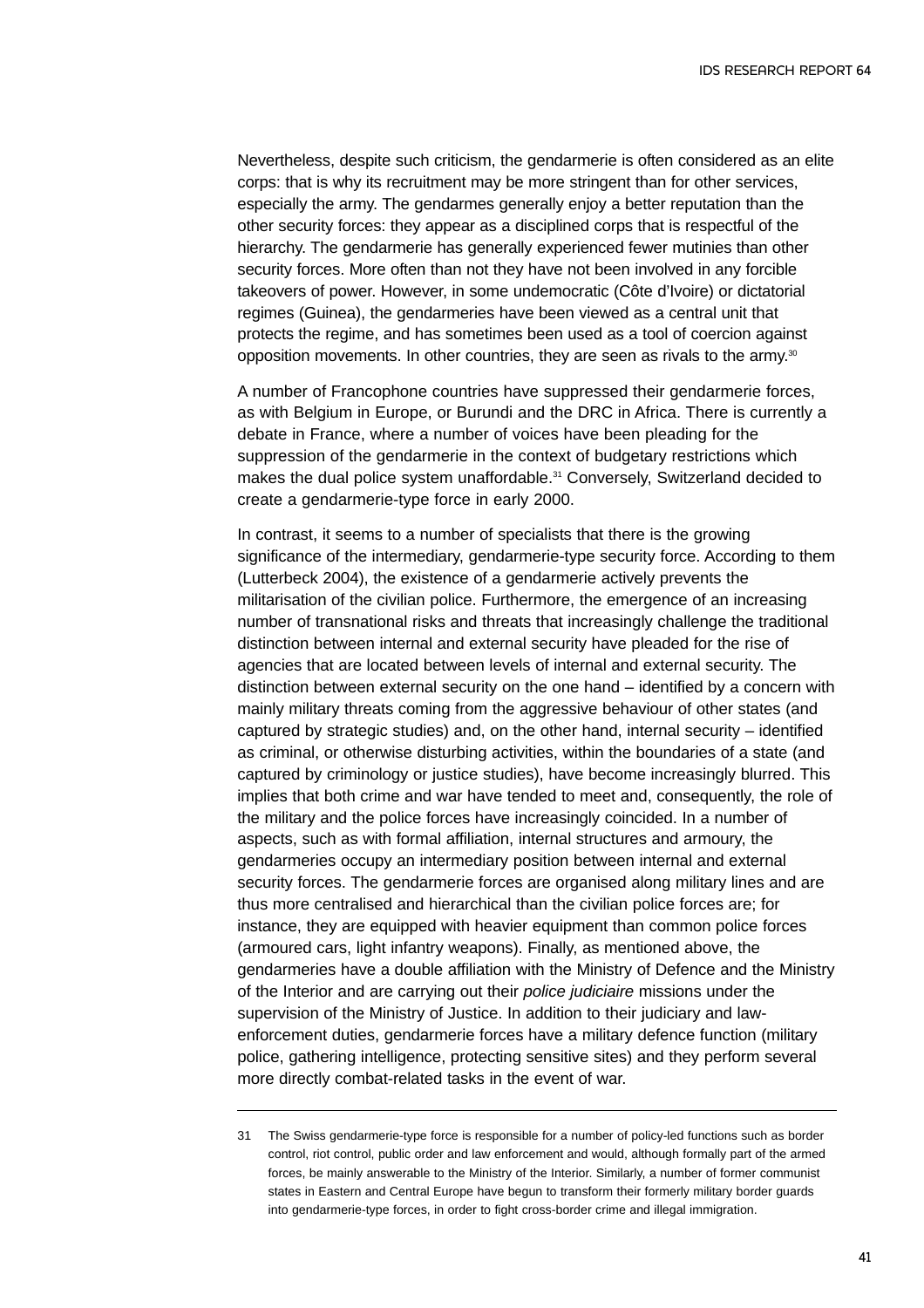Due to the fact that they combine both the characteristics of police and military forces, the gendarmeries are viewed by some observers as particularly appropriate institutions to deal with challenges that emerge in Africa. They are seen as a relevant force that can easily be mobilised to deal with:

- border control to counter various transnational challenges. Gendarmerie forces are increasingly mobilised in border enforcement, sometimes along with the armed forces. The gendarmerie has been increasingly deployed towards border areas, and has become involved in fighting arms and drug trafficking. As opposed to the civilian-style police forces, the reason why the gendarmerie forces are considered more suitable to cope with these new missions lies in the supposedly dangerous nature of the operations of the transnational criminal organisations across the borders. The *zaraguinas*, which operate in CAR, Chad and Cameroon, who are now spreading over the borders are a good example of this phenomenon;
- z peace operations, especially in attempts at post-war reconstruction.32 The growing importance of the gendarmerie in peacekeeping missions suggests that the gendarmerie could contribute to peacekeeping in accordance with two different formats: a civilian format on the one hand, consisting of securing the theatre of operations; and a military format on the other hand, which would consist of creating inter-African military police units within the regional African stand-by forces. African crises are often characterised by the gravity of the offences and crimes that have been committed, mostly against civilians, by troublemakers; it has been suggested that the gendarmerie forces could act as judiciary auxiliaries to the International Criminal Court.

Such views have inspired a new project: the OGA (*Organisation des gendarmeries Africaines* – African gendarmeries organisation). A Convention setting up the OGA was signed and adopted by a number of Francophone African countries belonging to three different areas in Francophone Africa: (1) North (Maghreb, Mali and Niger); (2) Western Africa countries (Senegal, Côte d'Ivoire, Togo, Benin, Burkina Faso, Guinea); and (3) Eastern and Central Africa (Chad, RCA, Cameroon, Congo, Gabon, Djibouti and Madagascar).<sup>33</sup> Senegal is welcoming the Secretariat of the OGA; the Senegalese Gendarmerie High Commander is currently entrusted with the function of OGA's Secretary. On 20 June 2006, the French Minister of the Interior officially announced that France was willing to support the setting up of an African gendarmerie force, similar to the European gendarmerie force, which was launched within the framework of the ESDP (European Security and Defence Policy) (Franceschi 2006, 2007).

## *3.4.5 The intelligence services*

Not much is known about the intelligence agencies in Francophone Africa. However, it is worth noting that their structures and functions are inspired by the

<sup>32</sup> To some observers, post-conflict contexts can be seen as comparable to the internal turmoil experienced by a number of European states during their nation-building processes, which led governments to set up gendarmeries.

<sup>33</sup> Each area has its own capital, namely Alger (area 1); Dakar (area 2) and Libreville (area 3).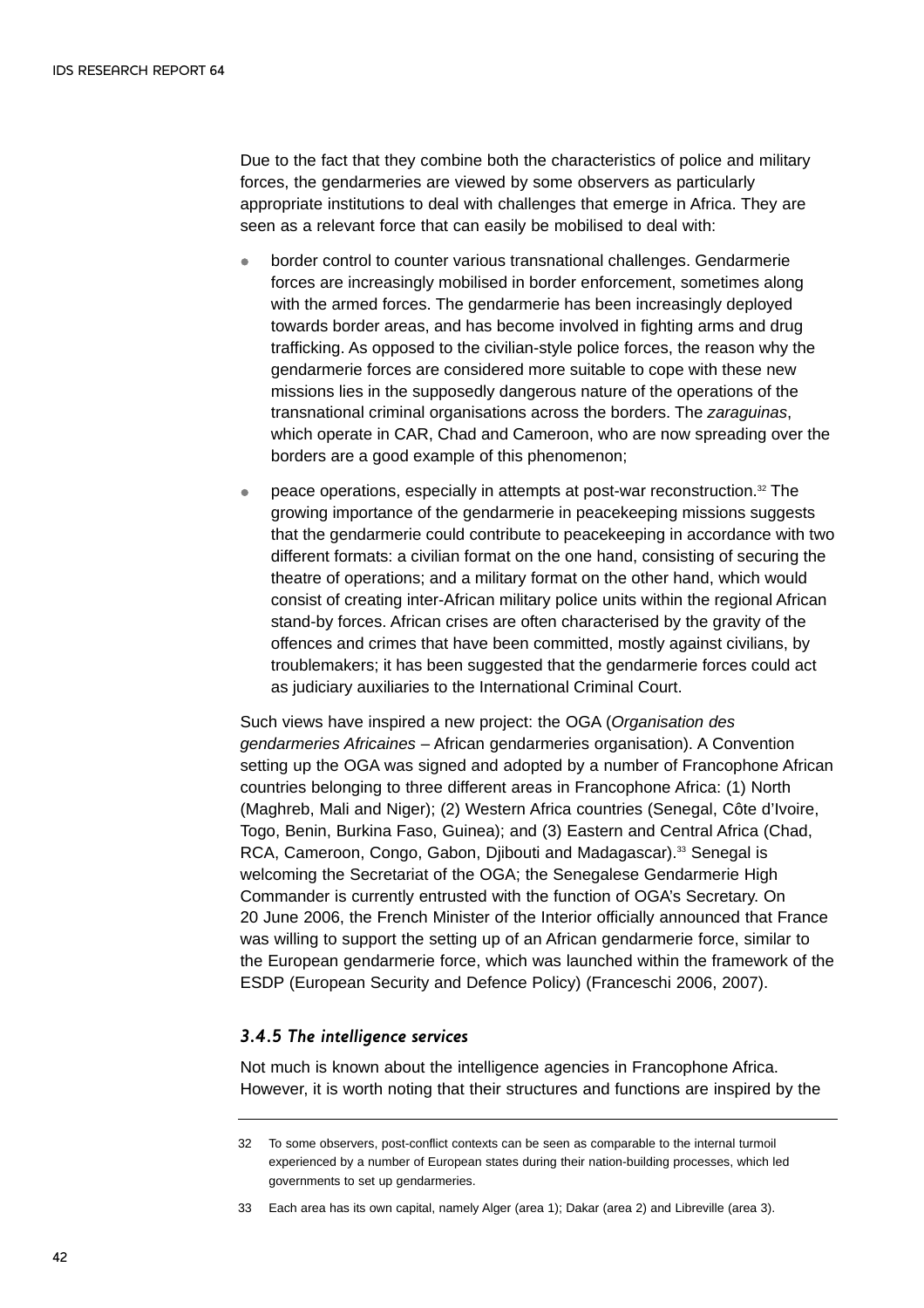French intelligence services, which have often assisted their implementation and have ensured the training of their staff. More often than not, French intelligence officers ran these services during the 1980s.

Generally, several services handle the collection of intelligence within the Ministry of Defence and within the Ministry of the Interior.

Within the Ministry of Defence, different Directorates generally handle the collection of intelligence: on the one hand, the Directorate for External Security (*Direction générale de la sécurité extérieure –* DGSE) is in charge of gathering and analysing information relating to the security of the national territory; on the other hand, the Directorate for military intelligence (*Direction du renseignement militaire –* DRM) which is responsible to the General Staff, watches over the protection of materials, staff and the installation of the National Defence apparatus, against any hostile action or outside intervention. This office also collects military information for the units that have engagements on the ground.

In the national police forces (themselves part of the Ministry of the Interior as mentioned above), there are also two services that are in charge of the collection of intelligence: the General Intelligence (*renseignements generaux –* commonly known as the RG); and the services of the territory surveillance (*Direction de la surveillance du territoire –* DST).34 The search for information by the General Intelligence service (RG) is, in essence, different from the type of information looked for by the DST. The DST is an intelligence police service which supplies defence intelligence that intends to discover the activities that are inspired, engaged or supported by foreign states. The RG is more specialised in focusing on internal political matters, especially on political opponents whether they are domestic or exiled.

For the most part, the intelligence services are another tool of political regimes. A defining feature of the intelligence services in Francophone Africa is that there has never been a tradition of effective oversight developed by the Parliaments, even when provisions exist within the Constitutions.

#### *3.4.6 The paramilitary security services: customs*

In Francophone Africa, customs services generally come under the responsibility of the Ministry of Finance. They constitute a paramilitary body, that fall both under the general statute of the public administration (civil status) and the military. These are generally headed by a General Director, who has been appointed by decree and is assisted by a deputy. The General Directorate is made up of several directorates (central services), which themselves are sub-divided into subdirectorates, desks and sections. The existing directorates are collectively made up as follows:

- the legislation and customs techniques Directorate;
- the Human Resources Directorate;
- the customs receipts Directorate;

<sup>34</sup> It is worth noting that in France, the RG and the DST have just been merged into one service.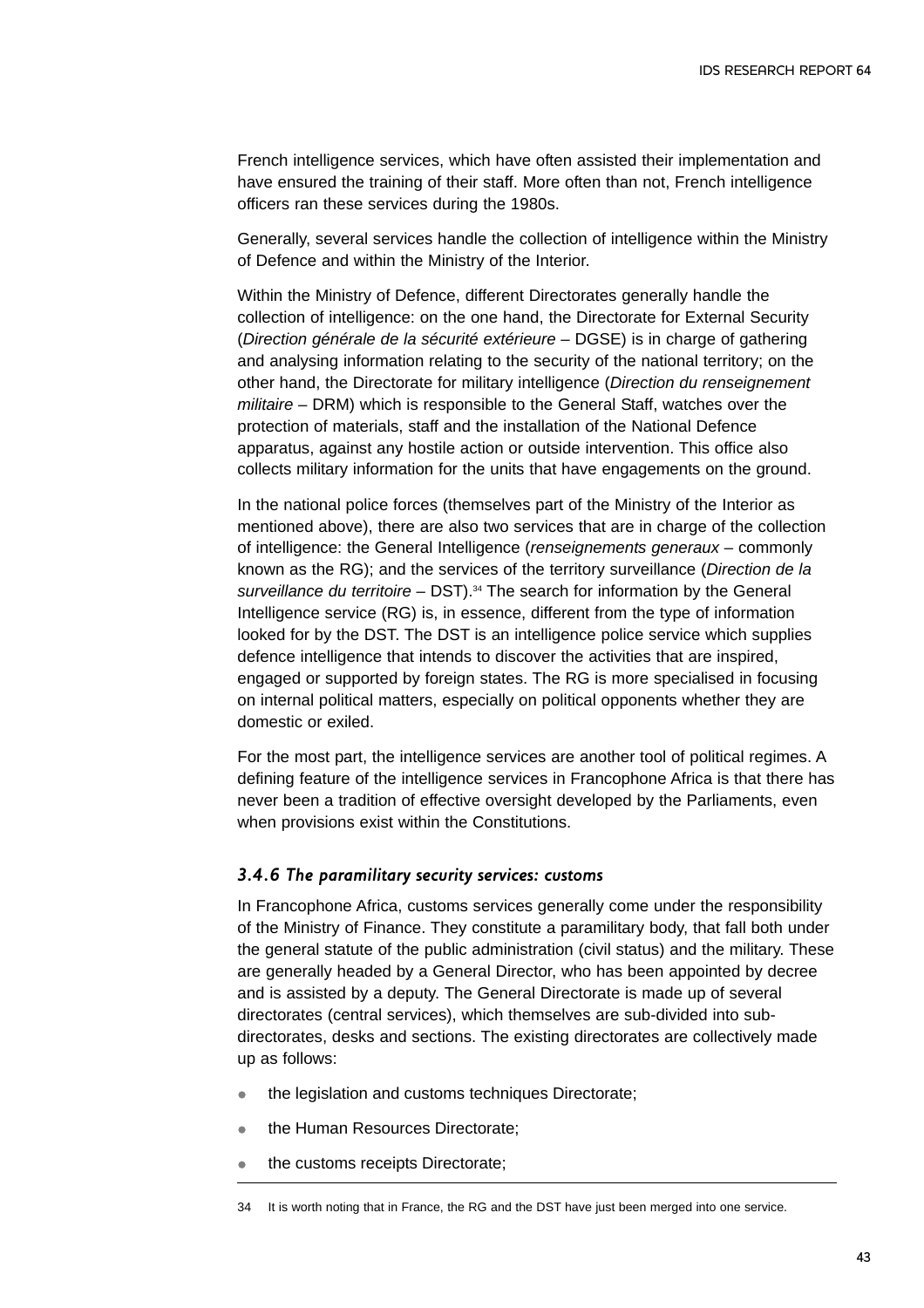- the information and customs investigations Directorate;
- $\bullet$  the data processing Directorate;
- $\bullet$  the statistics and economic studies Directorate;
- the external services directorate: these external services have territorial competency and are generally divided between services that are involved in commercial operations and with services that are involved in surveillance of the territory.

The customs services contribute to the definition of national policy taxation and the implementation of it. Their mission is both fiscal and economic. Moreover, the customs services have a role in security matters. This is accomplished by fighting against fraud and the illegal importation of drugs, controlling the import of arms and ammunition, as well as the identification of people at frontiers. The customs services personnel are made up of two bodies:

- the sedentary body (Inspectors and controllers);
- $\bullet$  the active body (officers and deputy-officers).

Customs services have thus got a close relationship with the border police who are in charge of coordinating security and surveillance activities that relate to migrations along the territorial, aerial and maritime borders of countries. Finally, the customs services have a national defence mission: they are meant to militarily contribute to the protection and defence of national territory.

Nowadays, the influence of the regional organisations (CEDEAO, UEMOA, CEMAC, CEEAC) increasingly restricts the role of national customs services.

With regards to manpower, the customs services are generally understaffed: with for instance 2,300 agents in Côte d'Ivoire; 1,164 in Burkina Faso; and 480 agents in CAR.

Customs officers generally have a very bad reputation and are seen as highly corrupt.

#### *3.4.7 Private security companies*

Due to the limitations and/or ineffectiveness of the public security forces, private security companies have proliferated in Francophone Africa in the last few years.

Firstly, it is important to stress the fact that private security has traditionally been assimilated to the major influences that French or Belgian mercenaries – the most famous of them being Bob Denard, Schramme, Tavernier and Hoare – have had over security in Africa. These mercenaries were the same ageing fighters, the same reserve officers, the same ex-non-commissioned officers of Belgian commando groups, or from the French Foreign Legion. Their inexperience, and their poor equipment, explains the mediocre quality of their numerous performances and their bad reputation.

Mercenaries of African origin have also been active in Francophone Africa including in recent times. In 1997, in the former Zaire where President Joseph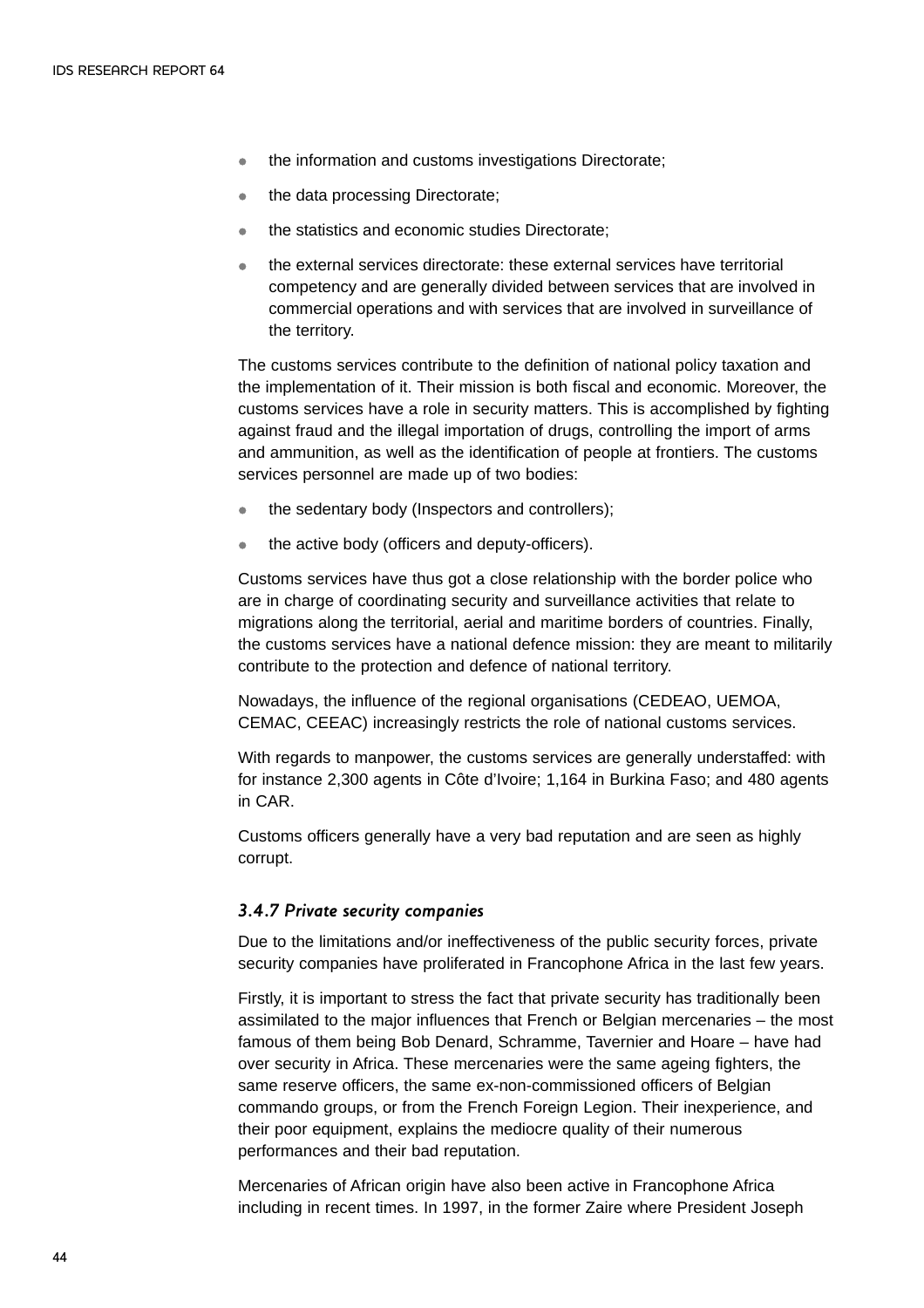Mobutu faced the armed rebellion led by Laurent-Désiré Kabila, a majority of South African, Togolese and Angolan elements were identified. In 2002, Liberian mercenaries supported the regime of General Robert Guéï in Côte d'Ivoire. Mercenaries from Eastern and Central Europe have also been active in Francophone Africa. In August 2004, President Gbagbo engaged Ukrainian hunting pilots: besides the technical aid for the benefit of the Air Force, they were brought in to directly assemble military operations on the ground, especially during the bombardments of Zouan, Vavoua, and Gohitfala.

Finally, French former members of the special forces, the elite units, the gendarmerie, the Foreign Legion, the intelligence services, certain parachutist regiments – or of the Department of Protection and Security (DPS) of the National Front – participated in operations in Zaire (in 1997 and 2001), Madagascar (2002) and in Côte d'Ivoire (2001–03).

However, from the mid-1990s (Leymarie 2004) onwards a new kind of private security service has been emerging. There is a need to make a clear distinction between the traditional mercenary organisations described above – whose members are used to fighting in wars and overthrowing governments – and the new private security companies which are increasingly operating as adjuncts to governments to provide both advice and assistance on military/security matters. These new kinds of private security companies can be found in democratic Francophone countries as well as in dictatorial regimes. The distinctive characteristics of the contemporary Anglo-Saxon PMCs (private military companies) can only be applied with difficulty to private companies operating in Francophone Africa. These structures remain small in size and are often highly specialised. A number of those private security companies involve high ranking, retired, French military officers (often former gendarmes, the most famous being Paul Barril,<sup>35</sup> Philippe Legorjus, $36$  Robert Montoya<sup>37</sup> and Jeannou Lacaze)<sup>38</sup> and sometimes their

- 35 Paul Barril's employees spoke about him in the autumn of 2002, during a crisis in the Central African Republic. This former gendarme created the Group Barril Sécurité after a career within the GIGN. The Group Barril Sécurité includes several companies: Barril Investigation, Protection Conseil Sécurité, Groupe Privé Barril, Activités sécuritaires, Security Action Store, Haute Protection. The Group Barril Sécurité proposes several types of services: audit, and the detection of listening, close protection, investigations, engineering, management of crises (among the crises, Paul Barril quotes 'media campaign of malicious gossip, blackmail, threats, detention, disappearance, kidnapping, judiciary problems, terrorist threats, training and recruitment').
- 36 Philippe Legorjus is also a former gendarme. In 1993, he created a small company: PHL Consultants, whose purpose was to 'accompany French companies in at risk zones to reassure their logistic and financial operations'. The company Total is amongst his customers. In 1995, he created Atlantic Intelligence, which specialised in economic intelligence.
- 37 Robert Montoya also moved into private security after a career in the gendarmerie. He was very active in Francophone Africa, through the group SAS (Security and Advisory Service), and owns the Géodis-Calberson group, which was SAS' first customer. Robert Montoya also leads Darkwood Logistique, a transport company based in Togo. Today, Robert Montoya leads more than 2,500 people in seven countries and proposes missions of advice and audit, security of persons and goods, airport security, security of airline companies, accompanying export, and economic information.
- 38 Jeannou Lacaze is the late joint Chief of Staff of the French military. The Lacaze's group SAS International employs about 2,500 people, and generally ensures the security of heads of states and their families.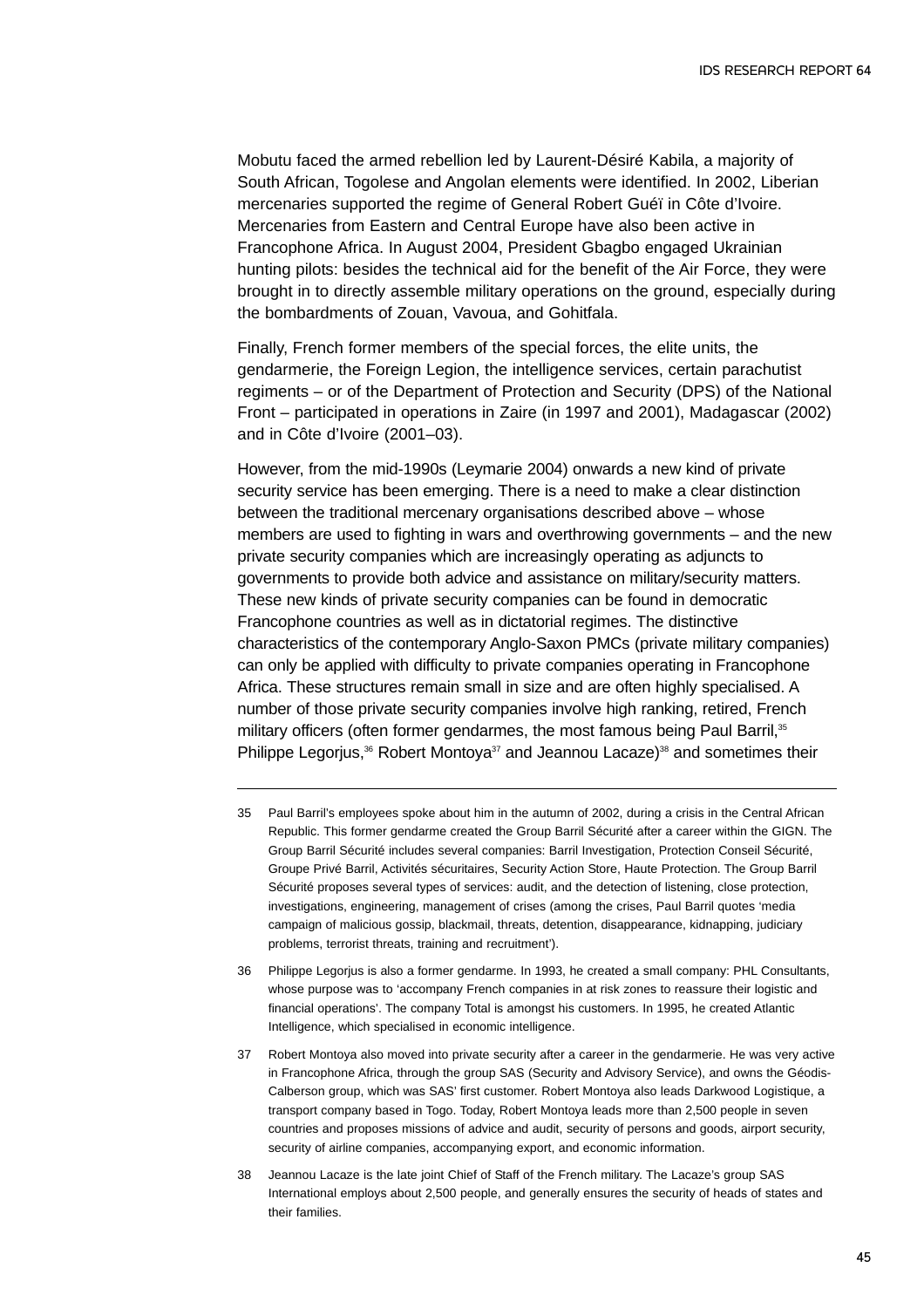African counterparts. Some of these men were, for a long time, bound to the French secret services; some became free to propose their services to big companies or to African States. As they cannot rely on important governmental contracts (the French government being traditionally very reluctant to officially resort to their services), the French companies have directed their activities towards commercial customers (private enterprises) and private customers (businessmen, diplomats, VIPs). The services that are offered by French companies vary from close protection, training, risk management and economic intelligence, to the protection of sites and mine clearance. The customers are made up mainly of companies (Elf, Bouygues and Total are among the most important). The services are often entrusted to former soldiers but without real military implication. However, some of these companies sometimes offer discreet training to African armed forces (instructions on shooting, training of specialised, technical units of intervention): Robert Montoya's company, SAS (Security Advisory and Service), for instance, was particularly active in Togo (training and equipment of the anti-riot forces of the General Eyadéma regime), in Zaire and in the Gabon. Eric Sa's company can be seen as the closest to mercenary activities but on a small scale. Finally, two small private companies show their ambition to compete with the Anglo-Saxon PMC:

- The group Earthwind Holding Corporation (EHC), created in 1999 and based in Luxemburg, offers strategic and confidential advice to security services for companies abroad, supporting international institutions and NGOs, training, instruction and support for armed forces.<sup>39</sup> Another branch of EHC is the representative of the Northbridge Services Group, a British PMC, involved in several projects in Africa (peace enforcement in the RDC, arrest of the Liberian Charles Taylor, reassurance in Nigeria). Northbridge is therefore there to recruit French-speaking staff via EHC.
- Secopex, created in May, 2003 by former non-commissioned officers of the parachutist regiment of the marines, 'proposes a French alternative to Anglo-Saxon know-how and is represented by the multiple American, British or South African private military companies'.

Finally, in all Francophone countries can be found a growing number of private companies who mainly specialise in security guard provision. The growing number of these kinds of private companies illustrates perfectly the growth of the demand for protection services. A lot of African demobilised soldiers are employed by these companies. In most Francophone African countries, these companies are generally owned by French Nationals and sometimes by Lebanese individuals. Even public organisations rely on their services. Some companies are also increasingly active in humanitarian mine clearance. For instance, the IIC (International Instruction Corps) have been on missions to clear mines in the Central African Republic, and in Mauritania.

In some countries, (Mali, Cameroon) private security companies are only allowed to carry out their activities if given an allowance by the Minister of Internal Security. However, in most of the countries, there are no laws, decrees, licensing, or provisions of the criminal code which govern the activities of the private security

<sup>39</sup> Amongst its leaders, we find former executives of the French armed forces. One of them was involved in several mercenary operations in Africa.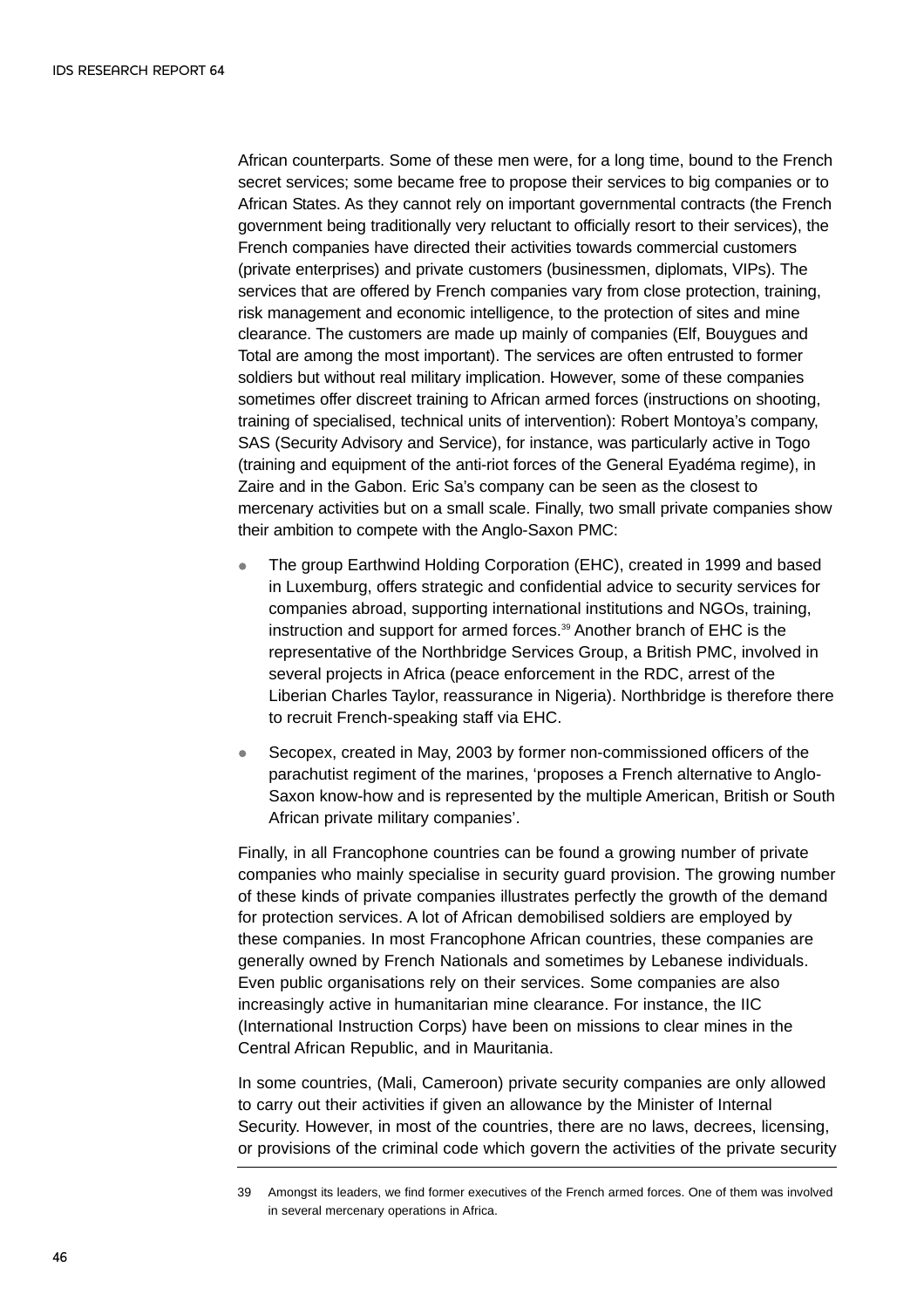companies in Francophone African states: denomination of private companies, kind of activities allowed (for instance, prohibition from maintaining order, from providing surveillance linked to political and religious opinions, from preventing freedom of movements of persons and vehicles), right to bear arms (which category of weapons); and kinds of uniform, are not legally defined.

#### *3.4.8 Vigilante groups and non-state security actors*

During the conflicts of the last two decades, private militias emerged in some countries. In some of these countries, such as Niger and Mali, self-defence groups were set up in nomadic areas in order to protect the nomadic population from attacks and violent aggression. These self-defence groups were not provided by a reliable security firm or by the State. The people in these regions organised themselves into groups to protect their property (Arab, Tuaregs and Peulhs communities). These groups have now developed a loose collaboration with the forces of law and order. In rural areas of CAR, villagers organised themselves into self-protection units in order to protect their communities from the attacks launched by rebel groups, governmental forces or organised criminals. Following the reduction of the budget of the national security forces, the inhabitants of urban centres have similarly paid individuals to ensure their protection.

In addition, on the margins of the state, another kind of militia has emerged in a number of the Francophone countries: involving both criminal groups (e.g. *coupeurs de route*, gangs) and security officials (customs and police officers), these militias illustrate the rise of informal networks which thwart the formal structures that are supposed to be in place. For instance, the *coupeurs de route* phenomenon appeared in Cameroon during the 1980s. Initially very sporadic and limited to the extreme north, the north and the Adamaoua regions, it has tended to extend during the past few years, to other parts of the country, particularly the east, the west and the centre (Fogue 2007; Roitman 2004). This phenomenon has been expanding due to Cameroon's economic situation, and to the chronic instability in its neighbouring countries, particularly in CAR and Chad and, to a lesser extent, in Nigeria. The CAR's '*zaraguinas*' (as Central Africans call the *coupeurs de route*) are more and more of a presence in the northern and eastern parts of Cameroon.

The *coupeurs de route* is both a rural and urban phenomenon. The *coupeurs de route* operate along roads, as well as at the boundaries of towns and villages. This phenomenon is closely linked to trans-border insecurity and to the circulation of light weapons. Generally made up of 3 to 30 members, these groups sometimes operate with the complicity of the population. Ambush, disembowelment of domestic cattle, kidnapping, holdups, and murders are their main modes of operating. Initially led by amateurs, who were unskilled and mostly unemployed young people, these attacks have been increasingly set up by professionals. A number of deserter soldiers as well as some former rebel group combatants operating in Chad and CAR, have switched to this new occupation and have joined *coupeurs de route* groups. The porosity of the borders enables them to operate on the territories of the three countries. The *coupeurs de route* have been able to obtain very sophisticated equipment (e.g. satellite transmission equipment, war weapons) which strengthens their operational capabilities. They also specialise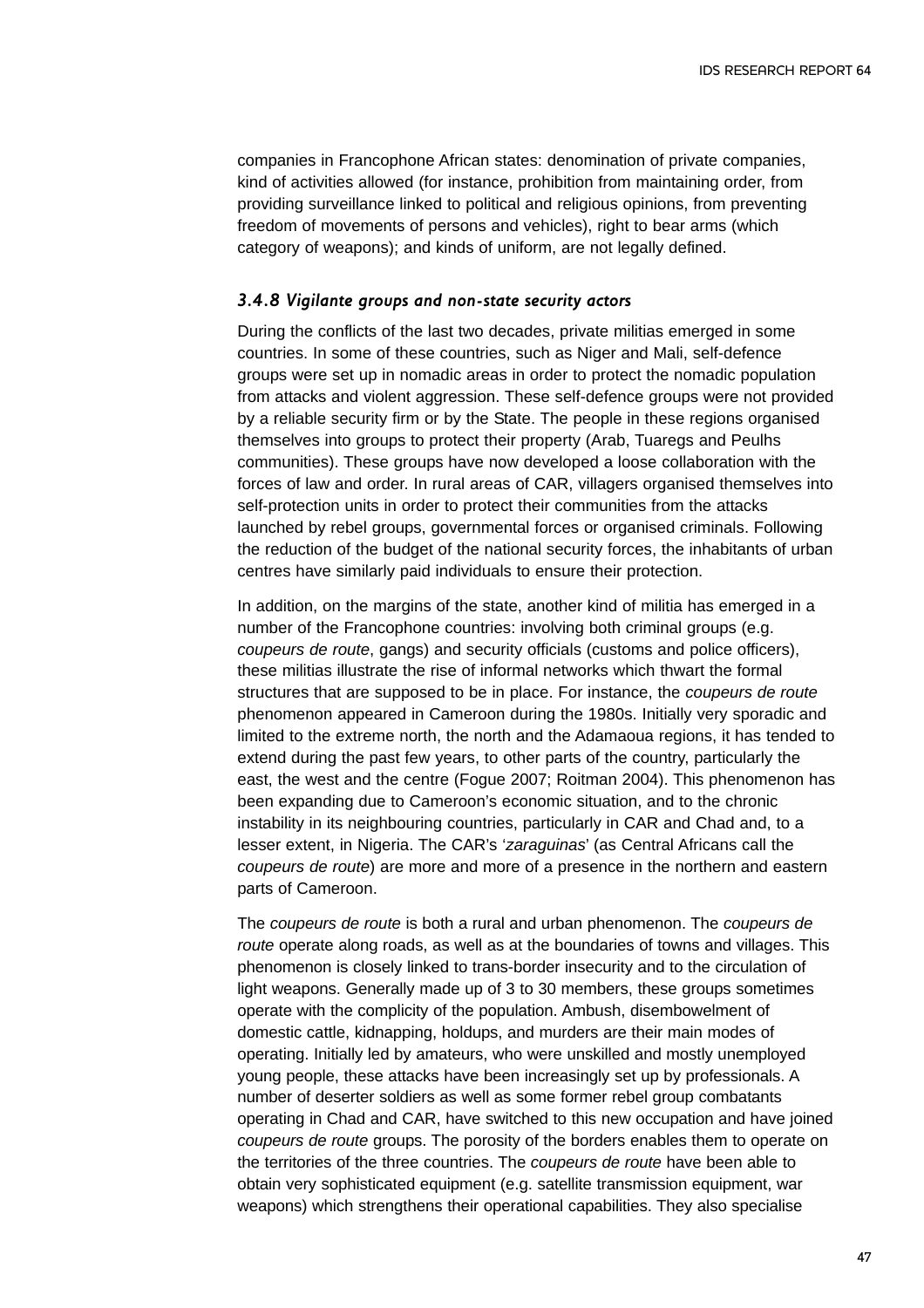increasingly in gun trafficking. The *coupeurs de route* phenomenon has resulted in important population displacements, infrastructure destruction, as well as the looting of wildlife and terrorising of the population. A lot of people have been reported dead after attacks led by the *coupeurs de route* (111 from January to August 2007). The cross-border dynamics of this phenomenon confer it to a subregional dimension.

#### 3.4.8.1 Funding provisions

There are a lot of commonalities between the French<sup>40</sup> and the Francophone public expenditure management (PEM) systems in terms of legal settings, rules and procedures. However, there are marked differences in audit and external controls between Francophone states (Abdourahmane and Crouzel 2004; Sangaré 2006). According to a survey led by the IMF (Yaya 2004), Francophone African countries share roughly 57 per cent to 74 per cent of the French public expenditure management system: Benin is the closest to France, followed by Côte d'Ivoire and Mali, while Congo and Togo reflect the greatest differences. The commonality between the French system and the Francophone African states is very strong with regards to the cash plan, the description of expenditure processes and internal control. But there are marked differences with audit and external control, on accounting and on reporting systems.

## *3.4.9 The legal and institutional environment of budgeting*

In France, as in most Francophone African countries, Parliament has the first and last word with regard to the use of public money. The approval of the budget by Parliament is a prerequisite for the executive branch to use public money.

The vote by Parliament authorises the executive branch to spend through appropriations of credits. There are three broad categories of appropriations: the most common category is the capped appropriations (*crédits limitatifs*): as a general rule, spending commitments and orders to pay are capped by the budget law. The next two types of appropriations are exceptions and their amounts are provisional. The first type is the provisional appropriations (*crédits provisionnels*). The government can supplement these appropriations from other sources. A typical case is the spending necessitated by natural disasters. The second type of exceptional appropriations is the estimated appropriations (*crédits évaluatifs*). The budget figures are only estimated and they can be increased (through debt repayment and litigation costs): the defence budget often comes from this category.

Furthermore, the budgeting process is embedded in four key principles:

unity: the budget should contain all government revenues and expenditures, even if three different parts – general budget, ancillary (*budgets annexes*) and Treasury special accounts (*comptes spéciaux du Trésor*) – detail the content of the budget better and constitute the budget law;

<sup>40</sup> The 1959 Ordinance and the Decree of 1962 are the backbone of the legal framework for budgeting in France. However, on 1 August 2001 financial law included the introduction of a results-oriented budget, accrual accounting, an annual certification by the Public Audit Office (*Cour des Comptes*) and an increase in legislative control.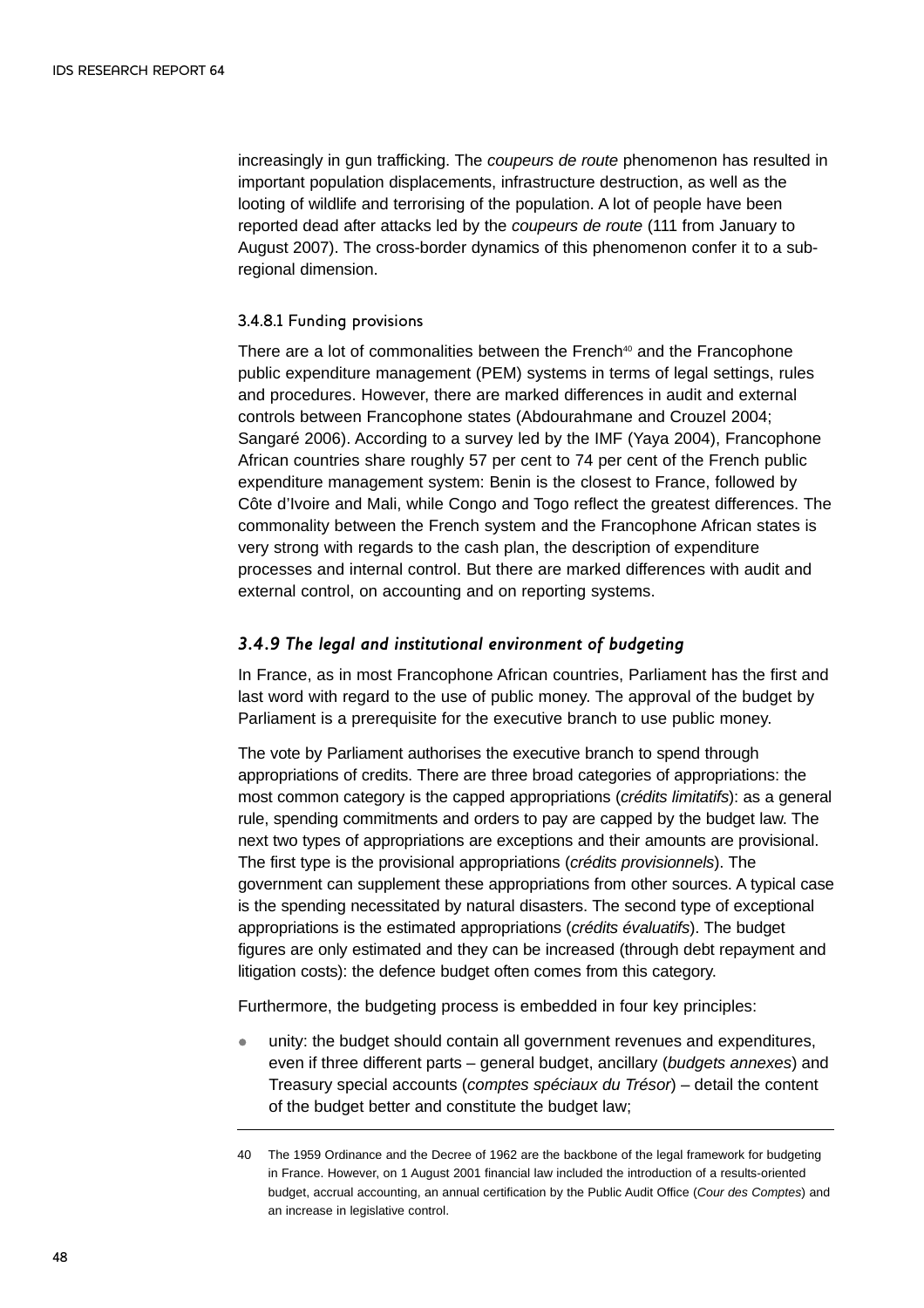- $\bullet$  annuality: the budget is approved and executed on an annual basis;
- $\bullet$  universality: all government revenues and expenditures are incorporated in the budget
- $\bullet$  specialty, which allows Parliament to authorise the executive branch to spend not just the overall budget, but specified categories of credit, which is categorised by ministries.

The central principle of a treasury single account ensures that the government, via the Treasury, concentrates its cash resources into one account, usually held at the Central Bank. Local governments and public agencies should then deposit all their funds with the Treasury. Hence, the Treasury is a pool emanating from different entities. The unicity of the cash desk (*unité de caisse*) is the corollary.

Different actors are involved in the budgeting process. The executive branch, notably the Minister of Finance, under the supervision of the prime minister, prepares a draft budget after consultation with the ministries who are doing the spending. The budget is executed by the executive branch through four main phases: engagement (origination of the spending), liquidation (validation of the expenditure), *ordonnancement* (order to pay) and payment (disbursement of money to honour the government's engagement). The *ex-post* control is performed by the Parliament and by the Public Audit Office (*Cour des Comptes*). There is a strict segregation of duties between those who administer budget appropriation and those who actually manipulate the cash. The first three functions (engagement, liquidation and *ordonnancement*) are carried out by the *ordonnateurs* whereas the last one is carried out by the *comptable* or public accountant. This segregation establishes a mechanism of mutual control between those who commit the government and those who make the actual payment.

However, this PEM system is subject to two main exceptions which allow the executive branch to bypass Parliament on budgetary matters in specific exceptional circumstances:

- **EXEC** government secret funds (*fonds spéciaux*) which the government doesn't have to justify and usually relates to national security matters;
- the cash advance funds (*régies d'avance*) which, for practical reasons, are designed to remedy the lengthy spending procedures.

#### 3.4.9.1 Control of budget execution

There are three types of budget control:

- $\bullet$  administrative control by the administration of internal bodies. Internally, these controls are operated by the financial controller at the origination phase of the spending process (*engagement*), and by the accountant at the payment phase (*paiement*). Spending ministries also have their own internal controlling bodies. These administrative controls are meant to check that laws and regulations are complied with;
- parliamentary control exercised by Parliament. Parliamentary control is external. The control prerogatives of Parliament are defined by the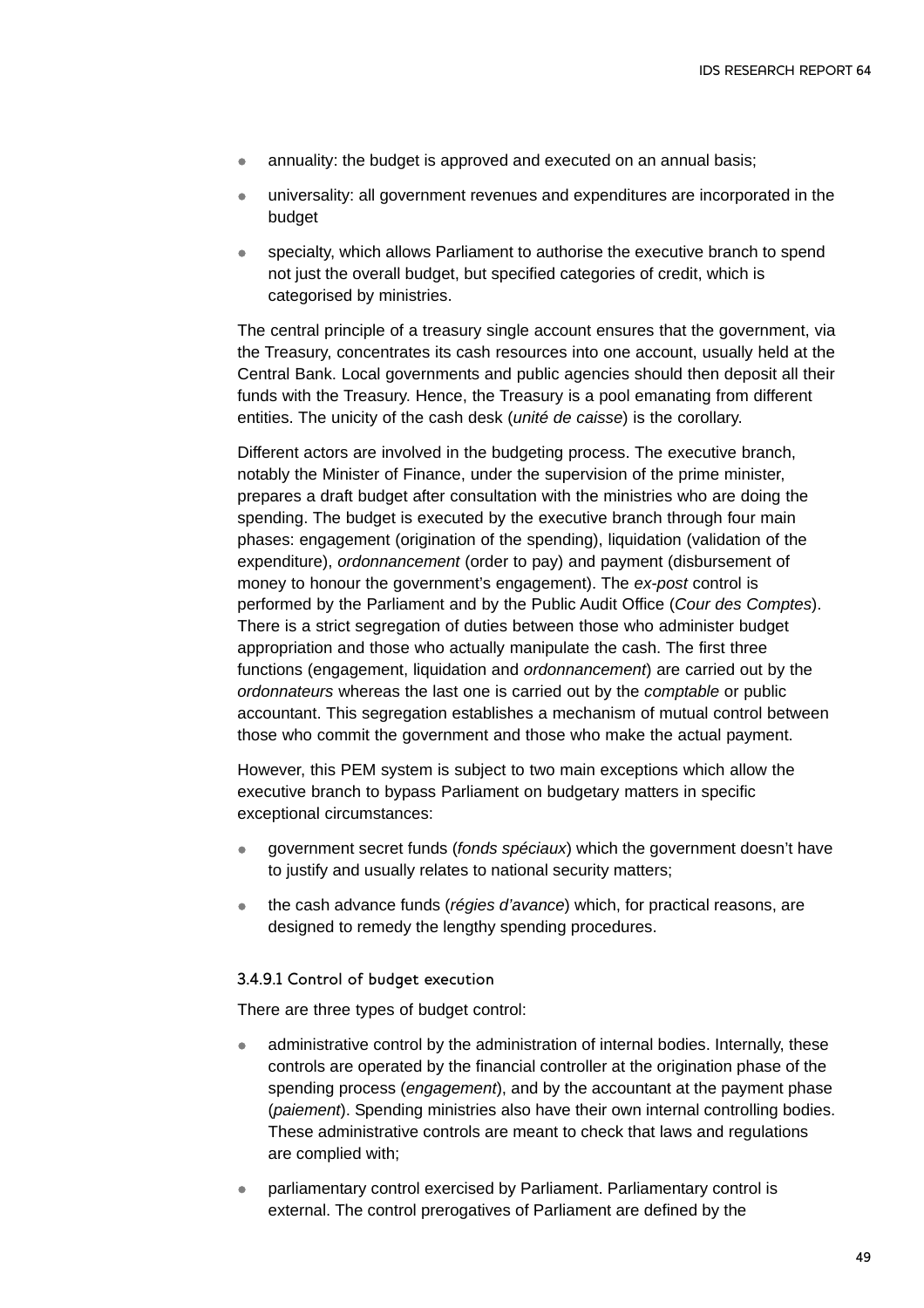Constitution. Three types of budget law are passed by the Parliament: the initial budget law (*loi de finance initiale*), which includes all annual government revenues and expenditures; the supplementary budget law (*loi de finance rectificative*), which modifies the initial budget during its execution; and the budget review law (*loi de règlement*), which reconciles the executed budget with the initial budget following the closure of the fiscal year, and certifies that the budget has been executed in conformity with prior legislative authorisations. Besides these, Parliament can also set up *ad hoc* committees to investigate any misuse of public money by the executive branch. In fact, the control of the executed budget by Parliament remains largely symbolic: the Parliament can only validate the reconciliation of the accounts that have already been carried out;

jurisdictional control carried out by the Public Audit Office (*Cour des Comptes*). The *Cour des Comptes* is an independent jurisdiction taken from both the executive and the legislative branches of government. Its attributes are defined by the Constitution. It performs financial audits (accounts held by the public accountants) as well as performance audits (observance of the principles of economy, effectiveness and efficiency in the use of public money). The Public Audit Office also audits agencies that benefit from government funding. However, it has no control over credit managers: it judges the accounts, not the accountants.

The *a priori* controls of the first (origination) and last (payment) phases of the expenditure process are a key feature of the French PEM system. Conversely, the control of the executed budget by the Parliament is in fact mostly symbolic, given that the Parliament only validates the reconciliation of the accounts already carried out by the account-centralising body within the Ministry of Finance on the one hand and by the Public Office of Account on the other hand.

Finally, there is the unlimited responsibility of public accountants (who are personally financially responsible for any irregularities in the management of funds that they are entrusted with); whilst the *ordonnateur*, <sup>41</sup> *auditor*, (who can administer credits and gives orders for payments) enjoys partial immunity. Consequently, ministers and elected officials are not subject to the Budgetary and Financial Discipline Court, which comprises magistrates of the Public Account Office and members of the State Council (*Conseil d'Etat*). Ministers cannot be tried in court, whereas members of their cabinet and other civil servants can be legally prosecuted. Furthermore, an adverse judgement does not generally imply the repair of financial prejudices. Sanctions are mostly symbolic and based on reputations.

3.4.9.2 Commonalities and differences between the French system and African Francophone countries

The similarities between the French system and the systems of the Francophone African countries are very strong with regard to their cash plans and their outlines of the process and internal control of expenditure. Francophone African countries are similar to France in their legal and institutional ways of budgeting, for instance

<sup>41</sup> The *ordonnateur* is the authority which can authorise orders to pay.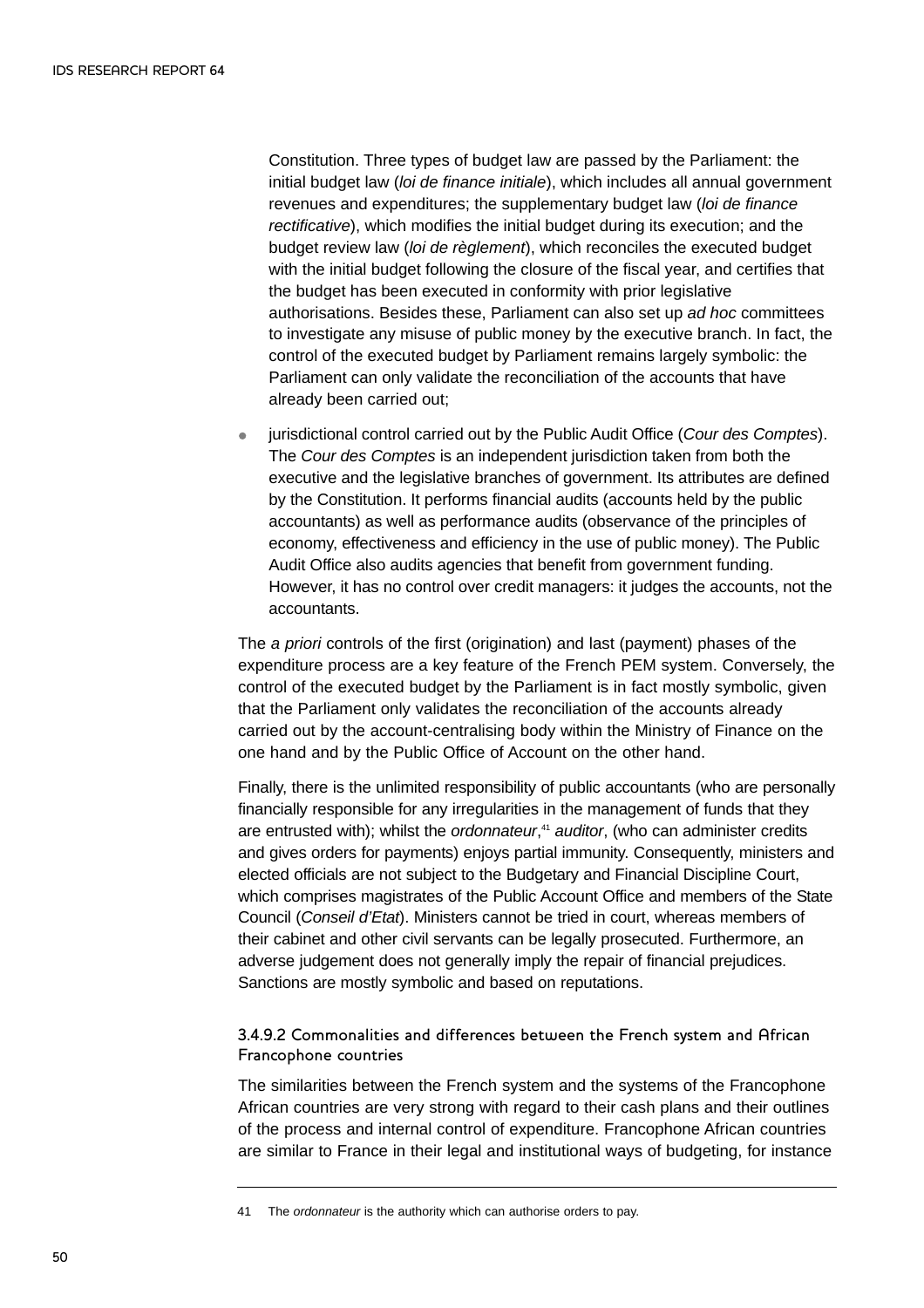the control of government by Parliament through the voting of budget law; supplementary budget review laws and budget review laws with an adherence to a deadline for the formulation and execution of budgets. Moreover, Francophone countries are similar to France with regards to: their expenditure processes that follow the *engagement*/liquidation/*ordonnacement*/payment phases; the *a priori* control by the financial controller at the level of engagement; the *a priori* control performed by the public accountant; the distinction between the *ordonnateur* who can give the order to pay out, and the accountant who actually does the paying; the deadline for committing the government, and for ordering payments during a fiscal year; the liquidation phase and the expenditure procedures that are simplified for petty cash spending.

However, although Francophone African countries have historically borrowed largely from the French budgeting system, they have in practice departed from the original model. There are a lot of differences between France and Francophone African countries in auditing, in external control, in accounting and in reporting. Although budgeting control institutions exist on paper, in practice they work very poorly. The parliament budgetary role is very weak and their budgetary prerogatives (vote of initial, supplementary and review budget laws, as well as control of the executive branches) are, in fact, largely symbolic. Most of the time, it is very difficult to clearly appraise the amount of the security budget since this is divided between several governmental bodies and policy areas. The Francophone African countries are very different from France with regards to the *ordonnateur* and of the degree of consolidation of the budget. Most of the Francophone African states generally do have a centralised structure with an *ordonnnateur unique* who often is part of the Ministry of Finance, while in France all Ministers are *ordonnateurs* for spending by their ministries. The monopoly that is held by the Ministry of Finance is a defining feature of systems in Francophone Africa.

Furthermore, there is another distinctive feature with regards to the defence sector: in a lot of countries, the Ministry of Defence does not have any control over the defence budget. It is the President, rather than the Ministry of Defence, who considers the budget as his monopoly and can give payment orders (even for minor expenses such as fuel and ammunitions), managing the budget completely under secretive rules. Consequently, exceptional spending procedures are often overused.

Besides, in Francophone Africa it is only the central Government's operations that are mostly recorded and budget consolidation is therefore very weak. The differences with France are particularly striking with regard to fiscal reporting and budgetary computerisation. In a lot of Francophone countries consolidated treasury balances are not frequent and budget construction is mostly manual. In the best case scenario, executed budgets are published with very long delays (often more than five years after their closing date). Long delays are also observed in voting on the budget review laws. The information flow between the budget Directorate and the treasury is irregular. And, as a consequence of a badly monitored execution budget, the Treasury's data is often incomplete or incorrect.

In practice, normal budget processes are often bypassed and often recourse is made to exceptional spending procedures: these are particularly widespread in the defence sector where spending rules are often circumvented, while extra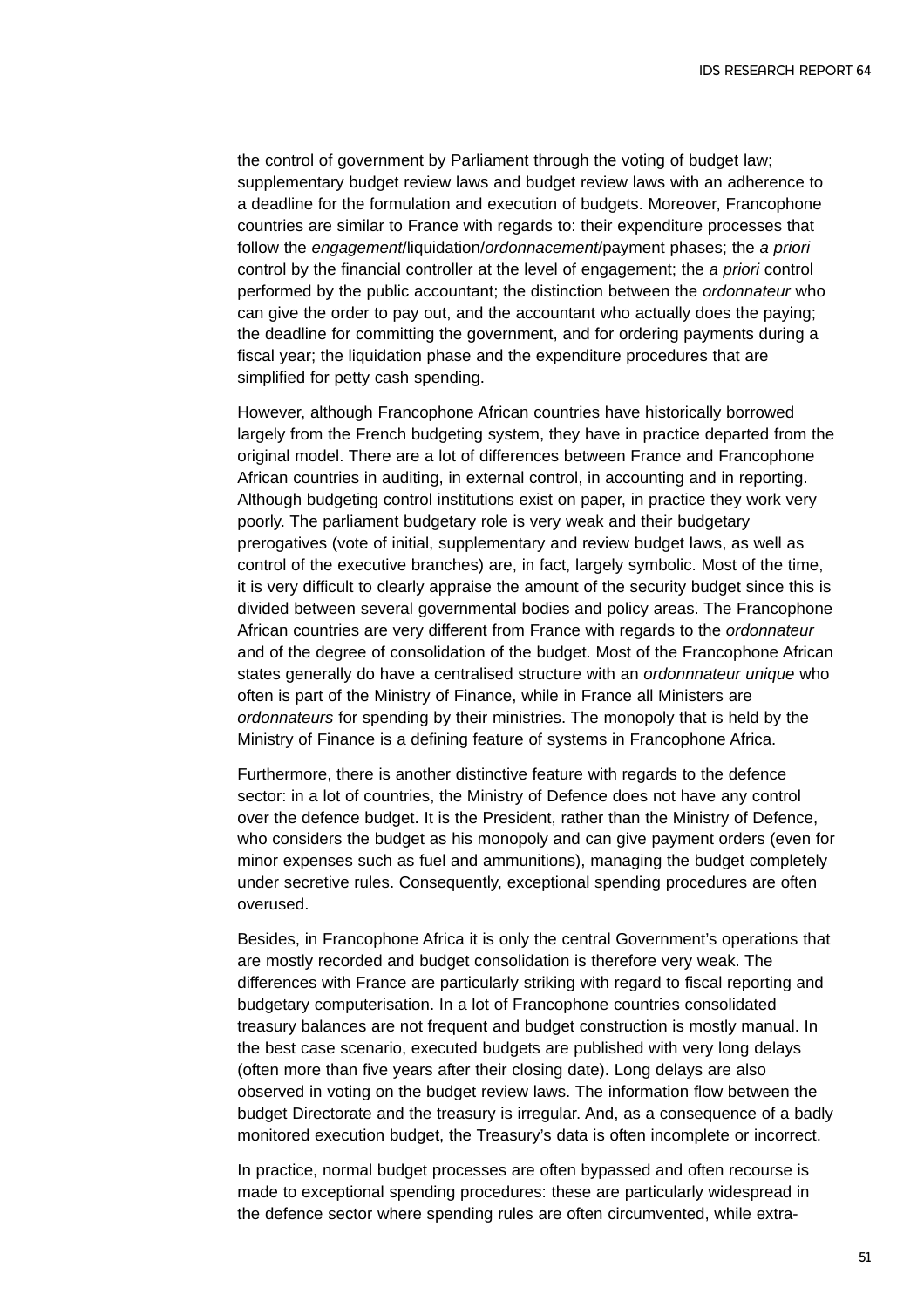budgetary spending and political interference is more frequent. The real levels of payment are difficult to assess, due to the length of administrative spending processes and the lack of efficient control. The reliability of fiscal data is also often questionable.

Finally, audit and external controls are the weakest links of the Francophone PEM systems. In many African countries the supreme audit institutions are either quite recently formed or they do not exist, in spite of Constitutional provisions that mention such offices. Public audit offices in Cameroon, the DRC and the CAR have been created but are not operational. Where they do exist, public audit offices are ill-equipped and under-staffed and do not have skilled members of staff. Most importantly, Government auditors are not independent from the executive branch, except in Senegal. Government accounts are rarely checked by the supreme audit institution. In countries such as Chad, Cameroon and Togo, the accounts have never been verified.

In fact, Francophone African countries have imported the French budgeting system without the required human and technical capacities. While France itself is now moving towards a new budgeting system (the New Organic Budget Law), Francophone African countries also need to devise budgeting systems tailored to their specific needs. To do so, it is more than urgent in these countries to develop a better knowledge of the informal processes in which budgeting processes are rooted.

## **3.5 Research on Security Sector Reform (SSR) in Francophone Africa**

Carrying out documentary research into institutional security development in Francophone Africa is a real challenge: there is little information and few materials – either at primary and secondary source that are available in the public domain. Only a few states have compiled the statutory rules of their Public Service, and texts relating to the special statute that characterise most of the defence and security forces in Francophone African states are unavailable. As a consequence, priority must be given to European or North American research or documentation centres when carrying out documentary research into the security sector of an African Francophone country. In addition, there are no organised SSR-focused research capabilities of any importance that can be identified in Francophone Africa. Individual academics – rather than research centres, networks or think tanks – are working on SSR topics in isolation. However, it is important to note that these people, if not numerous, do generally have a very deep understanding of the African Francophone security systems (see for instance N'Diaye 2007; Agokla 2010; Sangaré 2006; Toulabor 2005; Bryden 2008; Petiteville 1996). Most of the time, these individuals belong to research centres that are specialised in international relations, strategic studies or geopolitics. A lot of Francophone practitioners have also developed very specialised skills in the field of security reform. If connected to a strong network, these academics and practitioners could bring invaluable contributions to the SSR in Francophone Africa.

It is important to acknowledge the fact that there are difficulties in conducting research in most of Africa; most singularly, Francophone Africa constitutes in some cases, a wilful obstacle to knowledge production for analysis and sound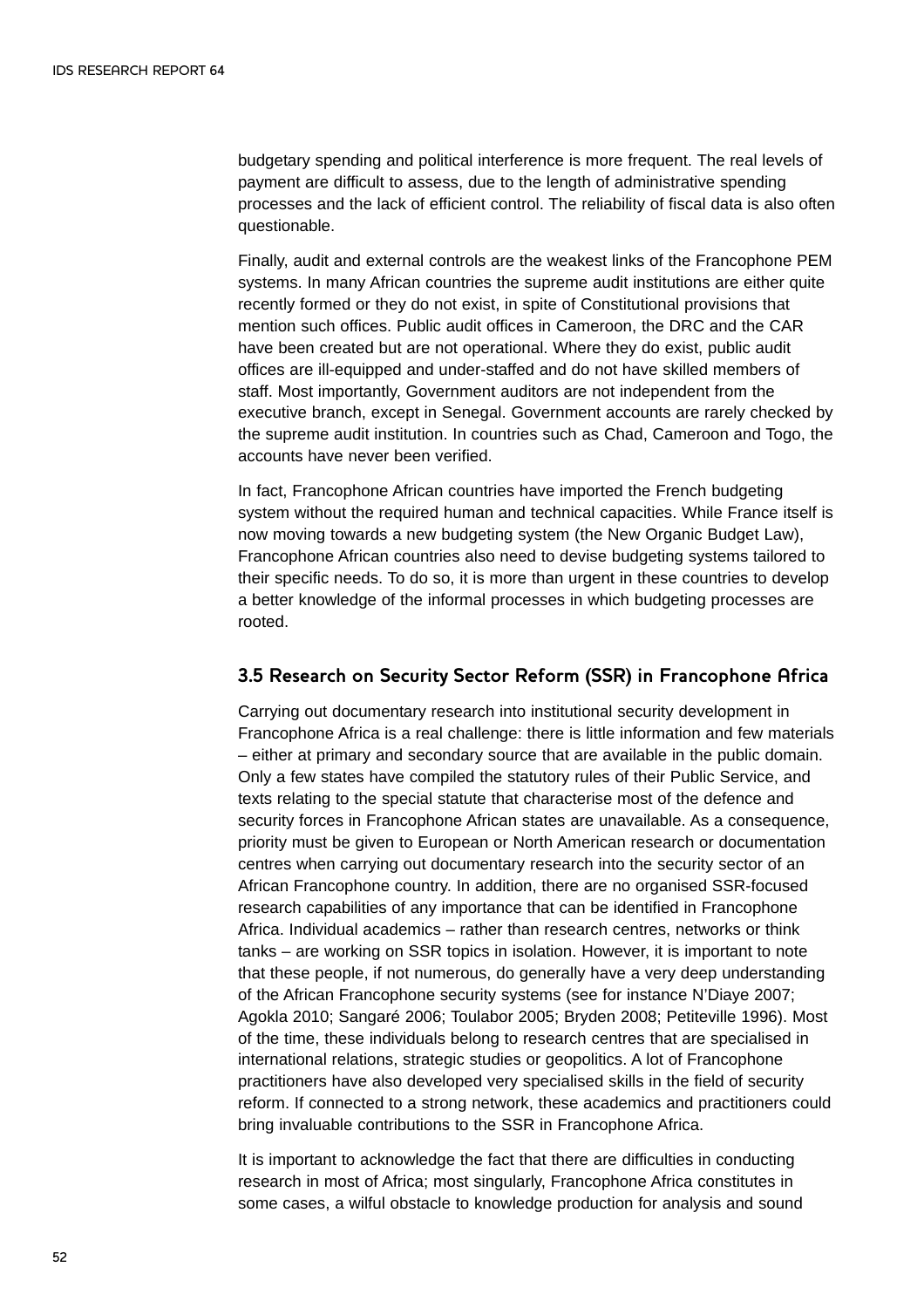policy formulation. It is in itself a major hurdle to the improvement of security provision, and stability. Furthermore, the 'secrets' that these practices are supposed to protect are often common knowledge.

## **3.6 Military schools and police academies in Francophone Africa**

In Francophone Africa, a very strong network of military schools and police academies has been implemented. Of special interest is the concept of ENVR (*Ecoles nationales a vocation regionale* – National schools with regional vocation). The ENVR concept was first launched in the 1980s by the French military cooperation services; it was renewed in 1998. The ENVR aim is to adapt the training that is traditionally given in French military schools to the particularities of the African continent.<sup>42</sup> Moreover, the scarce resources of the African countries are less and less likely to provide the funding necessary to support national specialised schools: the ENVR aims to mutualise the costs of training, by avoiding duplications.

The ENVR are meant to welcome trainees who come from all Francophone countries; they promote a regional approach to security on the continent. French *coopérants* always define the training curriculum and head up the division of study. 25 per cent to 50 per cent of the available positions are booked for trainees who originate from the host nation. Trainees have to pass an entrance examination to have access to the schools. Some of these schools are called upon to work closely with regional organisations and with the African Union (AU) and to become excellence training centres for the AU stand-by brigades in the long run.

Currently, there are 14 ENVRs in Africa, located in ten Francophone countries: Benin, Burkina Faso, Mali, Niger, Senegal, and Togo in West Africa, and Cameroon and Gabon in Central Africa. There are three major kinds of training:

- $\bullet$  military general training;
- support of peace operations;
- $\bullet$  specialised training.

Fifty different types of training are proposed in the 14 ENVRs (see Annex). A number of these training areas are bilingual (French/English).

Trainees come from 31 African countries: even if the ENVR mainly welcomes Francophone trainees, they are increasingly welcoming trainees from Anglophone countries (Nigeria, Ghana, Kenya, Tanzania) and Lusophone (Angola, Mozambique) Africa. In addition to the ENVR, a growing number of national schools welcome trainees from other Francophone countries.

Two other ENVRs are about to be set up: the High Joint Defence Training Centre (*Cours supérieur Interarmées de Défense*) in Yaoundé (Cameroon) and the Transmission School in Manea (Guinea).

<sup>42</sup> France then decided to welcome fewer African trainees into its own military schools.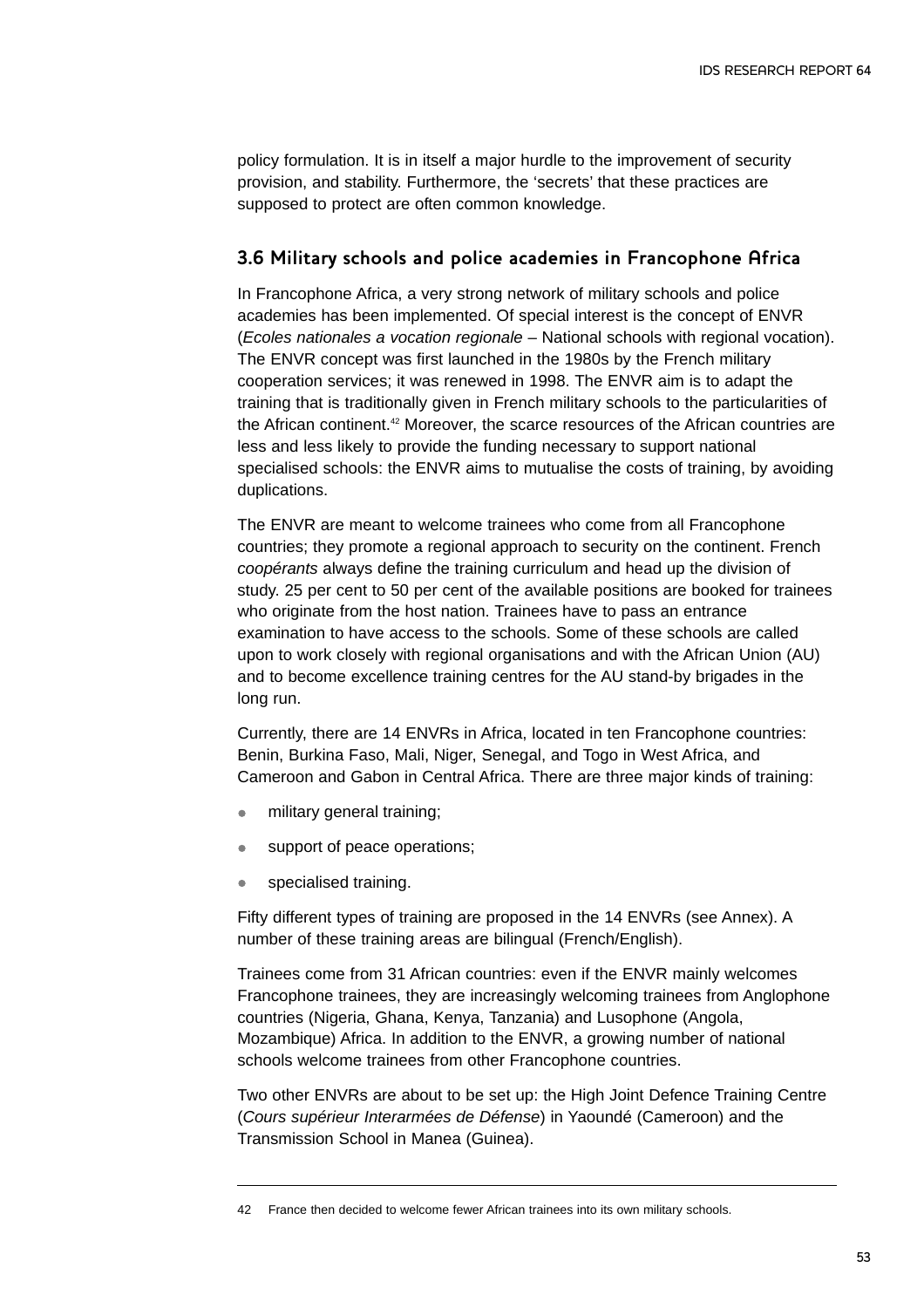# 4 Comparison between security systems in Francophone and Anglophone Africa

This section aims to provide a better understanding of the institutional, bureaucratic and legal security arrangements operating in Francophone and Anglophone African countries, highlighting their commonalities and differences. This section does not attempt to provide a performance rating of Francophone and Anglophone security apparatus nor does it define performance benchmarks against which security apparatus should be systematically assessed. It only consists of a general overview presenting the core differences between security systems in Francophone and Anglophone African countries.

Those differences, developed below in more detail, can be summarised as follows:

- The ability to enact SSR in the absence of broader governance reforms frameworks (such as public sector reform structures) in many Francophone African countries;
- The different level of influence of the former colonial powers in the governance of the security sector, France having been much more involved in the management of the security apparatus of its former colonies than the UK;
- The absence of national security councils in Francophone Africa similar to those that can be found in an important number of Anglophone countries;
- The important role of civilian bureaucracies within a number of Ministries of Defence in Anglophone countries with no equivalent in Francophone Africa;
- The improvement and growing professionalisation of military justice in an important number of Anglophone countries whilst only a few number of Francophone countries have addressed this challenge;
- The fact that it is acceptable in Francophone countries for the military to be involved in humanitarian or development projects;
- The existence of armed forces (such as the National Guard and gendarmeries) with no counterparts in Anglophone countries: those forces, particularly the gendarmeries, are institutionally endowed with police missions;
- The introduction of sector-wide budgets for security in some Anglophone countries;
- The introduction of oversight mechanisms of the intelligence services in South Africa with no equivalent in most of the other African countries, be they Francophone or Anglophone;
- The institutionalisation of a strong research and expertise capacity on SSRrelated issues in Anglophone Africa whilst Francophone expertise is fragmented and carried out outside any structured networks;
- The existence in Francophone Africa of a large network of military schools and police academies which are welcoming trainees at the regional level.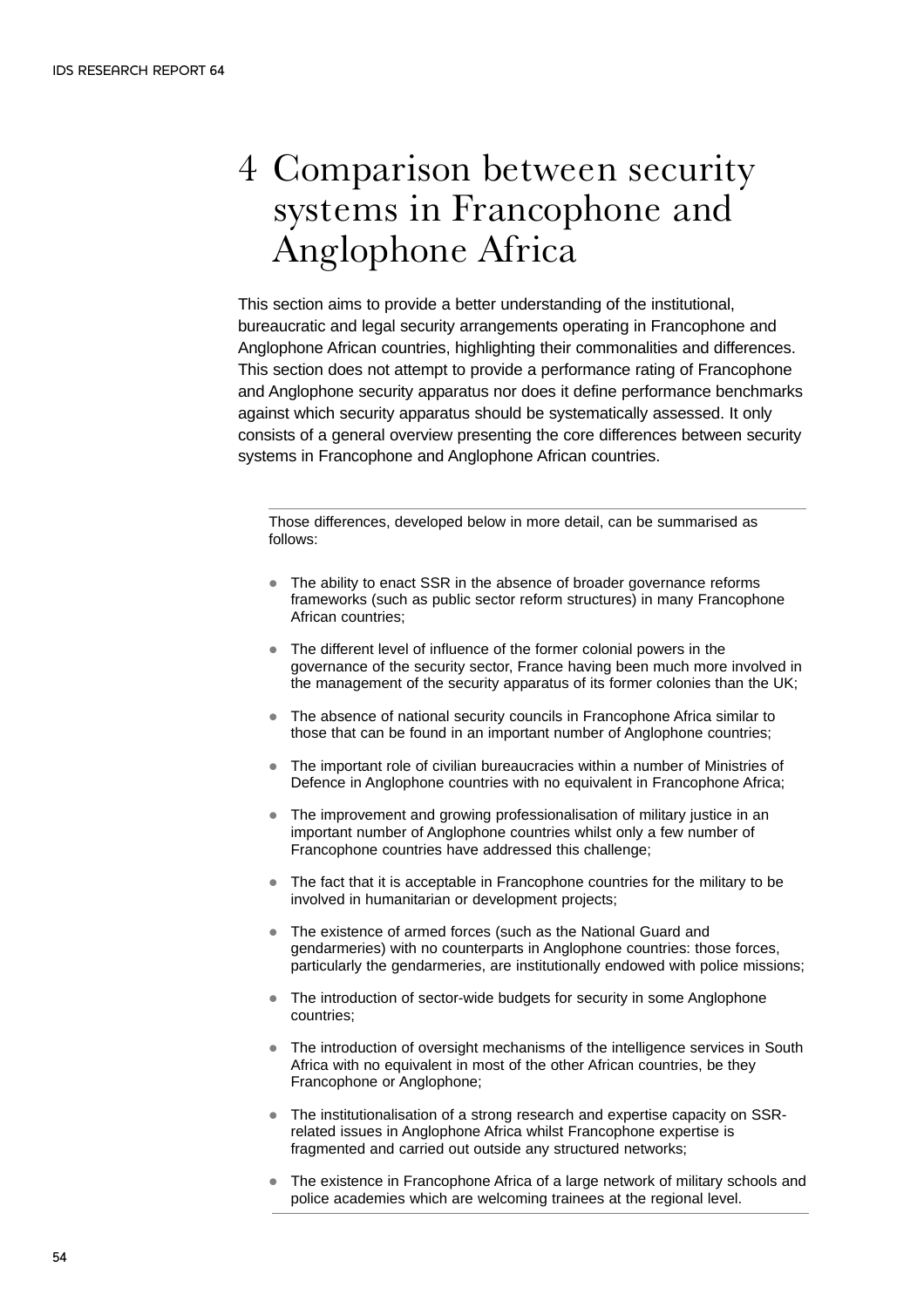## **4.1 Security reforms in Francophone and Anglophone Africa43**

There are currently no military regimes in Anglophone countries in the region, although the military still plays an important role in governance and the economy, as many of the civilian leaders and business elites are either former military officers or ex-guerrilla fighters (Cawthra 2003; Ebo 2005; Edigheji 2005; Howe 2000; Ibrahim 2003). The transition to democracy in Nigeria in 1999 marked the end of direct military rule in Anglophone Africa. This is a major difference with Francophone Africa where unconstitutional changes of government driven or supported by the military have recently proliferated (*cf.* above: Mauritania, Guinea and Madagascar). Nigeria, Kenya, Ghana, Mauritius and Uganda have evolved over time into relatively mature and sophisticated security forces by regional standards. In Ethiopia, the original security structures with Marxist leanings have been ideologically transformed to fit into a neoliberal state. In Eritrea (which broke away from Ethiopia in 1993) the guerrilla forces have been re-organised and modernised into modern military and police forces. South Africa has been able to reform the defence and security forces inherited from the apartheid regimes in order to integrate former rival combatants (Hughes 2007; Rupiya 2005).

Furthermore, whilst a number of Anglophone African countries have entered a process of reform, Francophone African countries have barely experienced any significant transformation in security governance. Anglophone countries have arguably been more open to changes in the direction of increased accountability (Ministries of Defence relatively independent from the armed forces; parliamentarian oversight; accountability to audit bodies, ombudsman, human rights commissions, etc.) than their Francophone equivalents. This may partly reflect variations in their respective democratic transition processes.<sup>44</sup> But another factor has been the active promotion of SSR itself in Anglophone countries by bilateral donors (especially by the UK) – together with some cross-fertilisation among Anglophone countries (led by non-state organisations such as ASSN, SADESM etc), as well as the effects of the South African model. In a few countries where institutional neglect has led to institutional criminalisation and decomposition, and leading to the eventual collapse of the state itself, security structures are being reconstituted within the rubric of post-war reconstruction under the tutelage of international or regional actors. This is the case in Sierra

<sup>43</sup> The author wishes to thank Jeffrey Isima for the very useful inputs on the security sector in Anglophone Africa that he has provided.

<sup>44</sup> While periodic elections are held in all of these countries, there are marked diversities in Anglophone Africa, in terms of the substance of democratic governance, ranging from consolidating democracies at the upper echelon to electoral civilian autocracies, such as Zimbabwe and Eritrea at the bottom of the ladder. The most glaring example of a consolidating democracy, in terms of institution density and governance processes, is South Africa. Others not too far behind are Ghana, Tanzania and Mauritius. Countries where the democratisation project is progressing are Nigeria, Zambia and Malawi. In a number of other countries, democratisation has been blocked by the regime itself, especially those regimes that have stayed in power for long periods. Examples are Namibia, Uganda, Botswana, Sudan and Ethiopia, where a multiparty constitution is in place, but the ruler's party has remained in power for decades within the framework of democratic rule. The significant rise in the role of military and security forces in politics in some other countries with a history of prolonged military rule (such as Nigeria) has consequently ensured that the transition to democracy is being manipulated, or even initiated, for the political survival of rulers with deep roots in the military.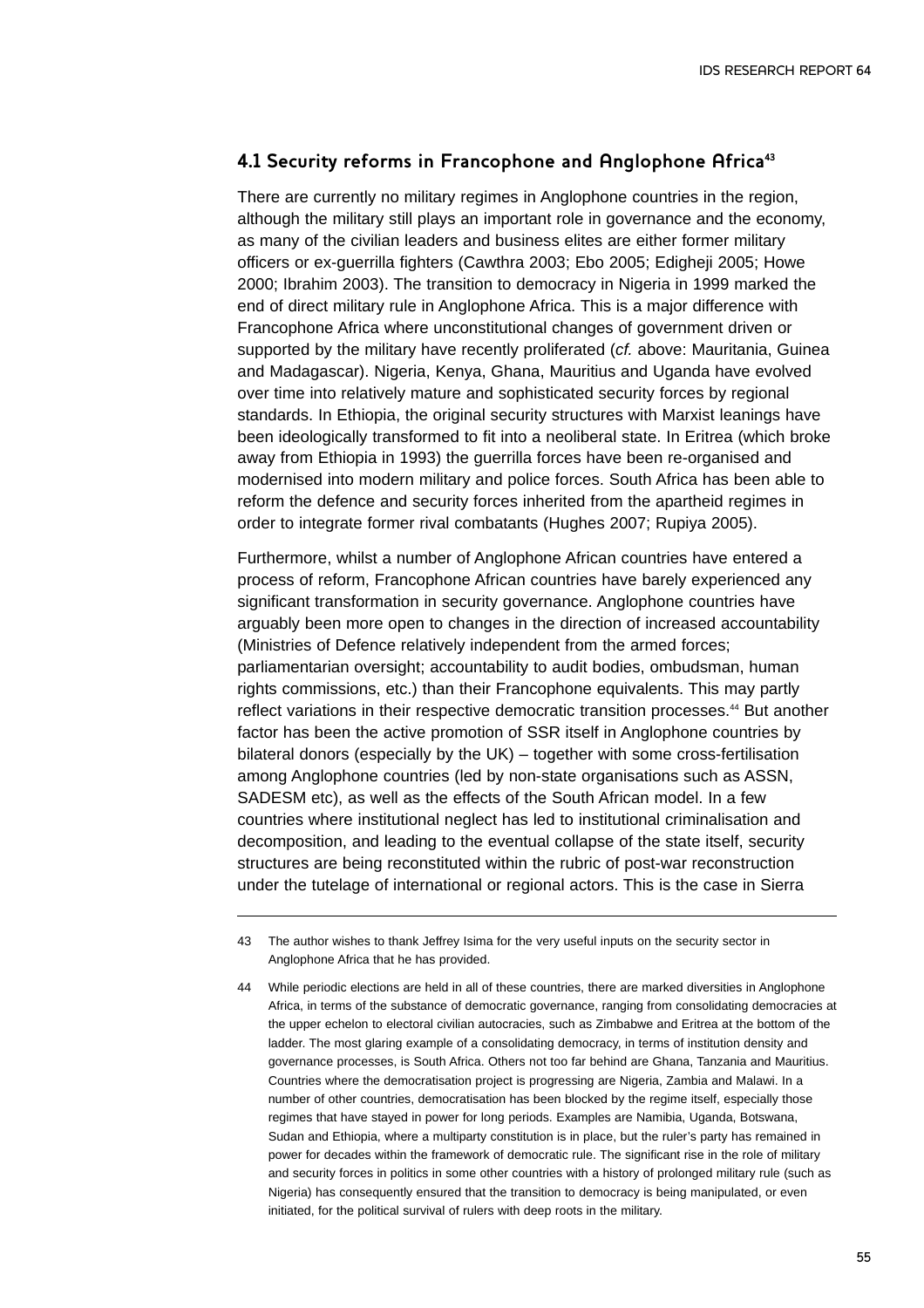Leone and Liberia (Aboagye 2005), where the main security forces have been overwhelmed by social forces and de-legitimised by their infamous roles during the war, and are therefore being transformed into more effective, accountable and professional forces in a democratic environment.45 Stable countries such as Ghana have also experienced a noticeable improvement of security governance. The situation is of course far from ideal: in a lot of countries, security ministries still tend to be weak and badly resourced; the mechanisms of 'horizontal' accountability – to audit bodies, ombudsmen, human rights commissions, etc. – are weak in essence whilst military forces have fared better than the police forces. But it cannot be denied that security governance has been improving in an important number of Anglophone countries over the last few years.

As mentioned above, Francophone African countries are usually presented as not having experienced any significant transformation in security governance. The seizure of power by the military  $-$  or with their complicity  $-$  in several States (Mauritania, Guinea, and Madagascar) is seen as dramatic evidence of the total lack of improvement in security governance. However, the situation is much more complex. It is important to be aware that, in fact, a rather important number of countries, including non-democratic ones, have entered stealthily into a process of reform. Most of the time, these reform processes have been undertaken and framed without the SSR label. A number of reform processes have been launched at the initiative of national authorities and they are undoubtedly resulting in more professional and more accountable security forces, which is the overarching purpose of the SSR approach. In Mali, security sector functioning has been improved in terms of oversight and supervision (especially as regards budgeting processes) and the armed forces are becoming more professional. Senegal – where the armed forces have clearly improved their professional skills and their democratic behaviour (thanks in part to their participation in peacekeeping missions) since the early 1960s – is also interesting, even if the reform process has been to a large extent limited to the armed forces, whilst the police sector has been left behind and the oversight and supervision mechanisms (parliaments, ombudsmen, audit account) are increasingly weak. The case of Togo is a very telling example of security reform processes occurring in non-democratic environments (UNREC 2008).

In addition, three Francophone countries (two former Belgian colonies and one former French colony) have entered into ambitious security reform processes, under the pressure of the international community:

- $\bullet$  the DRC, where security structures have entered a huge process of reform (the outcome of which is, however, very uncertain);
- Burundi;
- the Central African Republic, where the reform process is the first example of a holistic approach to SSR.

<sup>45</sup> Liberia and Sierra Leone have national structures in charge of state reform. The Liberian Governance Reform Commission was established by the Comprehensive Peace Agreement of 2003, which ended the war in that country. This Commission which was established to promote the principles of good governance, is independent, being made up of seven permanent members appointed by a Chairman who is from civil society. In Sierra Leone, a Governance Reform Secretariat was established as part of the Ministry for Presidential Affairs to coordinate all governance reform initiatives (Gbla 2007).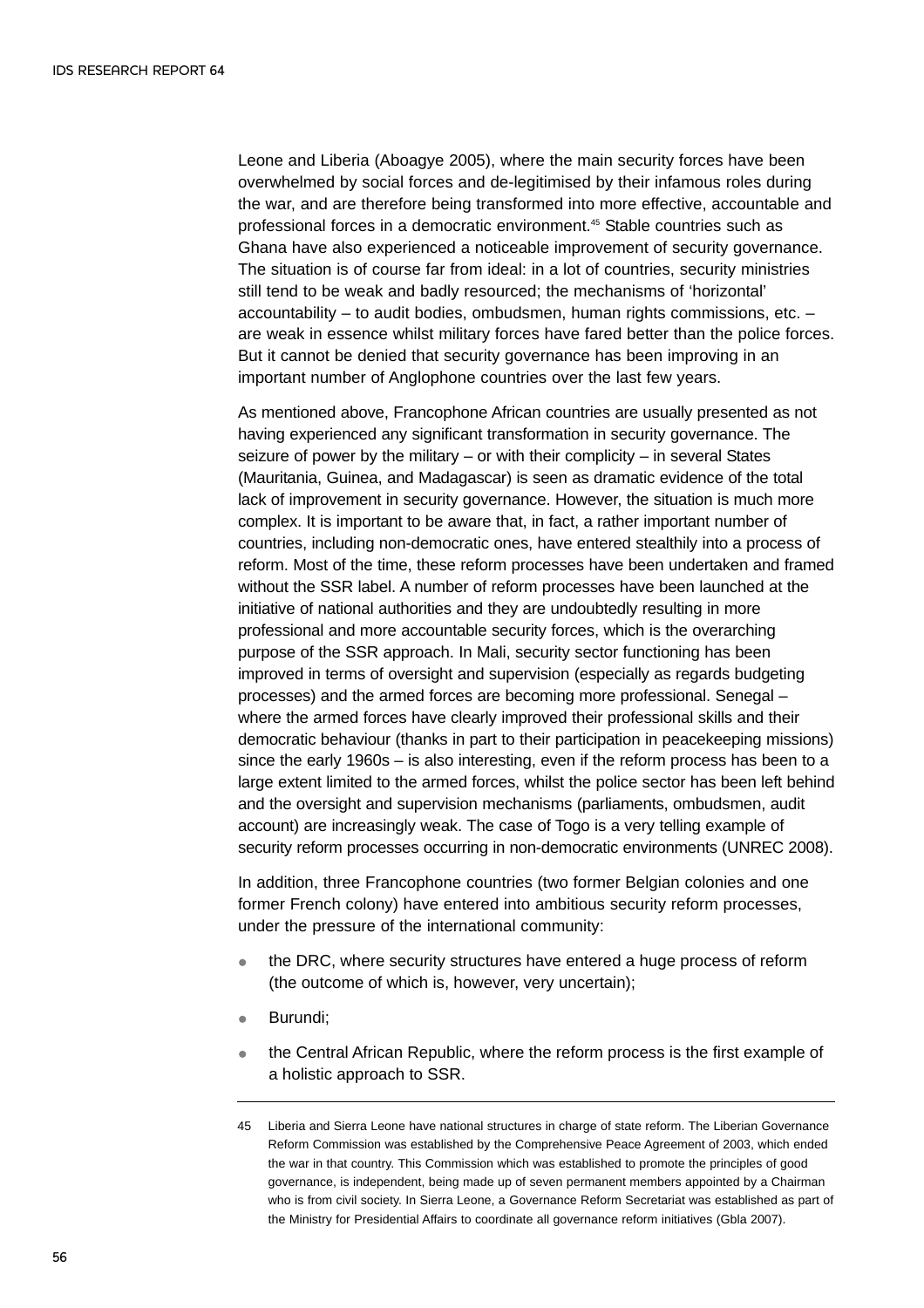In these countries, however, SSR processes seem to be disconnected from the more global public reforms, contrary to what can be found in some post-conflict Anglophone countries.

#### *4.1.1 Legacy of the colonial and post-colonial order*

It is possible to identify distinct Anglophone and Francophone institutional patterns of security sector governance, rooted in colonial legacies (Rouvez 1994; Somerville 1990) as well as in ongoing relationships with the ex-colonial power.

#### 4.1.1.1 Type of presence

A major difference between Francophone and Anglophone Africa is the degree of involvement by the former colonial powers in the governance of security structures during the post-colonial area.

For the most part, the British, unlike the French (see Section 2.2), withdrew from close security relationships with their ex-colonies soon after independence. In some countries, the British were in fact pushed out (the abrogation of defence agreements by Ghana and Nigeria, for instance). The British support most of the time took the form of periodic interventions by the BMATT (British Military Advisory Training Team). Only a few long-standing arrangements – like British support for the Command and Staff College in Ghana – can be mentioned. Kenya, however, is a specific case, as British security involvement arguably continued postindependence to a greater extent than in other ex-British countries. A trend toward more multilateral forms of support has been inaugurated by the British support for peacekeeping training in the Kofi Annan Centre. The UK's recent SSR and postconflict involvements have partly altered this situation, committing it to a much higher level of security engagement than at any time since the 1960s. In Sierra Leone, the UK has reverted to something much closer to French levels of engagement.46 Finally, British support to SSR can be viewed as part of such a reengagement: SSR programmes tended to reflect and promote British and wider Commonwealth paradigms of security governance.47 However, direct British military involvement in Sierra Leone was limited to a few months in 2001 and the BMATT quickly became international (International Military Advisory Training Team – IMATT). SSR programmes have added new forms of engagement to traditional British assistance, aiming not only to train but also to reshape security architectures, improve accountability, strengthen oversight capacities (e.g. of Parliaments), improve budgeting procedures, assist defence and security reviews, etc. SSR programmes imply a deeper level of engagement than the French military presence in Francophone countries, which arguably stabilised existing relationships, rather than seeking to transform them. British engagements in SSR – alongside other donors and international agencies – are new and arguably more intrusive forms of engagement. This change of emphasis has less to do with a

<sup>46</sup> Direct British military/police engagement in Sierra Leone has been much greater than at any time since the East African mutinies of 1964.

<sup>47</sup> In particular, the South African paradigms have been hugely influential, being distinct from the British model, which is much narrower and offers less scope for accountability.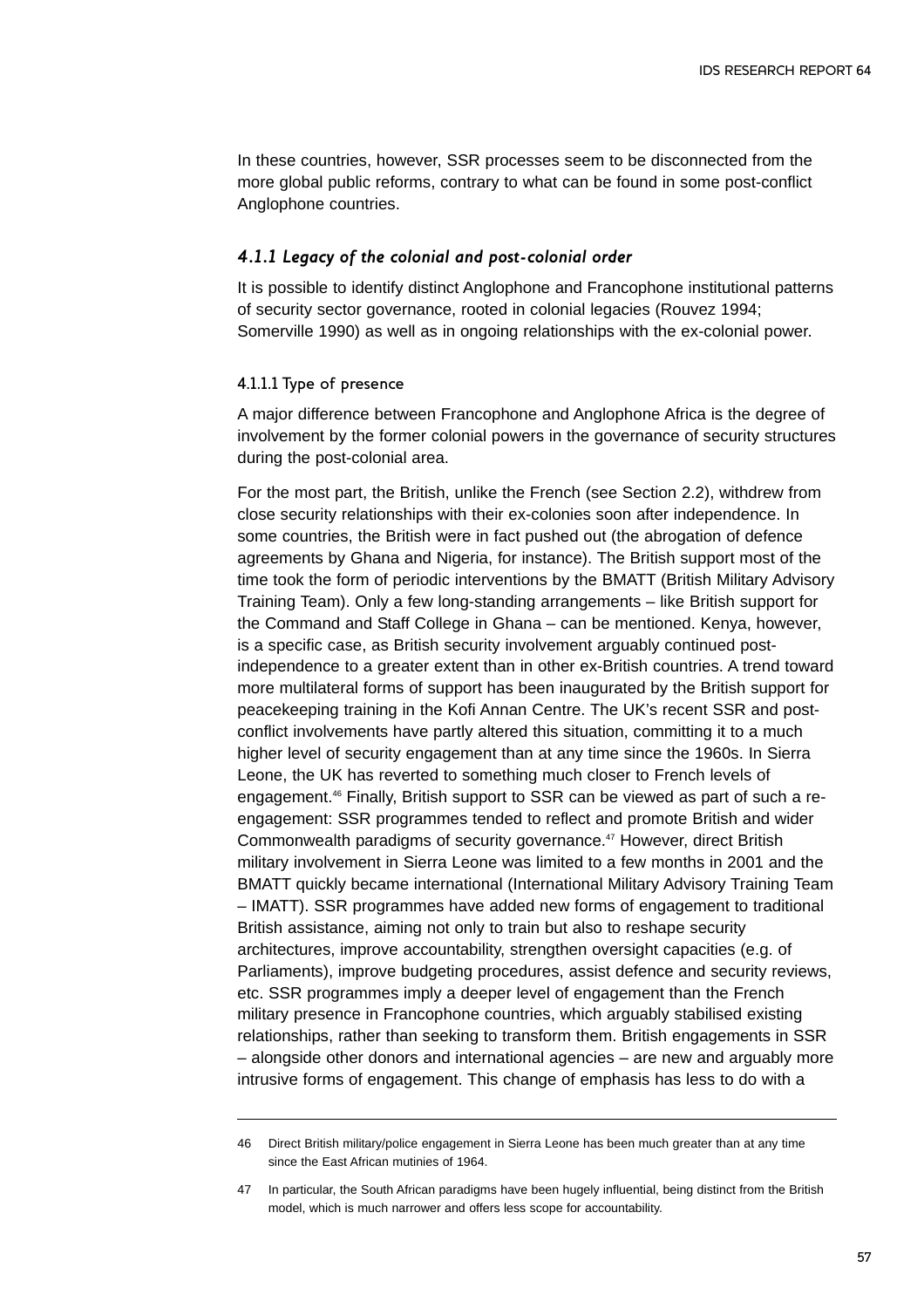deeper defence relationship than the arrival of new actors, especially the Department for International Development (DFID) in the security field.

It is also paramount to recognise that French permanent cooperation (as described in Section 2.2) can be seen as a particular approach to SSR, in fact a more traditional one. France has developed a very segmented approach to SSR; there were no links between the reforms allegedly led in the defence, police, justice and customs sectors. Furthermore, French security cooperation has not traditionally been focused on security governance (e.g. role of Parliaments, Audit Accounts, the media, civil societies). France has recently tried to update its approach by publishing its own SSR Manual, inspired by the DAC/OECD principles (www.diplomatie.gouv.fr/en/IMG/pdf/12-Ang-MAEE-RSS-final.pdf, accessed 8 March 2010).

#### 4.1.1.2 Types of institutional arrangement

All Francophone countries have centralised presidential systems, in which security bureaucracies report directly or indirectly to the President. Although Anglophone countries in theory have an inherited tradition of Parliamentary government, in reality Presidential control has prevailed in all of them. In practice, however, in almost all African countries there has been centralisation under Presidential authority. Therefore, the direct Presidential authority and control in security matters cannot be seen as a defining feature of the security architecture in Francophone countries:<sup>48</sup> in many cases Presidentialism was further reinforced by authoritarian governance and its legacies – in both Anglophone and Francophone countries.

#### *4.1.1.2.1 The central role of the President*

As mentioned above, in Francophone Africa, a series of post-colonial and policy variables have combined to create a situation whereby the security sector is working alongside structures that were largely inherited from the French model. The legacy of colonialism and then the adoption of Constitutions inspired by the French Fifth Republic Constitution – if not a carbon copy of it – has resulted in a concentration of power in the Executive.

There is more uniformity in the institutional arrangements of the Francophone African states than in Anglophone Africa. It can be argued that British disengagement permitted greater institutional diversity among Anglophone countries, making it harder to discern common trends and patterns among them. Initially, institutional arrangements in most Anglophone countries reflected the distinctively British heritage, e.g. Parliamentary government, common law, sharp separation in principle between external defence and internal policing, and hence between military and police, etc. However, most Anglophone countries have shifted toward Presidential governance, not least in relation to the security sector – hence tending to converge with French-speaking countries where presidentialism was part of the initial colonial legacy. Furthermore, in Anglophone Africa, security governance influences stem from elsewhere than the United

<sup>48</sup> South Africa is almost unique in combining Presidential with vigorous Parliamentary governance.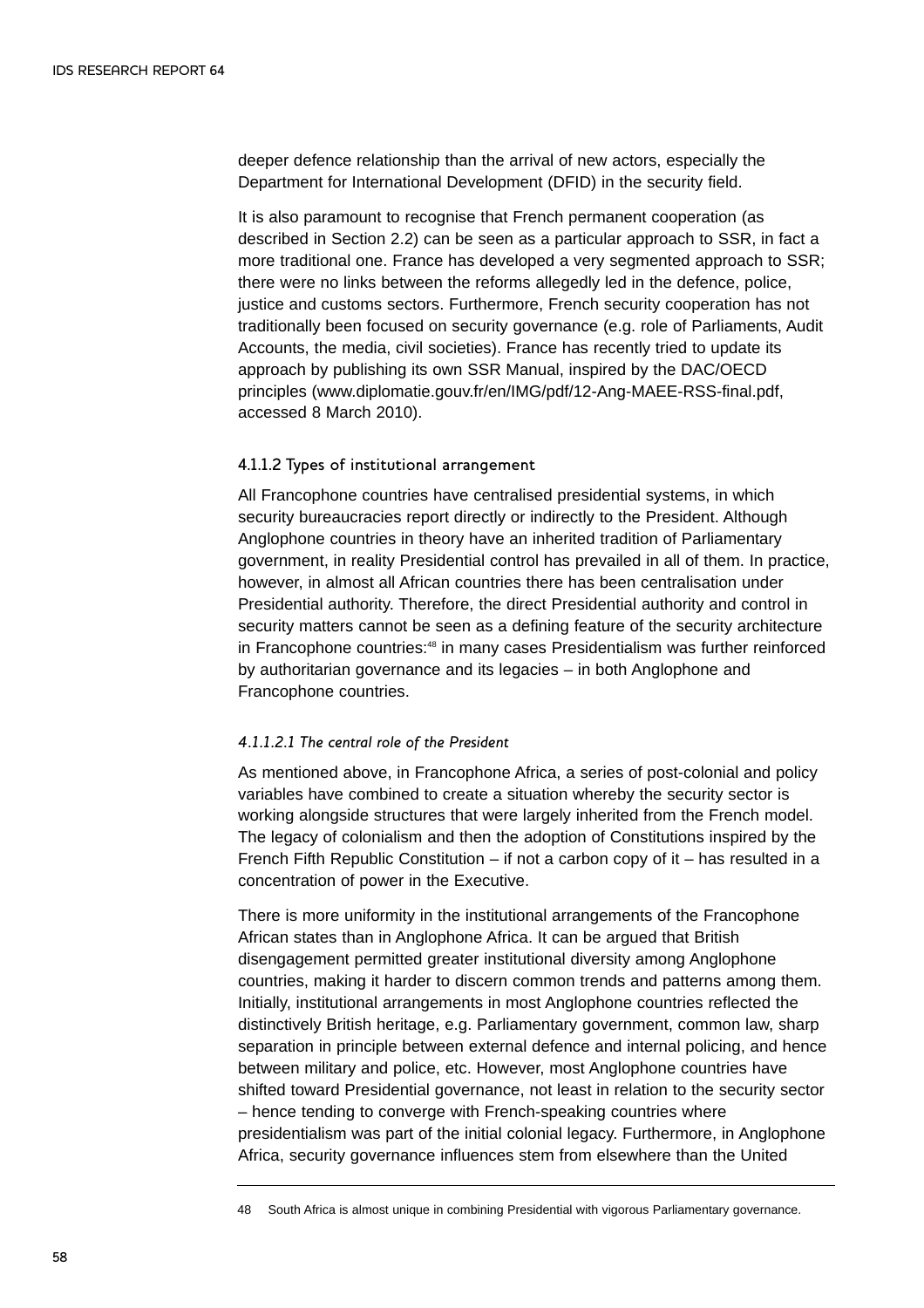Kingdom institutional tradition – either from widespread links with other Commonwealth countries (e.g. training of security personnel elsewhere in the Commonwealth) or from the USA – e.g. in Nigeria where the Federal Constitution, Presidential government, the bicameral legislature and its select committees, etc., reflect the US influence even more than the British.

The US influence is of course also paramount in Liberia. More broadly, it is worth noting that constitutional provisions inspired by the US Presidentialist Constitution have been integrated in a number of Anglophone as well as Francophone countries, especially the provision entitling the President of the Republic to be Supreme Chief of the armed forces. Currently nearly all the constitutions in the former British colonies, (with the exception of Ethiopia, Lesotho and Swaziland), have adopted the Presidential system of government, as opposed to the Westminster parliamentary system inherited at independence. This marks a sharp departure from the British tradition and rather adhere to the strong American presidential system in the process of Africanisation.<sup>49</sup> The Constitutions stipulate that the President is the Commander in Chief of the Armed Forces, and has ultimate powers to determine the operational use of all security forces. The President also appoints the ministers in charge of the Ministries of Defence, Home (Internal) Affairs and Intelligence. The President also has the executive powers to appoint the operational commanders of the security forces such as the Chief of Defence and the service Chiefs in charge of Army, Air and Navy (some countries do not have all three services), as well as the Inspector General of Police (called Commissioner in some countries), and the Inspector General of Intelligence. From this perspective, constitutional frameworks in Anglophone Africa are more than similar to those of Francophone Africa. However, a major difference stems from the existence of collegial organisations meant to be fully associated in the decisionmaking process: in almost all Anglophone countries, the appointments and decisions are supposedly made on the advice of the National Security Council, the Defence Council and the Police Council, which are established to advise the President on policy matters relating to the respective services (see below).

Finally, after independence, influence from the ex-Soviet bloc has been a factor both in several Anglophone countries (Tanzania, Zambia, Uganda, Ethiopia, Namibia, etc.), but also in several Francophone countries (Guinea, Mali, Congo Brazzaville, etc.).

#### *4.1.1.2.2 The absence or weakness of collegial decision-making structures (national security and police councils) in Francophone countries*

In almost all Anglophone countries, appointments and decisions are supposedly made on the advice of collegial organisations which are established to advise the President on policy matters relating to security, and consequently have an important role in the policy decision-making process. The Cabinet is the highest decision-making organ of government and this includes national security policy.

<sup>49</sup> Yet only a few of these constitutions are popular and uncontroversial. Apart from South Africa, Ghana and Zambia, most current constitutions in Anglophone Africa were written and enacted by outgoing military regimes and single-party dictatorships or civilian autocracies and semi-democracies, all of which have ensured that long-held political and economic prerogatives of past ruling elites are guaranteed under the new 'democratic' dispensation.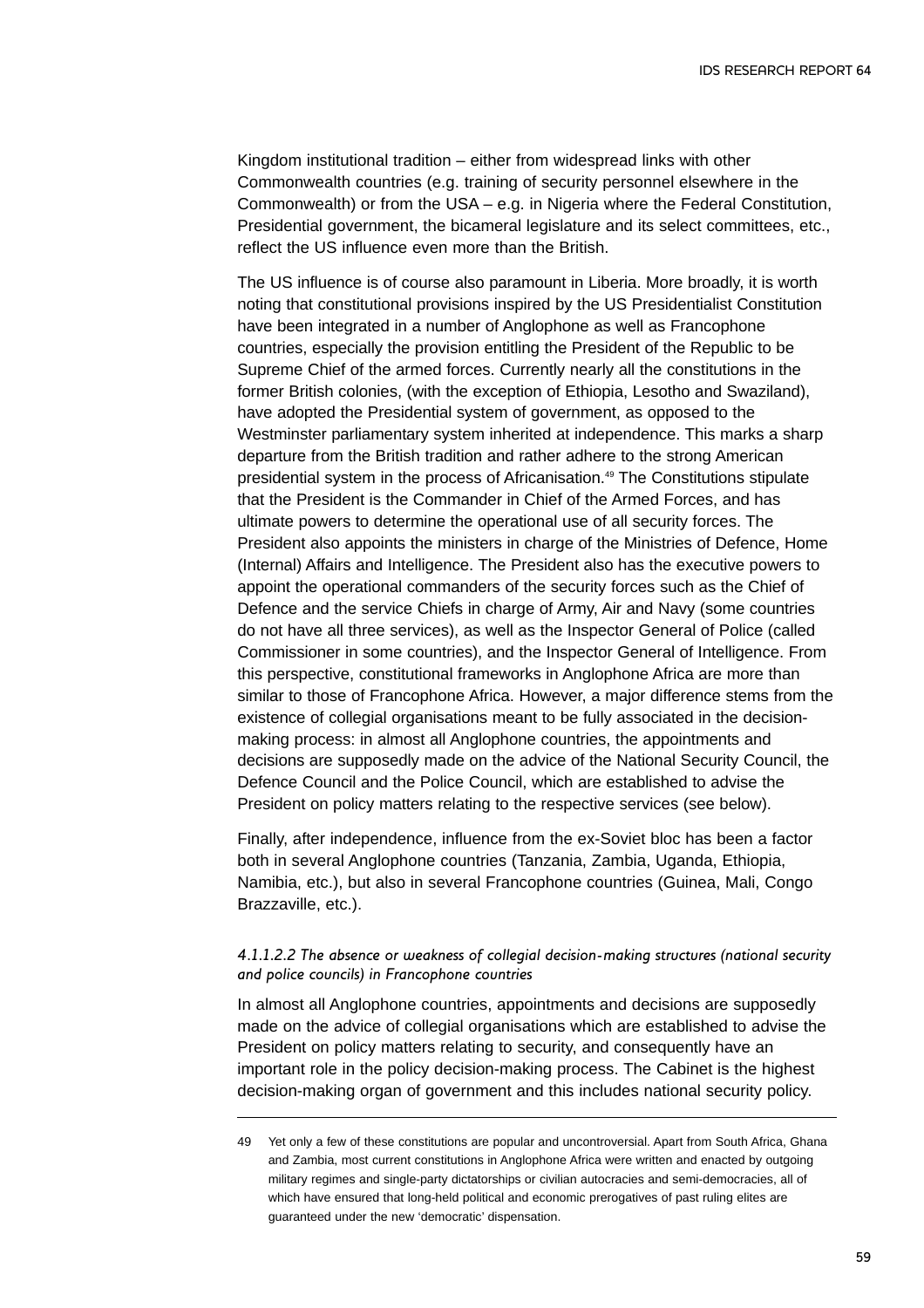Moreover, from a decade ago, a number of countries have introduced structures and policy review processes (such as Defence Reviews and/or National Security Reviews, White Papers) whilst interagency decision-making structures have been set up. At the top of all national security organisations is the National Security Council (NSC), which coordinates all security policy and advises the President on national security matters. The NSC, which is under the direct control of the Presidency, is managed by a National Security Adviser (as in Nigeria) or a National Security Coordinator (as in Ghana and Sierra Leone). The meetings of the NSC are presided over by the President and are made up of the Ministers of Foreign Affairs, Defence, the Interior, and Finance, and such other Ministers as the President determines. Other members of the NSC are the Chief of Defence Staff (or Force Commander as is known alternatively), the Inspector General of Police and the Directors of the various Intelligence agencies. The influence of these NCSs of course varies from case to case.

Two other important national organisations that can be found in a lot of Anglophone countries are the Defence Council and the Police Council:

- Known as the Armed Forces Council in some countries (for example, in Ghana and the Gambia), the Defence Council is principally responsible for advising the President on Defence policy and acts as a mechanism for executive control and supervision of the defence forces. It is usually chaired by the President, but in a few other countries (such as Ghana) the Vice-President is the Chair. Other members include the Ministers of Foreign Defence, Foreign Affairs, and the Interior, the Chief of Defence Staff as well as the service chiefs; the President may appoint other members. The Defence Council is only advisory and in practice presidents do make defence related decisions without recourse to it, particularly in countries with weaker democratic credentials. In Botswana for instance, the Defence Council has not met for many years.
- The Police Council is principally responsible for advising the President on internal public security and safety policy. The Police Council has in some countries the Vice-President (as in Ghana), and others, the President (Nigeria) as its Chair person, while other members include the Minister of Interior, Inspector General of Police (also known as Police Commissioner in some of the countries), Attorney General, and other members whom the President may appoint.

In Francophone Africa, beyond the Council of ministers (under the authority of the prime minister) which is in theory the first level of coordination, there are no integrated processes combining external defence, internal security, policing, etc. within a single policy frame, coordinated at the national level that can be seen as comparable to the NSC. In most of the countries however, it was mentioned above (in section 3.4.1) that the Constitution sets up High Councils on the National Defence Council which are in fact rather similar to the Defence Councils that can be found in Anglophone Africa, including as regards their lack of real influence. The High Councils on National Defence are most of the time 'empty shells'.

Finally, it is important to bear in mind that key decisions, both in Anglophone and Francophone Africa are not discussed in the formal structures: informal, behindthe-scenes decision-making is often more important.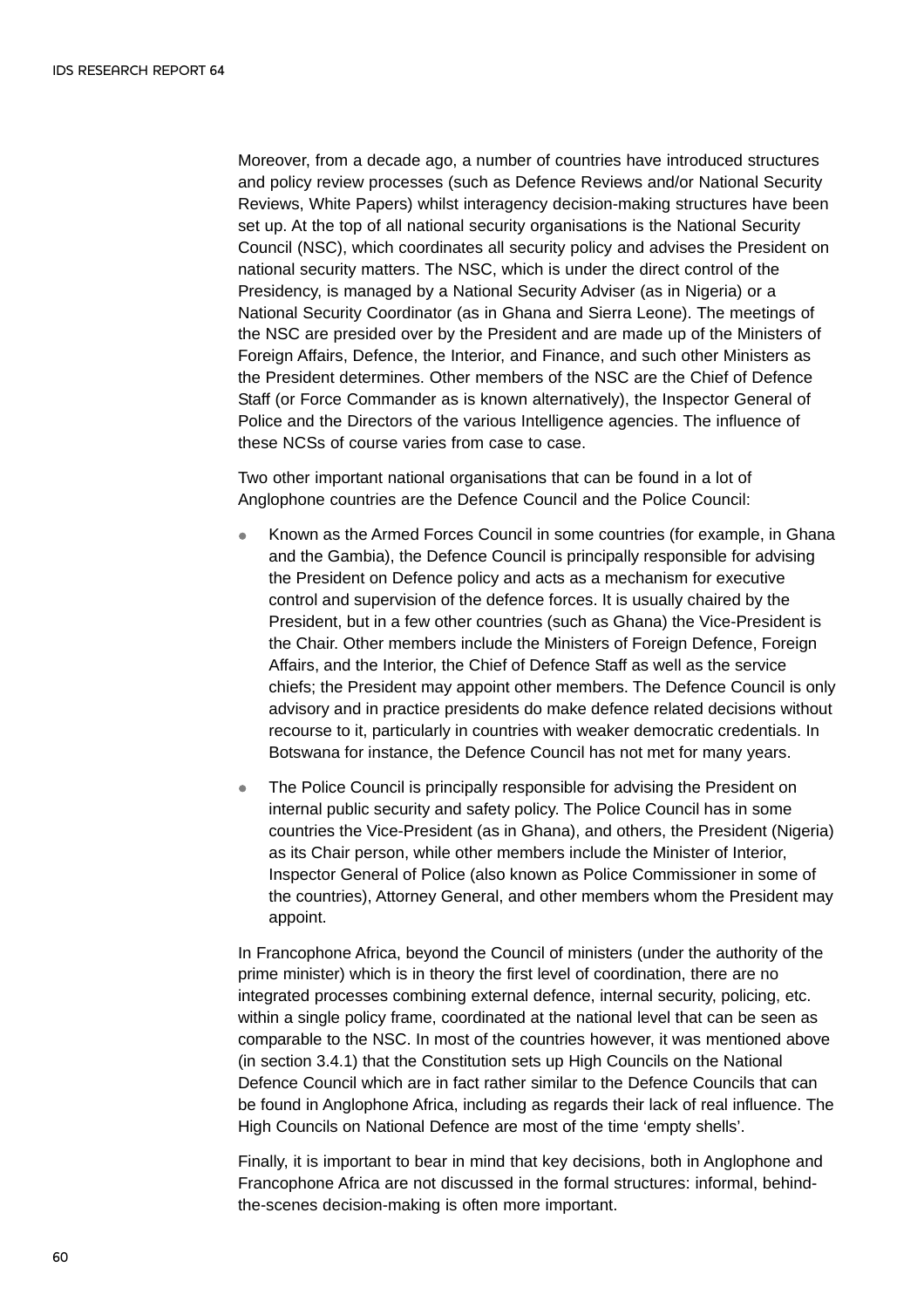#### *4.1.1.2.3 Role of Parliament*

In Anglophone Africa, parliamentary oversight of the security services is provided for in most of the constitutions. Under Presidential constitutions, Parliament is empowered to make laws for the regulation of the constitutional powers of the President as Commander in Chief of the security services. This parliamentary oversight is to be exercised through a number of mechanisms. As in Francophone Africa, parliaments are empowered to form select committees on particular security services for the purpose of oversight. Apart from Lesotho and Malawi, all national parliaments in Anglophone Africa have select committees responsible for oversight of the security sector. In larger parliaments, like Nigeria's and South Africa's, the Parliament has separate committees on Defence (in addition to Defence, the Senate in Nigeria has a committee for the Army, Air Force and Navy), Police (Safety and Security in South Africa) and Intelligence. In smaller parliaments, such as that of Zambia and Ghana, Defence and the Interior are combined under one committee. There are also committees on Appropriation and Public Accounts, which are meant to debate, approve and review defence, internal security and intelligence budgets. In addition, the committees have powers to conduct investigations into security matters, and to review the management of security by the executive branch as the need arises. This includes the power to summon the President, ministers or heads of the security services to Parliament to defend their actions.

The role of parliaments, as acknowledged by the constitutions, is therefore very similar in Francophone and Anglophone Africa. However, in the two sets of countries, the constitutional provisions related to parliamentarian oversight have been more than often ignored in practice.

#### *4.1.2 The armed forces*

#### 4.1.2.1 Organisation of the Defence Ministry

An important difference between Francophone and Anglophone Africa is related to the division within the Ministries of Defence themselves. In almost all Anglophone countries, the Ministry of Defence (or Department of Defence) is organised along British lines and Western tradition: MoD structures in former British colonies tend to reflect a simplified version of the structures of the past, rather than the organisation of the UK MoD today. The operational commands of the forces usually work together with a civilian bureaucracy of respective ministries. At the head of the Ministry is a civilian minister appointed by the President, except for Lesotho, where the prime minister is the Minister of Defence; and Swaziland and Mauritius, where the minister is appointed by the prime minister from the parliament.50 The Ministry of Defence, which is responsible for development and implementation of national defence policy, is made up of a Defence Secretariat (defence bureaucracy) and a defence headquarters, which are headed by the (Permanent) Secretary of Defence and the Chief of Defence Staff (known as Force Commander in some countries), respectively. The Secretary is the chief

<sup>50</sup> Botswana is the only country where there is no Ministry of Defence or defence bureaucracy. A minister in the Presidency is responsible for defence matters.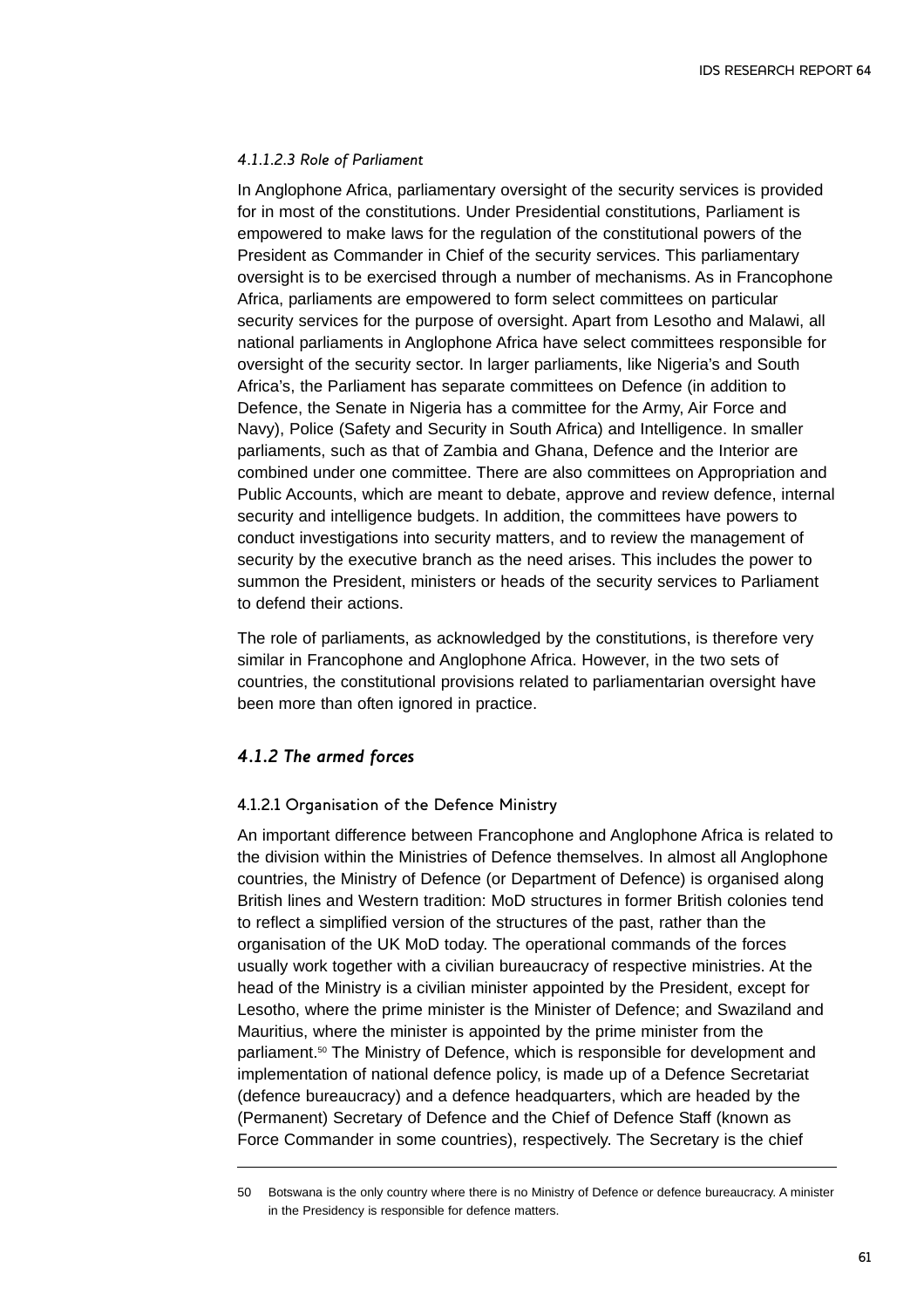accounting officer for the Ministry and advises the Minister of Defence on policy matters. The Chief of Defence Staff is responsible for the operational command of the armed forces and advises the minister on operational matters related to national defence. The Ministry is therefore a crucial mechanism for civil control and executive supervision of the armed forces.

#### 4.1.2.2 The Republican/Presidential Guards

As mentioned above, presidential Guards or similar, with special responsibility for regime security, are pretty much universal in Francophone Africa.

A number of Anglophone countries have had negative experiences of the Presidential Guard in former times. In Ghana, Nkrumah established the President's Own Guard Regiment in the 1960s. Jerry Rawlings also had his own special protection units. Many other Anglophone countries have established similar units, though these have varied from country to country and period to period.

Today, formal Presidential/Republican Guards are rare in Anglophone African countries. However, in practice, a few countries, including the Gambia, Nigeria and Zimbabwe have specialised brigades within the army, known as the Brigade of Guards, which provides protection for the President. Arguably, Francophone countries differ mainly in that PGs have been more uniform and more institutionalised.

#### 4.1.2.3 The National Guard

Contrary to Sahelian Francophone countries, the National Guard is not a common practice in Anglophone Africa. Nigeria under military rule experimented with the idea of a National Guard in the late 1980s and early 1990s, but this was quickly abandoned.

#### 4.1.2.4 The military justice

In Anglophone countries under military rule, military justice was dispensed through the use of special military tribunals, which were *ad hoc* arrangements for the trial of specific offences committed by men and officers of the military. With the transition to democracy, military justice has become an important concern for security governance in terms of military discipline and the human rights of military personnel. In most Anglophone countries, the use of military tribunals for treasonable offences has become a thing of the past, though the court martial system for lesser offences is still in place. It has been observed that the most significant change has been the replacement of the president of a court martial by a judge with a law degree and experience in either criminal or military justice. In addition, judges are now more independent and less subject to the influence of military command, and accused persons can now appeal against the decision of the military court. The review of the case is done by an independent civilian court with a civilian judge presiding (Heinecken *et al.* 2003).

In a number of the Francophone countries (such as Mali and Senegal), military justice has also experienced significant and fundamental reform since the dawn of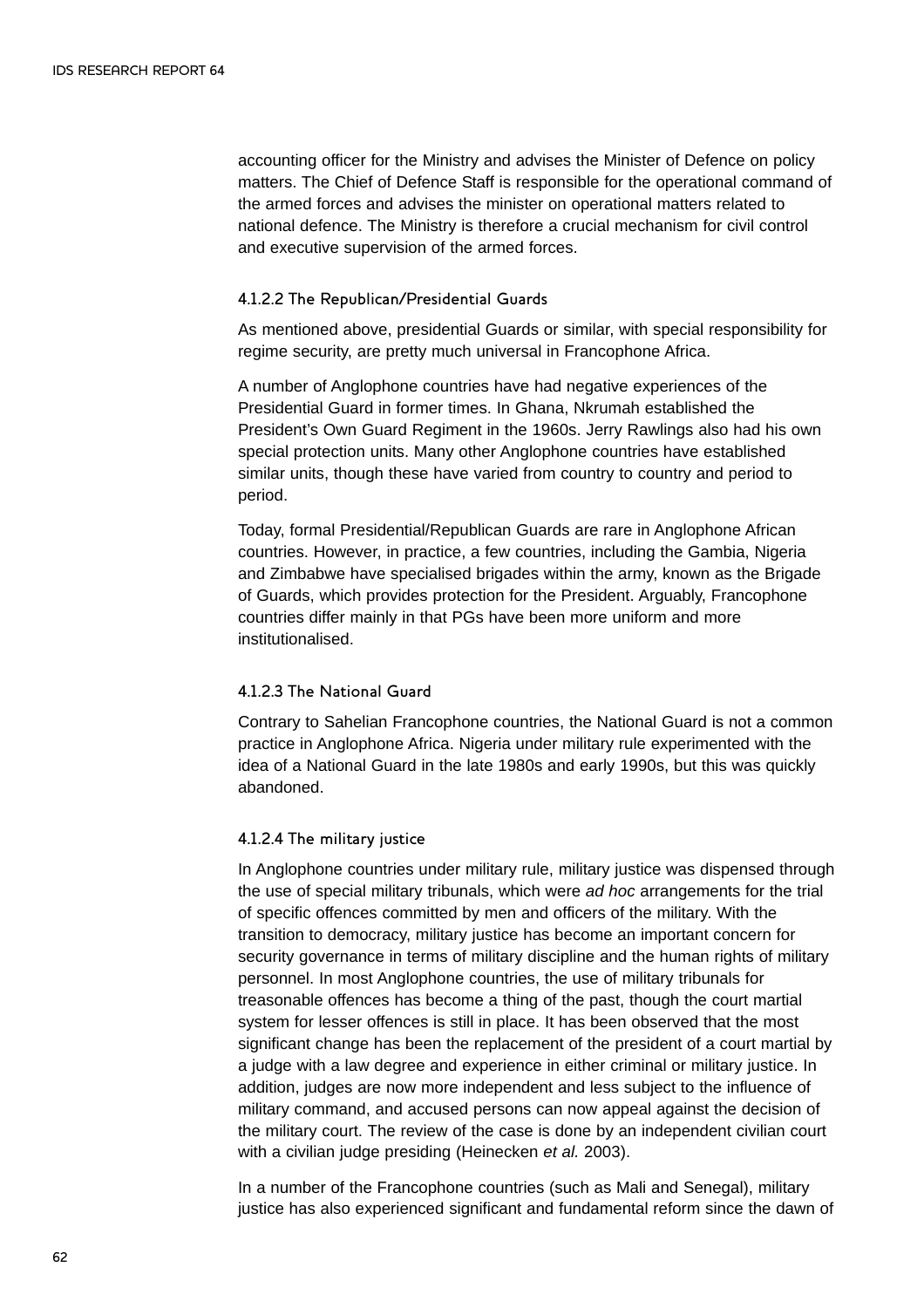democracy. However, the reform of military justice is still a key challenge in most of the Francophone countries.

#### 4.1.2.5 Development missions for the armed forces

Armies endowed with developmental missions are not a common practice in Anglophone Africa, contrary to Francophone Africa. In most of the Anglophone countries, the constitution typically specifies a secondary role for the armed forces to provide military aid to civil authority in periods of national emergency. An exception is Zambia where soldiers are given not only military training but also agricultural skills to assist in food production.

#### *4.1.3 Police forces*

It is worth noting that both in Francophone and Anglophone African countries, the police forces have been more than often instruments of political misuse. In most African countries, police forces have been treated as inferior to the military both in status and resources. Under-resourcing is a common trend in Africa and has resulted in the inability of the police to grapple with public insecurities arising from high crime rates and serious internal security threats (Anderson and Killingray 1992). The consequent loss of public confidence in the police has led to the delegitimisation of the public police and recourse to the military (resulting in a blurring of internal and external security functions) and/or to privatised sources of security and protection such as corporate security companies and vigilantes. Consequently, reforming and enhancing the operational capabilities of the police forces are top priorities in both Francophone and Anglophone countries.

However, it is paramount to address the reforms taking into account the very different organisational frameworks of policing in Francophone and Anglophone Africa. Indeed, one of the defining differences between Francophone and Anglophone states relies in large part on the kind of security forces which are responsible for the maintenance of internal order. In Francophone states, in addition to the police forces (the national and in some countries the municipal police), it was seen that the gendarmerie forces and the National Guard, besides their role in ensuring external security, are also entitled to intervene in internal order.

In Anglophone Africa, all police forces are nationally controlled (Hills 2000, 2007) i.e. they have a central command at the national level. Most police forces are therefore territorially organised into national headquarters, provincial, divisional and district commands. However, the different specialised functions of policing determine the organisation of the police. While the regular police enforce the law and work to prevent, detect and fight crime, paramilitary police concentrate on the preservation of public order.<sup>51</sup> The paramilitary police, commonly known as the

<sup>51</sup> Police forces in British colonies were paramilitary: post-colonial policing in Anglophone Africa has not only continued with this tradition but has witnessed an intensification of this militarisation. The practice of police under colonial rule was not only maintained, but was strengthened and converted into agents of particular regimes as well as tools for political intimidation and regime survival. The old colonial paramilitary methods of crime control were maintained in many of the new states, particularly those with a history of military rule such as Nigeria, Uganda, Eritrea and Ethiopia.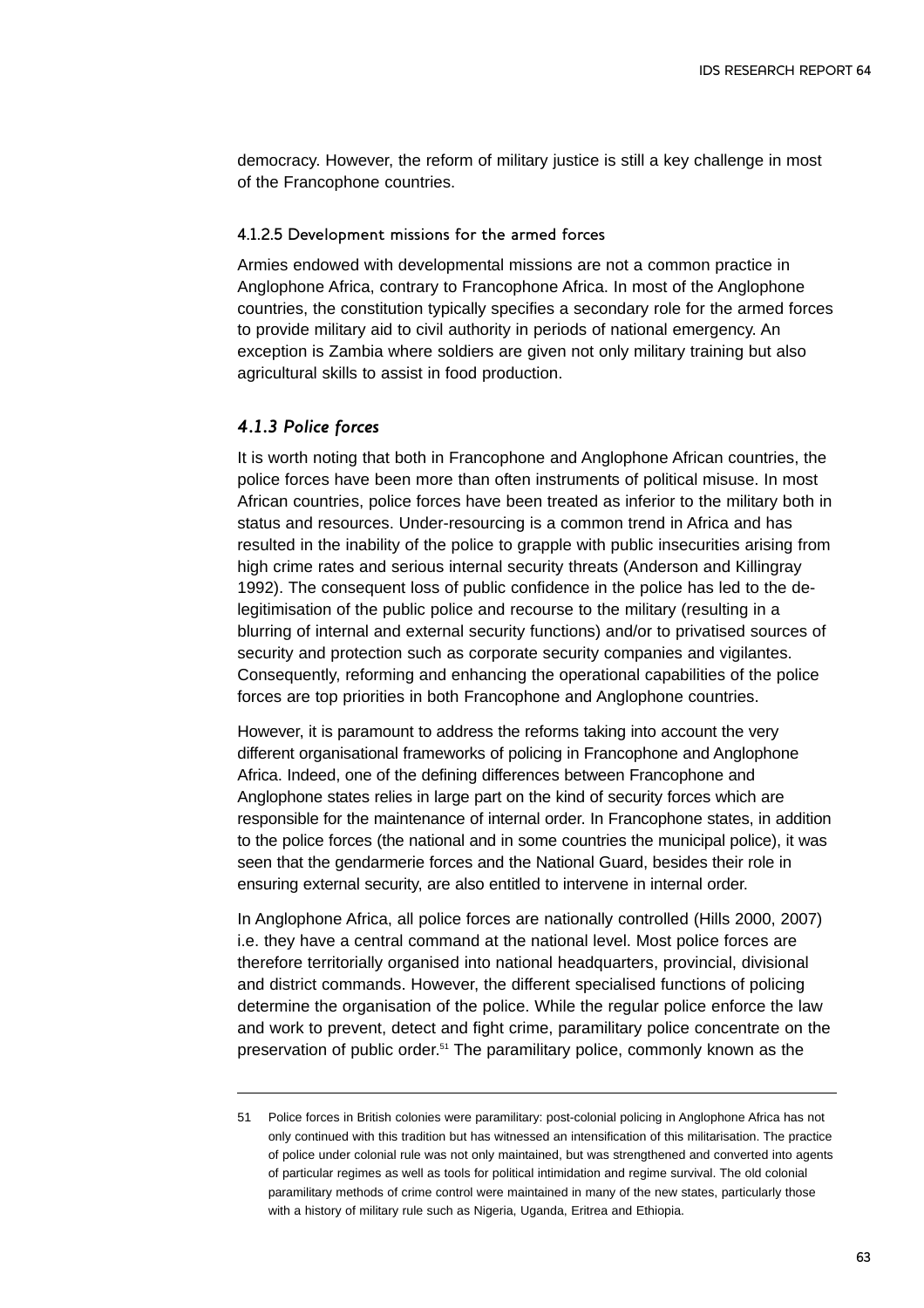Police Mobile Unit or the Police Mobile Force, are present in many countries, including Botswana, Malawi, Nigeria (the Police Mobile Force), Mauritius, Malawi and Lesotho. Paramilitary police forces are known as the General Service Units in Kenya, the Police Intervention Unit in the Gambia, and the Rapid Response Unit in Uganda: personnel of these specialised police are drafted from the regular police and given special training. These mobile units can be compared to the CRS of the police forces and to the mobile units of the gendarmerie in Francophone countries. In some cases, paramilitary police are deployed together with the military in internal operations during periods of disorder. In some countries, such as Nigeria, paramilitary police forces have access to hard military weapons, including helicopter gunships and armoured personnel carriers. Paramilitary policing has therefore been the hallmark of policing in Anglophone Africa, particularly when it comes to dealing with serious internal crises.

This militarisation of policing is very similar to situations in Francophone countries where the armed forces are deployed to deal with internal order disruptions without any procedures governing their deployment in aiding the civil (police) police units: in the two sets of countries, there is confusion between external and internal security functions. On the contrary, Anglophone paramilitary police forces definitely cannot be compared to the gendarmerie forces. In Anglophone countries, the military units with predominantly internal security responsibilities and/or police units equipped for crisis response or paramilitary functions do exist in a great diversity of forms. But they fundamentally differ from the Francophone gendarmeries in that the Gendarmerie is permanently constituted and institutionalised under its own statutes and operates – in principle at least – within the parameters of the legal system.

Finally, there are no counterparts to the municipal police forces that can be found in a number of Francophone countries. However, the practice of '*proximity policing*' developed by the Francophone municipal police may be interestingly compared to the practice of '*community policing*' developed by Anglophone police forces.

#### *4.1.4 The intelligence services*

As in Francophone countries, intelligence services are difficult to research in Africa, given the tradition of secrecy with which the sector is governed. However, some SSR experts have dealt thoughtfully with intelligence services in Southern Africa (Afrika and Mlombile 2001; Hutton 2007). Generally, intelligence structures in Anglophone Africa are organised around a tripod of domestic civilian intelligence, commonly known as the Security Service, an external civilian counterpart, commonly known in many countries as the National Intelligence Agency or Secret Service (South Africa); and a defence intelligence structure.

In many countries, the civilian components of intelligence are under the control of the National Security Agency in the Presidency, while defence intelligence forms part of the military organisation. Again, post-apartheid South Africa is an exception, with a portfolio Ministry for Intelligence which is responsible for civil control of the sector.

Apart from this broad categorisation, each of the security services has its own intelligence structures in many countries, such as army intelligence, police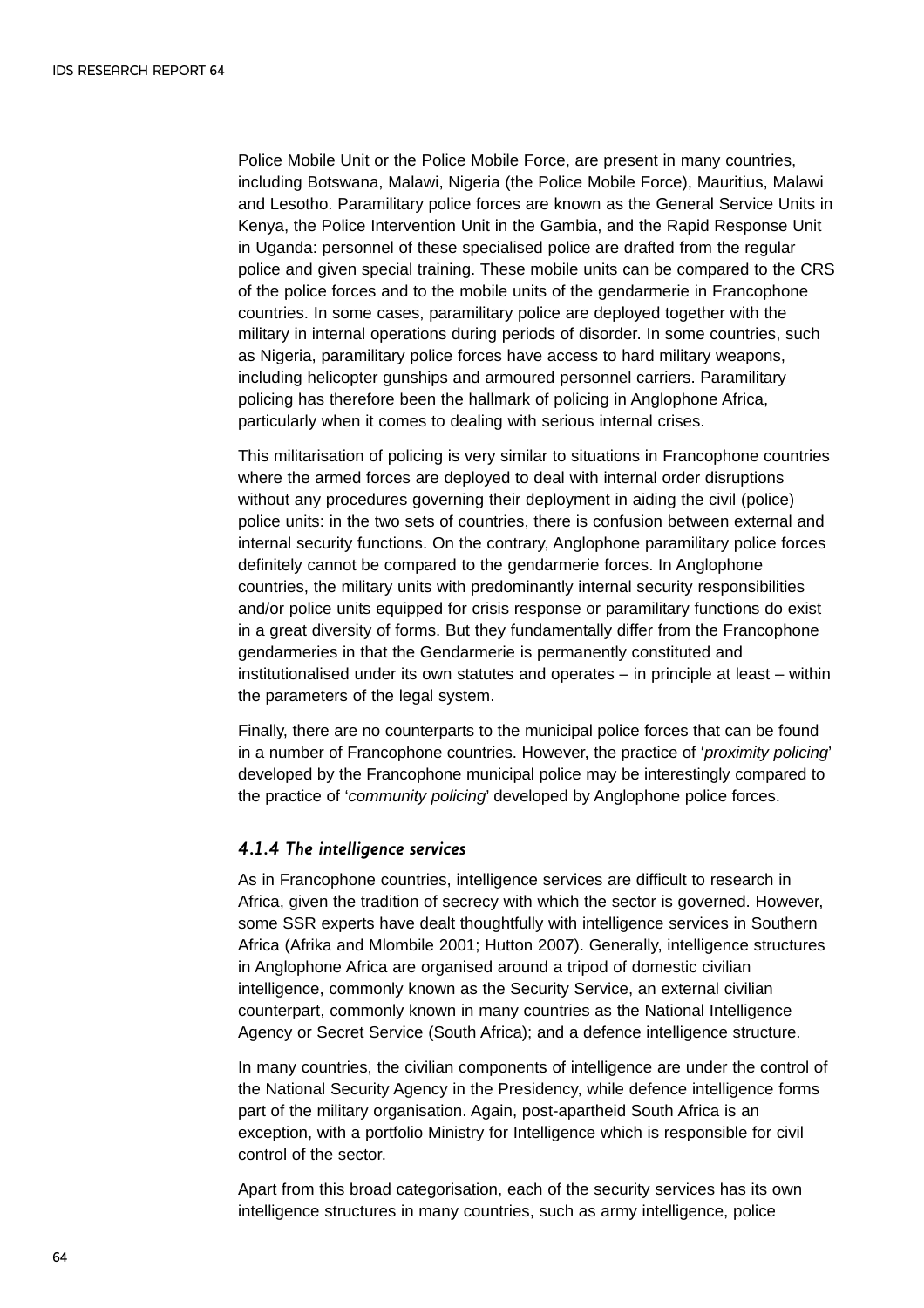intelligence, etc. The proliferation of intelligence services poses a challenge for coordination in the sector, and South Africa has made the greatest effort towards overcoming this challenge by setting up the National Intelligence Coordinating Committee (NICOC).

## *4.1.5 Funding provisions*

As in Francophone countries, funding for the security sector in Anglophone Africa is provided for in the overall Public Expenditure Management framework regulating the funding of the public sector. Thus, at least in theory, ministries in the security sector are funded from the national budget just as other Ministries, Departments and Agencies (MDAs). As provided in constitution and legal frameworks in all countries, the budgetary process is modelled after the liberal Western standard practice, which starts with Formulation from the Ministry of Finance (MoF) through Approval, implementation, and Reporting and Auditing, by the Auditor General.<sup>52</sup> While the legal framework may exist in theory, what happens in practice is often entirely different: as in Francophone Africa, the real experience of Anglophone Africa shows that the civil supervision of the resources of security forces is problematic. With the exception of South Africa, adherence to the principles of public expenditure management tends to be generally low. However, in some Anglophone countries, security budgeting processes have improved in two respects:

- With the transition to democracy and constitutional rule in Anglophone countries in the 1990s, supervision of the resources of the security sector has been anchored in law and the constitution;
- Sector-wide budgets for security have been introduced in some Anglophone countries.

## *4.1.6 Research on Security Sector Reform (SSR)*

Contrary to Francophone Africa, research and advocacy capacities on SSR have been increasingly networked and structured in Anglophone Africa. The most important research centres are: the ISS (Institute for Security Studies) in South Africa, the African Security Dialogue and Research (ASDR) (Ghana), the Centre for Democracy and Development (CDD) (Nigeria), the Southern African Defence and Security Management Network (SADSEM) in South Africa, the Centre for Policy Research and Dialogue (CPRD) (Ethiopia), and the Security Research and Information Centre (SRIC) (Kenya). Furthermore, a pan-African organisation, the ASSN (African Security Sector Network) is bringing together the resources and expertise of those different centres, aiming to create an African network of SSR networks. The ASSN was created out of recognition of the need to harmonise the various African organisations carrying out activities in the general area of security sector reform/transformation/governance (SSR/SST/SSG).

<sup>52</sup> The standard liberal mechanism for public expenditure management has been well articulated by the World Bank (World Bank 1998).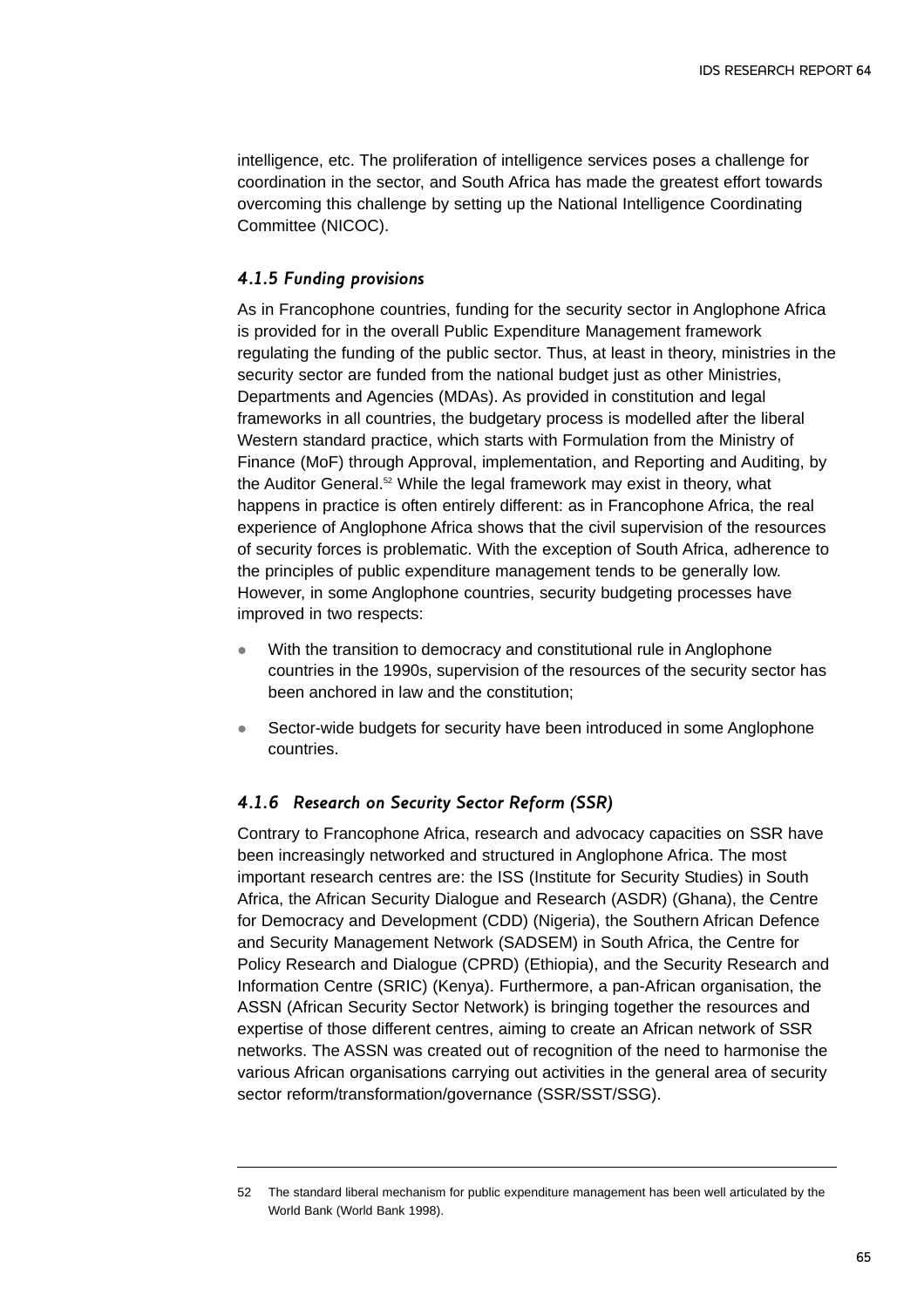## *4.1.7 Military schools and police academies in Anglophone Africa*

The most basic military school in Anglophone Africa is the Military (or Defence) Academy. This is the entry point to the military for the most junior officers as cadets for all three services, and it provides undergraduate university education and professional military development for career-orientated officers. Military academies exist in all countries in the region. Apart from the military academy, each of the three services has its own training schools to meet the specialised operational needs of its officers and men.

The Command and Staff School (CSC) is at a higher level than the military academy. This is also a joint service training institution which offers increased capacity for academic and professional training of middle-level military officers. CSCs are in a number but not all of the Anglophone countries; they usually run comparative courses for officers from other countries. At the highest level of training is the War (Defence) College, which provides defence related education, training and development services at the most strategic level. These services include war simulation, peacekeeping training, research and development. Usually it serves to prepare selected senior military officers and their civilian counterparts for high level policy, command and staff functions.

With regards to police training, there are three main types of police school in Anglophone African countries. At the lowest level are Police Training Centres for training constables. These are common within particular countries and form the entry point for new recruits. At the next level is the Police College for cadet inspectors, who are upper junior level officers. The highest level is the Police Academy, for training Cadet Assistant Superintendents. In most countries, there is only one Police Academy.

In addition, the Kofi Annan International Peacekeeping Training Centre, located in Accra (Ghana), trains and prepares the Peacekeeping Force Headquarters (Commanders and their staff – military and civilian) at the operational level of command, to operate effectively and cohesively as a National or Regional Force Headquarters or as part of an international coalition Force Headquarters in the current Peacekeeping environment. Such a school can be seen as a counterpart to the Francophone ENVR.

# 5 Recommendations

The general principles of SSR, mostly inspired by standards formulated in Anglophone environments, are no doubt relevant to Francophone Africa as well. However, for SSR programmes to be efficient in Francophone Africa, there is a need to recognise that, beyond sharing a common language, the majority of Francophone African States share a specific model from an institutional, organisational and procedural standpoint. Today, the major international actors involved in SSR acknowledge that the peculiarities of French-speaking African environments have not been sufficiently taken into account in the original conceptualisation of SSR as well as the implementation of policies on the ground. A thorough knowledge of these features is consequently necessary to ensure the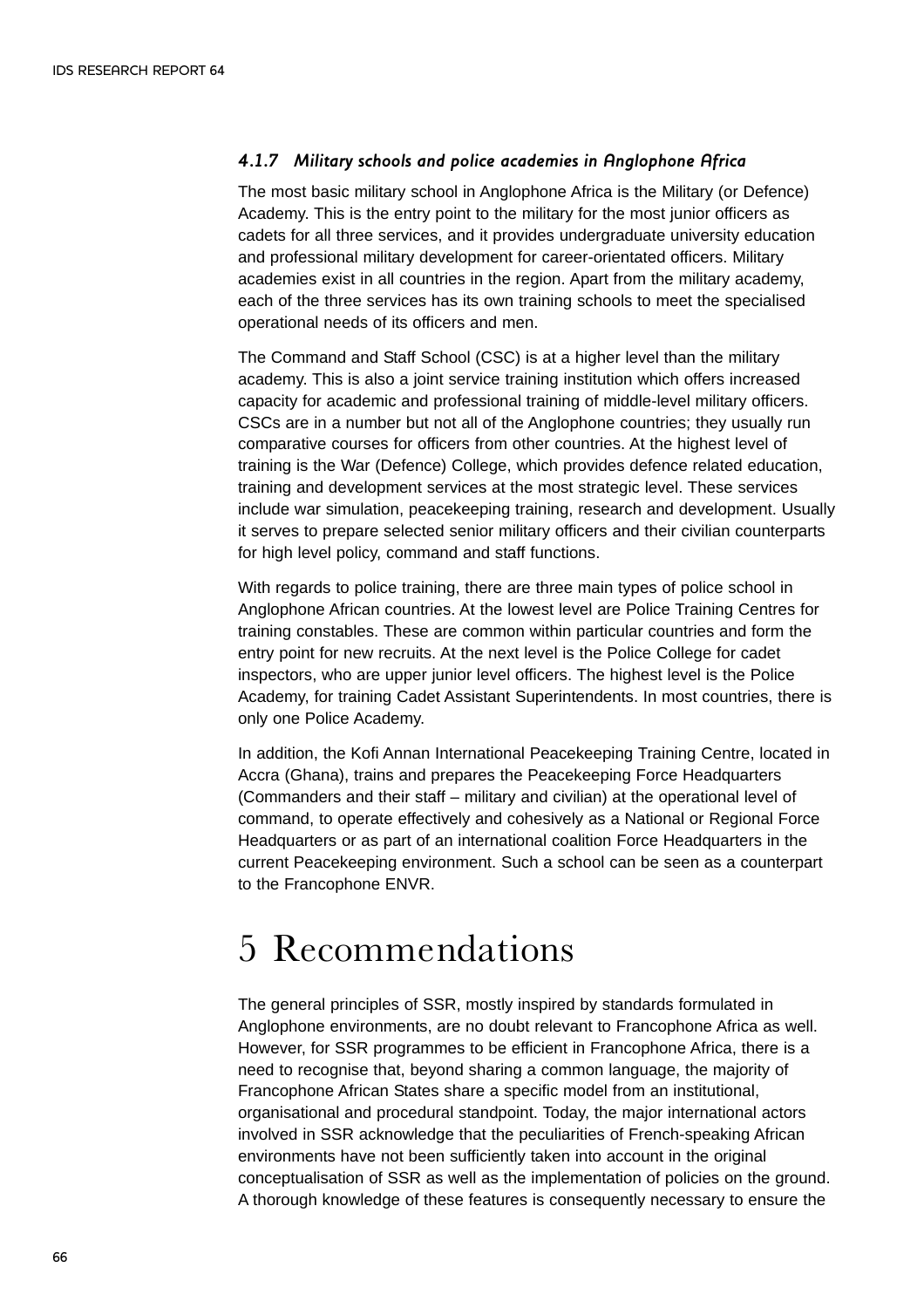success of reforms in Francophone Africa, both in post-conflict environments and conflict prevention strategies. In addition, SSR is a concept often overlooked by national actors in Francophone Africa; reforms in a number of Francophone countries are most often carried out sparsely, in the absence of a comprehensive and coherent approach.

The purpose of this final section is to suggest ways that are likely to improve SSR programmes implemented in Francophone African countries, taking into account their specific organisational structures and management. The overarching objective is consequently to highlight the specificities that any SSR programmer (especially within multilateral organisations such as the UN, the African Union, the European Union and the OECD) might be aware of when intervening in environments with specific traditions and backgrounds.

- 1 First, SSR programmers must recognise that some key challenges in undertaking SSR processes in Francophone environments are occurring directly as a result of the differences existing with Anglophone security systems: a number of security reforms – mostly technical in essence – should support the emergence of an approach of SSR, based on a thorough knowledge of the local context and sensitive to the particularities of the institutional, organisational and legal environments that can be found in Francophone Africa.
	- $\bullet$  First, it is paramount as well to capitalise through systematic lessons learned – all the expertise accumulated by the French technical *coopérants* (defence, police, justice), exploring both the lessons that can be drawn from positive experiences but also – and maybe above all – from negative experiences;
	- $\bullet$  Police reform is clearly the major challenge. There is a need to develop the skills of police forces taking into account their organisational and functional specificities, particularly the divisions between national police forces, gendarmerie forces and municipal police forces. Specifically with regards to the gendarmerie forces, there is a need to envision the potentialities offered by flexible police forces that can deploy under military or civilian rule, including its implications for the size and shape of the security sector (as it might imply a smaller, more highly skilled force). It is also crucial to clarify the role of Ministries of the Interior/Internal Affairs, many of whom oversee a range of police forces (including the gendarmeries). The challenge of managing a structure that includes gendarmerie, public order police and *police judiciaire* services cannot be underestimated;
	- $\bullet$  As regards the armed forces, it is important to urge Francophone states to normalise the status of their Presidential Guards;
	- $\bullet$  In an important number of Francophone countries, it would also be desirable to enact legislations aimed at regulating the activities of the private security companies;
- 2 Second, a number of reforms mostly aimed at fostering security governance – could be inspired by some positive experiences and practices in Anglophone countries, which have contributed to greater accountability and democratic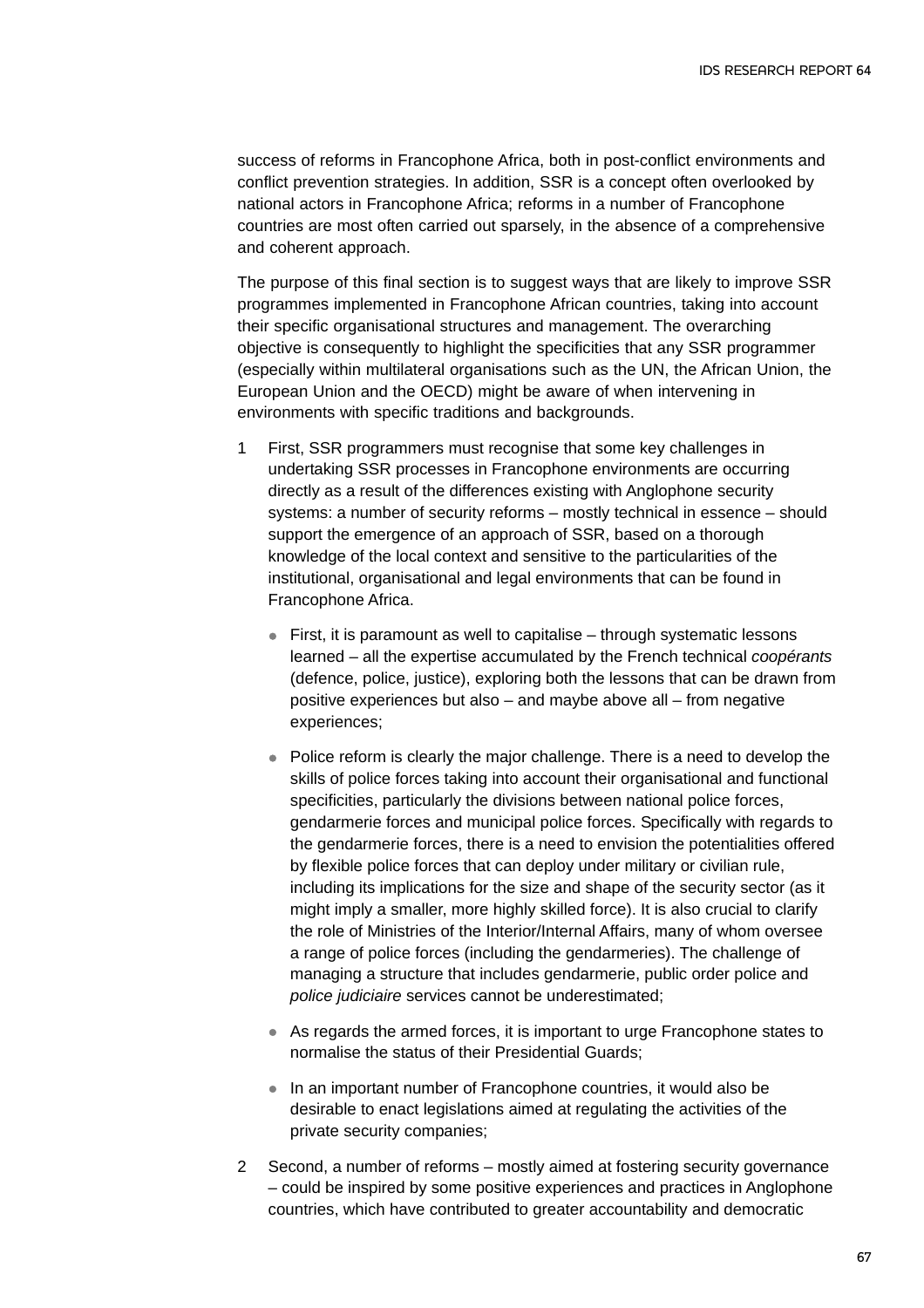governance of the security sector in accordance with the rule of law in respect of human rights. It would be advisable to adopt the following measures:

- $\bullet$  Supporting the setting up of collegial decision-making organisations in the Francophone states, both at the strategic level (NSC-type structures) and at the operational level (Defence and police council-type structures);
- $\bullet$  Promoting civilian control within the executive branch by urging African Francophone states to integrate further civilians into the decision-making bodies of the Ministries of Defence (including promoting civilian control within the executive branch by setting up a civilian counterpart to the CEMA (Chief of Defence Staff));
- Setting up structures inspired by the South African National Intelligence Coordinating Committee (NICOC) to oversee the activities of the intelligence services;
- $\bullet$  Anchoring the supervision of the resources of the security sector in law and the constitution and developing a sector wide budget for security, as has been done in some Anglophone African countries. There is also a need to assess the number of people employed in the defence sector accurately. This is quite important, as it has budgetary implications as well as oversight implications.
- 3 Finally, to harmonise best practices and security governance on the African continent as a whole, there is clearly a dire need to develop interactions between Anglophone and Francophone African countries by:
	- $\bullet$  Developing common trainings for the armed and security forces of Anglophone and Francophone countries, particularly within training schools with a regional or continental vocation;
	- Developing good practice exchanges between African Francophone countries on the one hand, but also between Francophone and Anglophone countries which can be considered as having a good record in terms of security governance (for instance, by Organising at the AU level good practice exchanges between practitioners);
	- Supporting the intensification of interaction between African parliamentarians across linguistic boundaries to enable them to enjoy the prerogatives they are endowed with by the Constitutions. In order to strengthen the supervision and oversight role of Francophone Parliaments as well as Anglophone Parliaments, there is a need to conceptualise and implement programmes that aim to bring together, on a sub-regional (REC) and cross-regional basis, training seminars and workshops for parliamentarians with various and uneven experiences in SSR of parliamentary oversight (best practice exchanges);
	- Encouraging the Africanisation of African expertise and supporting the emergence of a pan-African SSR expertise by encouraging the integration of Francophone African research and assessment capacities into the framework of the existing strong centres and networks which have been working on SSRrelated issues for 20 years or so in Anglophone African countries.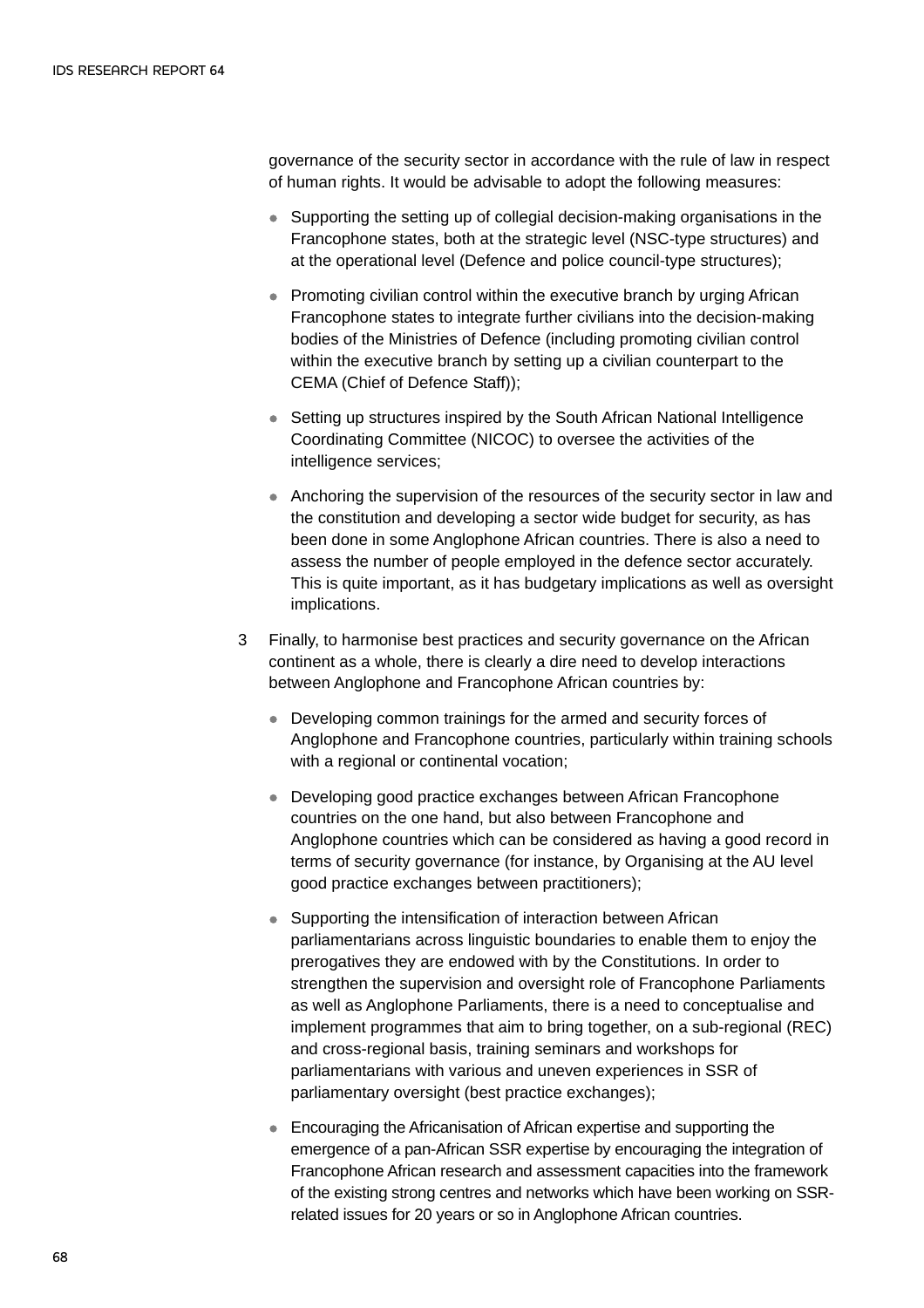## 6 Conclusion

The time is ripe to share and build upon the experience of both Francophone and Anglophone Africa within shared policy frameworks/concerns, either by extending the theory and practice of SSR to Francophone countries, or through other less intrusive forms of experience sharing. Yet institutional variations matter and have to be understood and built into policy and practice on SSR. The general principles of SSR are without doubt relevant to Francophone Africa as well. However, for SSR programmes to be efficient in Francophone Africa, a thorough knowledge of institutional and organisational features of Francophone African countries is necessary to ensure the success of security reforms, both in post-conflict environments and in conflict prevention strategies.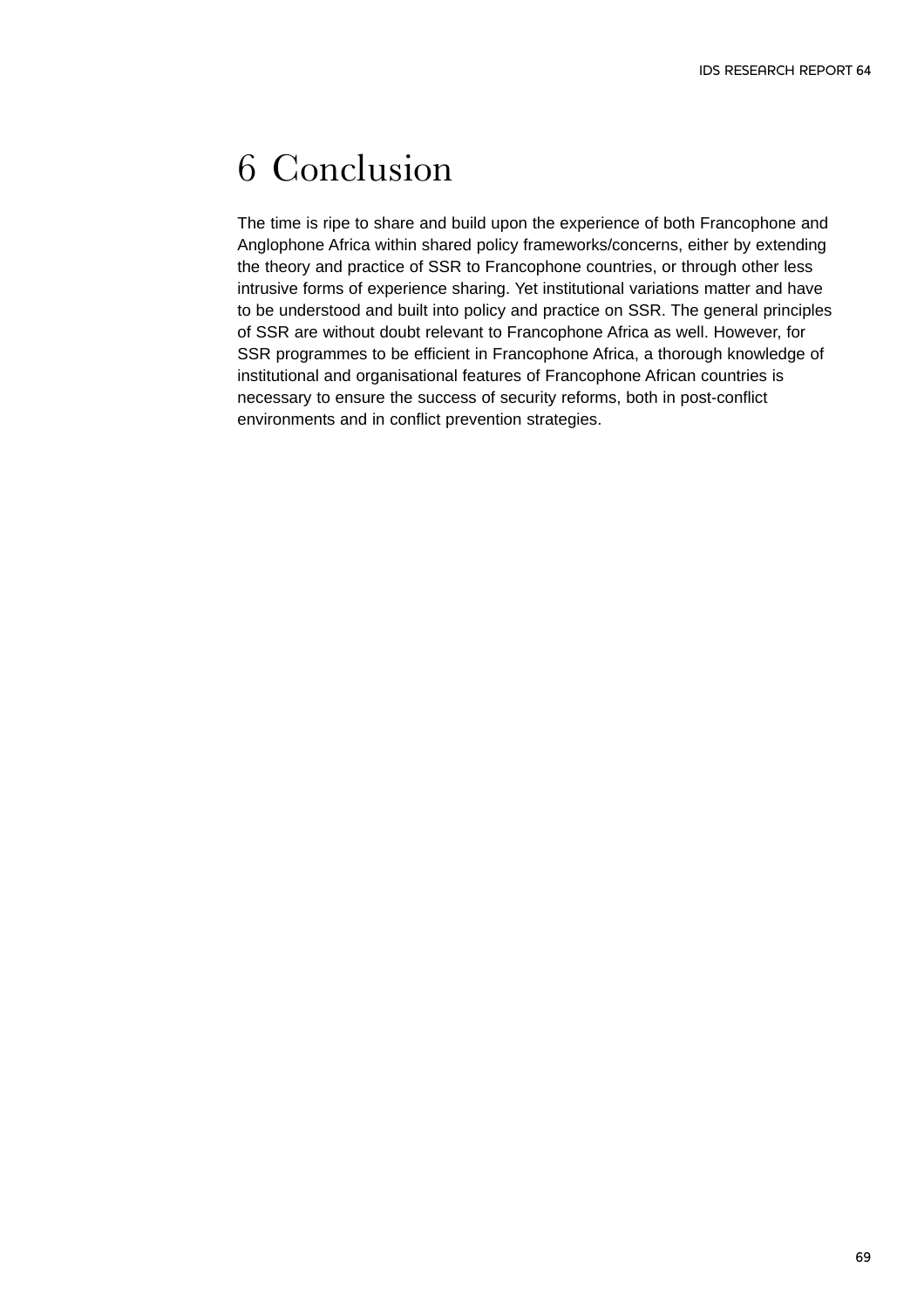# Annex: Military schools in Francophone Africa

| Country             | Town        | <b>ENVR</b>                                                                                                                          | Acronym                   |
|---------------------|-------------|--------------------------------------------------------------------------------------------------------------------------------------|---------------------------|
| Senegal             | Thies       | <b>Infantry Application School</b><br>(Ecole d'Application de<br>l'Infanterie)                                                       | EAI                       |
| Senegal             | Thies       | <b>Active Officers National School</b><br>(Ecole nationale des Officiers<br>d'Active)                                                | <b>ENOA</b>               |
| Senegal             | Oukam       | Mobile Gendarmerie<br>Improvement Centre (Centre<br>de perfectionnement de la<br>gendarmerie mobile)                                 | <b>CPGM</b>               |
| Mali                | Koulikouro  | Military Administration<br>School (Ecole militaire<br>d'administration)                                                              | <b>EMA</b>                |
| Mali                | Koulikouro  | General Staff School (Ecole<br>d'état-major)                                                                                         | EEM                       |
| Mali                | Bamako      | Peacekeeping School (Ecole<br>de maintien de la paix)                                                                                | EMP                       |
| Gabon               | Libreville  | General Staff School (Ecole<br>d'état-major)                                                                                         | EEM                       |
| <b>Benin</b>        | Ouidah      | Demining and Depollution<br>Centre (Centre de<br>perfectionnement aux<br>techniques de déminage et<br>de dépollution)                | <b>CPADD</b>              |
| Benin               | Porto-Novo  | 'Police judiciaire' Improvement<br>Centre (Centre de<br>perfectionnement de la police<br>judiciaire)                                 | <b>CPPJ</b>               |
| Niger               | Niamey      | <b>Paramedical Staff School</b><br>(Ecole des personnels<br>paramédicaux)                                                            | <b>EPPAN</b>              |
| Togo                | Lomé        | Health Service School (Ecole<br>du service de santé)                                                                                 | ESSAL                     |
| <b>Burkina Faso</b> | Ouagadougou | Military Technical School<br>(Ecole militaire technique)                                                                             | <b>EMTO</b>               |
| Cameroon            | Awae        | Law Enforcement Improvement<br>Centre (Centre de<br>perfectionnement aux<br>techniques de maintien de<br>l'ordre) to become EIFORCES | CPTMO/<br><b>EIFORCES</b> |
| Cameroon            | Garoua      | <b>Aeronaval Training Centre</b><br>(Pôle aéronautique à vocation<br>régionale)                                                      | <b>PANVR</b>              |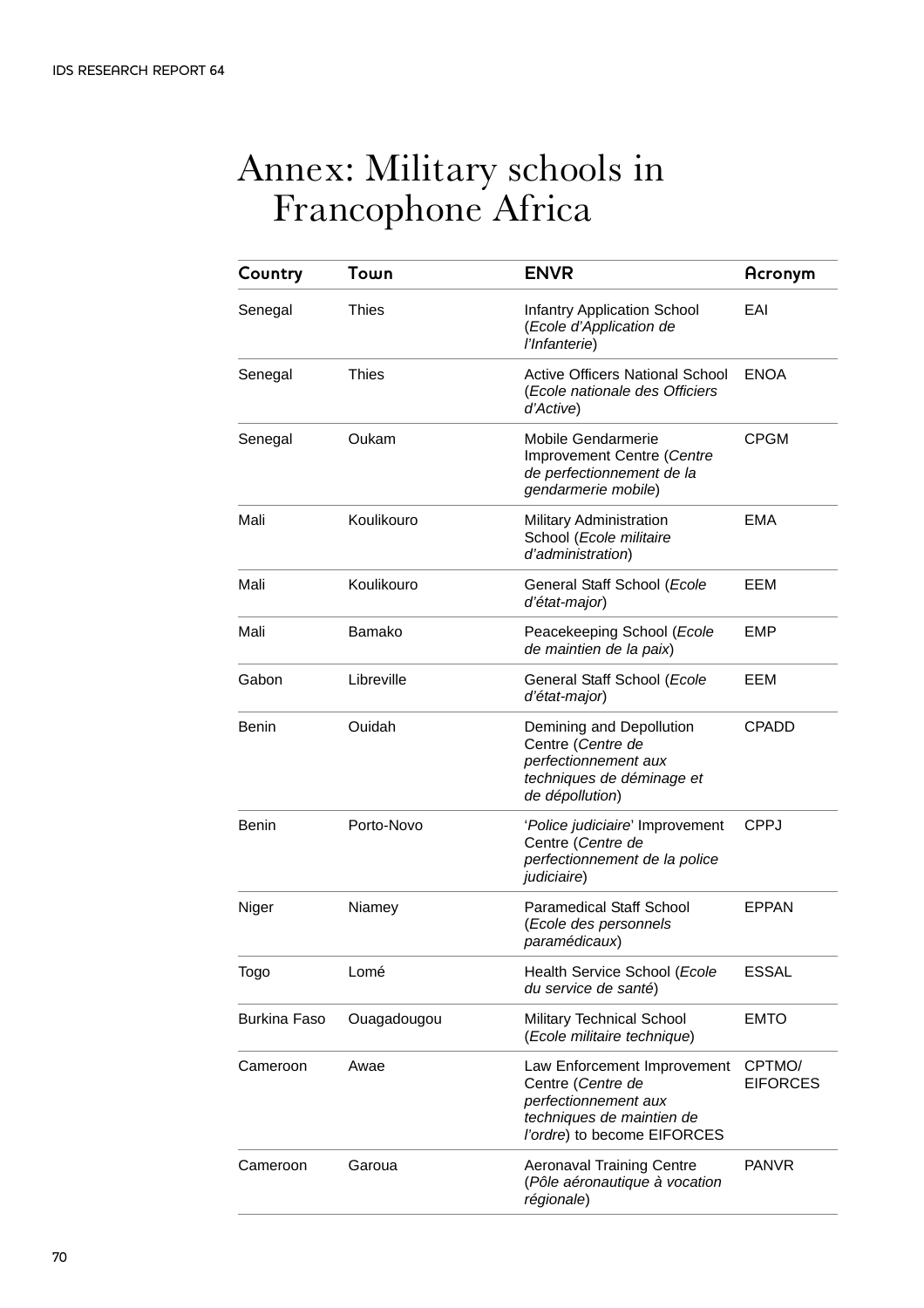## References: Security systems in Francophone Africa

Abdourahmane, B.I. and Crouzel, I. (2004) *A Comparison of the Budget Processes in France and Francophone Africa*, Cape Town, SA: IDASA

Agokla, K. (2010) 'Le Cadre Institutionnel et le Système de Sécurité au Togo', in K. Agokla, N. Bagayoko and B.N'Diaye (eds), *La Réforme des Système de Sécurité et de Justice en Afrique Francophone*, Paris: OIF

Ango Ela, P. (1996) 'La Coopération Militaire Franco-africaine', *Relations Internationales et Stratégiques* 23: 178–86

Balmond, L. (1998) 'Les Interventions Militaires Françaises en Afrique', *Centre d'étude et de Recherche sur la Défense et la Sécurité, Collection Travaux et Recherches de l'Institut de Droit de la Paix et du Développement de l'Université de Nice-Sophia Antipolis*, Paris: Editions Pédone

Barillot, B. (1993) 'L'Afrique Sous Tutelle Militaire Française', *Damoclès*, Lyon: CDRPC

Bayley, D.H. (1985) *Patterns of Policing: A Comparative International Analysis*, New Brunswick, New Jersey: Rutgers University Press

Bryden A.; N'Diaye, B. and Olonisakin, F. (dir. publ.) (2008) *Gouvernance du Secteur de la Sécurité en Afrique de l'Ouest: Les Défis à Relever*, Zürich and Berlin: Lit Verlag

Cabanis, A. and Martin, L.M. (1998a) *Les Constitutions d'Afrique Francophone: Evolutions Récentes*, Paris: Khartala

Cabanis, A. and Martin, M.L. (1998b) 'Armée et Pouvoir dans les Nouvelles Constitutions d'Afrique Francophone', *Revue Juridique et Politique, Indépendance et Coopération* 3.52

Chaigneau, P. (1984) *La Politique Militaire de la France en Afrique*, Paris: Centre des Hautes Etudes sur l'Afrique et l'Asie Modernes (CHEAM)

Charbonneau, B. (2008) *France and the New Imperialism: Security Policy in Sub-Saharan Africa*, Aldershot UK: Ashgate Publishing

Clark, J.F. and Gardinar, D. (1996) *Political Reform in Francophone Africa*, Boulder: Westview Press

Daloz, J.-P. and Quentin, P. (1997) *Transitions Démocratiques Africaines*, Paris: Khartala

Das, D.K. and Palmiotto, M. (2006) *World Police Encyclopaedia*, New York/London: Routledge

Du Bois de Gaudusson, J.; Conac G. and Desouches, C. (eds) (1997) *Les Constitutions Africaines Publiées en Langue Française, T. 1 Algérie, Bénin, Burkina Faso, Burundi, Cameroun, Cap-Vert, Comores, Congo, Côte d'Ivoire,*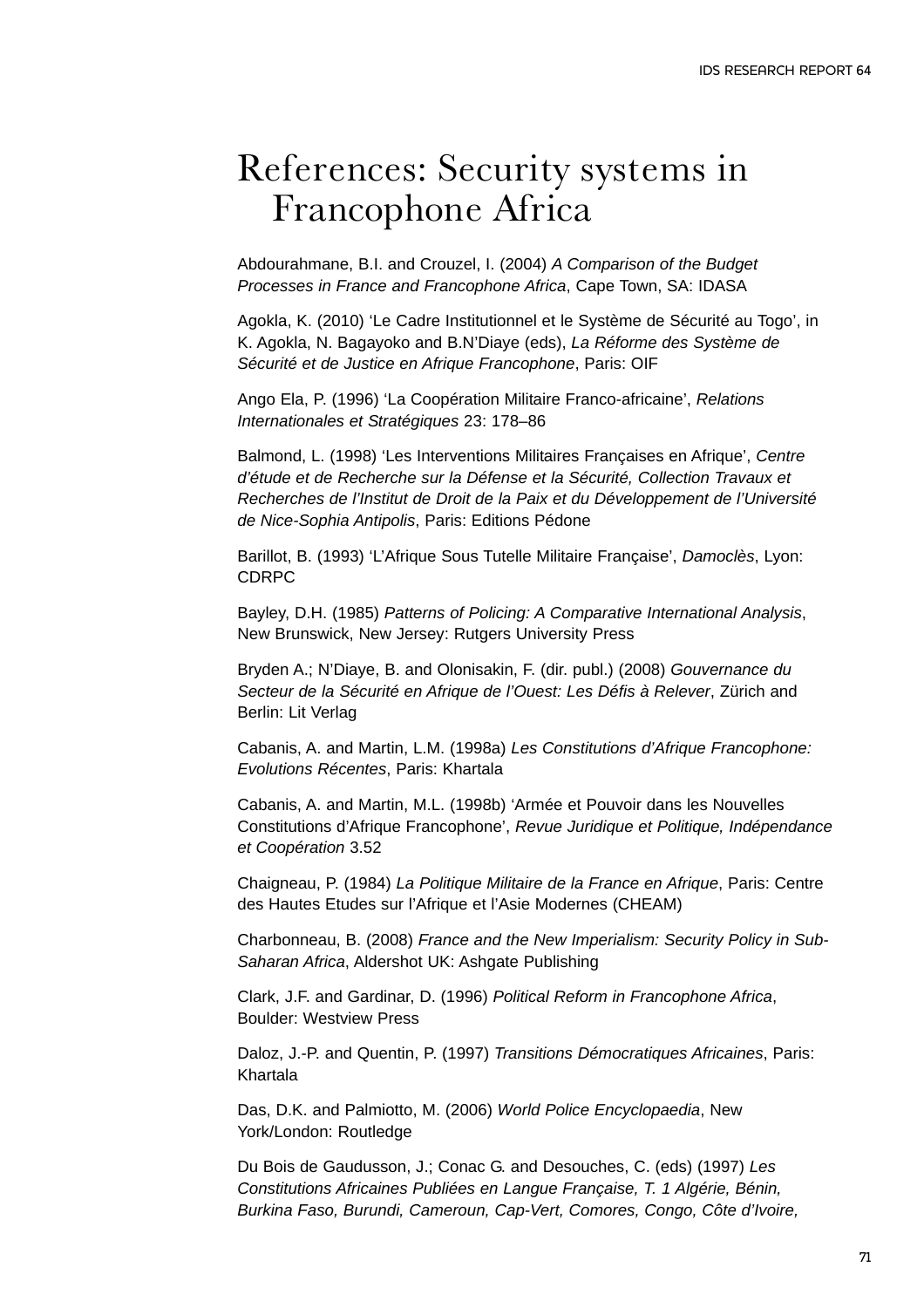*Djibouti, Egypte, Gabon, Guinée, Madagascar*, Paris: La Documentation Française, Brussels: Bruylant

Dumoulin, A. (1997) 'La France Militaire et l'Afrique', *Groupe de Recherche et d'Information sur la Paix et la Sécurité (GRIP)*, Brussels: Editions Complexe

Faupin, A. (2005) *Providing Security: The Division of Labour, Armed Force, Gendarmerie and Police*, DCAF Working Paper 156, Geneva: Geneva Centre for the Democratic Control of the Armed Forces

Franceschi, P. (2007) 'Plaidoyer pour la Création de Forces de Gendarmeries Africaines', *Défense Nationale et Sécurité Collective* 10: 179–86

—— (2006) 'La Régionalisation du Maintien de la Paix en Afrique: Une Evolution des Rapports entre les Gendarmeries Africaines', *Revue de la Gendarmerie Nationale* 220

Fogue, A. (2007) 'Approche Géopolitique des *coupeurs de route* au Cameroun', *Revue Enjeux* 33

Gounin, Y. (2009) *La France en Afrique: Le Combat des Anciens et des Modernes*, Paris: De Boeck

Gregory, S. (2000) 'The French Military in Africa: Past and Present', *African Affairs* 99.396: 435–48

Kurian, G.T. (2006) *World Encyclopaedia of Police Forces and Correctional Systems*, 2nd edn, Detroit: Thomson Gale

Lavroff, D.G. (1984) 'La Constitutionnalisation des Régimes Militaires Africains', in J.L. Seurin, *Le Constitutionnalisme Aujourd'hui*, Paris: Economica: 200–13

—— (1976) 'Les Influences de la Période Coloniale sur l'Avènement de Régimes Militaires en Afrique Noire', *Journal of African Law* 20.2: 100–6

Leymarie, Philippe (2004) 'En Afrique, une Nouvelle Génération de Chiens de Garde', *Le Monde Diplomatique*, November

Luckham R. (1982) 'Le Militarisme Français en Afrique', *Politique Africaine*: 95–110

Lutterbeck, D. (2004) 'Between Police and Military: The New Security Agenda and the Rise of Gendarmeries', *Cooperation and Conflict: Journal of Nordic International Studies Association* 39.1

Martin, M.L. (1976) *La Militarisation des Systèmes Politiques Africains. Une Tentative d'Interprétation*, Gherbrooke, Québec: Editions Naaman

National Democratic Institute (1999) *The Role of the Legislature in Defence and National Security Issues,* Seminar Report, 19–22 April, Dakar, Senegal

—— (1997) *Report of the Civil-Military Relations Assessment Mission: West and Central Africa*, 18 March to 10 April

N'Diaye B. (2007) 'Security 'A la Française': Francophone Africa's Security Sector Non-Transformation', draft paper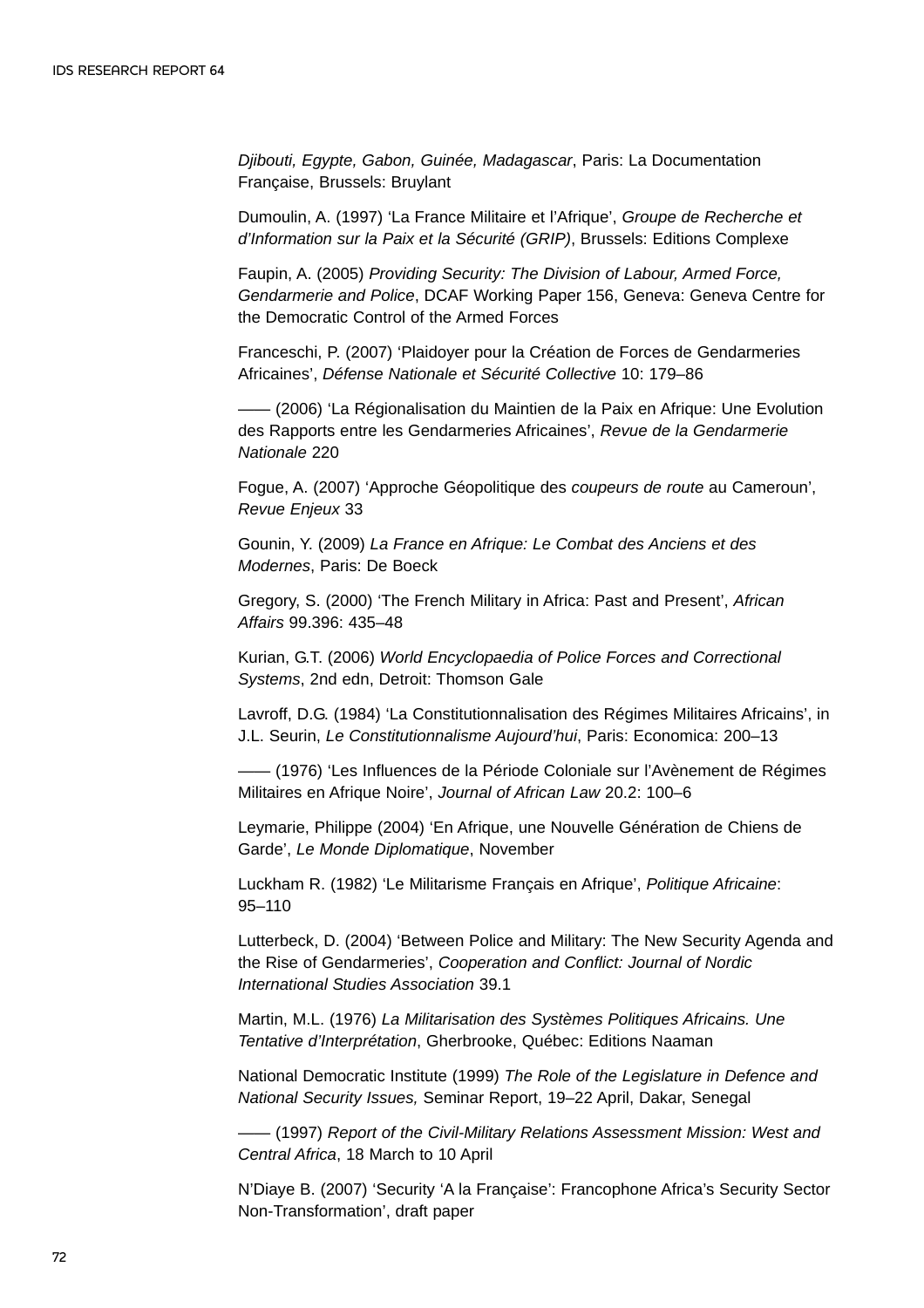Observatoire des Fonctions Publiques Africaines (OFPA) (1995) *Recueil des Statuts Particuliers des Fonctions Publiques Africaines*, Vol. II, Cotonou : OFPA

Observatoire Permanent de la Coopération Française (2002) *Rapport 2002*, Paris: Khartala

—— (1996) *Rapport 1996*, Paris: Khartala

Pabanel, J.P. (1984) *Les Coups d'Etat en Afrique Noire*, Paris: L'Harmattan

Petiteville, F. (1996) 'Quatre Décennies de ''Coopération Franco-africaine'': Usages et Usures d'un Clientélisme', *Revue Etudes Internationales* 27.3

—— (1996) *Rapport de l'Observatoire Permanent de la Coopération Française 1996 et 1997*, Paris: Desclée de Brouwer

Revue Frères d'armes (2009), *Dossier Gendarmerie en Cooperation* 261, www.diplomatie.gouv.fr/fr/actions-france\_830/defense-securite\_9035/cooperationsecurite-defense\_9037/revue-freres-armes\_12582/freres-armes-261-dossiersecurite-interieure-gendarmerie\_19612/index.html (accessed 20 April 2010)

Roitman, J. (2004) *Fiscal Disobedience: An Anthropology of Economic Regulation in Central Africa*, Princeton: Princeton University Press

Roussillon, H. (1995) *Les Nouvelles Constitutions Africaines: La Transition Démocratique*, Toulouse: Presse de l'Institut d'Etudes politiques de Toulouse

Sangaré, N. (2006) 'Mali', in E. Hutchful and W. Omitoogun (eds), *Budgeting for the Military Sector in Africa: The Processes and Mechanisms of Control*, New York: SIPRI (Stockholm International Peace Research Institute), Oxford University Press

Smith, S. (1996) 'Dessine-moi un Caméléon. L'Interventionnisme Militaire de la France en Afrique', *Défense*, Paris: Institut des Hautes Etudes de la Défense **Nationale** 

Toulabor, C. (2005) *Les Forces Armées Togolaises et le Dispositif Sécuritaire de Contrôle (1&2)*, Articles sur la Toile à l'adresse, www.ufctogo.com/Les-forcesarmees-togolaises-et-le-1082.html (accessed 8 March 2010)

UNREC (2008) (African Security Sector Reform Programme – ASSEREP), *Report on Security Sector Reform in Togo*, January 2007–December 2008

Vasset, P. (1997) 'The Myth of Military Aid: The Case of French Military Cooperation in Africa', *SAIS Review* 17.2: 165–80

Verschave, F.X. (1998) *La Françafrique: Le Plus Long Scandale de la République*, Paris: Stock

Wauthier, C. (1995) *Quatre Présidents et l'Afrique*, Paris: Seuil, Collection l'Histoire Immédiate

Yaya, M. (2004) *Public Expenditure Management in Francophone Africa: A Crosscountry Analysis*, IMF Working Paper 04/42, Washington: IMF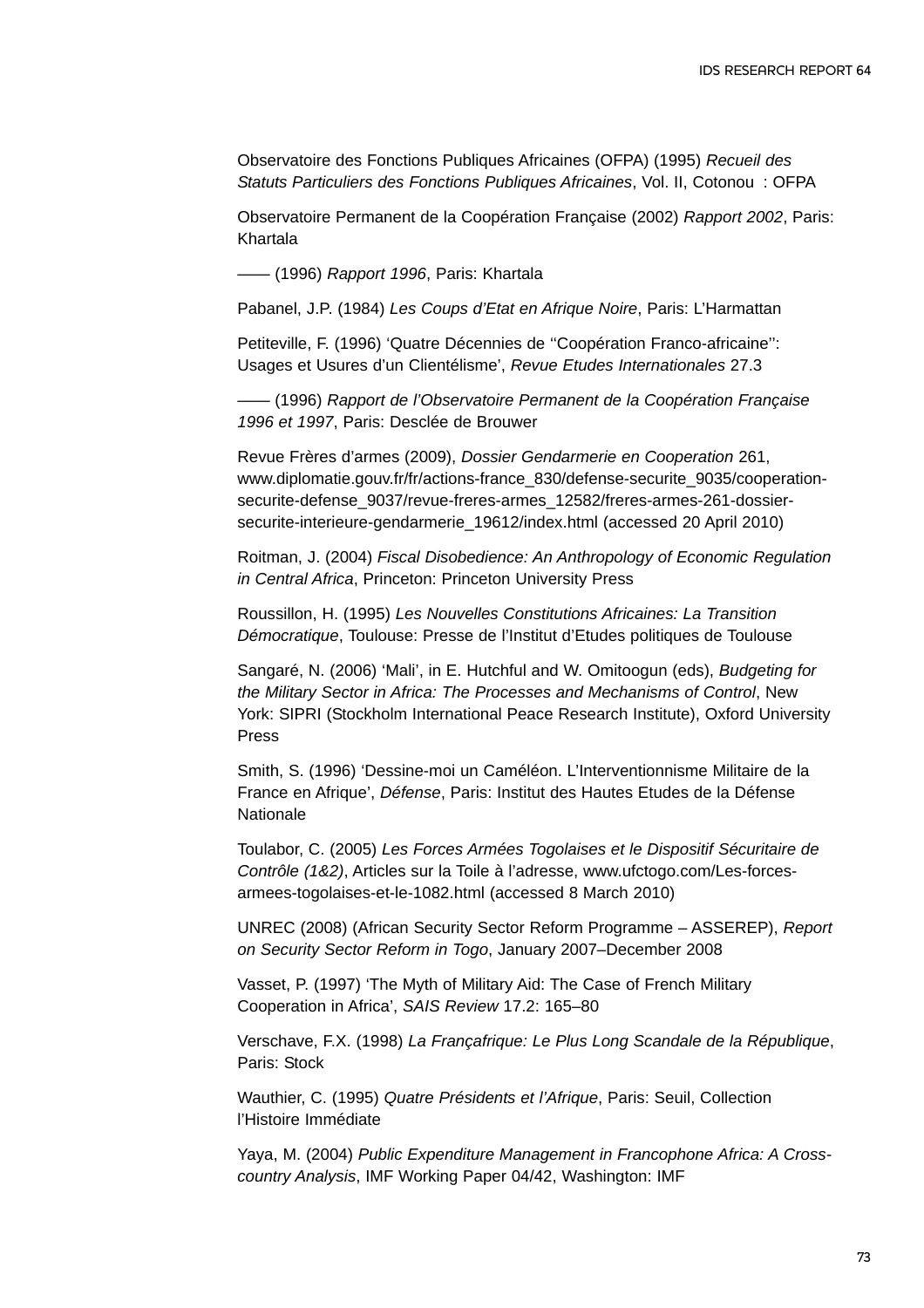## References: Security systems in Anglophone Africa

Aboagye, F. and Rupiya, M. (2005) 'Enhancing Post-Conflict Democratic Governance Through Effective Security Sector Reform in Liberia', in F. Aboagye and A. Bah (eds), *A Tortuous Road to Peace*, Pretoria: Institute for Security Studies: 249–80

Afrika, S. and Mlombile, S. (2001) 'Transforming the Intelligence Services: Some Reflections on the South African Experience', paper for International Center for Criminal Justice, Boston: Harvard University. www.law.harvard.edu/programs/criminal-justice/south-africa.pdf (accessed 16 February 2010)

Anderson, D.M. and Killingray, D. (1992) *Policing and Decolonisation: Nationalism, Politics and the Police, 1917–1965*, Manchester: Manchester University Press

Cawthra, G. and Luckham, R. (eds) (2003) *Governing Insecurity: Democratic Control of Military and Security Establishments in Transitional Democracies*, London and New York: Zed Books

Ebo, A. (2005) *The Challenges and Opportunities of Security Sector Reform in Post-Conflict Liberia*, Geneva Centre for Democratic Control of Armed Forces (DCAF) Occasional Paper 9, Geneva: DCAF

Edigheji, O. (2005) *A Democratic Developmental State in Africa?*, Research Report 105, Johannesburg: Centre for Policy Studies

Hughes, G. (2007) *South Africa Defence Transformation: A Project Still in Progress*, Cranfield CSSM Case Study Series 11/07, Cranfield: Centre for Security Sector Management

Gbla, O. (2007) 'Security Sector Reform in Sierra Leone', in L. Le Roux and Y. Kidane (eds), *Challenges to Security Sector Reform in the Horn of Africa*, ISS Monograph Series 135, Johannesburg

Heinecken, L.; Nel, M. and Janse van Vuuren, J. (2003) 'Military Discipline: Where are we Going Wrong?', *Strategic Review for Southern Africa*

Hills, A. (2007) 'Police Commissioners, Presidents and the Governance of Security', *Journal of Modern African Studies* 45.3

—— (2000) *Policing Africa: Internal Security and the Limits of Liberalisation*, Boulder: Lynne Rienner

Howe, H.M. (2000) *Ambiguous Order: Military Forces in African States*, London: Lynne Rienner

Hutton, L. (2007) *Looking Beneath the Cloak: An Analysis of Intelligence Governance in South Africa*, ISS Paper 154, Pretoria: Institute for Security Studies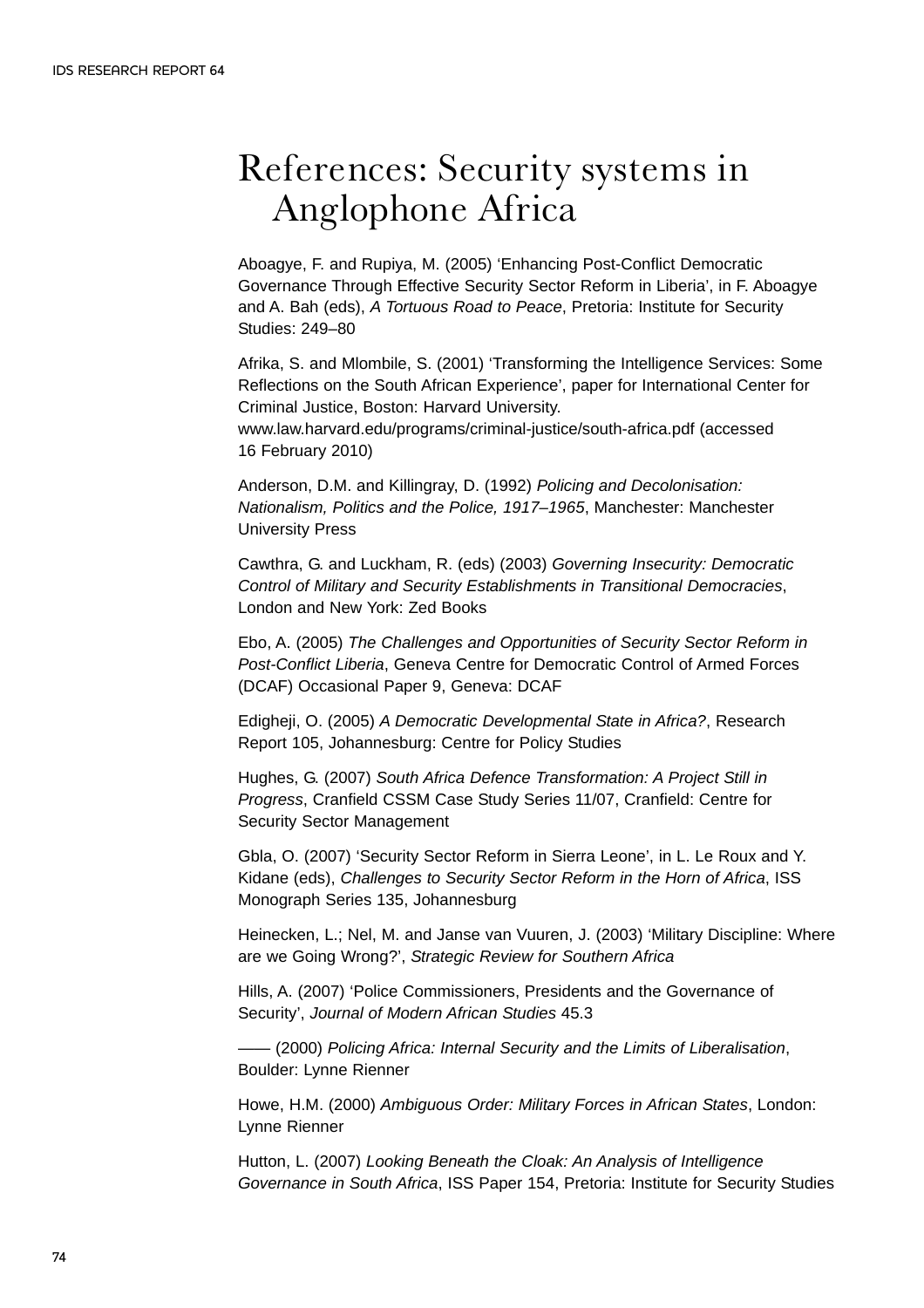Ibrahim, J. (2003) *Democratic Transition in Anglophone West Africa*, Dakar: Council for the Development of Economic and Social Research in Africa (CODESRIA)

National Democratic Institute (1999) *The Role of the Legislature in Defence and National Security Issues*, Seminar Report, 19–22 April, Dakar, Senegal

National Democratic Institute (1997) *Report of the Civil-Military Relations Assessment Mission, West and Central Africa*, Dakar, Senegal

Poverty Reduction and Economic Management Network (1998) *Public Expenditure Management Handbook*, World Bank: Washington DC

Rouvez, A. (1994) *Disconsolate Empires: French, British and Belgian Military Involvement in Post-Colonial Sub-Saharan Africa*, Lanham, Maryland: University Press of America, Inc.

Rupiya, M. (ed.) (2005) *Evolutions and Revolutions: A Contemporary History of Militaries in Southern Africa*, Pretoria: Institute for Security Studies (ISS)

Somerville, K. (1990) *Foreign Military Intervention in Africa*, London: Pinter Publishers Ltd

World Bank (1998) *Public Expenditure Management Handbook*, Poverty Reduction and Economic Management Network, Washington DC: World Bank